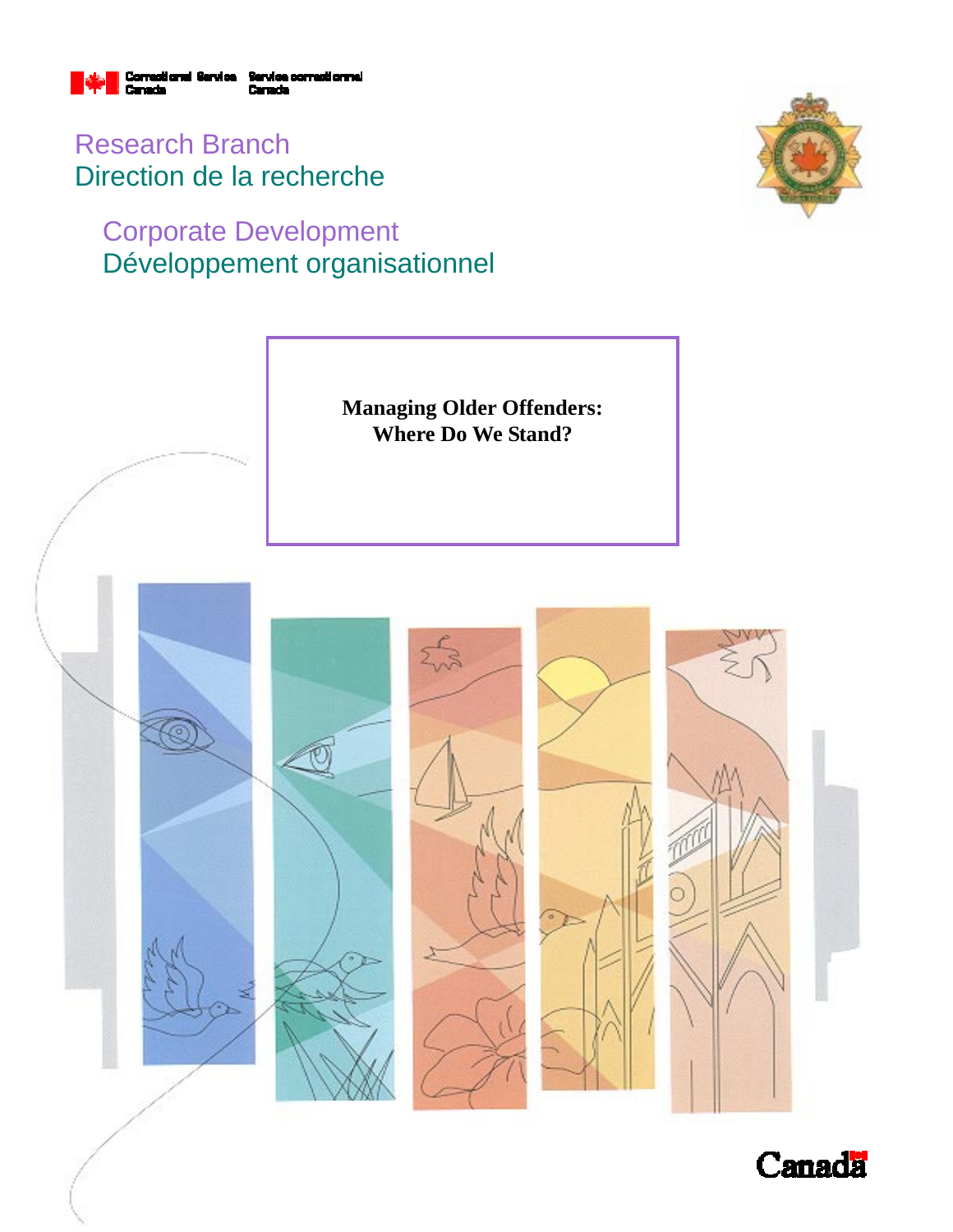# **MANAGING OLDER OFFENDERS: WHERE DO WE STAND?**

Julius H. E. Uzoaba, Ph.D.

Research Branch Correctional Service of Canada

May 1998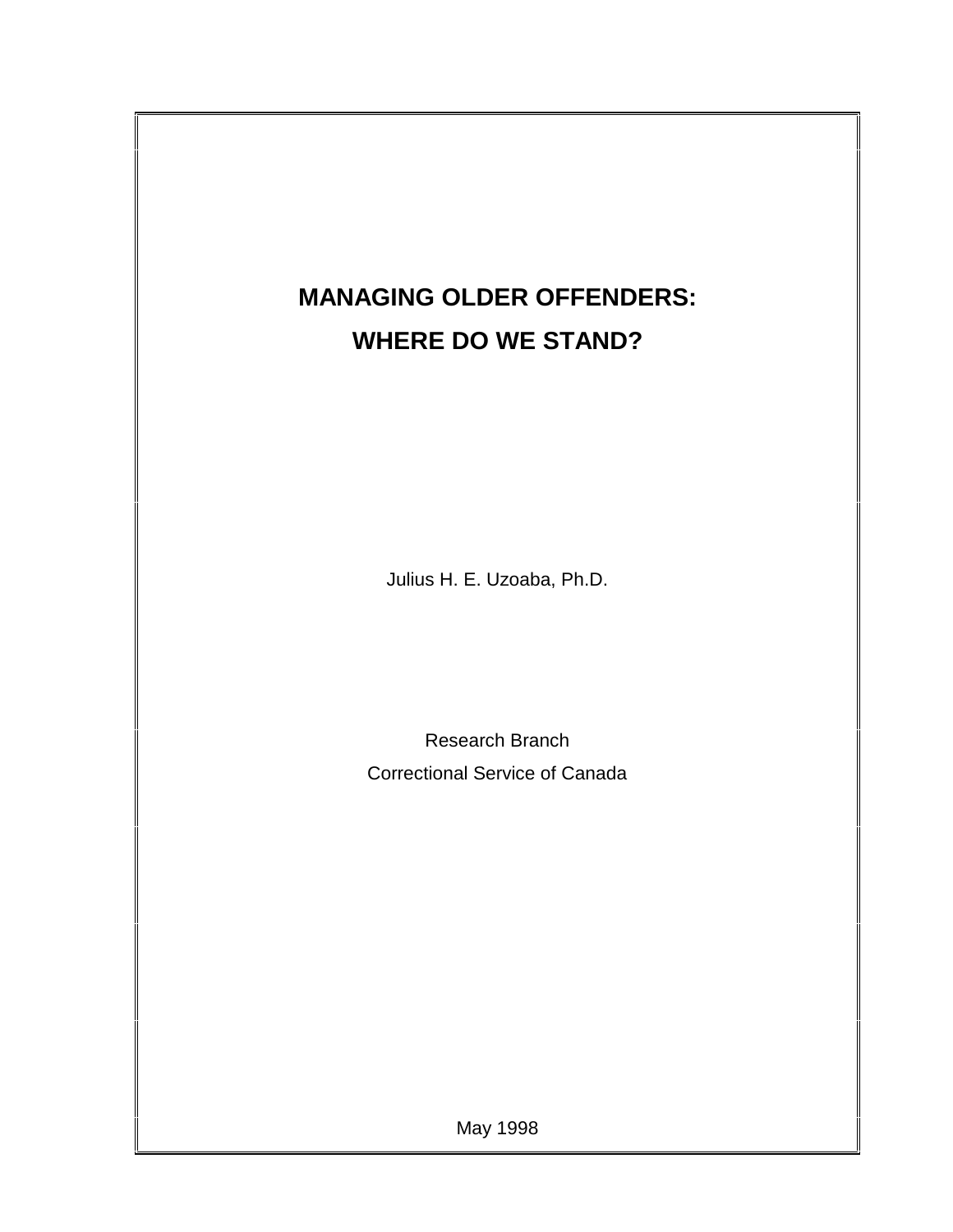## **Acknowledgments**

In conducting this study of older offenders, a number of individuals played a role and they deserve thanks and gratitude. Ray Belcourt, Larry Motiuk, and Mark Nafekh were helpful in providing assistance with data and consultation. Maggie Do and Nicole Davidson also were helpful in the preparation of the document. Cathy Delnef edited and formatted this report.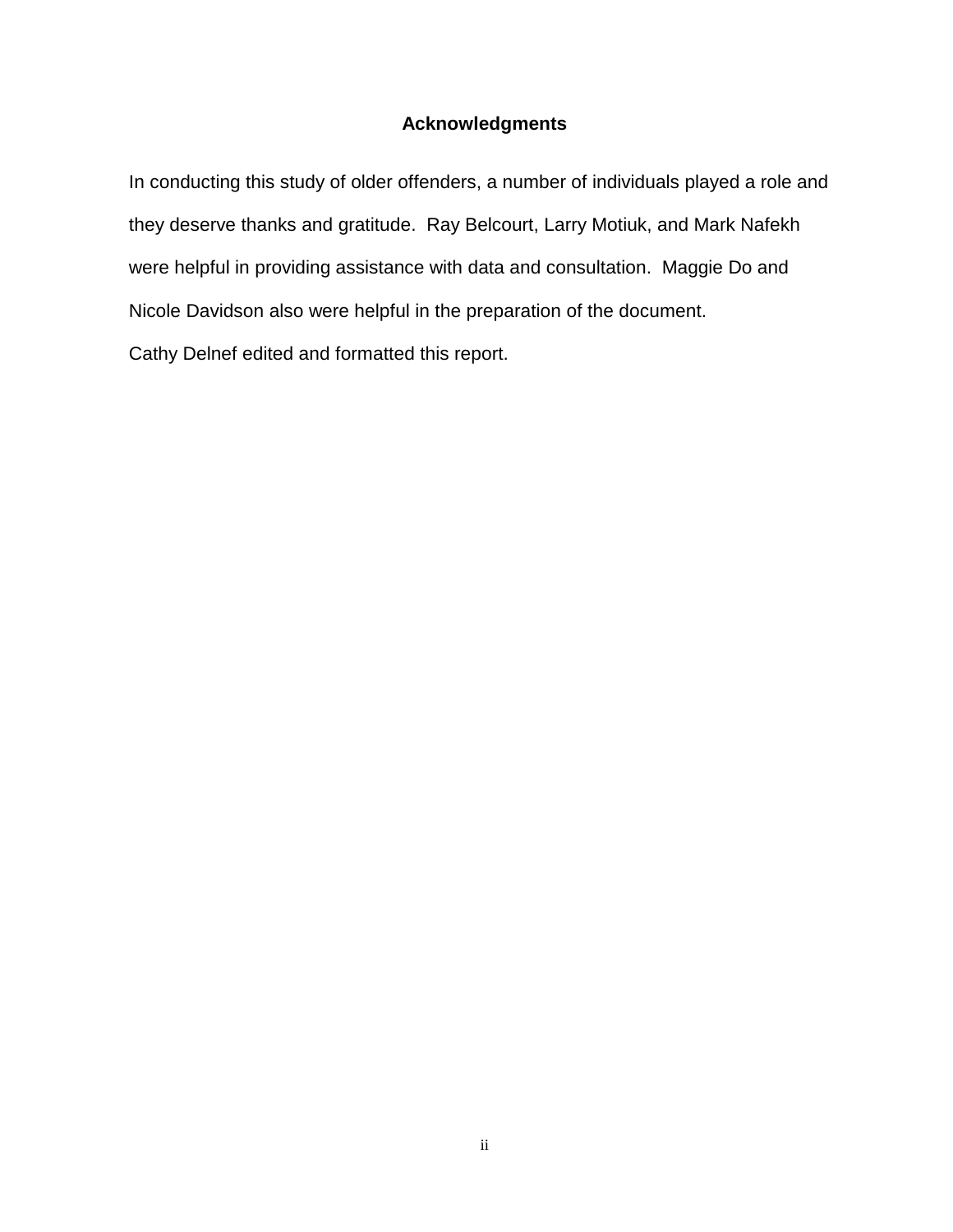#### **EXECUTIVE SUMMARY**

The main purpose of this study is to provide a comprehensive profile of the older offenders in federal institutions and community settings. This report highlights the problems and unique needs of these offenders that set them apart from their younger adult counterparts. We defined first the terms used in the study and the age of the offenders. We collected data on the population of older offenders (50 years and older) in relation to four major offences (Homicide, Robbery, Sexual and Drug) and on the population of offenders in federal institutions. We analyzed a sample of Offender Intake Assessment and the Community Risk and Needs Management.

Part I of the report examines the rapid growth of older offenders in the institutions through comparisons of their populations in 1993 and 1996. It also examines the distribution of incarcerated older offenders by region and the institution with the highest number of older offenders in each region. The rapid growth of older offenders in the institutions is underlined by the difference between the population of older offenders and younger offenders in the months of May and July 1996. The national increase in the growth of older offenders population during this period is almost ten times that of the younger offenders. The data indicate that the majority of older offenders are more likely serving time for a crime of sexual nature or violence than their younger counterparts. We compare the personal characteristics of older and younger adult offenders as they pertain to conventional behaviour in seven need areas (employment, marital and family factors, associates and social interaction, substance abuse, community functioning, personal and emotional orientation, and attitude) and four areas of risk management (criminal history, offence severity, sexual offence history, and suicide risk potentials). In terms of employment, there are no significant differences among the age groups in academic ability and in work ability. A few significant differences emerge in the marital and family areas. They indicate that older offenders had more likely witnessed spousal abuse during childhood, poor sibling relations during childhood, and more likely are sexually dissatisfied in their

iii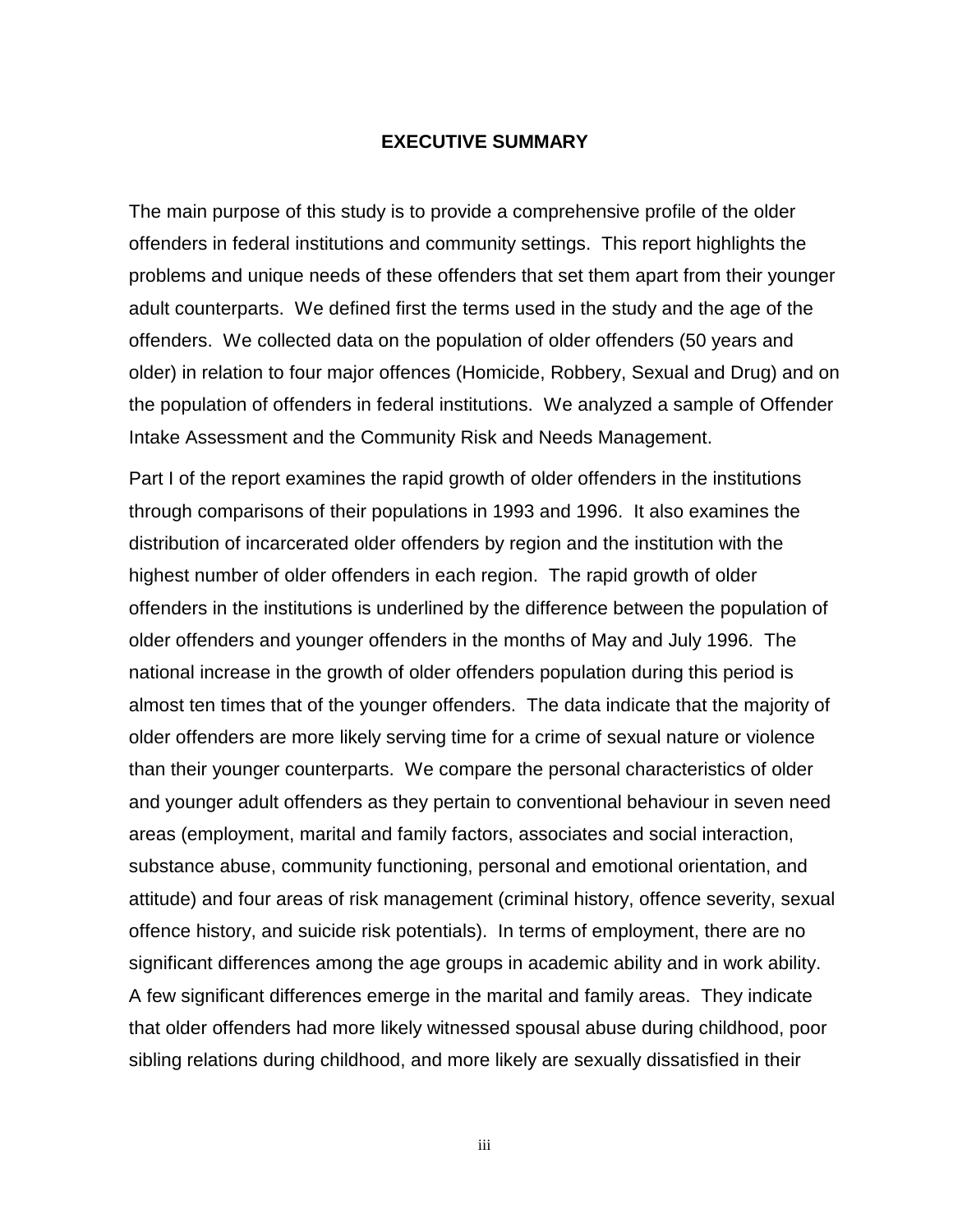marital relations. There are also differences between the older and younger offenders in other need areas as well as in the areas of risk management.

Part II of the report analyses the offender needs, risk, and the combined risk and needs of older and younger offenders in the community settings. The study includes the following main offender need areas: academic and vocational training, employment, financial management, marital and family relationships, companionships of others, living accommodation, emotional stability, alcohol and drug usage, mental ability, health, degree of responsiveness, and the needs of aboriginal people. We compare and differentiate the age groups according to the level of their needs in the above identified variables. We found highly significant differences among the age groups. There are no significant differences in mental ability. Adult younger offenders register more needs and pose higher risk levels than older offenders in all the other variables.

Part III of the study deals with the detailed discussion of the critical needs of older offenders as revealed in our data and consistent with established findings in research on older offenders. These critical needs include medical care services, adjustment to imprisonment, programming, prison environment and violence, peer relationships, family relationships, and parole concerns.

The result of this study indicates that the population of older offenders is growing at a much faster rate than that of younger offenders. This situation merits attention, thought, planning, and action. As society on the whole is growing old, Correctional Service should be prepared to deal with the 'graying of Canada' in our prisons.

iv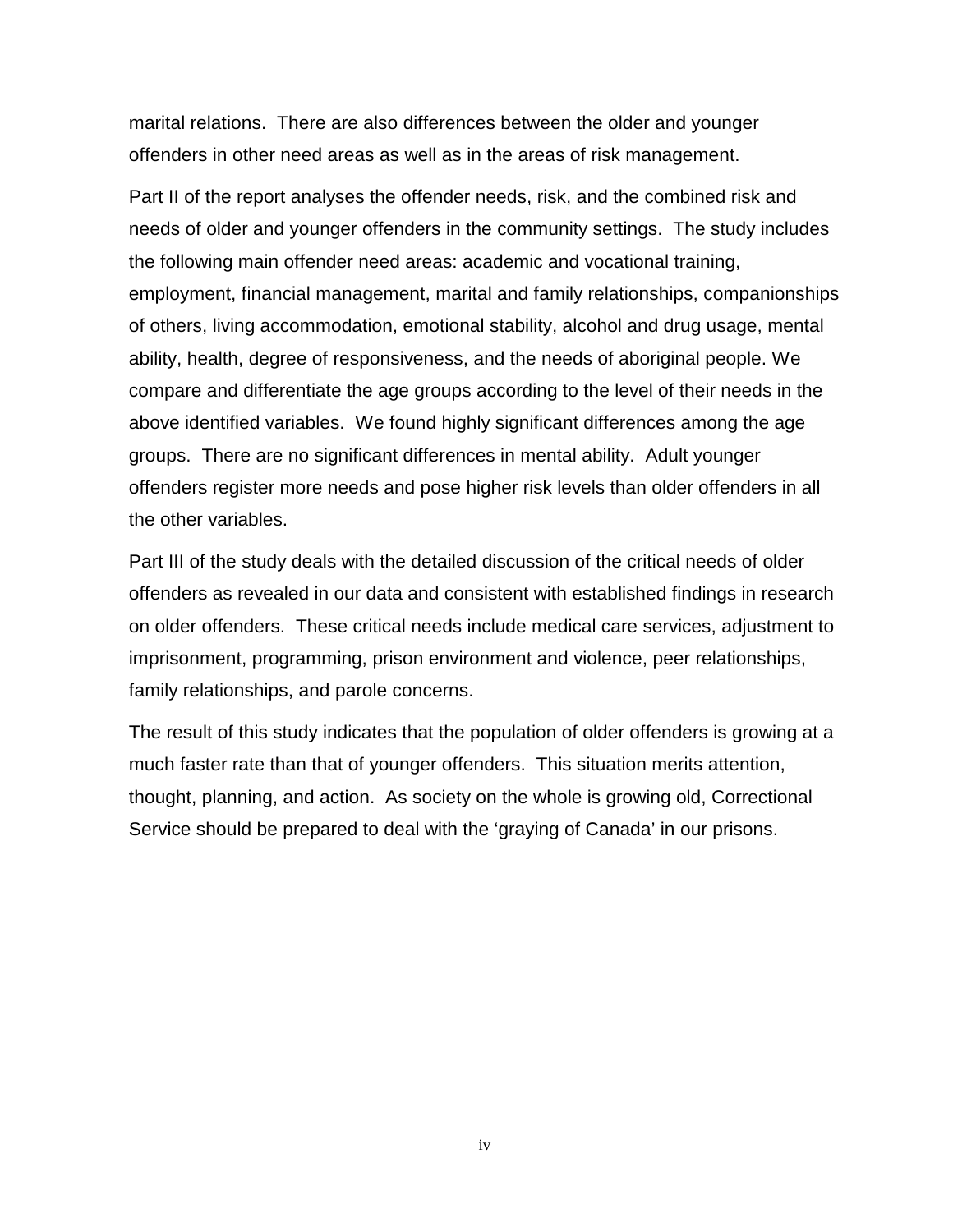## **Table of Contents**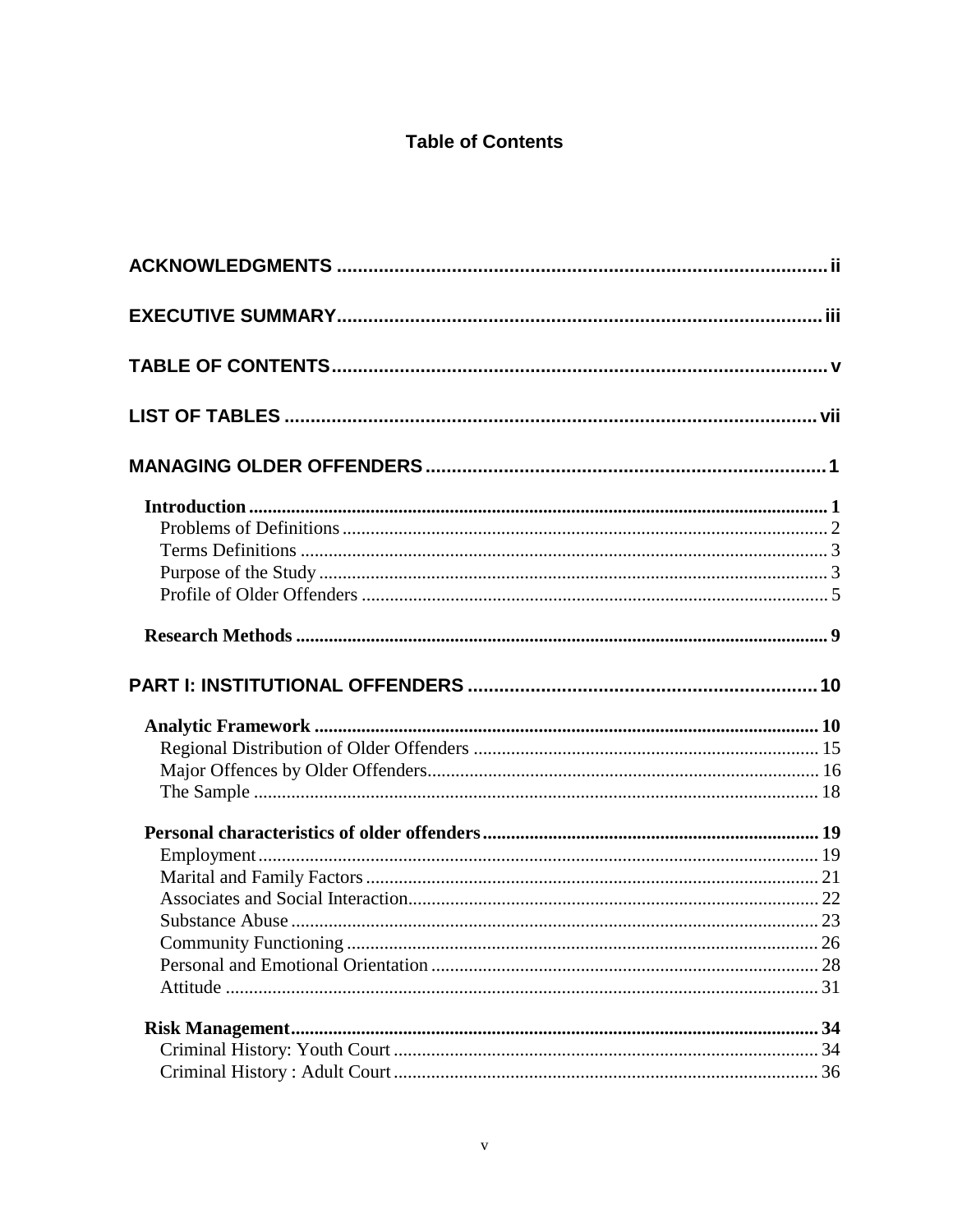| PART 2: COMMUNITY RISK AND NEEDS MANAGEMENT DATA  54    |  |
|---------------------------------------------------------|--|
|                                                         |  |
|                                                         |  |
|                                                         |  |
|                                                         |  |
| PART 3: THE NEEDS OF OLDER OFFENDERS IN INSTITUTIONS 60 |  |
|                                                         |  |
|                                                         |  |
|                                                         |  |
|                                                         |  |
|                                                         |  |
|                                                         |  |
|                                                         |  |
|                                                         |  |
|                                                         |  |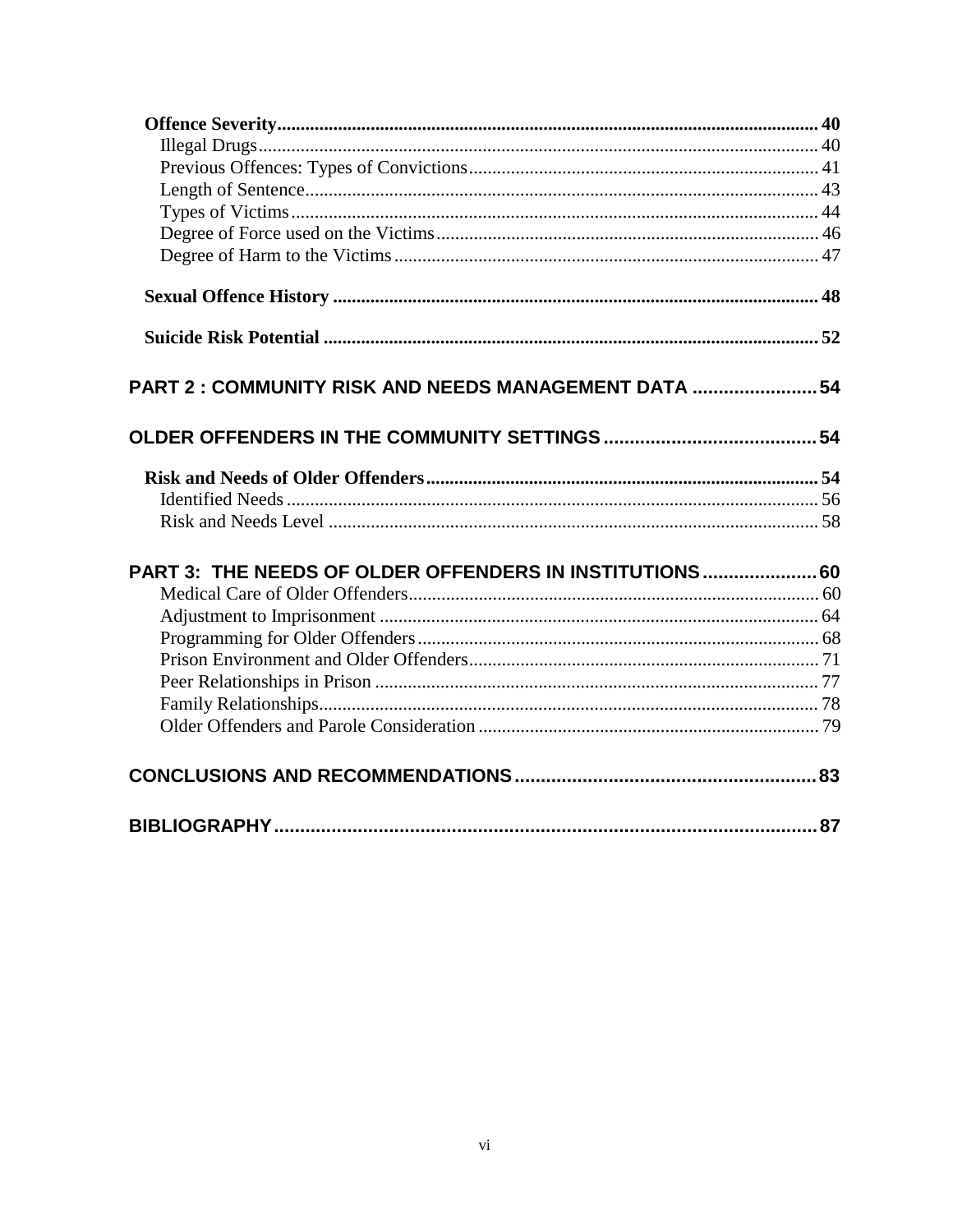## **List of Tables**

|          | Table 1A: Three Categories of Older Offenders Based on their incarceration History 6       |
|----------|--------------------------------------------------------------------------------------------|
|          |                                                                                            |
| Table 2: | Distribution of older offender population by region, May 1996 11                           |
| Table 3: | Institutions with the highest number of elderly and geriatric offender in each region,     |
| Table 4: |                                                                                            |
| Table 5: | Comparison of the Population of Younger and Older offenders for May and July               |
| Table 6: | Comparison of Population Figures of Older Offenders by Region, May and July                |
| Table 7: |                                                                                            |
| Table 8: |                                                                                            |
| Table 9: | Distribution of Major Offences of Older Offenders by Region  16                            |
|          | Table 10: Distribution of Age Categories of Older Offender by Offence Category  17         |
|          | Table 11: Age grouping by employment domain indicators: Academic achievement 19            |
|          | Table 12: Age grouping by employment domain indicators: Ability and Work Record  20        |
|          |                                                                                            |
|          | Table 14: Associates and Social Interaction domain indicators: Nature of Attachments  22   |
|          | Table 15: Age grouping by Substance Abuse domain indicators: Alcohol Abuse Pattern  23     |
|          | Table 16: Age Grouping by Substance Abuse domain indicators: Consequences of Alcohol<br>24 |
|          | Table 17: Age grouping by Substance Abuse domain indicators: Drug Abuse Pattern 25         |
|          | Table 18: Age grouping by Substance Abuse domain indicators: Consequences of Drug          |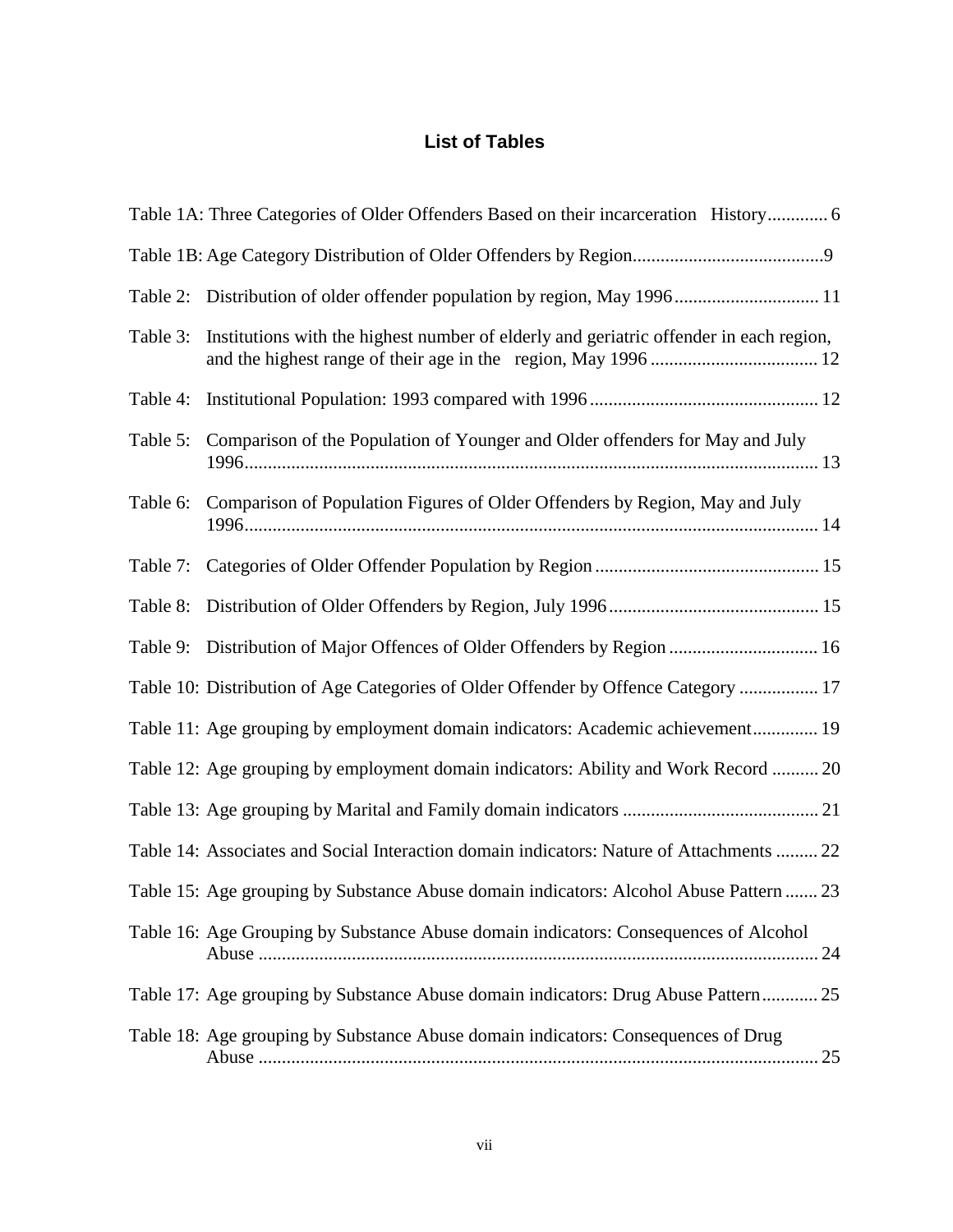| Table 19: Age grouping by Substance Abuse domain indicators: Substance Abuse           |  |
|----------------------------------------------------------------------------------------|--|
| Table 20: Age grouping by Community Functioning domain indicators: Accommodation and   |  |
| Table 21 Age grouping by Community Functioning domain indicators: Communication and    |  |
| Table 22: Age grouping by Emotional Orientation Domain indicators: Self-concept and    |  |
| Table 23: Age grouping by Emotional Orientation Domain Indicators: Behavioural         |  |
| Table 24: Age grouping by Personal and Emotional Orientation Domain Indicators:        |  |
| Table 25: Age grouping by Attitude toward the Law domain indicators: Justice  32       |  |
| Table 26: Age grouping by Attitude toward the Law domain indicators: Society 33        |  |
| Table 27: Age grouping by Attitude toward the Law domain indicators: People and        |  |
| Table 28: Age grouping by Criminal History Domain Indicators: Previous Offence         |  |
| Table 29: Age grouping by Criminal History Domain Indicators: Previous Offence         |  |
| Table 30: Age Grouping by Criminal History Domain Indicators: Previous Offence         |  |
| Table 31: Age grouping by Criminal History Domain Indicators: Previous Offence         |  |
| Table 32: Age grouping by Current Offences Domain Indicators: Current Offences 39      |  |
| Table 33: Age Grouping by Offence Severity Domain Indicators: Illegal Drug 40          |  |
| Table 34: Age Grouping by Offence Severity Domain Indicators: Types of Convictions for |  |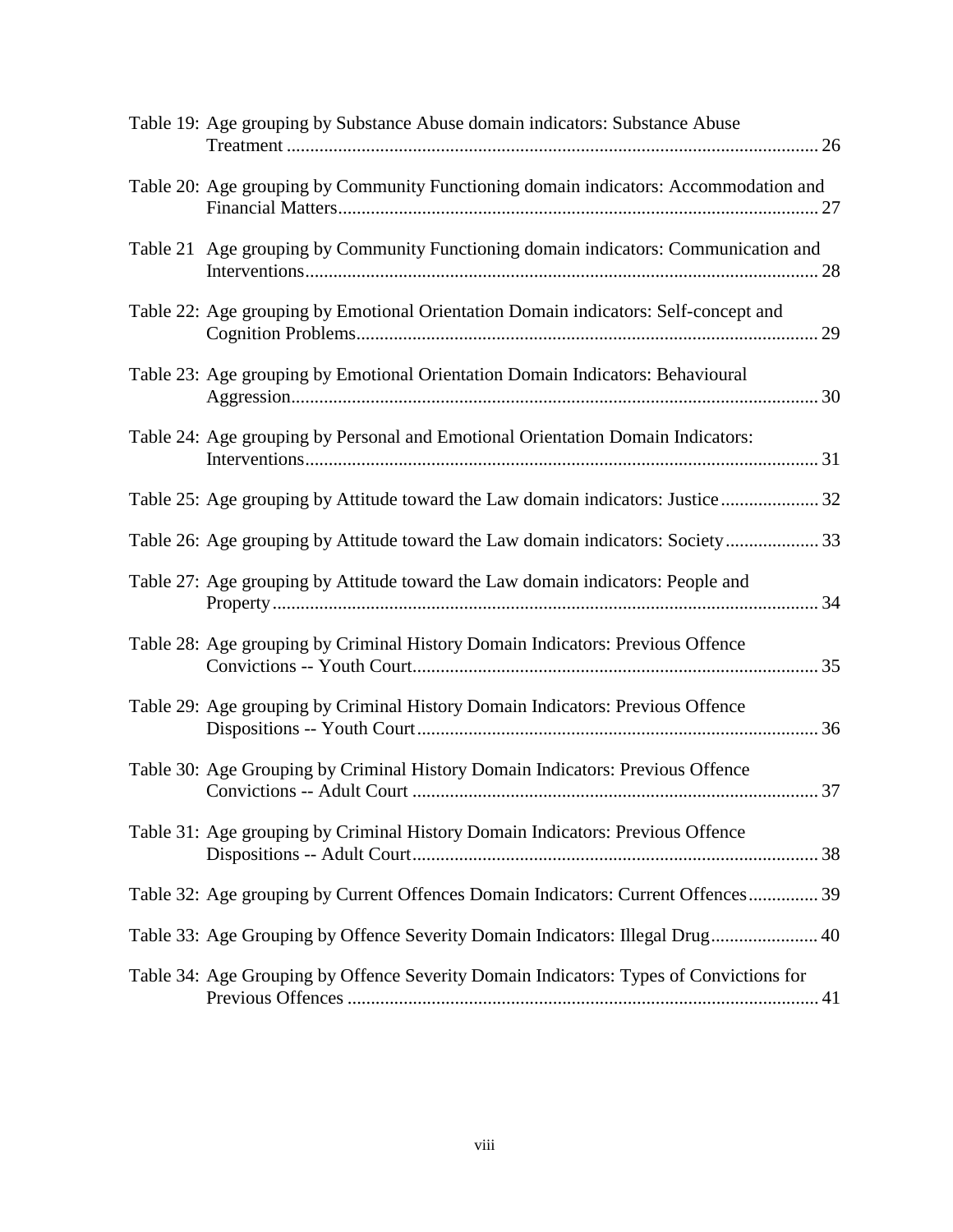| Table 35: Age Grouping by Offence Conviction Domain Indicators: Current Offences 42       |
|-------------------------------------------------------------------------------------------|
| Table 36: Age grouping by Offence Severity Domain Indicators: Length of Sentences -- Past |
| Table 37: Age grouping by Offence Severity Domain Indicators: Types of Previous           |
| Table 38: Age grouping by Offence Severity Domain Indicators: Type and number of current  |
| Table 39: Age grouping by Offence Severity Domain Indicators: Degree of force used on the |
| Table 40: Age Grouping by Offence Severity Domain Indicators: Degree of Harm  47          |
| Table 41: Age Grouping by Sexual Offence History Domain Indicators: Sexual Offender       |
| Table 42: Age Grouping by Sexual Offence History Domain Indicators: Types of Sexual       |
| Table 43: Age grouping by Sexual Offence History Domain Indicator: Number of Victims 50   |
| Table 44: Age Grouping by Sexual Offence History Domain Indicators: Sex and Age of        |
| Table 45: Age Grouping by Sexual Offence History Domain Indicators: Assessment and        |
|                                                                                           |
|                                                                                           |
| Table 48: Age Grouping by Community Risk and Needs Domain Indicators: Identified          |
| Table 49: Age Gouping by Community Risk and Needs Domain Indicators: Risk/Needs           |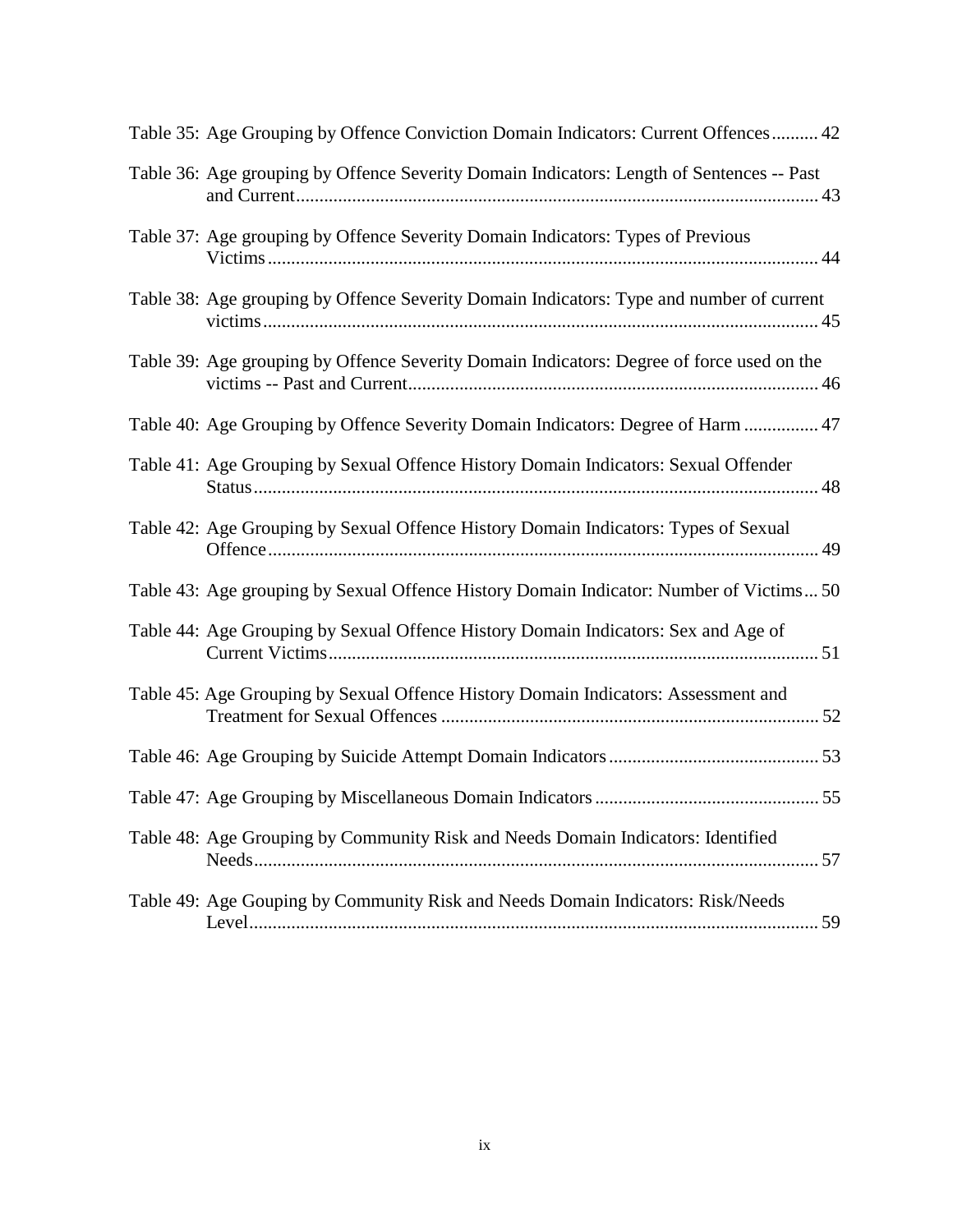#### **MANAGING OLDER OFFENDERS**

#### **WHERE DO WE STAND?**

#### **Introduction**

In recent decades, one of the remarkable developments in the history of corrections is the increased consideration and attention on the issue of older offenders and their management. This development is most evident in the United States where the trend has accelerated in the last two decades (Ham, 1976, 1980; Aday, 1977, 1994; Shichor and Kobrin, 1978; Krajick, 1979; Reed and Glamser, 1979; Wiegand and Burger, 1979; Dickinson and Wheeler, 1980; Markham, 1981; Teller and Howell, 1981; Brickfield, 1982; Morton and Anderson, 1982; Sunderland, 1982; Curran, 1984; Goetting, 1983, 1984; McCarthy, 1983; Newman et al., 1984; Shichor, 1984; Chaiklin & Fultz, 1985; Kelsey, 1986; Leeke, 1986; Hall, 1992, etc). Along with these scholarly interests and concerns are the interests of the media coverage (Daugherty, 1982; Long, 1982). This has resulted in a National Older Offender Conference in that country in 1982, which has since become an annual event. As a result of these combined interests and concerns, crimes committed by older offenders and their treatment appear to be on their way to becoming a rich mine of empirical studies in the United States. The Society for Interdisciplinary Research on Elderly Offenders, formed in 1985, promotes and encourages studies on older offenders and their incarceration (Forsyth and Shover, 1986).

In Canada, in recent years, similar interests in older offenders are gradually developing as a result of their rapid increase in number, as the data from Mountain, Westmorland and Warkworth institutions indicate. This study is the first in a series that is undertaken by the Correctional Service on older offenders and their crimes in Canada. A number of areas of crimes involving older offenders are worth investigating. Some of these include: the causes of crimes among older offenders; the trends in the crimes of older offenders; the older offenders in the criminal justice system: from arrest to incarceration to release to after-care, etc. (Pollack, 1941;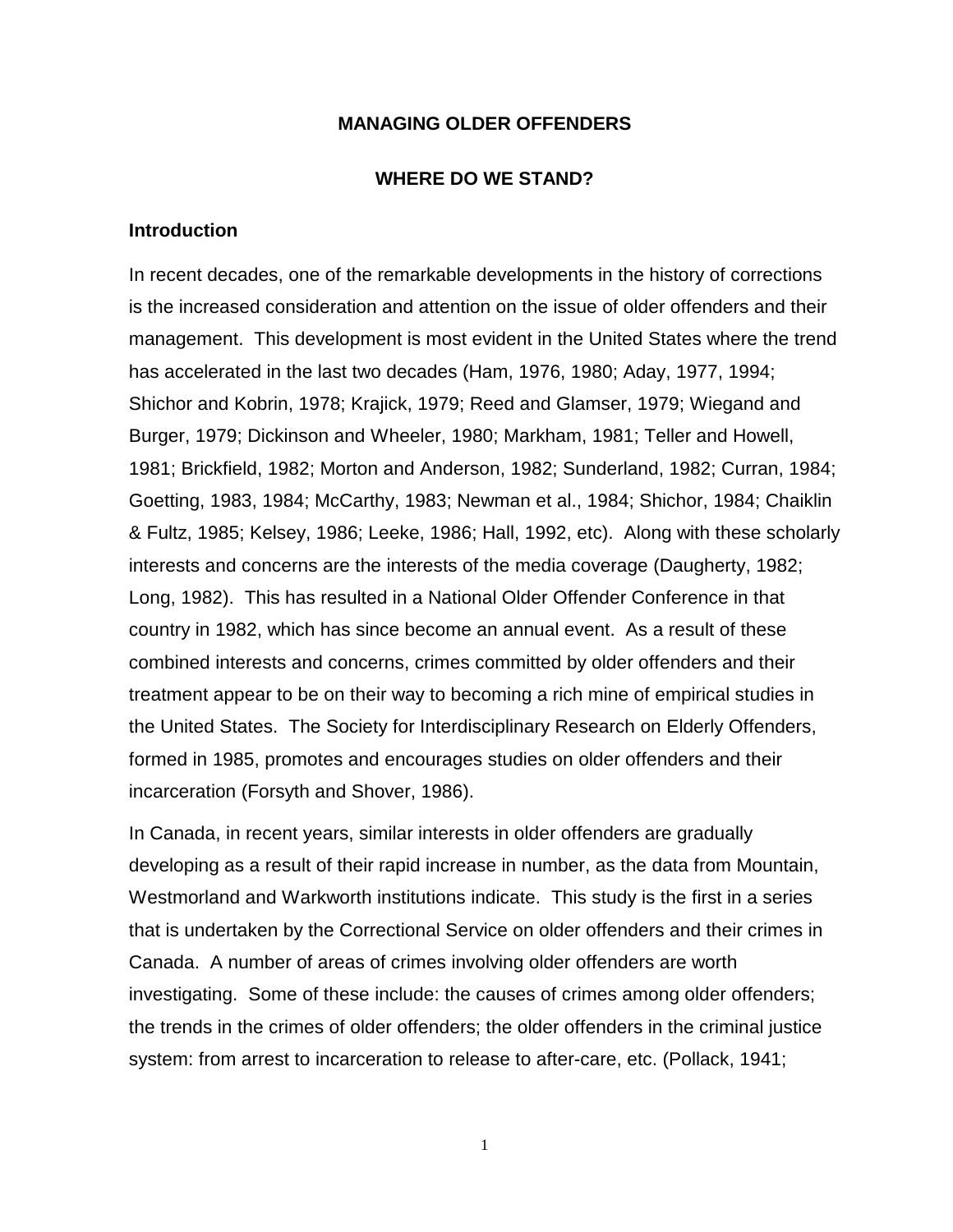Malinchak, 1980; Cullen et al, 1985; Lipman et al. 1985) There is very little information in Canada on the subject of older offenders.

## **Problems of Definitions**

In dealing with a topic such as older offenders, the researcher is inevitably confronted with the question of defining his or her subjects. The literature on older offenders indicates that there is no agreement among researchers, biologists and epidemiologists on when a person should be considered 'older' or even 'aging' (Newman et al., 1984; Forsyth and Gramling, 1988). When a person should be considered 'older' is arguably one of a subjective classification. According to Wolfgang (1964), it is not easy to define at what chronological age one becomes 'older'. In reviewing the literature, one is struck by the widely varying ages at which people are considered 'older', ranging from as young as 25 (Straus and Sherwin, 1975), 40 (Silfen, 1977), 45 (Ham, 1976) to as old as 82 (Aday and Webster, 1979; Krajick, 1979). In terms of employment, workers over 45 years of age are considered older, while in some sports, players in their 30s are considered old (Cottrell, 1974). It appears that the definition of who is older depends on the data defined by the researcher.

Although the criminal justice system often classifies those "55 and over" as older, many studies usually draw the line at higher ages if enough data are available about people of those ages (Newman et al., 1984). Some writers consider as 'older' anybody who is over 50 years; some use 55 years and older; others make the cut-off point at 60; still others consider 'older' as anybody who is 65 years of age and older (Toch, 1977; Aday, 1984; Rubenstein, 1984; McCarthy and Langworthy, 1988).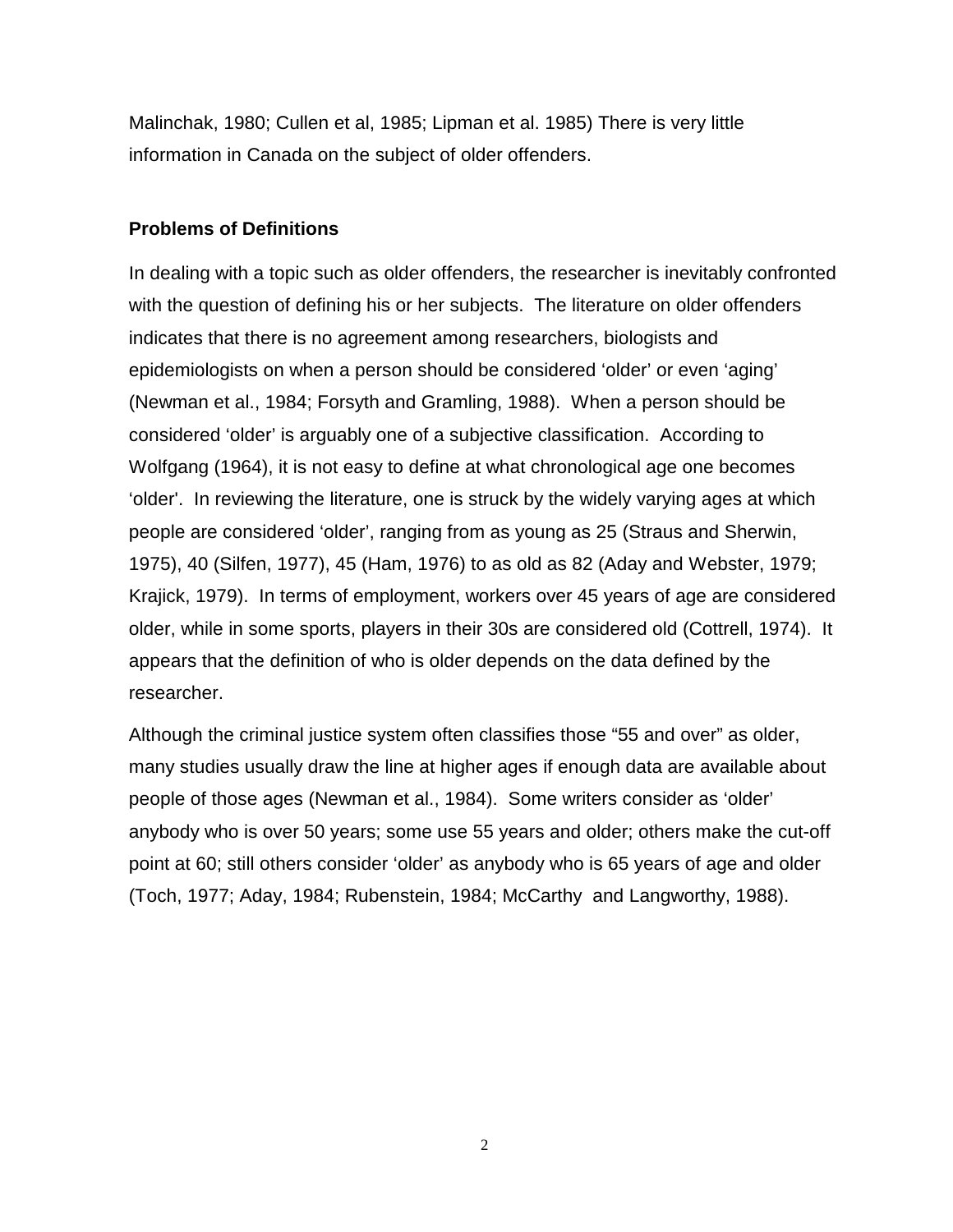These inconsistencies in the benchmark can only lead to confusion, an inability to compare research findings and a great deal of difficulty in making generalizations about crimes of older people (Forsyth and Gramling, 1988).

## **Terms Definitions**

The researcher uses the following terms in this study.

**Age:** Chronological age is normally measured by the number of actual years an individual has lived from the time of birth.

**Younger Offenders:** Offenders who are below 50 years of age.

**Older Offenders:** Offenders who are 50 to 64 years of age. It covers such age categories as 50 to 54, 55 to 59, and 60 to 64.

**Elderly Offenders:** Offenders who are 65 years of age and older.

**Older Offenders:** The term 'older offenders' is applied broadly to include both **old offenders (50-64)** and **elderly offenders (65+)**. Generally, this term describes the various physical, social and biological changes that individuals undergo with the passage of time that render them less viable for activities requiring a great deal of physical strength.

**Geriatric Offenders:** Offenders who are 70 years of age and older.

## **Purpose of the Study**

Older offenders currently constitute only a small proportion of those incarcerated at any one time in the prison system. The need to recognize them as a special group within the prison population is gradually gaining ground (Fry, 1988; McShane and Williams, 1990). The growing presence of a large number of older offenders in some of our federal prisons is likely to pose unique problems for corrections management. They inherently have needs that are substantially different from those of an average offender. According to Statistics Canada, 19.7% of the nation's population were 55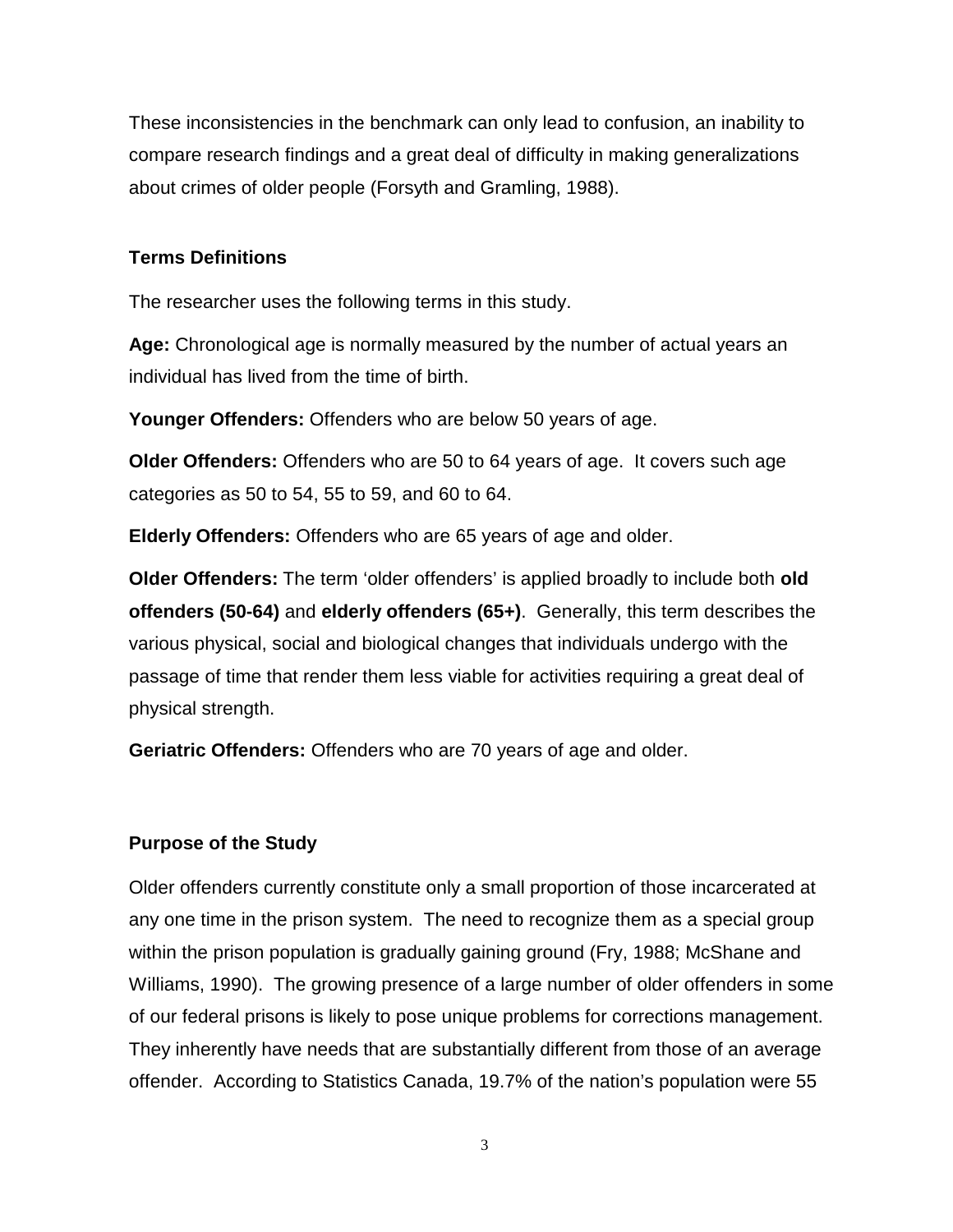years and older as of January 1996. As the people in society grow older, the number of older prisoners in federal institutions is also bound to grow, even if the current patterns in crime and sentencing remain unchanged. To understand this point, we have only to examine the population of older offenders in federal prisons for any two selected periods.

This study provides a comprehensive profile of older offenders in federal corrections. We hope that it will lead to the appreciation of the concerns and needs of these offenders. The study attempts to explore the existence or lack thereof of special programs, policies, and facilities that are designed or could be designed to address the needs of older offenders in federal institutions. We hope that the outcome of this first study will help focus attention on this "forgotten minority" (Ham, 1976) "adrift in a sea of quiet despair" (Morton and Anderson, 1982) and cause some debate on their situation among the policy makers. Also, that the information gathered in the course of this study can be utilized by the Correctional Service of Canada (CSC) to take proactive measures in the management of older offenders. Older offenders in prisons generally do not make waves; they tend to keep a low profile and fit in pretty well. As a result they are very likely to be ignored by prison administrators.

In comparison with the younger offenders, older offenders socially and inherently represent a distinct group within the prison population with special needs and problems that require special attention and treatment. While these needs and problems may now appear to be generally recognized, experts are not in agreement on how best to handle them. To deal with these needs and problems effectively, one has to understand the profile of the older offenders. The needs and risk posed by these offenders are at the heart of the study.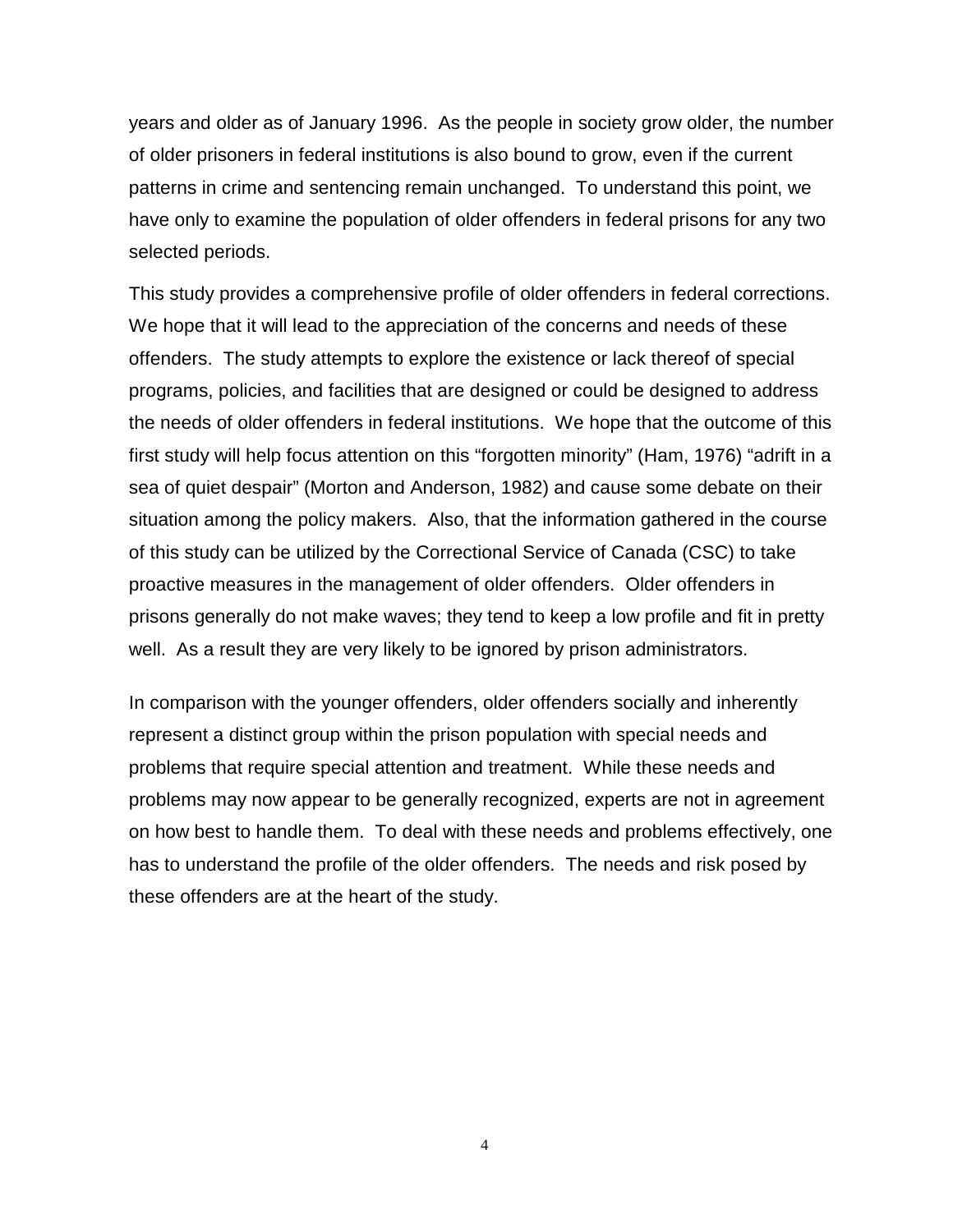#### **Profile of Older Offenders**

Older offenders have certain distinct characteristics that set them apart from the rest of the adult offender population (LaWall, 1982). They have a history unique to themselves. Most of the older offenders have been convicted and incarcerated prior to their current imprisonment; the majority of them for sexual offences and violent crimes against persons. From the parameters of older offenders for July 1996, it is quite evident that three distinct categories of older offenders can be delineated from their incarceration history.

First, we have offenders incarcerated while young and who grew old in prison in the course of a lengthy incarceration or life imprisonment. In our population of 1,527 older offenders (July 1996), there were 155 (10.15%) in this group. The majority of this group are serving their first incarceration. It is notable that such offenders tend to be model inmates. Often they have a much better post incarceration prognosis than career criminals; they are not likely to see themselves as criminals, and they are likely to accept being in prison (Kratcoski and Pownall, 1989).

Second, we have multiple or serial reincarcerations -- offenders who made criminal career part of their lifestyle and have come to accept imprisonment as part of life existence. They are usually 'old cons', chronic offenders, who get in and out of institutions in a revolving door fashion in their long history of crime. These offenders are generally in the low risk category and can adjust well to prison life as long as they are able to maintain their health. Some research indicates that this group usually planned out their crimes and view themselves as criminals (Teller & Howell, 1981). In our older offender population data, there were 261 (17.09%) individuals for this group. Unlike the first group of offenders, these older offenders are similar to the younger offenders for purposes of crime classification. Their criminal history indicates that they are serving time mostly for property offences.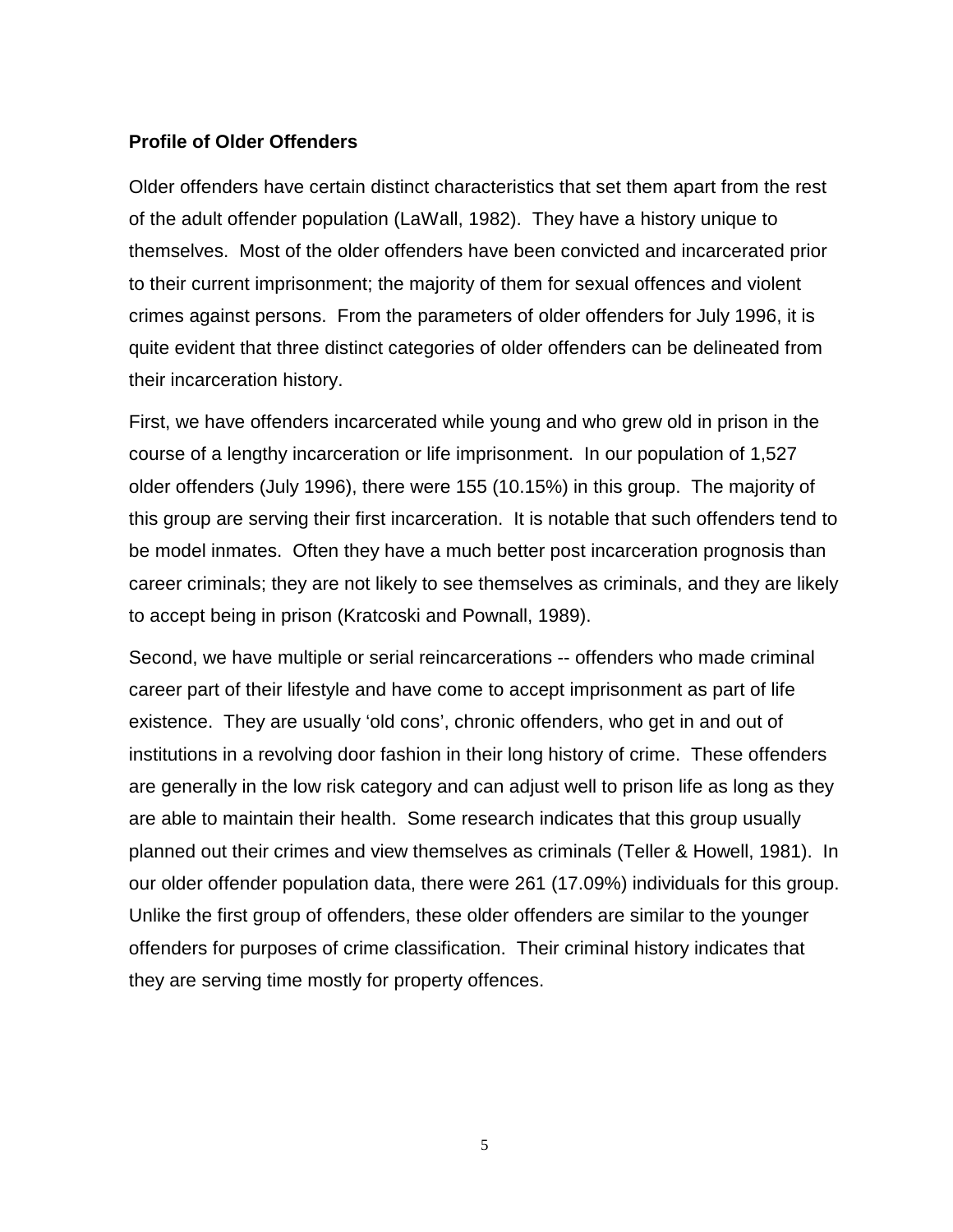It has been noted that these offenders are likely to feel that incarceration would have no benefit for them (Teller & Howell, 1981).

Finally, the third category of older offenders is serving their first incarceration late in life. Generally, they have led a law-abiding life for most of their existence, but for a variety of reasons they found themselves in trouble with the law late in life (Aday, 1994). This group is likely to manifest more difficulties in adjusting to the constraints and pressures of institutional environments. Data on our older offender population indicates that 1,111 (72.75 %) individuals were incarcerated late in life. Table 1A shows the number and percentage of these three groups of offenders from

our older offender population data (July 1996), based on their incarceration history.

| Table 1A: | Three Categories of Older Offenders Based on their incarceration |
|-----------|------------------------------------------------------------------|
|           | <b>History</b>                                                   |

| <b>Incarceration History</b>            | <b>Number</b> | % of Older Population |
|-----------------------------------------|---------------|-----------------------|
| Incarcerated Young & grew old in Prison | 155           | 10.2                  |
| Admitted on Revocation w or w/o Offence | 261           | 17.1                  |
| Admitted late in Life                   | 1,111         | 72.8                  |
| <b>National</b>                         | 1,527         | 100.0                 |

Table 1A indicates that older first offenders -- those incarcerated while young who grew old in prison, and those incarcerated in older years -- constitute the largest number of older offender population. It is estimated (Aday, 1976, 1994) that more than 50% of older offenders are first time offenders, a fact that is borne out by our data. Other researchers have noted certain specific criminal patterns that are peculiar to an older first offender. He could be a white-collar property offender serving time for fraud, embezzlement or theft after many years of successful business venture. He could be a violent offender serving time for a crime involving sex. He could be an incurable alcoholic sentenced for vehicular homicide.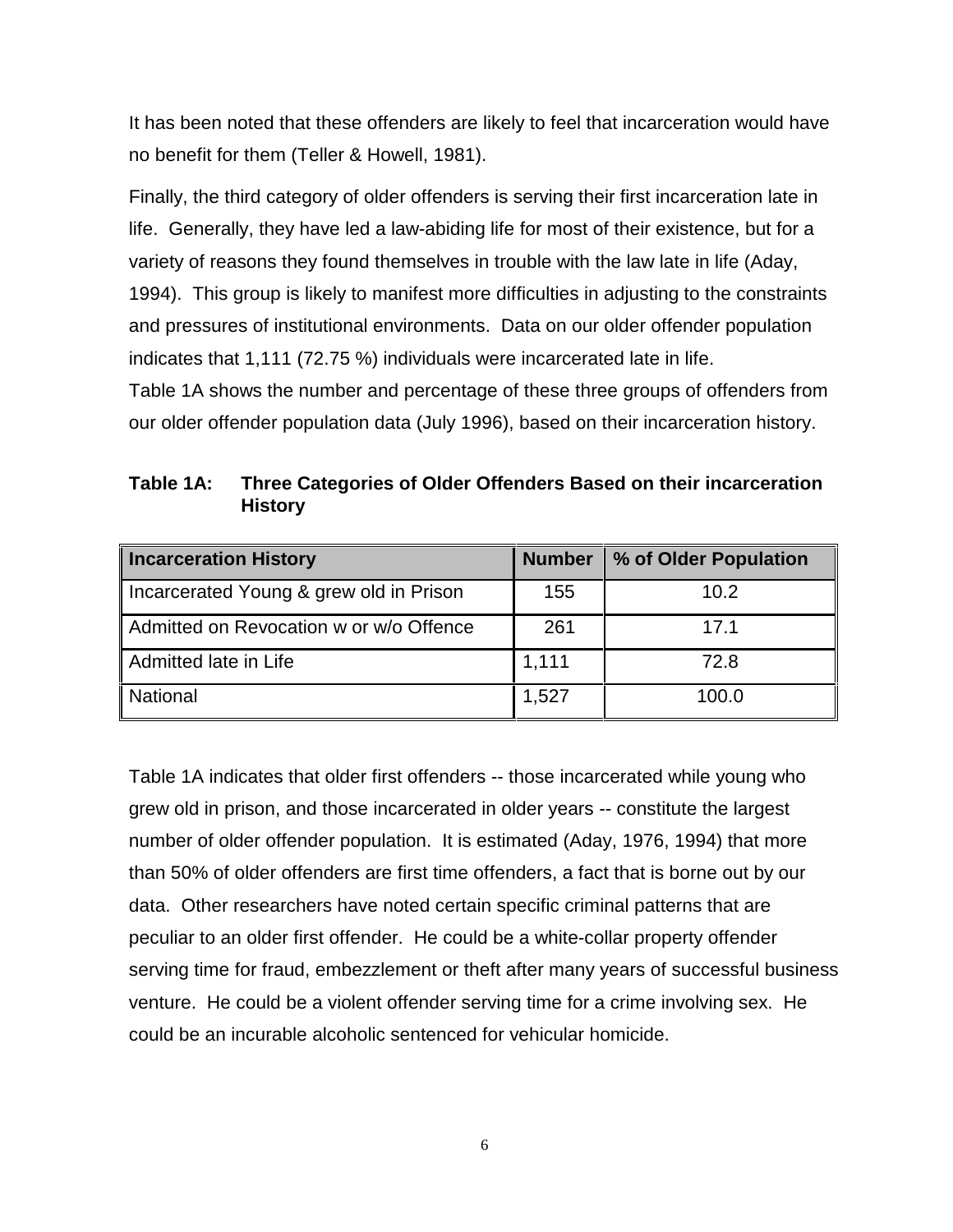Finally, he could be a drug offender serving time for drug trafficking with no record of previous or current drug use (Fry, 1988; Roth, 1992).

Next to sexual offences are homicides or crimes of violence. Information from our data, corroborated by other findings (Panton, 1974, Tardiff & Sweillam, 1979, Goetting, 1983), strongly links older offenders, especially first time offenders, with past violent crimes of homicide and current violent crimes, such as the discharging of firearms. When compared with the younger offenders, older offenders are more than twice likely to serve time for violent crimes of passion, such as the murder of a spouse, a neighbour, or a relative.

A number of explanations are advanced for this seemingly disproportionate amount of violence among older offenders. From a biological perspective, Rodstein thinks that the cause of violence among these offenders may be due to the chronic brain syndrome in the older people. This could be associated with loss of inhibitions, resulting in aggression, quarrelsomeness, rigidity, and illegal sexual behaviour such as exhibitionism (Rodstein, 1975). Other researchers tried to explain this situation by pointing out that as the range of social interaction contracts with advancing age, interpersonal primary relationships become more intense, with increased opportunities for conflict (Shichor & Kobrin, 1978; Teller & Howell, 1981).

Compared to the arrests of persons of all ages, a high proportion of arrests of senior citizens is for crimes of violence and sexual offences. As our Offender Intake Assessment data indicate, the majority of older offenders are serving time for sexrelated offences. Other researchers have noted that these first time older offenders usually do not consider themselves criminals; but they are more likely to accept imprisonment as punishment for their crimes (Aligood, 1988; McShane & Williams, 1990). It is noted that prior to their imprisonment, these offenders had led conforming lives and apparently were models for emulation (Feinberg, 1984). Generally, they also have higher social status, positive attitude toward life, and affirmative religious attitudes (Rubenstein, 1984).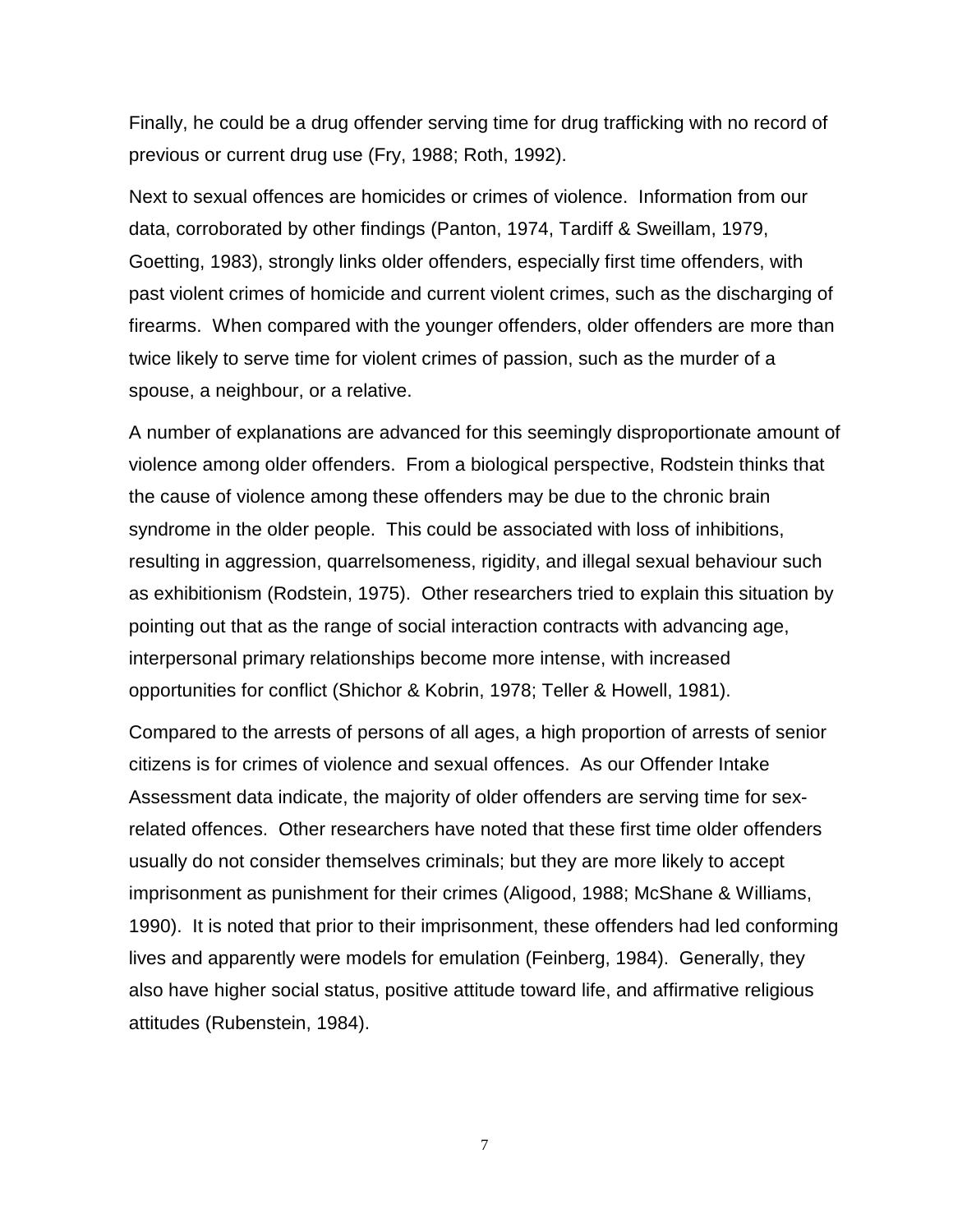This may explain why most of these older offenders may likely find it more difficult to adjust to the process of deculturalization that is characteristic of prison socialization. These offenders have needs that set them apart from the rest of prison population. In this report, we analyse these needs, such as health care services, adjustment to imprisonment, programming, prison environment, vulnerability to violence, peer relationships, family relationships, prospects for rehabilitation and parole concerns.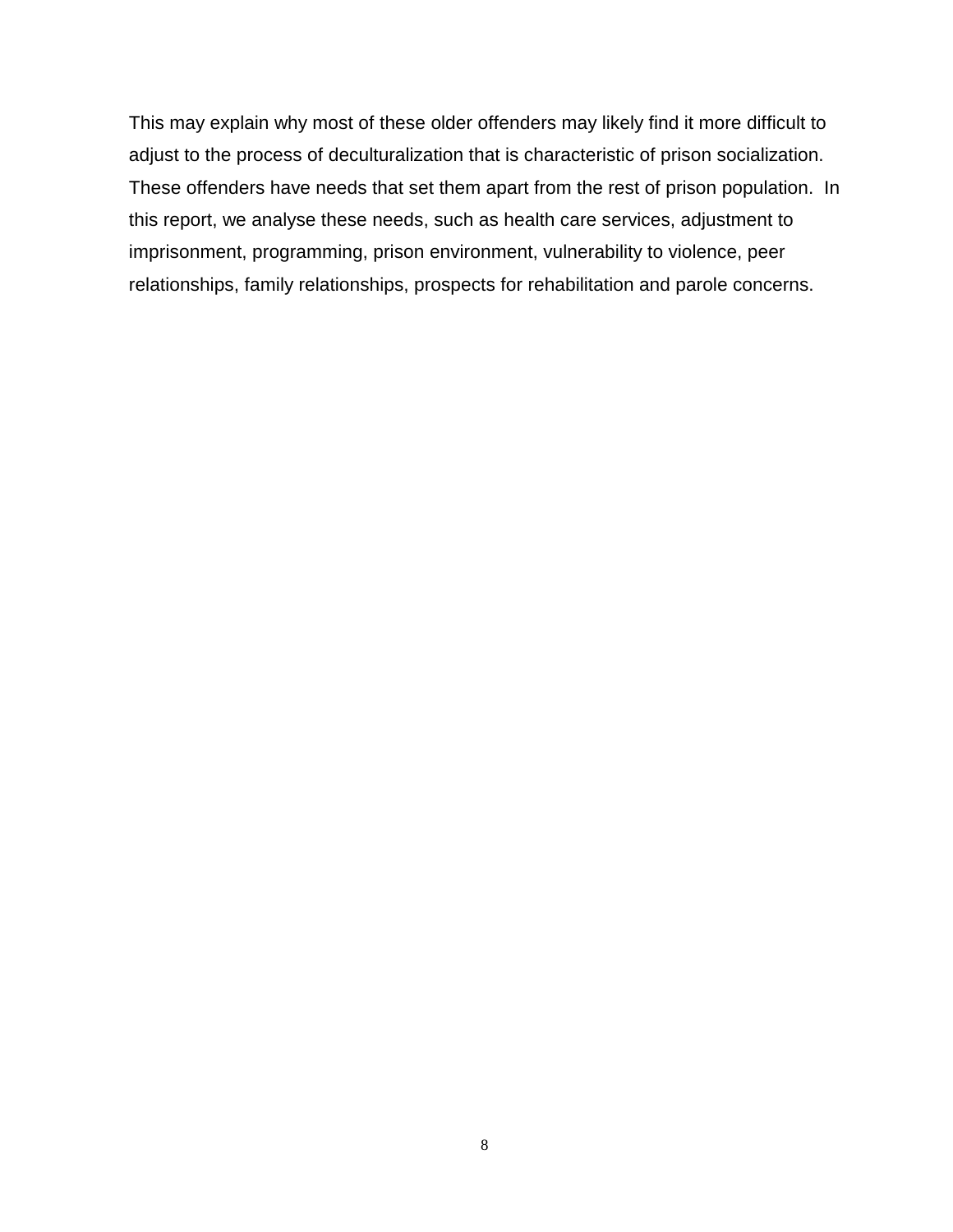## **Research Methods**

The methodology for this study on older offenders includes the following:

- An analysis of the population of offenders 50 years and older in federal prisons as of May 1996;
- A comparison of institutional offender population 50 years and older for 1993 and May 1996; and May 1996 versus July 1996;
- A comparison of institutional offenders 50 years and older of 1993 and 1996, and May 1996 versus July 1996;
- An analysis of the Offender Intake Assessment (OIA) data which compare older and younger offenders on a number of need dimensions;
- An analysis of the Community Risk and Needs Management (CRNM) data that compare the level of risks and needs of older and younger offenders on conditional release in the community. Both OIA and CRNM data are extracted from the Offender Management System (OMS).
- A review of the literature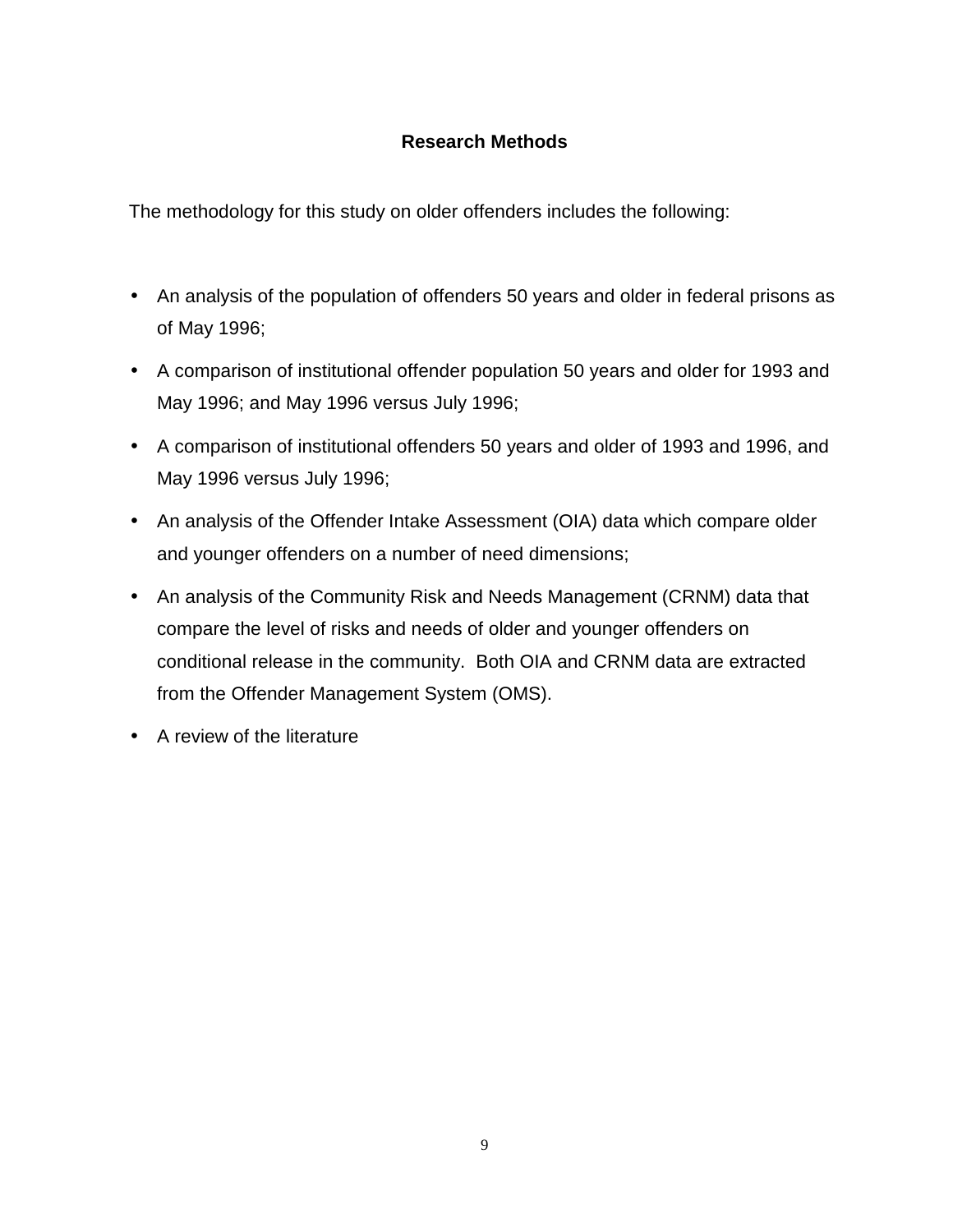## **PART I: INSTITUTIONAL OFFENDERS**

#### **Analytic Framework**

In May 1996, there were 1,379 offenders ranging in age from 50 to 90 years in federal institutions of which 8 were women. Ontario region had the largest number of these older offenders (405), followed by Quebec (303), the Prairies (281), and the Pacific (230). The Atlantic region was the only region with less than 200 offenders of this age category.

As Table 1B indicates, the largest number of older offenders, 632, are in the 50-54 age category, and they represent more than 45% of the older offender population. There are 377 (27.3%) offenders between 55 and 59, 200 (14.5%) between 60 and 64, 104 (7.5%) between 65 and 69, and 66 (4.8%) who are 70 years and older.

| <b>Region</b>   |     | 50-54         |     | 55-59         |     | 60-64         | 65-69 |               |    | $70+$         |       | <b>Total</b> |
|-----------------|-----|---------------|-----|---------------|-----|---------------|-------|---------------|----|---------------|-------|--------------|
|                 | #   | $\frac{9}{6}$ | #   | $\frac{9}{6}$ | #   | $\frac{9}{6}$ | #     | $\frac{0}{0}$ | #  | $\frac{0}{0}$ | #     | %            |
| <b>Atlantic</b> | 63  | 4.6           | 40  | 2.9           | 30  | 2.2           | 13    | 0.9           | 14 | 1.0           | 160   | 11.6         |
| Quebec          | 160 | .6<br>11      | 84  | 6.1           | 35  | 2.5           | 14    | 1.0           | 10 | 0.7           | 303   | 21.9         |
| Ontario         | 184 | 13.3          | 110 | 7.9           | 60  | 4.4           | 31    | 2.2           | 20 | 1.5           | 405   | 29.4         |
| <b>Prairies</b> | 125 | 9.1           | 78  | 5.7           | 48  | 3.5           | 20    | 1.5           | 10 | 0.7           | 281   | 20.4         |
| Pacific         | 100 | 7.3           | 65  | 4.7           | 27  | 1.9           | 26    | 1.9           | 12 | 0.9           | 230   | 16.7         |
| <b>National</b> | 632 | 45.9          | 377 | 27.3          | 200 | 14.5          | 104   | 7.5           | 66 | 4.8           | 1,379 | 100.0        |

**Table 2B: Age Category Distribution of Older Offender by Region**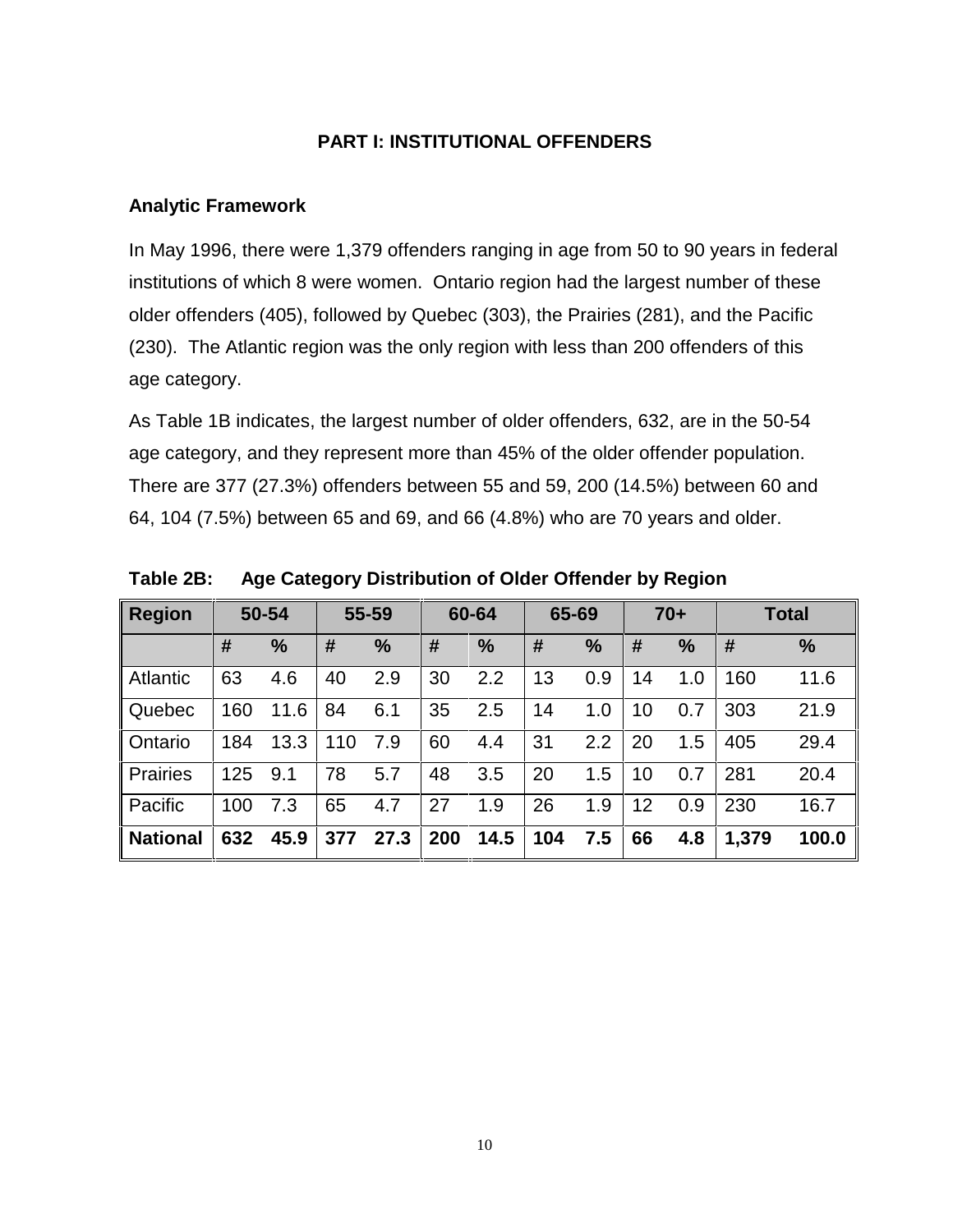Table 2 shows the distribution of older and elderly offenders by region as of May 1996. As illustrated, 170 elderly offenders (65 and over) are in federal prisons. Fifty-one of these are in the Ontario region, 38 in the Pacific region, and 30 in the Prairies. The Atlantic and Quebec regions had 27 and 24 such offenders respectively.

| <b>Region</b>   | <b>Older Offenders</b><br>$(50-64)$ |               |     | <b>Elderly Offenders</b><br>$(65$ and over) | <b>Total</b> |               |
|-----------------|-------------------------------------|---------------|-----|---------------------------------------------|--------------|---------------|
|                 | #                                   | $\frac{9}{6}$ | #   | $\frac{9}{6}$                               | #            | $\frac{0}{0}$ |
| <b>Atlantic</b> | 133                                 | 9.6           | 27  | 2.0                                         | 160          | 11.6          |
| Quebec          | 279                                 | 20.2          | 24  | 1.7                                         | 303          | 21.9          |
| Ontario         | 354                                 | 25.7          | 51  | 3.7                                         | 405          | 29.4          |
| <b>Prairies</b> | 251                                 | 18.2          | 30  | 2.2                                         | 281          | 20.4          |
| Pacific         | 192                                 | 13.9          | 38  | 2.8                                         | 230          | 16.7          |
| <b>National</b> | 1,209                               | 87.6          | 170 | 12.4                                        | 1,379        | 100.0         |

| Table 2: |  | Distribution of older offender population by region, May 1996 |  |  |  |
|----------|--|---------------------------------------------------------------|--|--|--|
|----------|--|---------------------------------------------------------------|--|--|--|

Older offenders vary widely in age from one institution to another, and from one region to another. Some institutions contain more older offenders than others. Table 3 indicates the institution that has the highest number of elderly offenders (65 years and older) in each region, and their highest range of age. The Pacific region has the highest concentration of older offenders (20) where an 81 year old man is serving time for a sexual offence at Mountain Institution. The Atlantic region has the second highest (16), where an 84 year-old offender is serving time at Westmorland for a sexual offence. The Ontario region placed third (14) with a 90-year old man serving time for homicide at Beaver Creek Institution.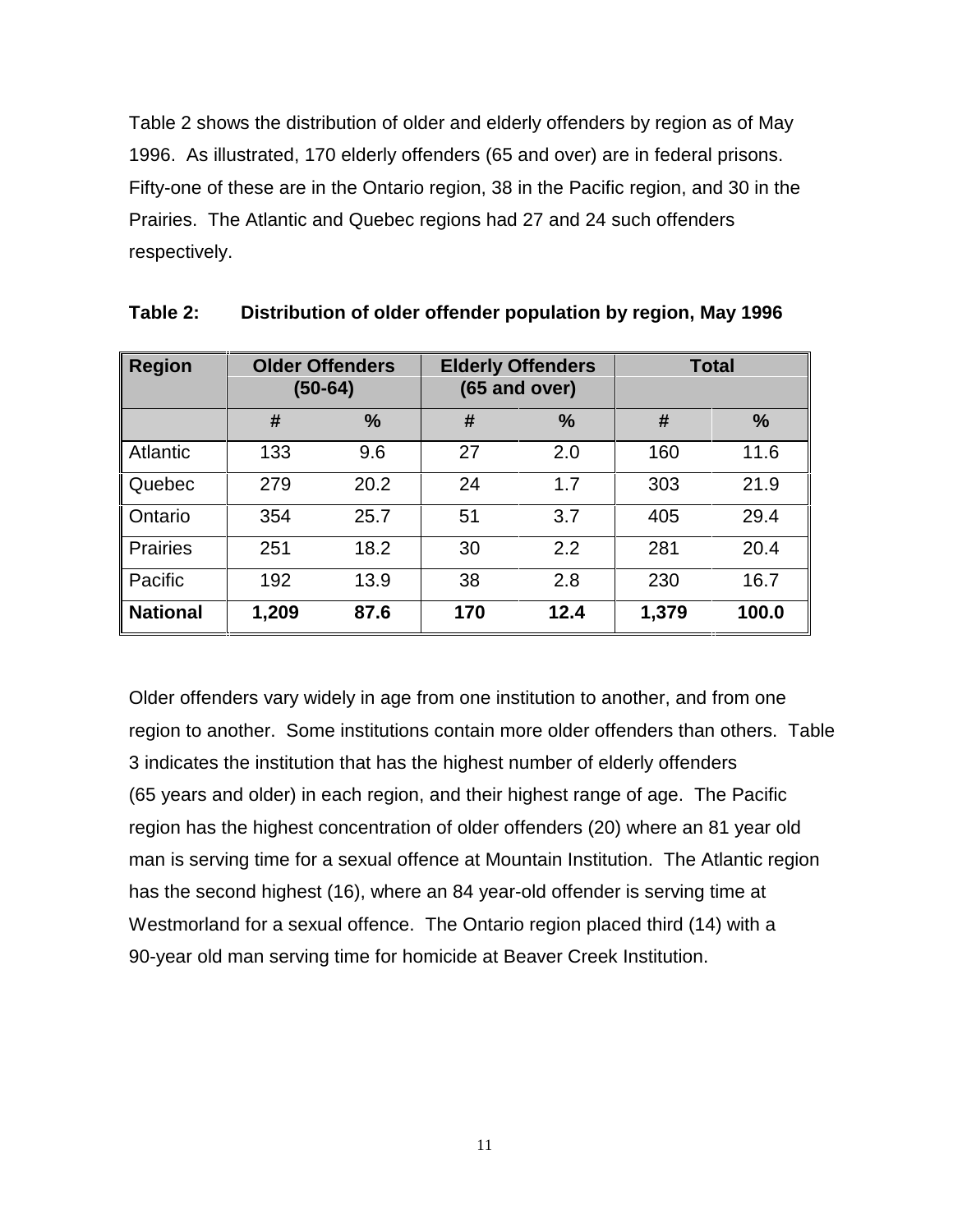**Table 3: Institutions with the highest number of elderly and geriatric offender in each region, and the highest range of their age in the region, May 1996**

| <b>Region</b>   | <b>Institution with</b><br>highest # of elders | # of offenders 65<br>years and over | Range of age<br>in the Region |
|-----------------|------------------------------------------------|-------------------------------------|-------------------------------|
| <b>Atlantic</b> | Westmorland                                    | 16                                  | 65-84                         |
| Quebec          | Cowansville                                    | 5                                   | 65-75 (FTC)                   |
| Ontario         | Warkworth                                      | 14                                  | 65-90 (Beaver Creek)          |
| <b>Prairies</b> | <b>Bowden</b>                                  | 10                                  | 65-78 (Rockwood)              |
| Pacific         | Mountain                                       | 20                                  | 65-81                         |

## **Current Trend: Rapid Growth**

In table 4 we compare the institutional population of older offenders for 1993 with May 1996. The latter figures are in parenthesis.

| Table 4: |  |  | Institutional Population: 1993 compared with 1996 |
|----------|--|--|---------------------------------------------------|
|----------|--|--|---------------------------------------------------|

| Age (Years) | <b>Number</b>   | % of Population | % of the 50 or<br><b>Older Population</b> |
|-------------|-----------------|-----------------|-------------------------------------------|
| Under 50    | 12,021 (13,448) | 91.6 (90.7)     | $n/a$ ( $n/a$ )                           |
| $50 - 54$   | 524 (632)       | 4.0(4.3)        | 47.5 (45.8)                               |
| $55 - 59$   | 264 (377)       | 2.0(2.5)        | 23.9(27.3)                                |
| $60 - 64$   | 200 (200)       | 1.5(1.3)        | 18.1 (14.5)                               |
| 65 & up     | 116 (170)       | 0.9(1.1)        | 10.5(12.3)                                |
| Total       | 1,104 (1,379)   | 8.4(9.3)        | 100 (100)                                 |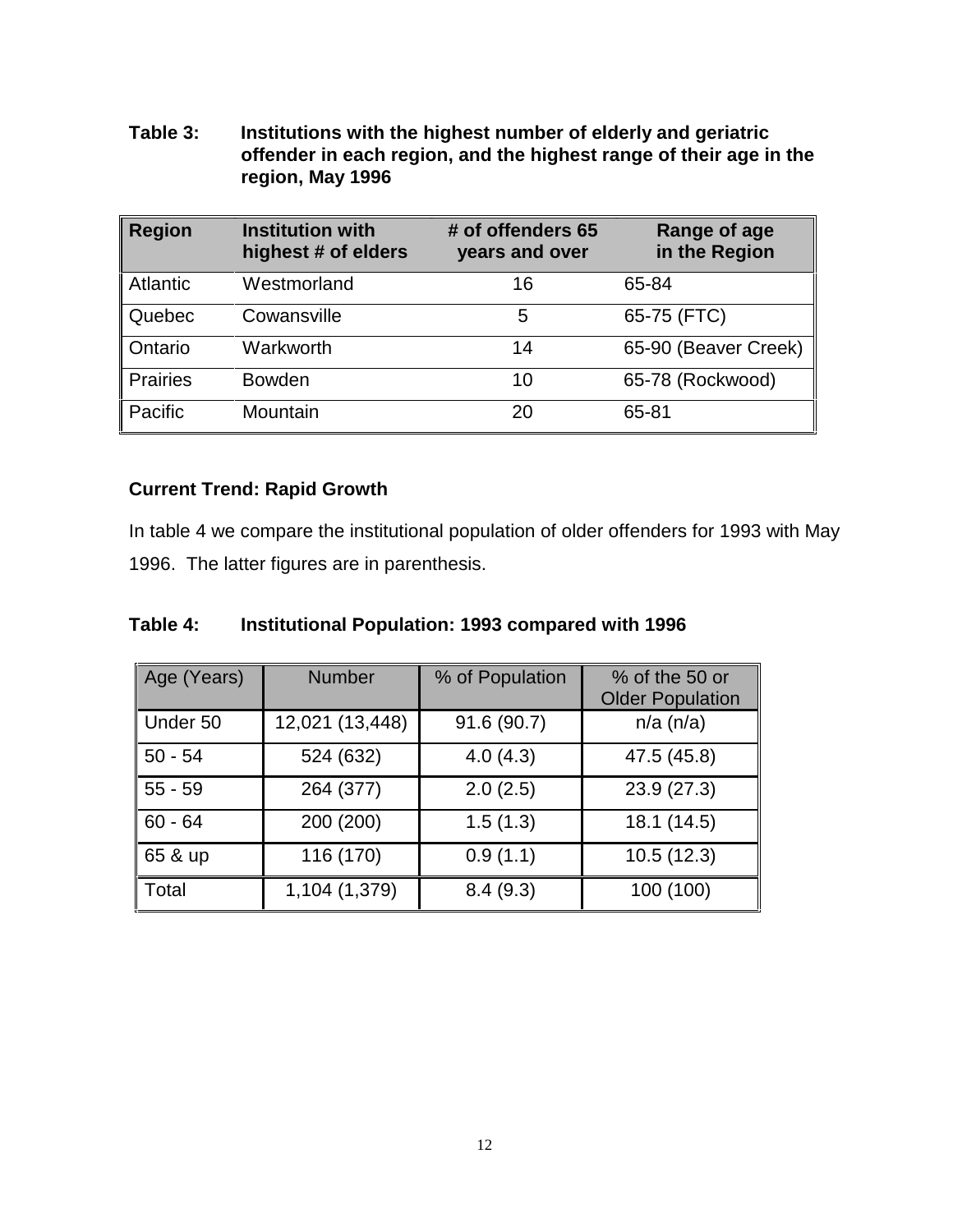The above table indicates a 10% growth of older offenders in three years (or 275), and an almost exponential growth in 1996 alone. To underscore this process of rapid growth in the ranks of older offenders in federal prisons, we have only to look at the increase or decrease in their numbers within a short period, in this case May and July 1996. In order to get an appreciation of the differential increases in the two age categories, we compare these numbers with the similar increase or decrease in the number of their younger counterparts.

Table 5 shows that in May 1996, the population of offenders under 50 years was 13,448, compared to 13,575 for July of the same year, an increase of 127 persons (0.9%); while the population of offenders (50 years and older) rose from 1,379 in May to 1,529 in July an increase of 150 persons (10.9 %). During the same period, the overall national increase in the population of offenders was only 1.9%.

**Table 5: Comparison of the Population of Younger and Older offenders for May and July 1996**

| Category          | <b>May</b> | July   |     | Change in # Change in % |
|-------------------|------------|--------|-----|-------------------------|
| Under 50          | 13.448     | 13,575 | 127 | 0.9                     |
| 50 years and over | 1.379      | 1.529  | 150 | 10.9                    |
| <b>National</b>   | 14,827     | 15,104 | 277 | 1.9                     |

As seen in Table 5, the growth in the population of older offenders during the period is more than ten times the growth of the population of the younger offenders. The data clearly shows that the number of older offenders in the federal prisons is growing at a much faster rate than the number of younger offenders.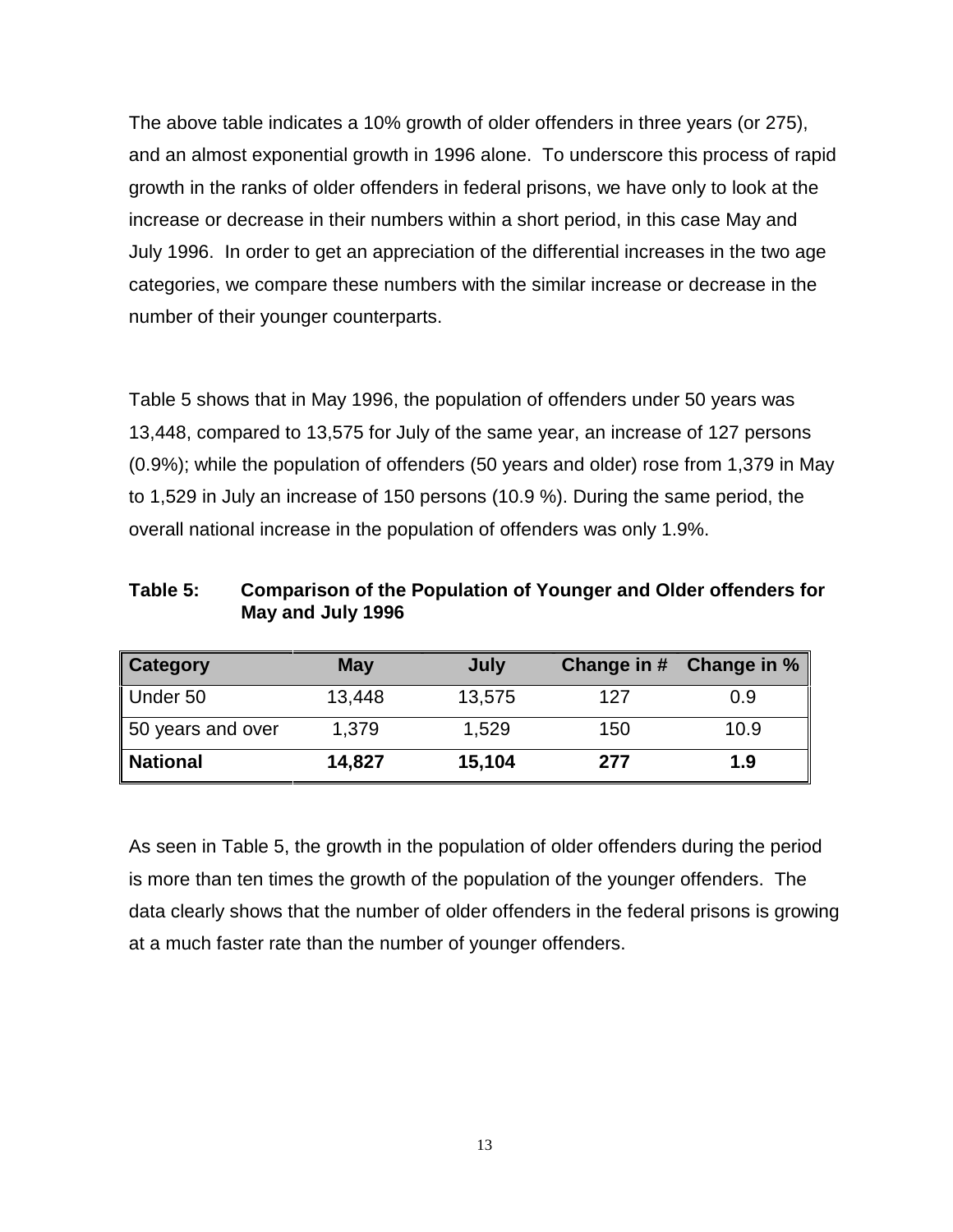Table 5 indicated that 1,529 older offenders were in the federal prison system in July 1996. Table 6 breaks down this figure by region. The greatest growth occurred in Ontario (46), followed by the Quebec region (43), and the Prairies (41). Only the Pacific region had one digit increase during the short period in question (8). Over a longer period one can expect the number of older offenders to continue to grow, as the general population in the community ages.

| <b>Region</b>   | <b>May</b> | July  | Change in # | Change in % |
|-----------------|------------|-------|-------------|-------------|
| <b>Atlantic</b> | 160        | 172   | 12          | 0.9         |
| Quebec          | 303        | 346   | 43          | 3.1         |
| Ontario         | 405        | 451   | 46          | 3.3         |
| <b>Prairies</b> | 281        | 322   | 41          | 3.0         |
| Pacific         | 230        | 238   | 8           | 0.6         |
| <b>National</b> | 1,379      | 1,529 | 150         | 10.9        |

**Table 6: Comparison of Population Figures of Older Offenders by Region, May and July 1996**

Table 7 breaks down the older offenders' population for July 1996 into age categories by region. While Ontario continues to have the largest number of older offenders (451), Quebec has the largest number of offenders under 50 (3,665).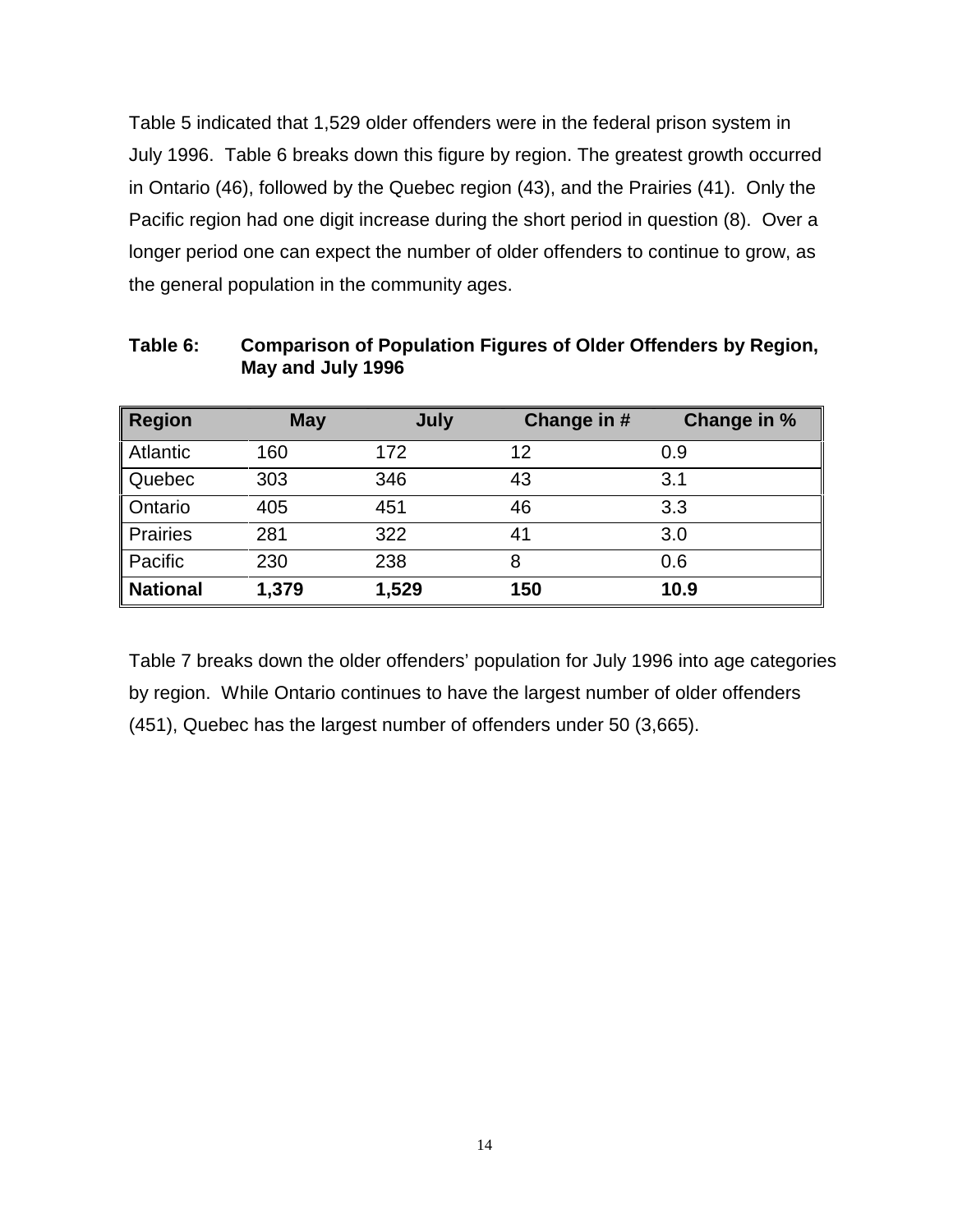| Category     | <b>Atlantic</b> | Quebec | <b>Ontario</b> | <b>Prairies</b> | <b>Pacific</b> | <b>National</b> |
|--------------|-----------------|--------|----------------|-----------------|----------------|-----------------|
| Incarcerated | 1,393           | 3,753  | 3,743          | 3,396           | 1,922          | 14,207          |
| On register  | 1,474           | 4,011  | 3,995          | 3,565           | 2,059          | 15,104          |
| Under 50     | 1,302           | 3,665  | 3,544          | 3,243           | 1,821          | 13,575          |
| Age 50-54    | 66              | 178    | 208            | 142             | 90             | 684             |
| Age 55-59    | 50              | 97     | 118            | 82              | 68             | 415             |
| Age 60-69    | 42              | 59     | 101            | 86              | 63             | 351             |
| Age $70+$    | 14              | 12     | 24             | 12              | 17             | 79              |
| 50 and Over  | 172             | 346    | 451            | 322             | 238            | 1,529           |

## **Table 7: Categories of Older Offender Population by Region**

## **Regional Distribution of Older Offenders**

For each region, Table 8 displays the proportion of older offenders relative to their regional population in July 1996. The Pacific region has the largest percentage of older offenders (13.1%), relative to its population, followed by Ontario (12.3%), the Atlantic region (11.8%) and the Prairie region with 10.0%. Quebec which has the highest number of offenders under 50 also has the least percentage of older offenders (8.9%) under incarceration.

| Region          | <b>Total Population</b> | Population 50+ | <b>Regional %</b> | <b>National %</b> |
|-----------------|-------------------------|----------------|-------------------|-------------------|
| Atlantic        | 1,405                   | 166            | 11.8              | 1.2               |
| Quebec          | 3,704                   | 331            | 8.9               | 2.4               |
| Ontario         | 3,690                   | 454            | 12.3              | 3.2               |
| <b>Prairies</b> | 3,296                   | 329            | 10.0              | 2.3               |
| Pacific         | 1,881                   | 247            | 13.1              | 1.8               |
| <b>National</b> | 13,976                  | 1,527          | 56.1              | 10.9              |

**Table 8: Distribution of Older Offenders by Region, July 1996**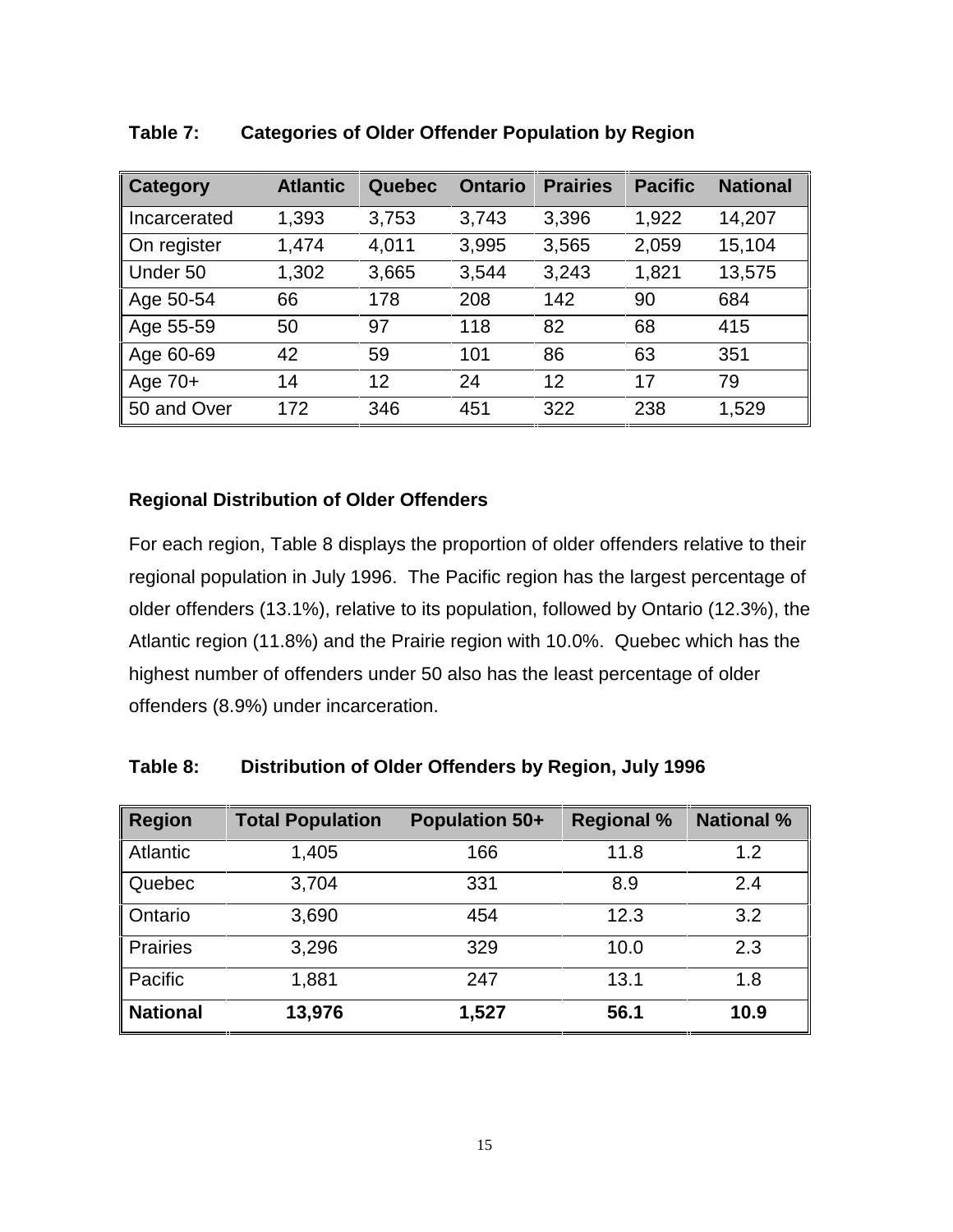## **Major Offences by Older Offenders**

The population data of the older offenders is examined with respect to major offences, such as homicide, robbery, sex, and drug. Table 9 shows that a sexual offence or a sex-related offence is the most common crime for which the majority of older offenders are serving time. The data, however, do not tell us the nature of the sexual offences, which could be rape, pædophilia or incest.

| <b>Region</b>   |     | <b>Homicide</b> | <b>Robbery</b> |      | <b>Sexual</b> |      | <b>Drugs</b> |               | <b>Other</b> |               | <b>Total</b> |               |
|-----------------|-----|-----------------|----------------|------|---------------|------|--------------|---------------|--------------|---------------|--------------|---------------|
|                 | #   | $\%$            | #              | $\%$ | #             | %    | #            | $\frac{0}{0}$ | #            | $\frac{0}{0}$ | #            | $\frac{1}{2}$ |
| <b>Atlantic</b> | 26  | 1.7             | 24             | 1.6  | 86            | 5.6  | 9            | 0.6           | 30           | 1.9           | 175          | 11.3          |
| Quebec          | 84  | 5.4             | 68             | 4.4  | 86            | 5.6  | 63           | 4.1           | 59           | 3.8           | 360          | 23.3          |
| <b>Ontario</b>  | 130 | 8.4             | 48             | 3.1  | 178           | 11.5 | 30           | 1.9           | 55           | 3.6           | 441          | 28.6          |
| <b>Prairies</b> | 68  | 4.4             | 29             | 1.9  | 140           | 9.1  | 23           | 1.5           | 44           | 2.9           | 304          | 19.8          |
| <b>Pacific</b>  | 67  | 4.3             | 32             | 2.1  | 97            | 6.3  | 26           | 1.7           | 40           | 2.6           | 262          | 17.0          |
| <b>National</b> | 375 | 24.3            | 201            | 13.0 | 587           | 38.1 | 151          | 9.8           | 228          | 14.<br>8      | 1542         | 100.0         |

**Table 9: Distribution of Major Offences of Older Offenders by Region**

As shown in the above Table, Ontario has the highest incidents of homicides (130) and more than twice the number of sexual offences as Quebec (178 versus 86) by older offenders. The Prairie region has the second highest incidents of sexual offences, followed by the Pacific region. The Atlantic and Quebec regions have the fewest incidents of sexual offences, each with 86. On the other hand, Quebec leads the way with robbery (68) and drug (63) offences. Compared to other offences, drug involvement has the least attraction for older offenders, especially in the Atlantic region (9).

Table 10 displays the preponderance of the older offender category most involved in major offences. It shows that those in the 50-54 age group lead the way. The total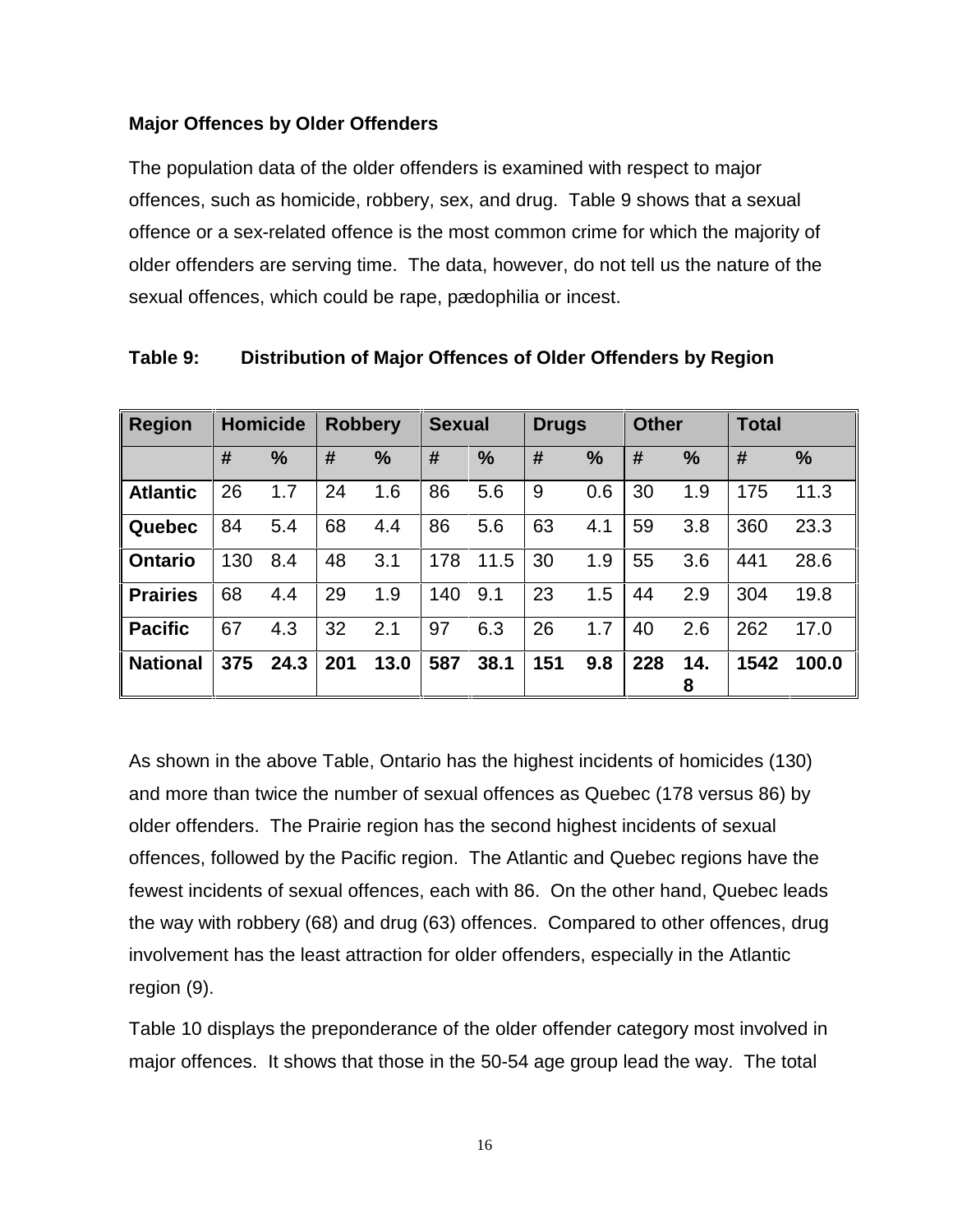number of crimes committed by this group is nearly twice the number by those in the 55-59 age group, and three times those in the 60-64 age group. The Table underlines the general belief that criminal activities tend to decline with age (Vedder & Keller, 1968).

| <b>Offence</b>  | 50-54 | 55-59 | 60-64 | 65-69 | $70+$ | <b>Total</b> |
|-----------------|-------|-------|-------|-------|-------|--------------|
| Homicide        | 185   | 106   | 54    | 15    | 15    | 375          |
| Robbery         | 123   | 49    | 21    |       |       | 201          |
| Sexual          | 216   | 159   | 109   | 60    | 43    | 587          |
| Drug            | 88    | 41    | 10    | 12    | 0     | 151          |
| Other           | 119   | 64    | 20    | 17    | 8     | 228          |
| <b>National</b> | 731   | 419   | 214   | 111   | 67    | 1,542        |

| Table 10: | Distribution of Age Categories of Older Offender by Offence |
|-----------|-------------------------------------------------------------|
|           | Category                                                    |

Measured against all age categories, sexual offence is the most predominant one among other offences and among older offenders, including those in the 70+, as shown in the above Table. More than one-third (38.1%) of the admissions of older offenders were for either a major or non-major admitting sexual offence. A major admitting offence is an offence with the longest sentence resulting in an admission to a federal institution. The essential differences between the older offenders and their younger counterparts are not only limited to sexual offences, homicide and manslaughter where the older offender's rate is twice the rate, or robbery where the younger offenders had always the upper-hand. They are quite evident in the areas of needs as well. These differences are best illustrated by comparing a sample of Offender Intake Assessment data of older and younger offenders on a number of those needs or factors.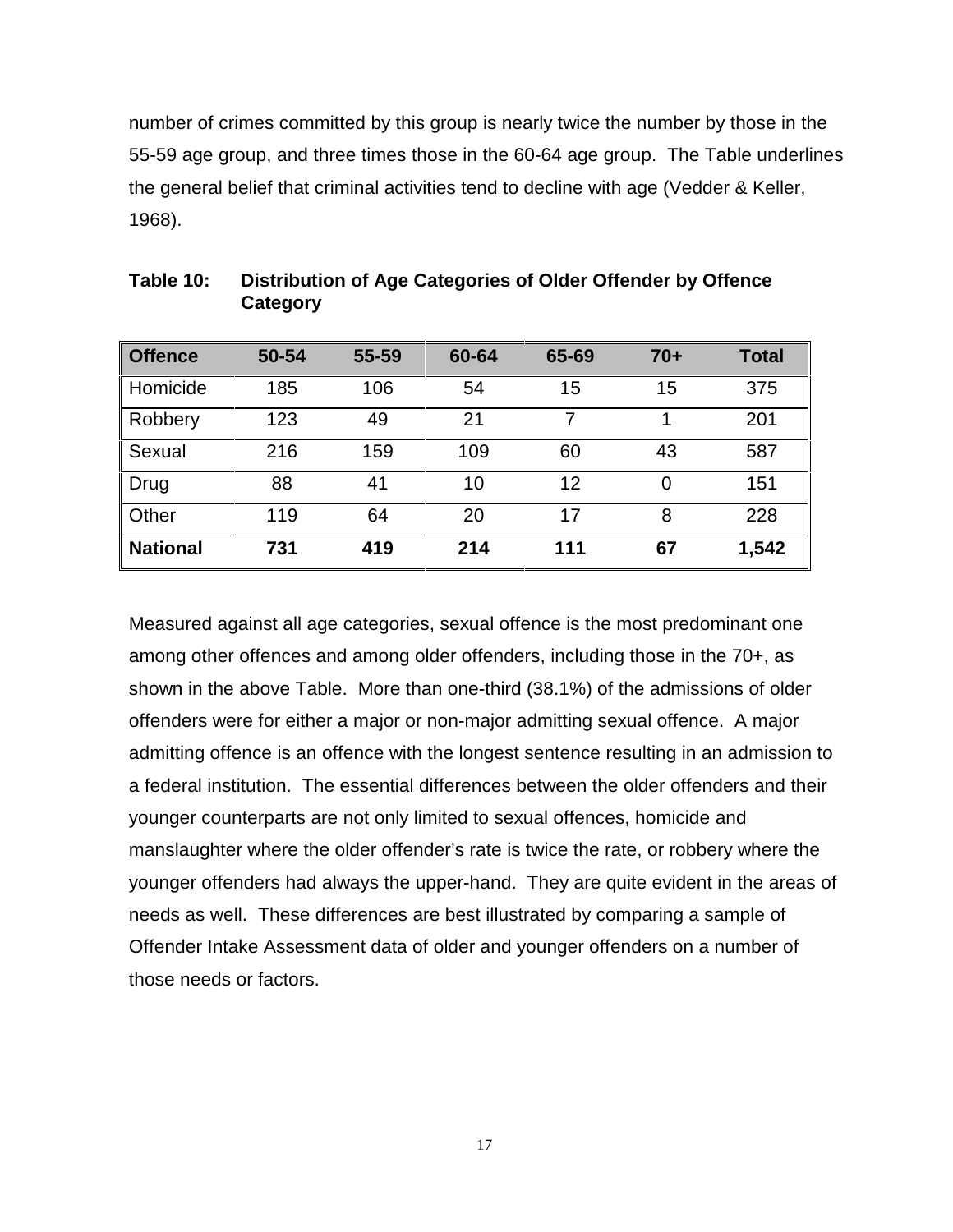#### **The Sample**

The sample of this study is partly based on the Offender Intake Assessment data consisting of 3,629 incarcerated offenders of which 50 are women. There were 1,290 offenders under 30 years of age; 1,722 offenders between 30 and 49; 272 offenders between 50 and 64; and 44 offenders who were 65 years and older.

It should be pointed out that the sample size in the data varied among the analyses. Furthermore, some variations in sample size might be a reflection of missing samples. Thus, sample bias may be introduced where sample sizes are reduced significantly as a result. The reader should be aware of this situation. Differences between the younger and older offenders are significant at the 0.05 level. All comparisons are based on significant differences between the older offenders and their younger counterparts.\*

<sup>\*</sup> Note: \* p<0.05; \*\* p < 0.01; \*\*\* p , 0.001; NS = Non-Significant; SSR = Significant Statistical Relations.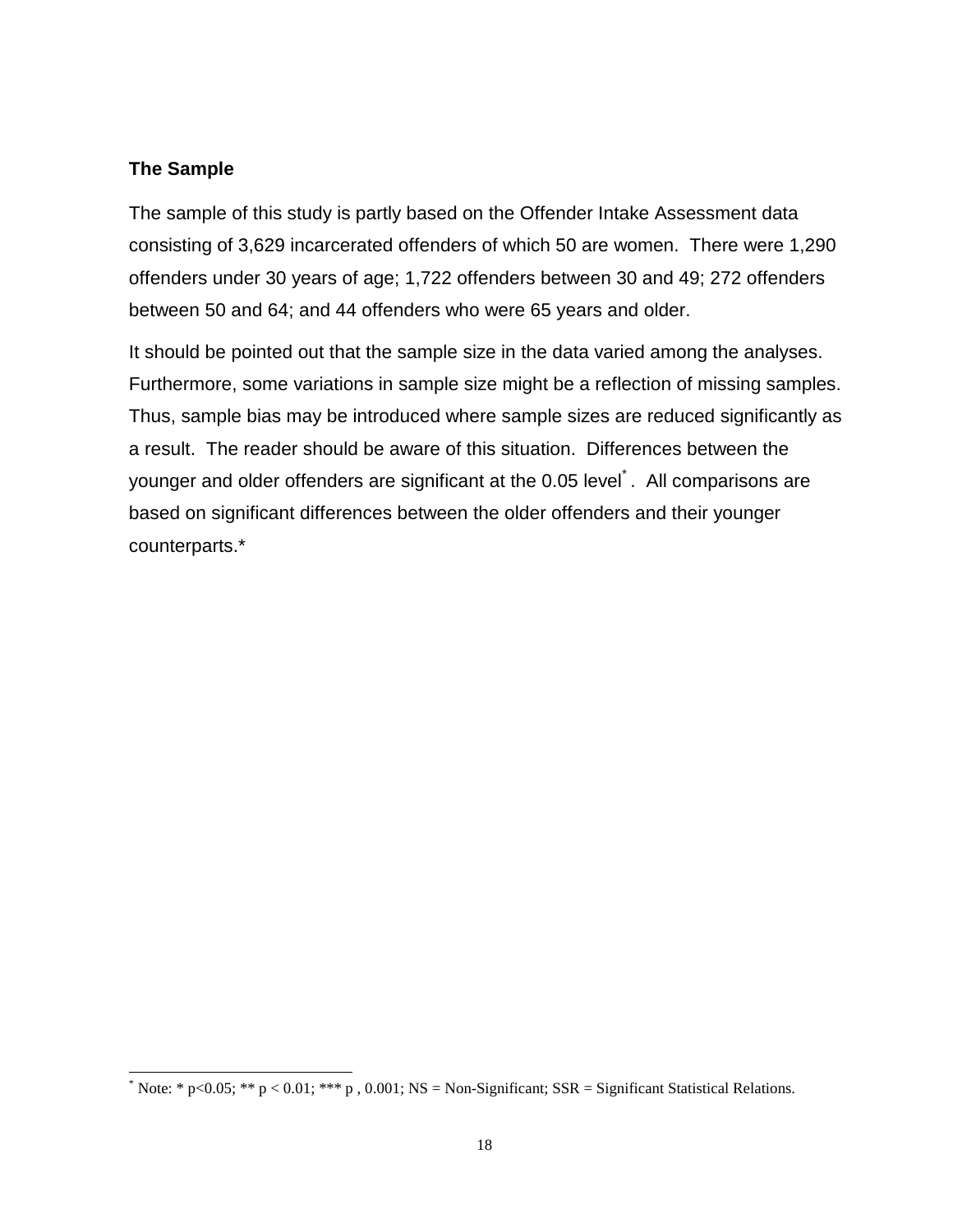## **Personal characteristics of older offenders**

#### **Employment**

Comparisons are made between older and younger offenders on a number of variables that serve as key indicators in the acquisition and retention of employment, such as the level of academic achievement, and work ability. With respect to the level of academic achievement, there are no significant differences between older and younger offenders. Almost an equal number of each age category did not achieve either grade education or high school diploma. Table 11 displays the percentage sample of older and younger offenders by the employment domain indicators with respect to academic achievement.

| Table 11: | Age grouping by employment domain indicators: Academic |
|-----------|--------------------------------------------------------|
|           | achievement                                            |

| <b>Indicators</b>                                                                                  | $30$<br>$\frac{0}{0}$ | $30 - 49$<br>$\%$ | 50-64<br>$\frac{0}{0}$ | $65+$<br>$\frac{9}{6}$ | <b>SSR</b> |
|----------------------------------------------------------------------------------------------------|-----------------------|-------------------|------------------------|------------------------|------------|
| $\leq$ Grade 8                                                                                     | 21.2                  | 22.1              | 20.4                   | 28.9                   | <b>NS</b>  |
| <grade 10<="" td=""><td>53.2</td><td>53.2</td><td>51.1</td><td>40.0</td><td><b>NS</b></td></grade> | 53.2                  | 53.2              | 51.1                   | 40.0                   | <b>NS</b>  |
| No High School Diploma                                                                             | 79.1                  | 771               | 78.6                   | 80.0                   | <b>NS</b>  |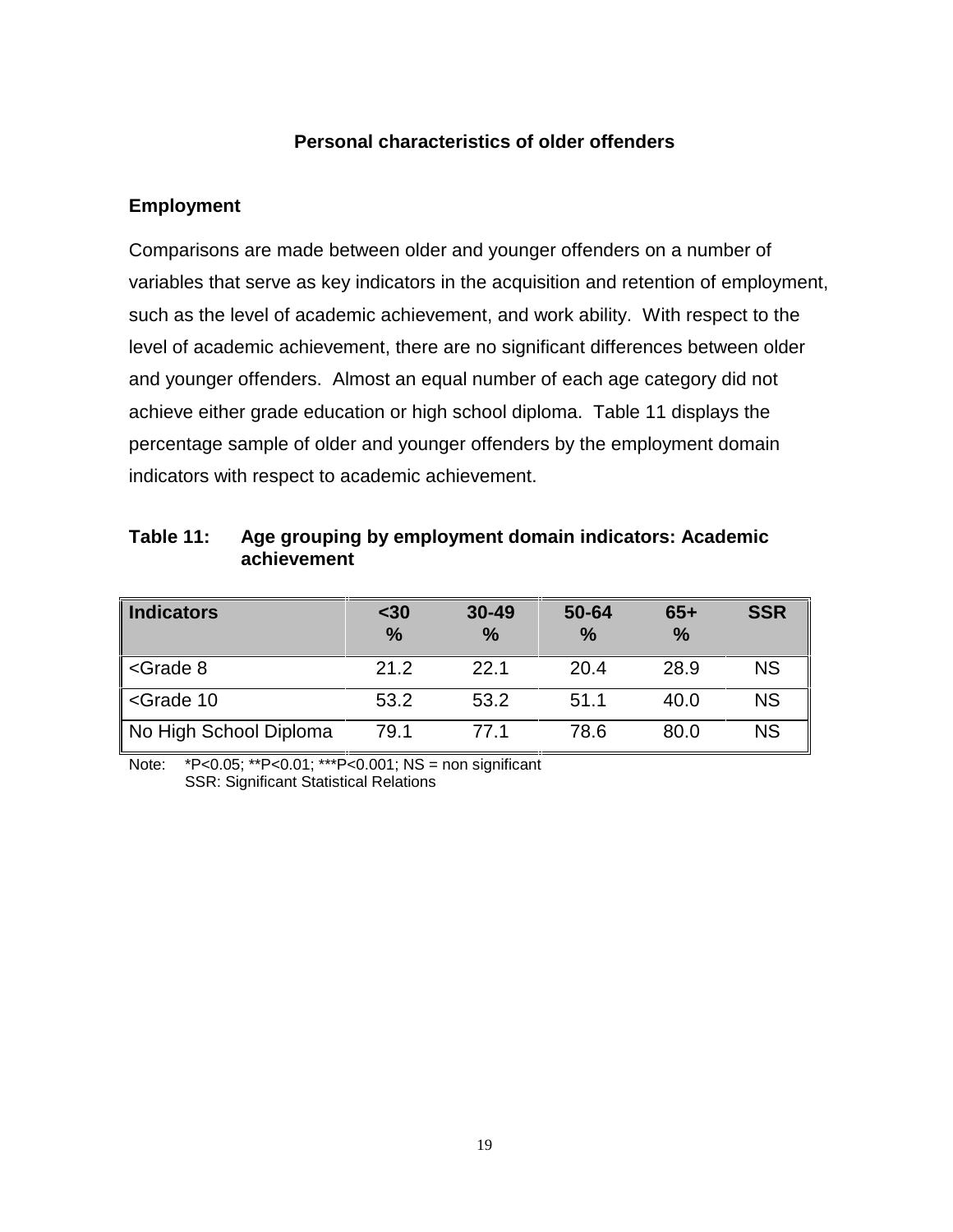In relation to work ability, we compared the age groups on a number of variables or characteristics such as learning difficulties and learning disabilities, concentration and comprehension problems, lack of trade and professional skills, unstable job history, poor attendance record, and completion of employment programs. Again, we observed no significant differences between the two groups. Table 12 shows the percentage of the age categories by the employment domain indicators.

| <b>Indicators</b>               | $30$<br>$\frac{0}{0}$ | $30 - 49$<br>$\%$ | 50-64<br>$\frac{0}{0}$ | $65+$<br>% | <b>SSR</b> |
|---------------------------------|-----------------------|-------------------|------------------------|------------|------------|
| Find learning difficult         | 31.4                  | 31.6              | 28.4                   | 28.9       | <b>NS</b>  |
| Have learning disabilities      | 16.6                  | 16.5              | 15.9                   | 13.6       | <b>NS</b>  |
| Have concentration problems     | 38.0                  | 30.1              | 25.9                   | 20.0       | <b>NS</b>  |
| Have comprehension problems     | 11.8                  | 12.3              | 11.0                   | 17.8       | <b>NS</b>  |
| Lack trade/professional skills  | 58.5                  | 58.3              | 53.1                   | 60.0       | <b>NS</b>  |
| Difficulty meeting requirements | 9.2                   | 12.2              | 11.1                   | 13.3       | <b>NS</b>  |
| Have an unstable job history    | 65.3                  | 68.8              | 63.8                   | 66.7       | <b>NS</b>  |
| Have poor attendance record     | 10.4                  | 12.5              | 10.6                   | 14.3       | <b>NS</b>  |
| Completed employment programs   | 11.8                  | 12.8              | 11.1                   | 2.2        | <b>NS</b>  |

**Table 12: Age grouping by employment domain indicators: Ability and Work Record**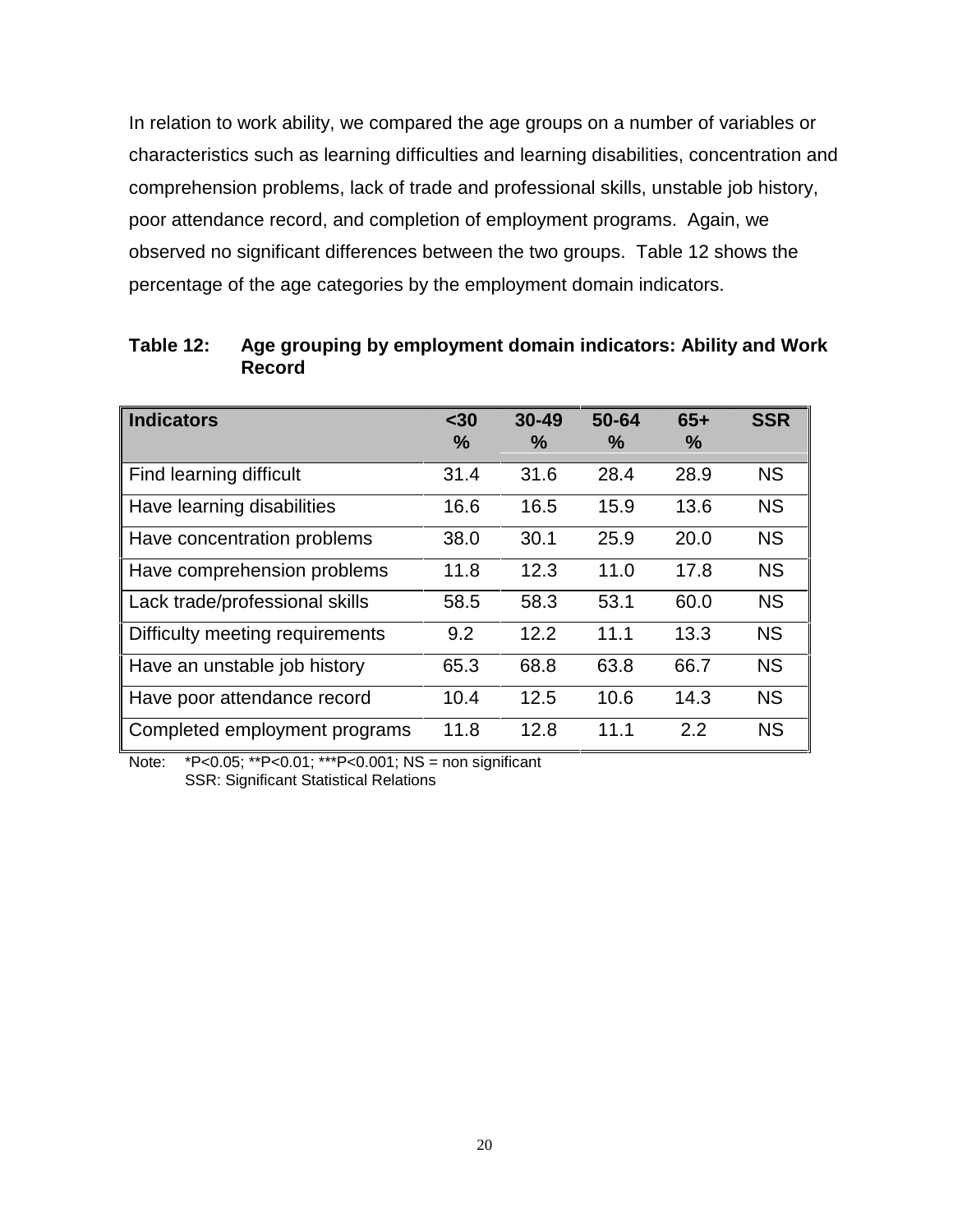## **Marital and Family Factors**

Table 13 presents the comparisons between older offenders and their younger counterparts in respect of marital and family domain indicators. The two categories of offenders do not differ significantly on most of the variables connected with marital and family affairs. Nevertheless, three significant differences are worth noting: spousal abuse and poor sibling relations during childhood, and sexual dissatisfaction. Our data indicate that older offenders were significantly more likely to have witnessed spousal abuse and to have had poor sibling relations during childhood when compared to the younger offenders. In addition, they are significantly more likely to be sexually dissatisfied in their marital relations.

| <b>Indicators</b>                                              | $30$<br>$\%$ | $30 - 49$<br>$\%$ | 50-64<br>$\frac{0}{2}$ | $65+$<br>$\frac{9}{6}$ | <b>SSR</b> |
|----------------------------------------------------------------|--------------|-------------------|------------------------|------------------------|------------|
| Parents relation dysfunctional during<br>childhood             | 44.4         | 48.2              | 44.9                   | 45.5                   | <b>NS</b>  |
| Spousal abuse during childhood                                 | 25.0         | 30.2              | 27.6                   | 33.3                   | $\star$    |
| Poor sibling relations during childhood                        | 10.7         | 12.7              | 11.3                   | 22.7                   | $\star$    |
| Relationship with other relatives<br>negative during childhood | 10.2         | 11.2              | 9.1                    | 13.6                   | <b>NS</b>  |
| Money problems affect relationship                             | 26.8         | 30.5              | 25.8                   | 28.9                   | <b>NS</b>  |
| Dissatisfied sexually                                          | 9.8          | 9.7               | 9.4                    | 22.7                   | $\star$    |
| Unable to supervise children properly                          | 11.3         | 10.3              | 12.4                   | 16.7                   | <b>NS</b>  |
| Family unable to get along as a unit                           | 24.6         | 25.4              | 23.3                   | 29.6                   | <b>NS</b>  |

## **Table 13: Age grouping by Marital and Family domain indicators**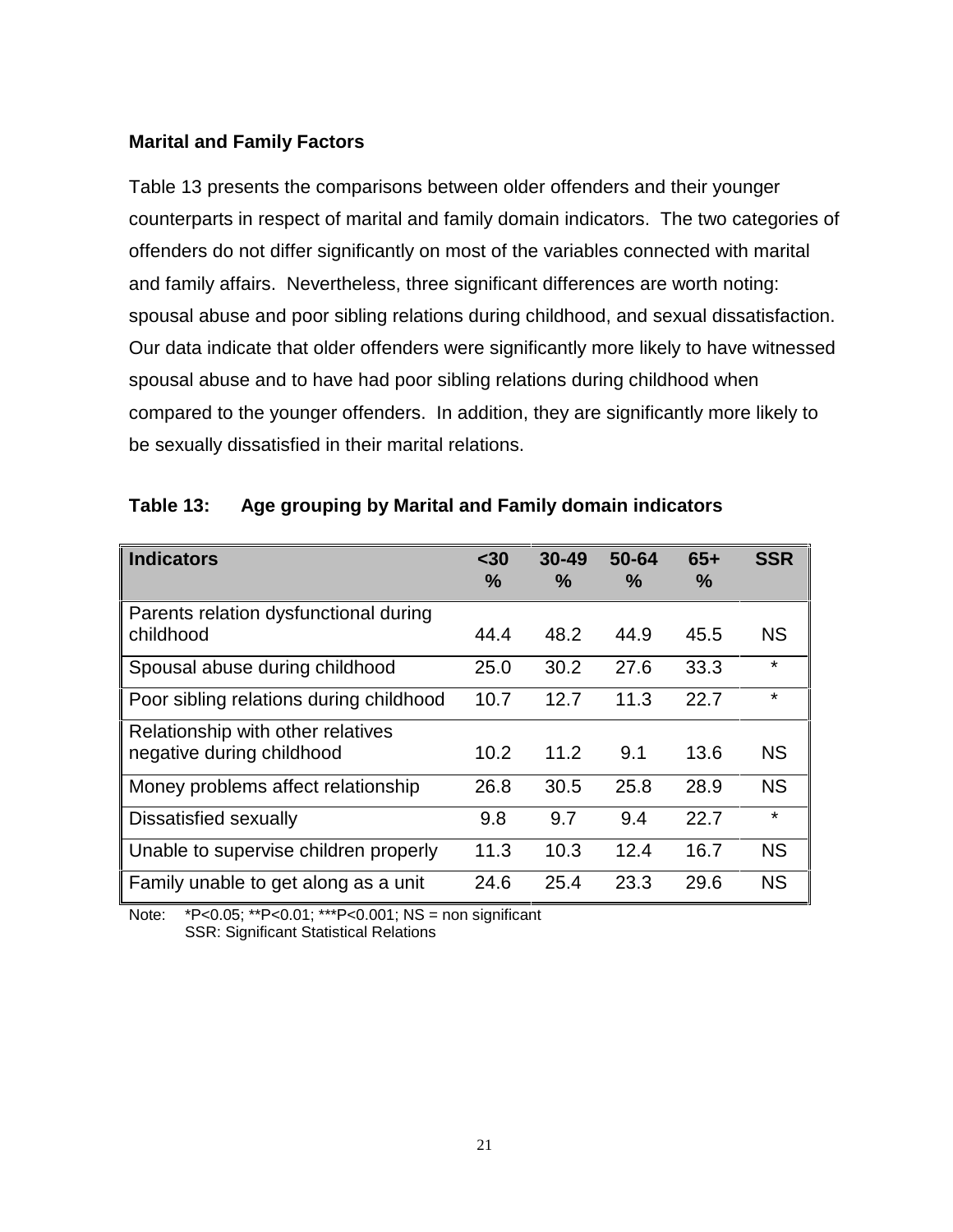#### **Associates and Social Interaction**

We made comparisons of older offenders with their younger counterparts in the various domain indicators of associates and social interactions. The age groups are compared as to whether or not they have a social network; whether they associate with substance abusers, criminal friends and acquaintances; whether they have gang affiliations or live in criminogenic areas; whether they have no attachment to any community groups; whether they prey on the weaknesses of others or have suffered victimisation in their social relations. Our data suggest no significant differences among them in these areas. Table 14 presents the age groupings of offenders by associates and social interaction domain indicators.

| <b>Attachments</b>                               |                       |                            |                            |                        |                |
|--------------------------------------------------|-----------------------|----------------------------|----------------------------|------------------------|----------------|
| <b>Indicators</b>                                | $30$<br>$\frac{9}{6}$ | $30 - 49$<br>$\frac{9}{6}$ | $50 - 64$<br>$\frac{9}{6}$ | $65+$<br>$\frac{9}{6}$ | <b>SSR</b>     |
| $\sim$ $\sim$ $\sim$ $\sim$ $\sim$ $\sim$ $\sim$ | $\sim$ $\sim$         | $\sim$ $\sim$              | $\sim$ $\sim$              | $\sim$ $\sim$          | $\overline{1}$ |

| Table 14: | Associates and Social Interaction domain indicators: Nature of |
|-----------|----------------------------------------------------------------|
|           | <b>Attachments</b>                                             |

|                                      | $\frac{9}{6}$ | $\frac{0}{0}$ | $\frac{0}{0}$ | $\frac{0}{0}$ |           |
|--------------------------------------|---------------|---------------|---------------|---------------|-----------|
| Socially isolated                    | 22.2          | 23.8          | 22.8          | 22.2          | <b>NS</b> |
| Associate with substance abusers     | 66.4          | 68.3          | 62.9          | 72.7          | <b>NS</b> |
| Have many criminal acquaintances     | 59.4          | 59.6          | 56.2          | 46.7          | <b>NS</b> |
| Have mostly criminal friends         | 39.4          | 42.7          | 38.0          | 27.9          | <b>NS</b> |
| Have been affiliated with a gang     | 10.8          | 9.8           | 11.3          | 6.8           | <b>NS</b> |
| Live in a criminogenic area          | 24.5          | 27.2          | 27.1          | 23.3          | <b>NS</b> |
| Unattached to any community groups   | 57.9          | 58.2          | 53.9          | 53.3          | <b>NS</b> |
| Relations described as predatory     | 18.9          | 20.0          | 19.7          | 27.3          | <b>NS</b> |
| Often victimized in social relations | 18.7          | 19.8          | 21.1          | 27.3          | <b>NS</b> |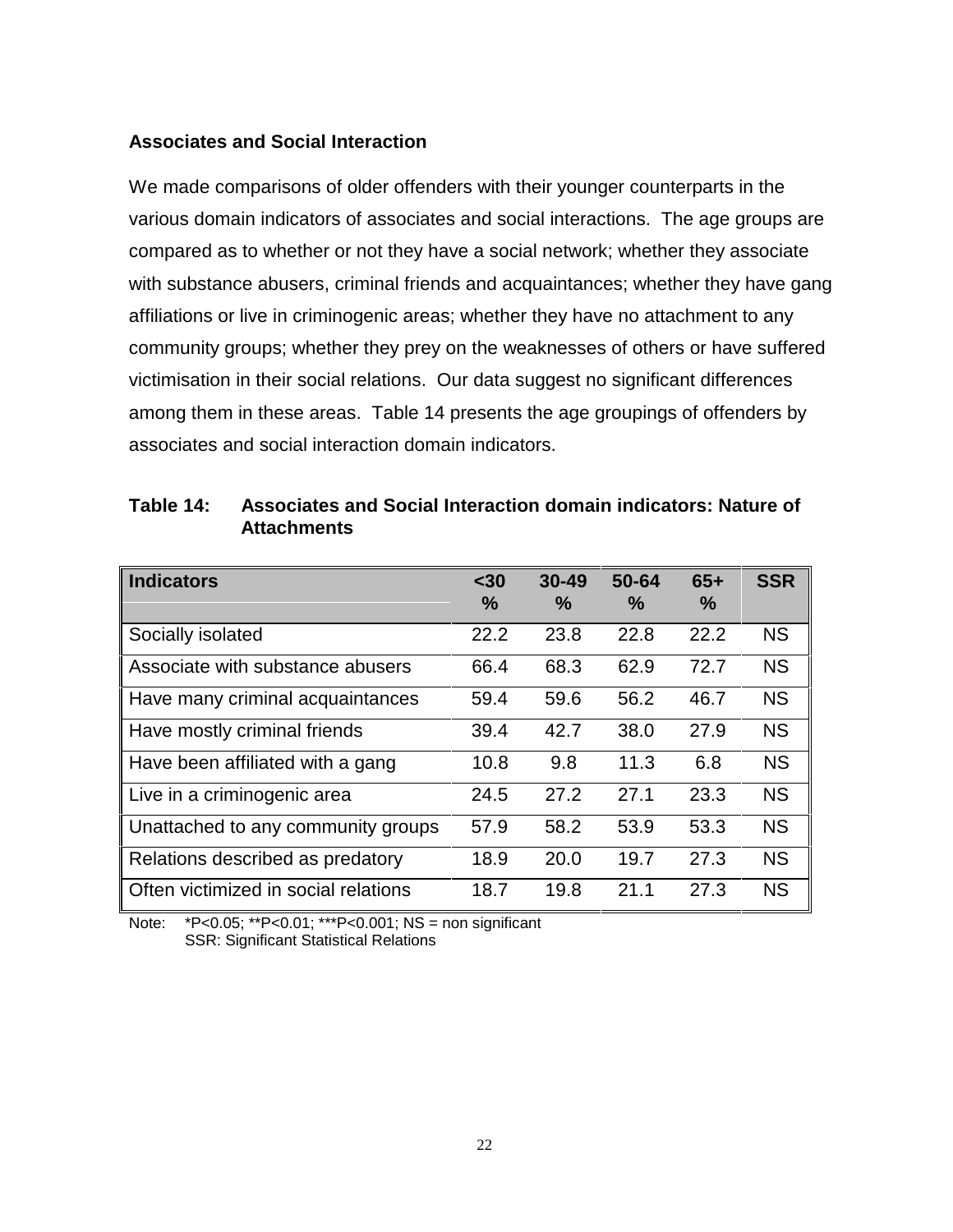#### **Substance Abuse**

Data on older and younger offenders explore the differences among them in the area of substance abuse -- alcohol and drugs. We observe clear differences on the pattern of alcohol abuse. Older offenders are significantly more likely to have started drinking at an early age, to drink on a regular basis, to have combined the use of alcohol and drug, and to drink to excess in social situations. Furthermore, they are significantly more likely to have a history of drinking binges, and to drink to excess during leisure time. They are more likely to view alcohol as a means for relieving stress than the younger offenders (See Table 15).

| Table 15: | Age grouping by Substance Abuse domain indicators: Alcohol |
|-----------|------------------------------------------------------------|
|           | <b>Abuse Pattern</b>                                       |

| <b>Indicators</b>                    | $30$ | $30 - 49$ | 50-64 | $65+$ | <b>SSR</b> |
|--------------------------------------|------|-----------|-------|-------|------------|
| Began drinking at an early age       | 42.9 | 47.6      | 44.8  | 55.6  | $\star$    |
| Drink on a regular basis             | 39.2 | 43.2      | 37.4  | 53.3  | $\star$    |
| Have a history of drinking binges    | 42.3 | 47.6      | 41.6  | 55.6  | $***$      |
| Have combined alcohol & drug use     | 40.8 | 46.0      | 40.7  | 44.4  | $\star$    |
| Abuse alcohol                        | 58.4 | 61.8      | 59.2  | 68.9  | <b>NS</b>  |
| Drink to excess during leisure       | 41.7 | 47.6      | 41.4  | 55.6  | $\star$    |
| Drink to excess in social situations | 45.6 | 50.3      | 48.5  | 55.6  | $\star$    |
| Drink to relieve stress              | 36.1 | 40.2      | 33.1  | 57.8  | ***        |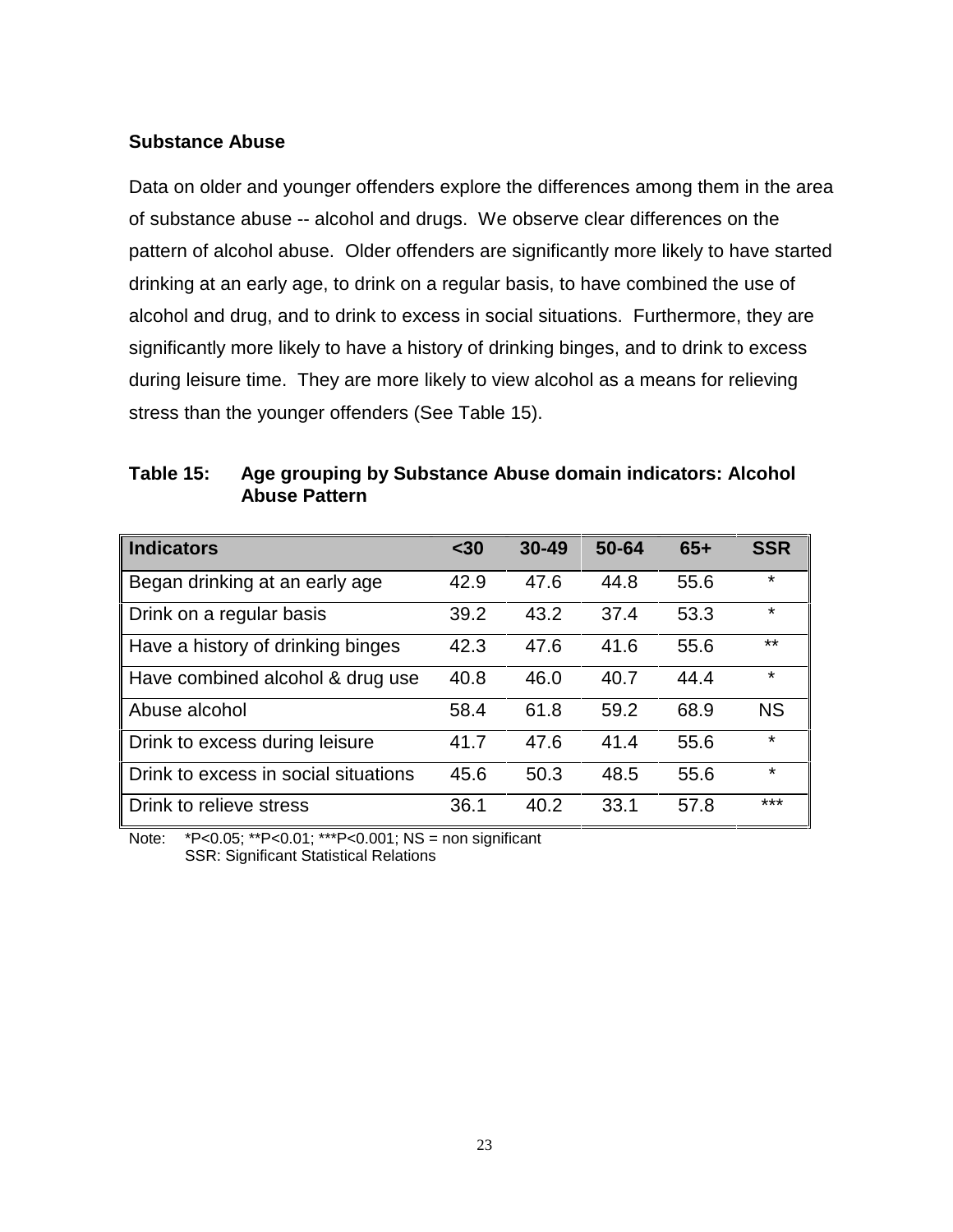As to the consequences of alcohol abuse, our data suggest several significant differences among the age groups. Older offenders are significantly more likely to have drinking interfere with their employment and social relations. Table 16 indicates that they are more likely to violate the law as a result of their alcohol abuse than their younger counterparts. There are no significant differences between the two groups on the effects of alcohol abuse on marital or family relations, and on health.

| <b>Indicators</b>                       | $30$<br>$\frac{0}{0}$ | $30 - 49$<br>$\frac{0}{0}$ | 50-64<br>$\frac{0}{0}$ | $65+$<br>$\frac{0}{0}$ | <b>SSR</b> |
|-----------------------------------------|-----------------------|----------------------------|------------------------|------------------------|------------|
| Drinking interferes employment          | 23.0                  | 28.1                       | 24.9                   | 33.3                   | $***$      |
| Drinking interferes with marital/family | 35.0                  | 38.7                       | 36.9                   | 48.9                   | <b>NS</b>  |
| Drinking interferes with social rel.    | 26.4                  | 31.3                       | 29.5                   | 44.4                   | $***$      |
| Drinking results in law violation       | 44.7                  | 50.6                       | 47.8                   | 62.2                   | $***$      |
| Drinking interferes with health         | 15.1                  | 16.7                       | 14.9                   | 15.9                   | <b>NS</b>  |

**Table 16: Age Grouping by Substance Abuse domain indicators: Consequences of Alcohol Abuse**

Note: \*P<0.05; \*\*P<0.01; \*\*\*P<0.001; NS = non significant SSR: Significant Statistical Relations

The pervasive abuse of substance by older offenders that is so significant in the case of alcohol is not so evident in the case of drugs (Table 15 versus Table 17). With respect to the pattern of drug abuse, older offenders are once again significantly more involved in the use of drugs at an early age, and in the use of drugs to relieve stress. On the other hand, younger offenders are significantly more likely to combine the use of different drugs. In other patterns of drug abuse, we note no significant differences among the age groups. Table 17 displays the drug abuse pattern domain indicators among the age groups.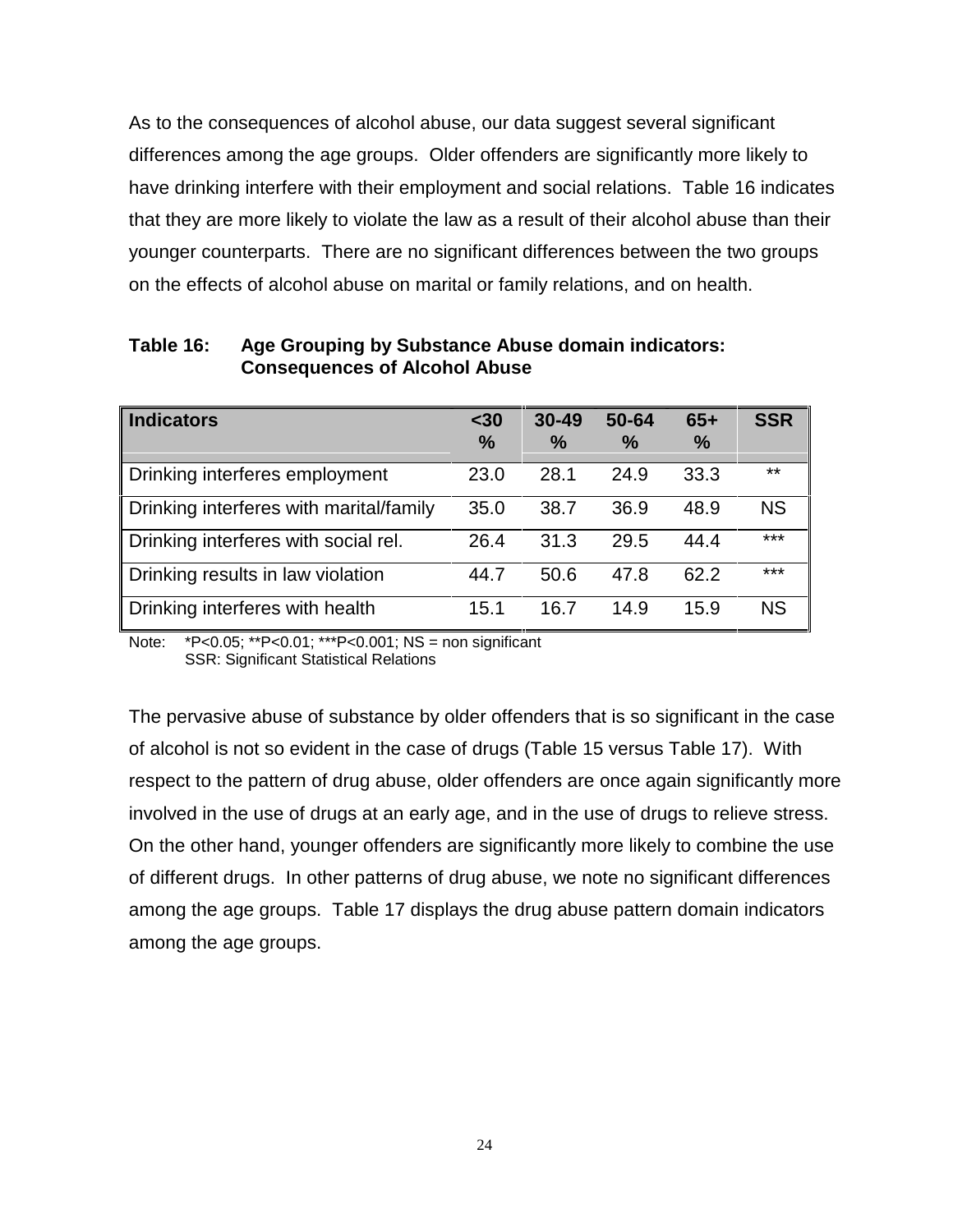| <b>Indicators</b>                | $30$ | $30 - 49$ | 50-64 | $65+$ | <b>SSR</b> |
|----------------------------------|------|-----------|-------|-------|------------|
| Early age drug use               | 39.4 | 44.6      | 39.6  | 48.9  | $\star$    |
| Frequent drug use                | 43.6 | 44.1      | 37.1  | 51.1  | <b>NS</b>  |
| Drug use                         | 38.1 | 41.7      | 35.1  | 40.0  | <b>NS</b>  |
| Combining the use of diff. drugs | 32.2 | 38.3      | 34.2  | 34.1  | $***$      |
| Abuse drugs                      | 61.8 | 63.6      | 62.0  | 60.0  | <b>NS</b>  |
| Leisure drug use                 | 50.1 | 54.1      | 50.7  | 51.1  | <b>NS</b>  |
| Social drug use                  | 51.4 | 52.8      | 50.4  | 53.3  | <b>NS</b>  |
| Use drugs to relieve stress      | 39.5 | 43.9      | 37.8  | 44.4  | $\star$    |

**Table 17: Age grouping by Substance Abuse domain indicators: Drug Abuse Pattern**

Note: \*P<0.05; \*\*P<0.01; \*\*\*P<0.001; NS = non significant SSR: Significant Statistical Relations

In exploring the consequences of drug abuse, we note that virtually no significant differences are evident among the age groups. Unlike in the consequences of alcohol abuse where significant differences are evident in at least three areas. Table 18 presents the consequences of drug abuse indicators.

## **Table 18: Age grouping by Substance Abuse domain indicators: Consequences of Drug Abuse**

| <b>Indicators</b>              | $30$<br>$\frac{0}{0}$ | $30 - 49$<br>$\frac{0}{0}$ | 50-64<br>$\%$ | $65+$<br>$\%$ | <b>SSR</b> |
|--------------------------------|-----------------------|----------------------------|---------------|---------------|------------|
| Employment drugs interfere     | 24.9                  | 29.1                       | 26.1          | 29.6          | <b>NS</b>  |
| Marital/family drugs interfere | 32.1                  | 34.9                       | 31.7          | 31.8          | <b>NS</b>  |
| Associates drugs interfere     | 27.6                  | 30.8                       | 25.2          | 31.8          | <b>NS</b>  |
| Law violation drugs caused     | 43.9                  | 47.7                       | 47.8          | 41.9          | <b>NS</b>  |
| Physical drugs interfere       | 18.0                  | 19.8                       | 16.5          | 33.3          | <b>NS</b>  |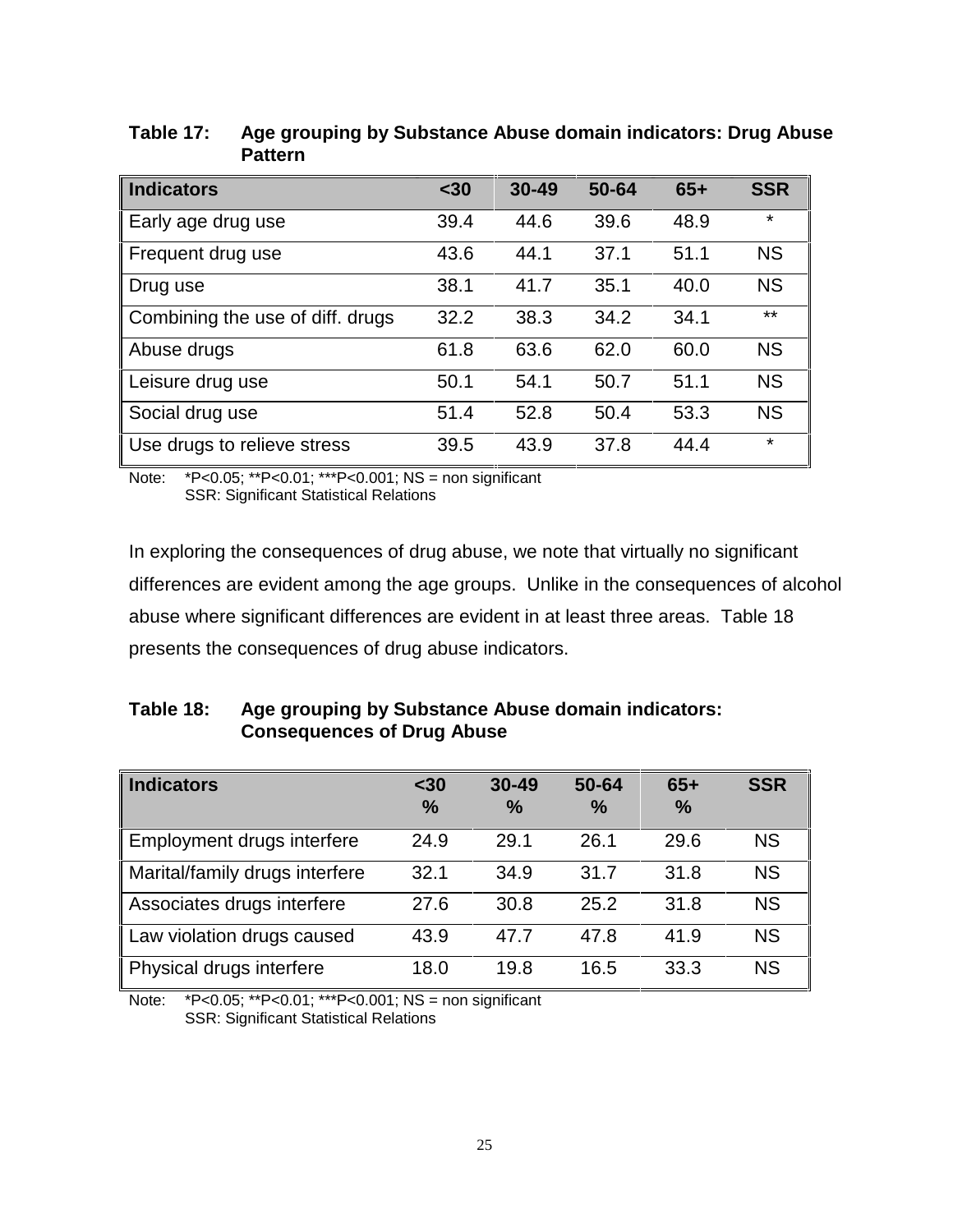Table 19 displays the substance abuse treatment. The domain indicators show that highly significant differences exist among the age groups. Higher proportions of younger offenders have participated in a substance abuse assessment. They are also most likely to have participated in and completed some form of substance abuse treatment than their older counterparts.

| Table 19: | Age grouping by Substance Abuse domain indicators: Substance |
|-----------|--------------------------------------------------------------|
|           | <b>Abuse Treatment</b>                                       |

| <b>Indicators</b>                     | $30$<br>$\frac{0}{0}$ | $30 - 49$<br>$\frac{0}{0}$ | 50-64<br>$\frac{0}{0}$ | $65+$<br>$\frac{0}{0}$ | <b>SSR</b> |
|---------------------------------------|-----------------------|----------------------------|------------------------|------------------------|------------|
| Prior substance abuse assessment      | 29.8                  | 40.2                       | 35.1                   | 40.0                   | $***$      |
| Participation in sub. abuse treatment | 33.8                  | 41.3                       | 36.5                   | 37.8                   | $***$      |
| Completed sub. abuse treatment        | 25.5                  | 31.1                       | 29.7                   | 22.2                   | $***$      |

Note: \*P<0.05; \*\*P<0.01; \*\*\*P<0.001; NS = non significant SSR: Significant Statistical Relations

## **Community Functioning**

The community functioning domain indicators explores how the age groups differ or correlate in community functioning (i.e., the value attached to the knowledge and necessary skills for daily living). We note significant differences in five areas. Older offenders are significantly more likely to exhibit a poor self-presentation and to have no collateral. On the other hand, younger offenders are significantly most likely to change their residence more frequently. They are more likely to have difficulties in meeting their bills, to have outstanding debts than older offenders (See Table 20).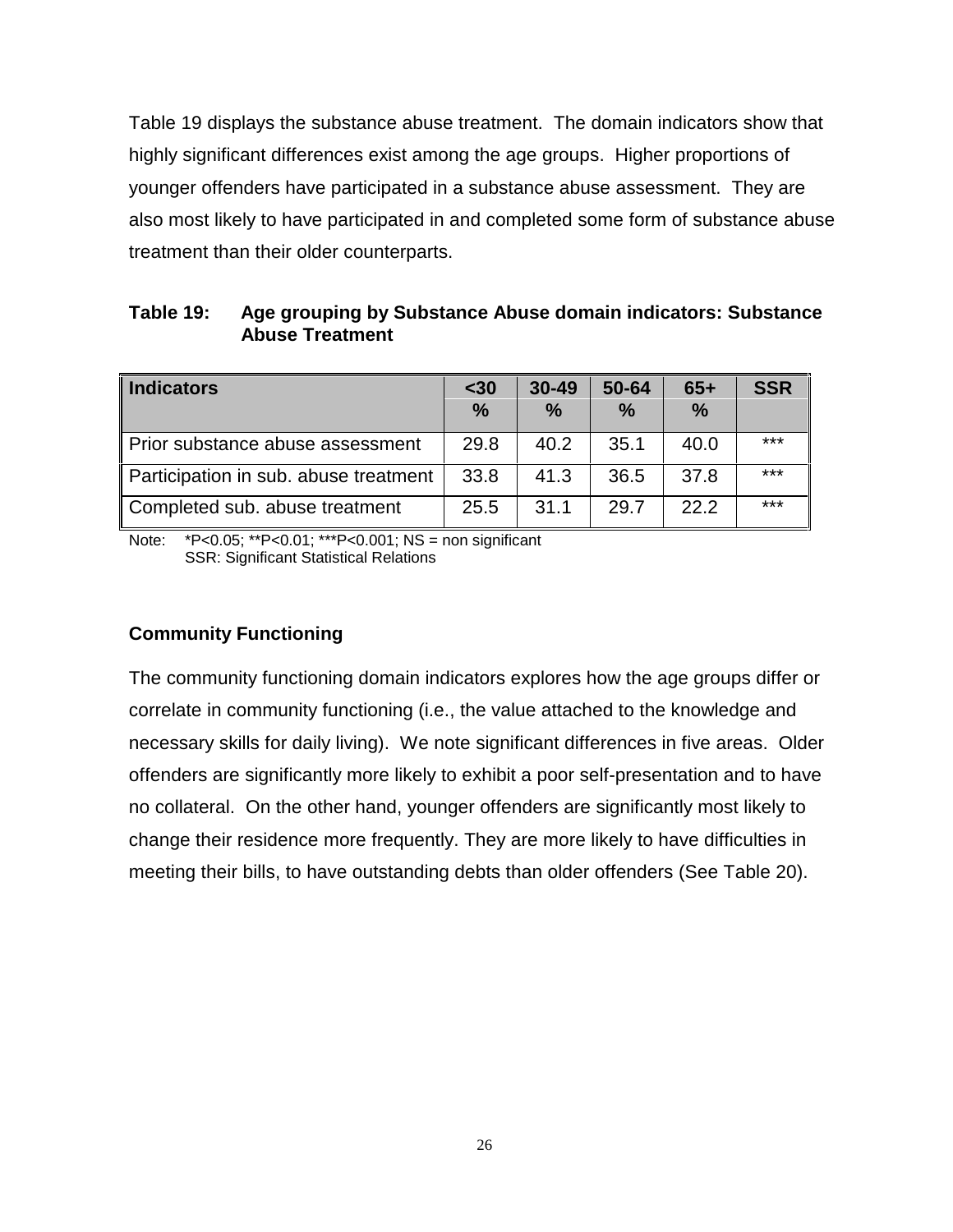| <b>Indicators</b>           | $30$<br>$\frac{9}{6}$ | $30 - 49$<br>$\%$ | 50-64<br>$\frac{0}{0}$ | $65+$<br>$\%$ | <b>SSR</b> |
|-----------------------------|-----------------------|-------------------|------------------------|---------------|------------|
| Unstable accommodation      | 34.7                  | 38.2              | 27.3                   | 35.6          | $***$      |
| Residence poorly maintained | 9.4                   | 11.2              | 7.2                    | 9.8           | <b>NS</b>  |
| Have poor self-presentation | 9.1                   | 12.1              | 6.7                    | 13.3          | $***$      |
| Have poor hygiene           | 4.0                   | 5.8               | 3.3                    | 4.4           | <b>NS</b>  |
| Difficulty meeting bills    | 45.4                  | 48.9              | 41.3                   | 43.2          | $\star$    |
| Have outstanding debts      | 35.8                  | 39.9              | 34.8                   | 29.6          | $\star$    |
| Have no collateral          | 58.7                  | 63.1              | 52.3                   | 69.1          | $***$      |
| Have no credit              | 59.4                  | 60.3              | 54.2                   | 62.8          | <b>NS</b>  |

# **Table 20: Age grouping by Community Functioning domain indicators: Accommodation and Financial Matters**

Note: \*P<0.05; \*\*P<0.01; \*\*\*P<0.001; NS = non significant SSR: Significant Statistical Relations

In other areas of community functioning, we made comparisons among the age groups on communication and interventions. We found no significant differences in the areas of written and verbal facilities, awareness of social services, prior assessment for community functioning, and participation in and completion of a community skills program. However, we observed highly significant differences with respect to hobbies, and the use of social assistance; and to a lesser significant degree, participation in organized activities. Younger offenders are significantly more likely to have no hobbies, while older offenders are more likely not to participate in organized activities, and to have used social assistance, as shown in Table 21.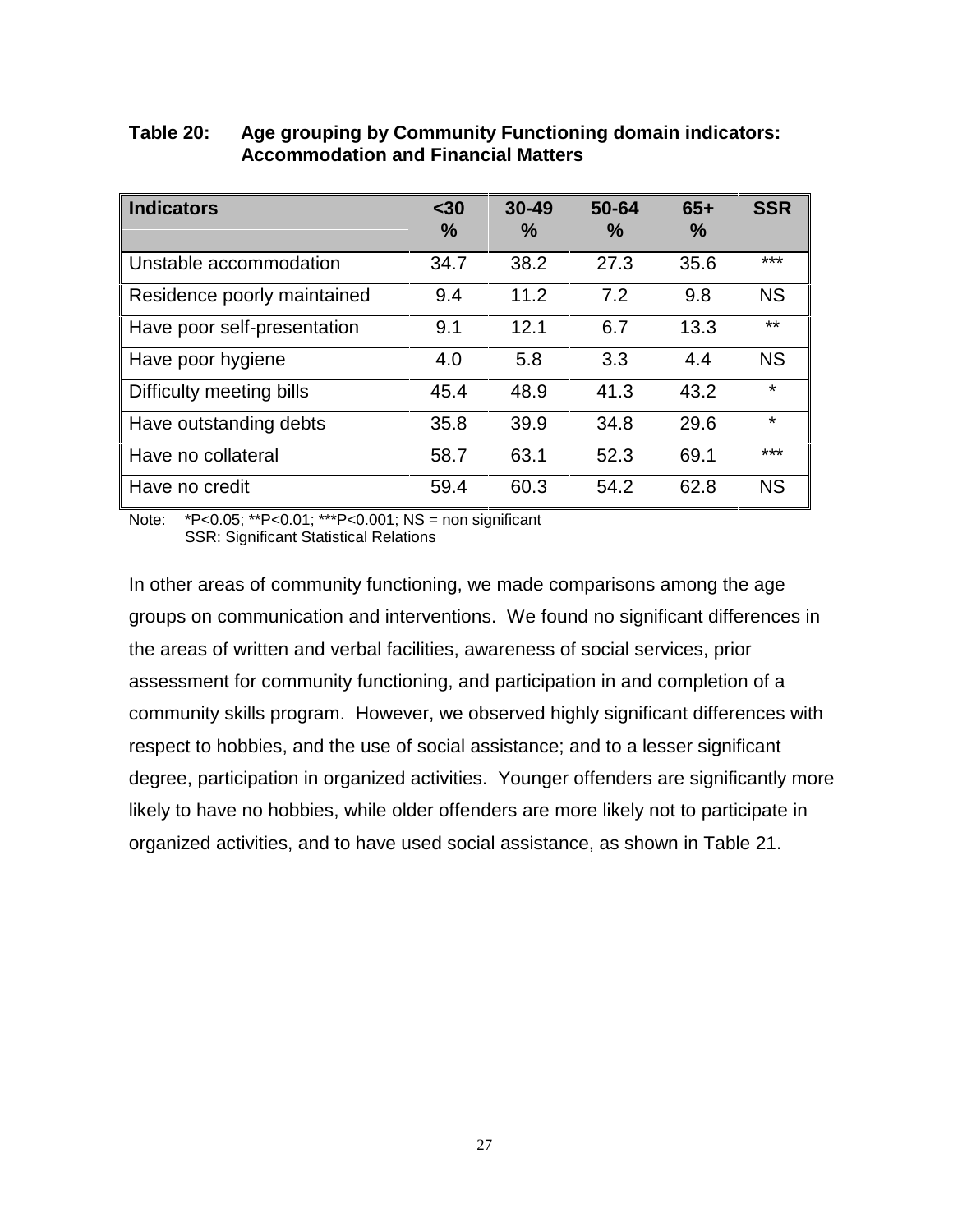| <b>Indicators</b>                             | $30$<br>$\frac{0}{0}$ | $30 - 49$<br>$\%$ | 50-64<br>$\%$ | $65+$<br>$\%$ | <b>SSR</b> |
|-----------------------------------------------|-----------------------|-------------------|---------------|---------------|------------|
| Have problems in writing                      | 23.7                  | 24.5              | 21.3          | 17.8          | <b>NS</b>  |
| Unable to express verbally                    | 8.7                   | 9.8               | 8.5           | 8.9           | <b>NS</b>  |
| Have no hobbies                               | 29.0                  | 32.9              | 21.9          | 24.4          | ***        |
| Not participating in organized<br>activities  | 51.7                  | 54.5              | 45.2          | 60.0          | $\star$    |
| Unaware of social services                    | 3.9                   | 4.3               | 3.0           | 0.0           | <b>NS</b>  |
| Have used social assistance                   | 67.5                  | 74.4              | 67.0          | 77.8          | ***        |
| Prior assessment for community<br>functioning | 7.3                   | 8.3               | 7.6           | 11.1          | <b>NS</b>  |
| Participated in community skills<br>programs  | 7.3                   | 8.6               | 8.7           | 6.8           | <b>NS</b>  |
| Completed a community skills<br>program       | 6.4                   | 7.9               | 5.6           | 2.3           | <b>NS</b>  |

# **Table 21: Age grouping by Community Functioning domain indicators: Communication and Interventions**

Note: \*P<0.05; \*\*P<0.01; \*\*\*P<0.001; NS = non significant SSR: Significant Statistical Relations

# **Personal and Emotional Orientation**

We used the personal and emotional orientation domain indicators to examine the differences among the age groups in the areas of self-concept and cognition problems, behavioural aggression and sexual attitudes, and medical intervention. With respect to self-concept, we noted no significant differences with regard to problems arising from their physical stature, and their family, ethnic, and religious ties. In relation to cognition problems, older offenders had significantly more difficulties in solving interpersonal problems, and in not thinking of alternatives to problems. Younger offenders were significantly more likely to set unrealistic goals for themselves, and to not be able to recognize the signs or cues that could lead to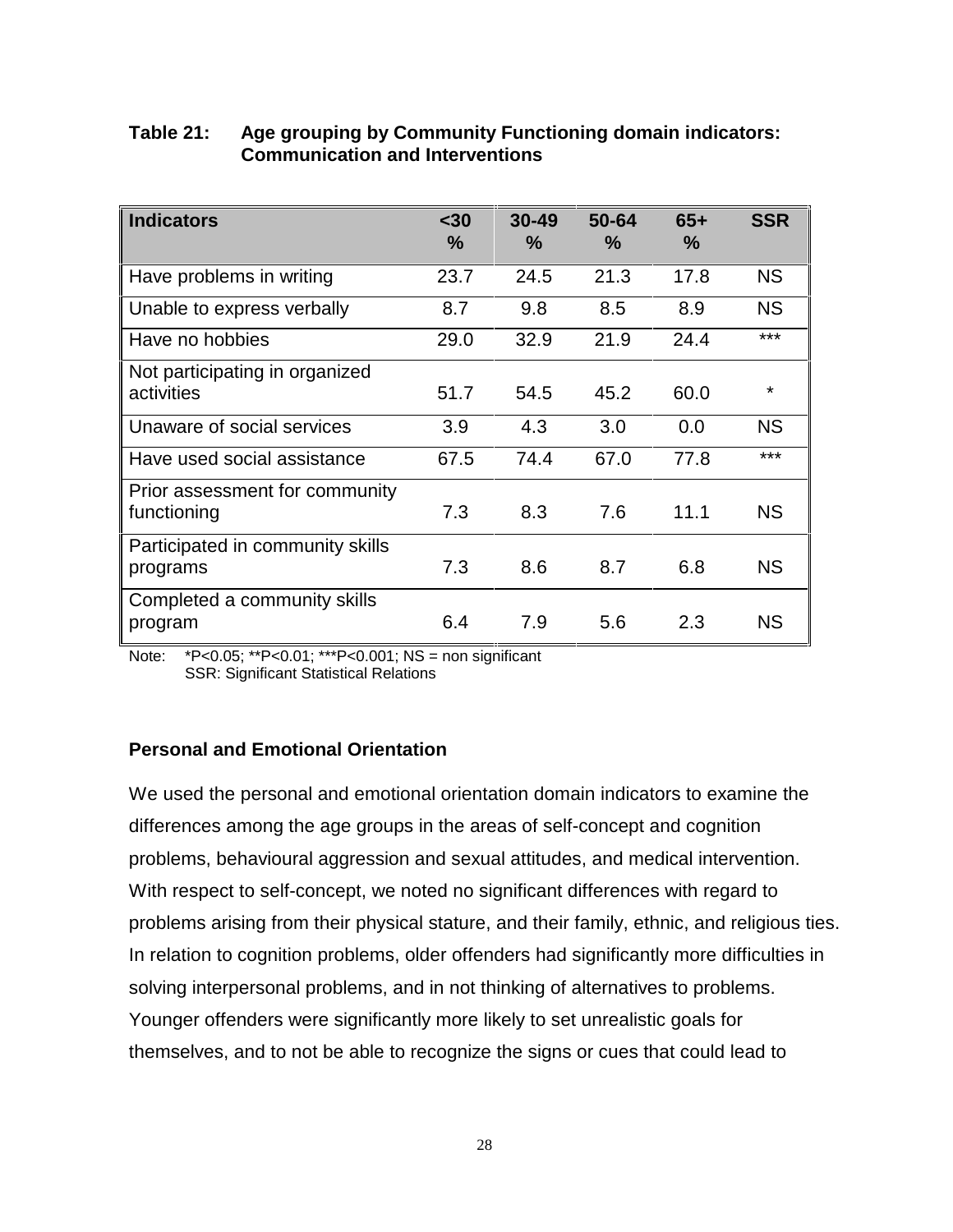interpersonal problems. There were no significant differences among the age groups concerning narrow and rigid thinking (See Table 22).

| <b>Indicators</b>                        | $30$<br>$\%$ | $30 - 49$<br>$\frac{0}{0}$ | 50-64<br>$\%$ | $65+$<br>$\frac{0}{0}$ | <b>SSR</b> |
|------------------------------------------|--------------|----------------------------|---------------|------------------------|------------|
| Physical stature problematic             | 9.9          | 11.5                       | 8.5           | 17.8                   | <b>NS</b>  |
| Family ties are problematic              | 44.3         | 46.9                       | 42.8          | 55.6                   | <b>NS</b>  |
| Ethnicity problematic                    | 6.7          | 6.3                        | 5.5           | 4.4                    | <b>NS</b>  |
| Religion problematic                     | 1.7          | 2.1                        | 0.4           | 4.6                    | <b>NS</b>  |
| Difficulties solving interpersonal prob. | 69.2         | 72.8                       | 64.2          | 73.3                   | $***$      |
| Unable to generate choices               | 55.5         | 60.3                       | 51.1          | 62.2                   | ***        |
| Unrealistic goal setting                 | 28.7         | 33.0                       | 26.4          | 28.9                   | $\star$    |
| Socially unaware                         | 27.0         | 29.9                       | 20.4          | 24.4                   | ***        |
| Narrow and rigid thinking                | 38.7         | 42.0                       | 37.9          | 42.2                   | <b>NS</b>  |

**Table 22: Age grouping by Emotional Orientation domain indicators: Selfconcept and Cognition Problems**

Note: \*P<0.05; \*\*P<0.01; \*\*\*P<0.001; NS = non significant SSR: Significant Statistical Relations

Our data concerning behavioural aggression and sexual attitudes suggest that older offenders, in terms of behavioural orientation, are significantly more likely to be aggressive, unable to manage stressful situations properly, unable to deal with situations of conflict appropriately, and to have difficulties managing the stress of daily life than their younger counterparts. On the other hand, younger offenders are significantly more likely to have more gambling problems, to exhibit lower frustration tolerance, to take inappropriate risks, and less likely to reflect on the appropriateness of their behaviour in different situations, as Table 23 displays. Other areas, such as problems arising from sexual attitudes and sexual performance, reveal no significant differences among the age groups, contrary to general expectations.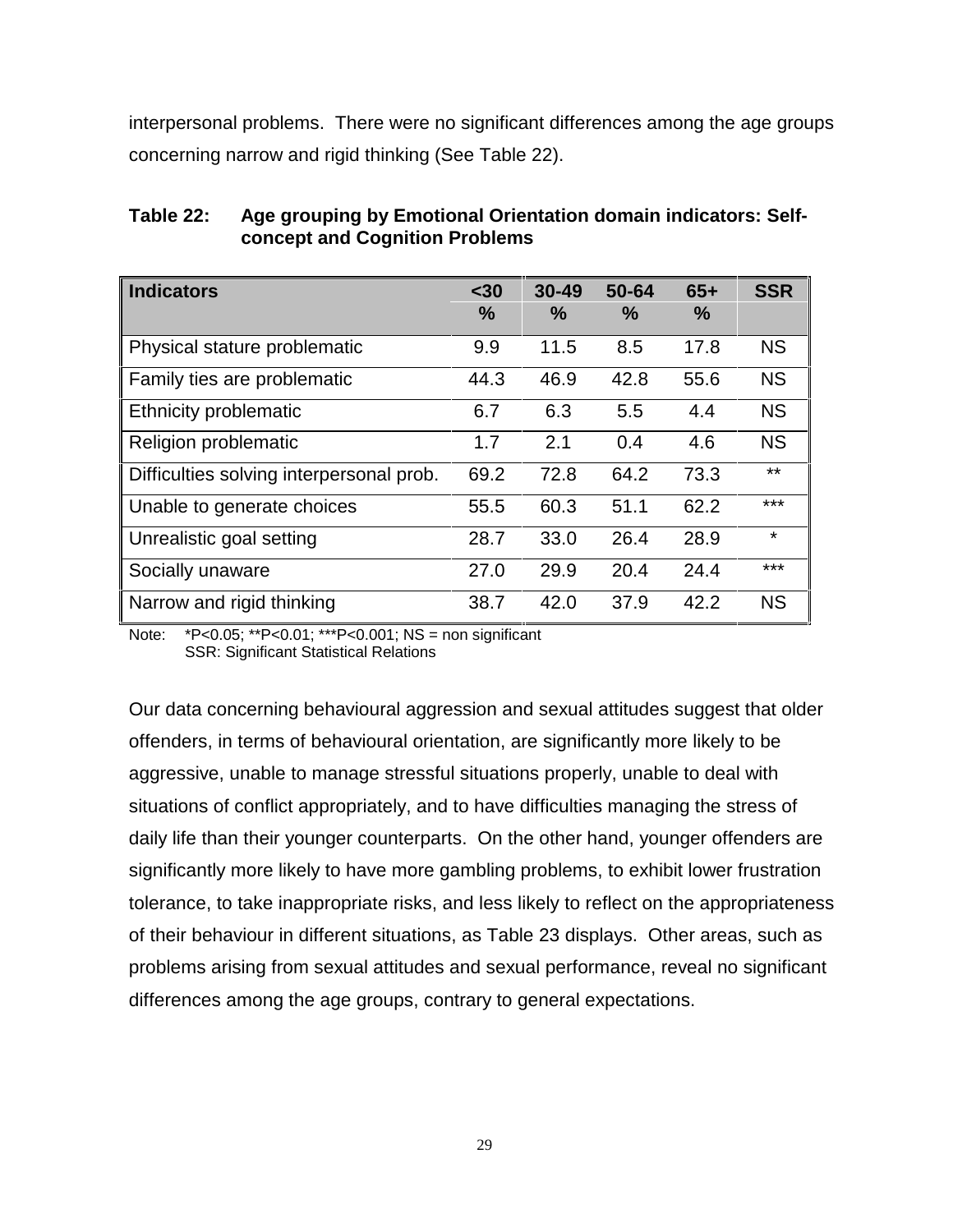| <b>Indicators</b>              | $30$<br>$\%$ | $30 - 49$<br>$\%$ | 50-64<br>℅ | $65+$<br>$\%$ | <b>SSR</b> |
|--------------------------------|--------------|-------------------|------------|---------------|------------|
| Aggressive                     | 41.1         | 44.8              | 35.9       | 47.7          | $\star$    |
| Poor stress management         | 61.2         | 64.8              | 58.2       | 77.8          | $***$      |
| Poor conflict resolution       | 66.3         | 70.6              | 63.0       | 71.1          | $\star$    |
| Poor time management           | 39.5         | 44.5              | 38.2       | 46.7          | $\star$    |
| Gambling problems              | 7.8          | 6.1               | 4.6        | 0.0           | $\star$    |
| Have low frustration tolerance | 42.8         | 46.3              | 37.6       | 44.4          | $\star$    |
| Take risks inappropriately     | 48.4         | 49.4              | 43.1       | 46.7          | <b>NS</b>  |
| Non-reflective                 | 49.5         | 51.9              | 42.4       | 47.7          | $\star$    |
| Non-conscientious              | 36.8         | 39.2              | 28.0       | 26.7          | $***$      |
| Sexual attitudes problematic   | 21.0         | 21.5              | 22.3       | 25.6          | <b>NS</b>  |
| Sexual performance problems    | 7.03         | 7.60              | 8.6        | 9.8           | <b>NS</b>  |

# **Table 23: Age grouping by Emotional Orientation Domain Indicators: Behavioural Aggression**

Note: \*P<0.05; \*\*P<0.01; \*\*\*P<0.001; NS = non significant SSR: Significant Statistical Relations

Concerning the medical intervention, the domain indicators show that generally there are no significant differences among the two groups of offenders in the use of prescribed psychotropic medication in the past and present; in being hospitalized for psychological reasons in the past or prior to the commission of the current crime. However, younger offenders, according to our data, are significantly more likely to have had psychological and psychiatric assessment in the past, while older offenders are significantly more likely to have participated in personal and emotional programming in the past, as illustrated in Table 24.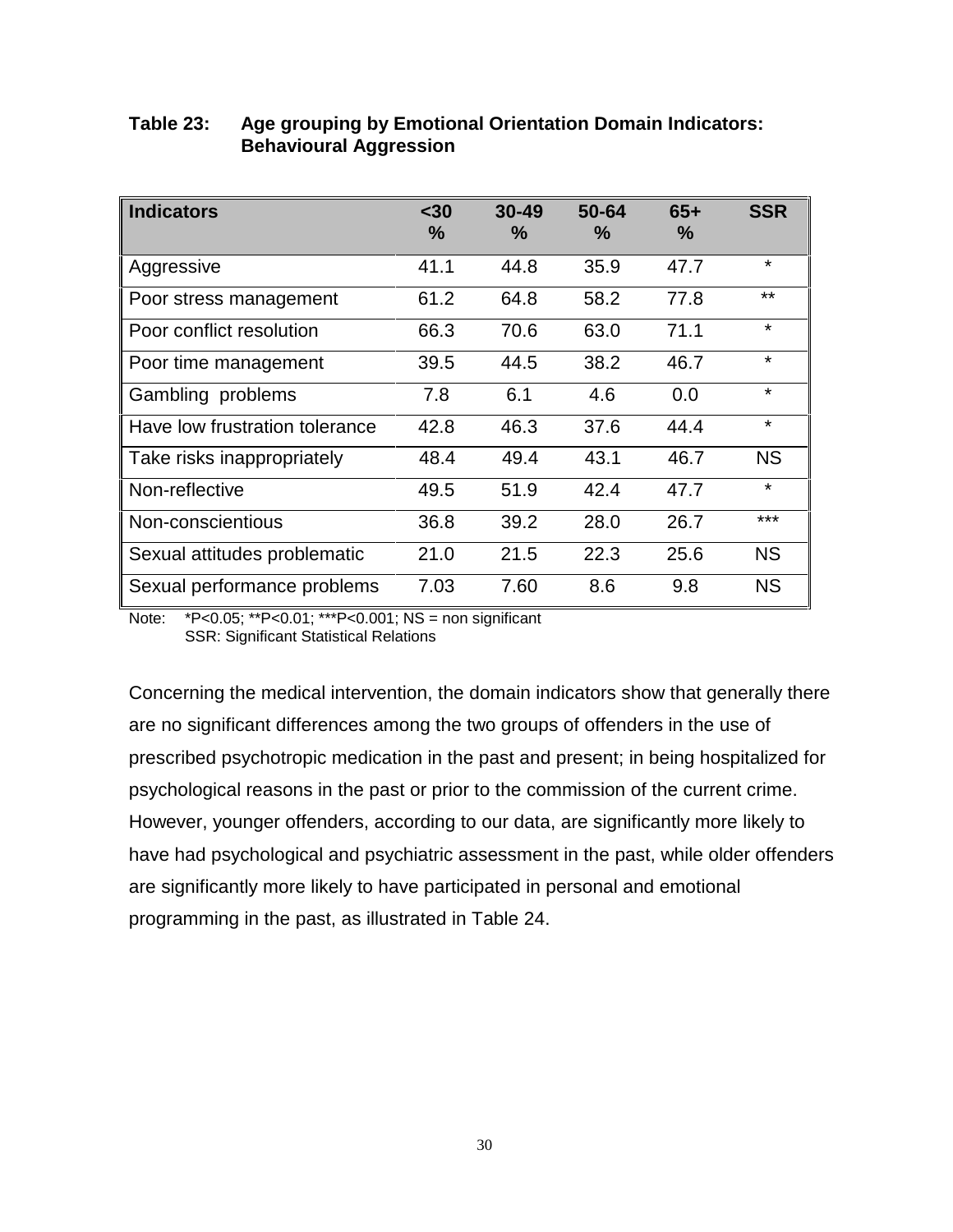| <b>Indicators</b>                          | $30$<br>$\%$ | $30 - 49$<br>$\%$ | 50-64<br>$\%$ | $65+$<br>$\frac{0}{0}$ | <b>SSR</b> |
|--------------------------------------------|--------------|-------------------|---------------|------------------------|------------|
| Prior personal and emotional<br>assessment | 23.1         | 27.9              | 24.6          | 25.0                   | $\star$    |
| Prescribed medication in the past          | 19.3         | 22.3              | 19.1          | 26.7                   | <b>NS</b>  |
| Prescribed medication currently            | 8.7          | 9.3               | 7.1           | 13.3                   | <b>NS</b>  |
| Past hospitalization                       | 15.9         | 17.2              | 17.1          | 24.4                   | <b>NS</b>  |
| <b>Current hospitalization</b>             | 1.5          | 1.8               | 1.1           | 0.0                    | <b>NS</b>  |
| Received outpatient services-past          | 15.3         | 17.0              | 15.0          | 16.3                   | <b>NS</b>  |
| Receiving outpatient services              | 4.2          | 4.7               | 5.6           | 4.6                    | <b>NS</b>  |
| Past program participation                 | 16.9         | 21.8              | 17.1          | 26.7                   | $***$      |
| Current program participation              | 6.7          | 7.7               | 7.4           | 0.0                    | <b>NS</b>  |

# **Table 24: Age grouping by Personal and Emotional Orientation Domain Indicators: Interventions**

Note: \*P<0.05; \*\*P<0.01; \*\*\*P<0.001; NS = non significant SSR: Significant Statistical Relations

# **Attitude**

In Table 25, we compare the attitude of the age groups with respect to justice, society, and people and property. There are differences in their attitude in these areas. Our data suggest, with respect to justice, that young offenders are significantly more likely to be negative toward the courts and rehabilitation, and to view corrections and community supervision in a negative light than older offenders. We observed no significant differences in the way the two groups view the law and police.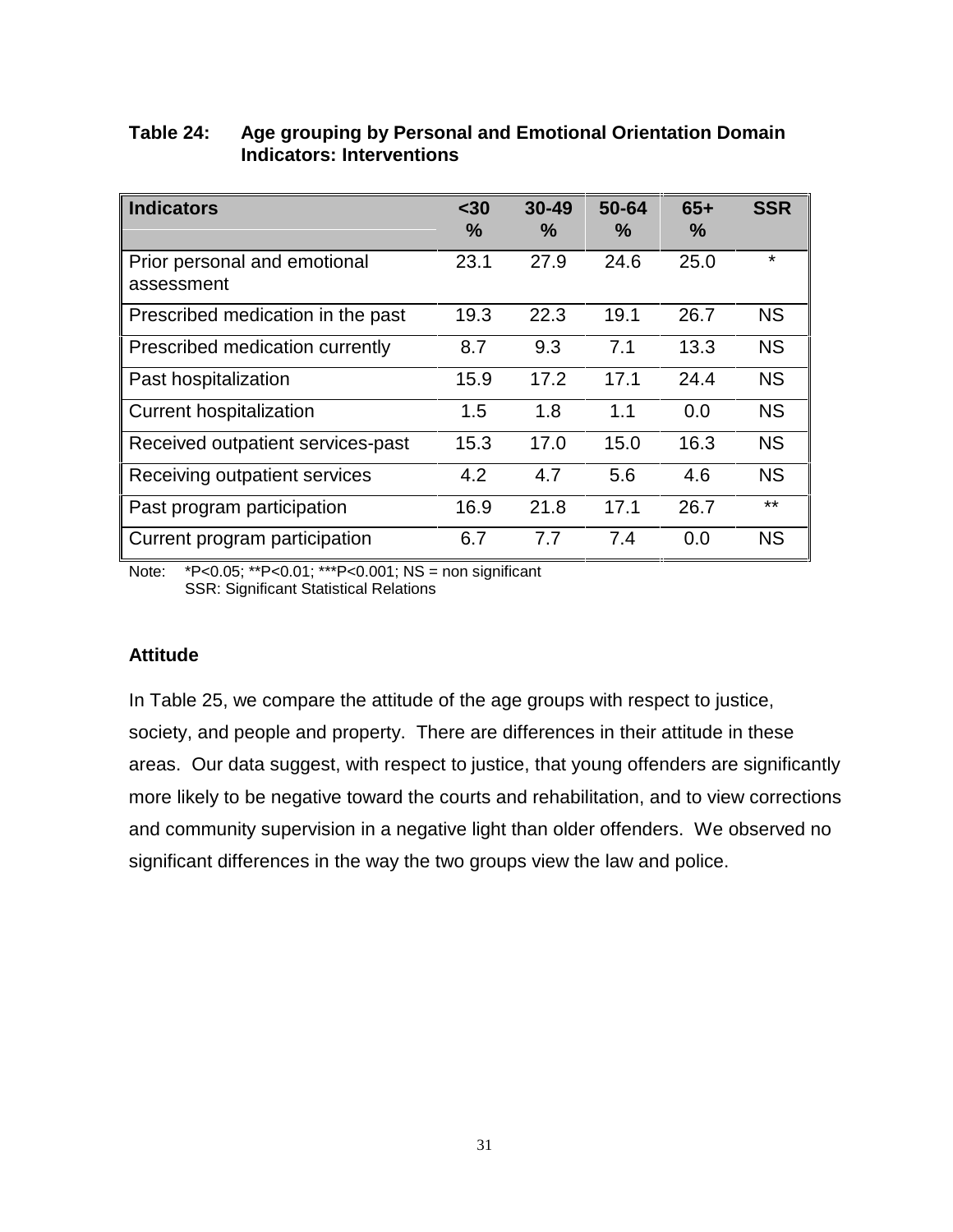| <b>Indicators</b>              | $30$<br>$\frac{0}{0}$ | $30 - 49$<br>$\frac{0}{0}$ | 50-64<br>$\%$ | $65+$<br>$\frac{0}{0}$ | <b>SSR</b> |
|--------------------------------|-----------------------|----------------------------|---------------|------------------------|------------|
| Negative toward the law        | 34.4                  | 38.1                       | 35.4          | 35.6                   | <b>NS</b>  |
| Negative toward police         | 31.6                  | 34.8                       | 28.9          | 24.4                   | <b>NS</b>  |
| Negative toward the courts     | 28.7                  | 33.7                       | 28.5          | 26.7                   | $\star$    |
| Negative toward corrections    | 17.2                  | 22.3                       | 21.2          | 13.3                   | ***        |
| Negative toward community      | 20.3                  | 25.0                       | 19.3          | 15.9                   | ***        |
| Negative toward rehabilitation | 14.4                  | 18.9                       | 18.4          | 17.8                   | $\star$    |

# **Table 25: Age grouping by Attitude toward the Law domain indicators: Justice**

Note: \*P<0.05; \*\*P<0.01; \*\*\*P<0.001; NS = non significant SSR: Significant Statistical Relations

In terms of their attitude toward society, older and younger offenders revealed no significant differences in the value they attach to employment, marital or family relations, interpersonal relations, and basic life skills. However, while older offenders were significantly more likely to value substance abuse and to embrace a lifestyle that is not goal-directed, the younger offenders appeared to be significantly more likely to show intolerance toward the religions of other people, as shown in Table 26.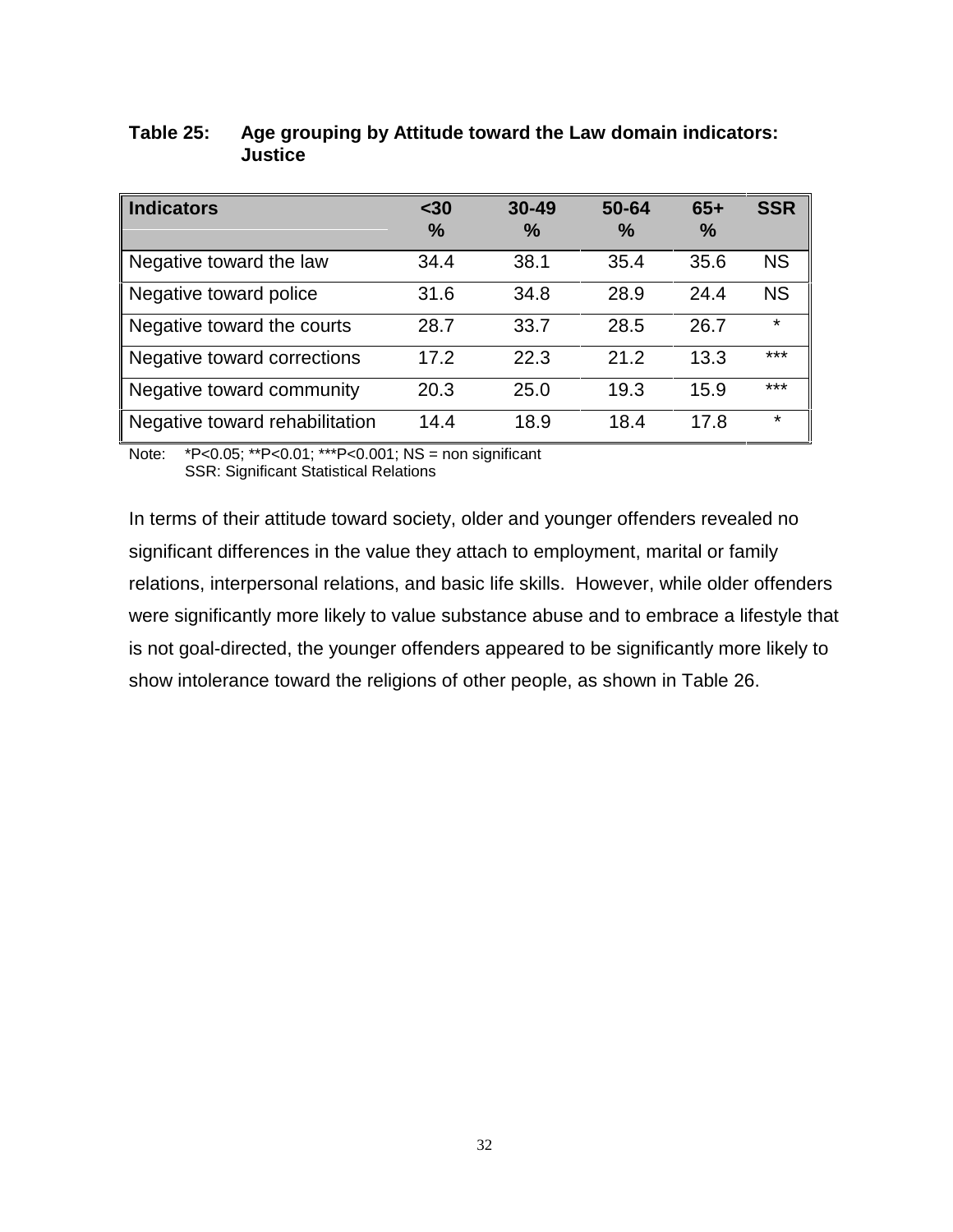| <b>Indicators</b>                      | $30$<br>$\%$ | $30 - 49$<br>$\frac{0}{0}$ | 50-64<br>$\frac{0}{0}$ | $65+$<br>$\frac{0}{0}$ | <b>SSR</b> |
|----------------------------------------|--------------|----------------------------|------------------------|------------------------|------------|
| Employment has no value                | 15.7         | 18.5                       | 13.8                   | 15.6                   | <b>NS</b>  |
| Marital/Family relations have no value | 9.2          | 12.0                       | 9.7                    | 8.9                    | <b>NS</b>  |
| Interpersonal relations have no value  | 10.9         | 12.9                       | 9.3                    | 11.1                   | <b>NS</b>  |
| Value substance abuse                  | 37.2         | 41.3                       | 35.9                   | 48.9                   | $\star$    |
| Basic life skills have no value        | 12.8         | 14.5                       | 10.0                   | 11.4                   | <b>NS</b>  |
| Poor tolerance toward other religions  | 0.4          | 1.3                        | 0.0                    | 0.0                    | $\star$    |
| Lack goal direction                    | 58.1         | 60.7                       | 55.6                   | 68.9                   | ¥          |

## **Table 26: Age grouping by Attitude toward the Law domain indicators: Society**

Note: \*P<0.05; \*\*P<0.01; \*\*\*P<0.001; NS = non significant SSR: Significant Statistical Relations

With respect to the attitude of the age groups toward people and property, the domain indicators showed that younger offenders were much more likely to treat public and commercial property with disrespect, while older offenders were significantly more likely to show no respect for the personal belongings of other people. At the same time, our data indicates that younger offenders are significantly more likely to be in support of violence as a means to achieve some particular purpose, while older offenders are significantly more likely to lack direction in terms of goals, as shown in Table 27.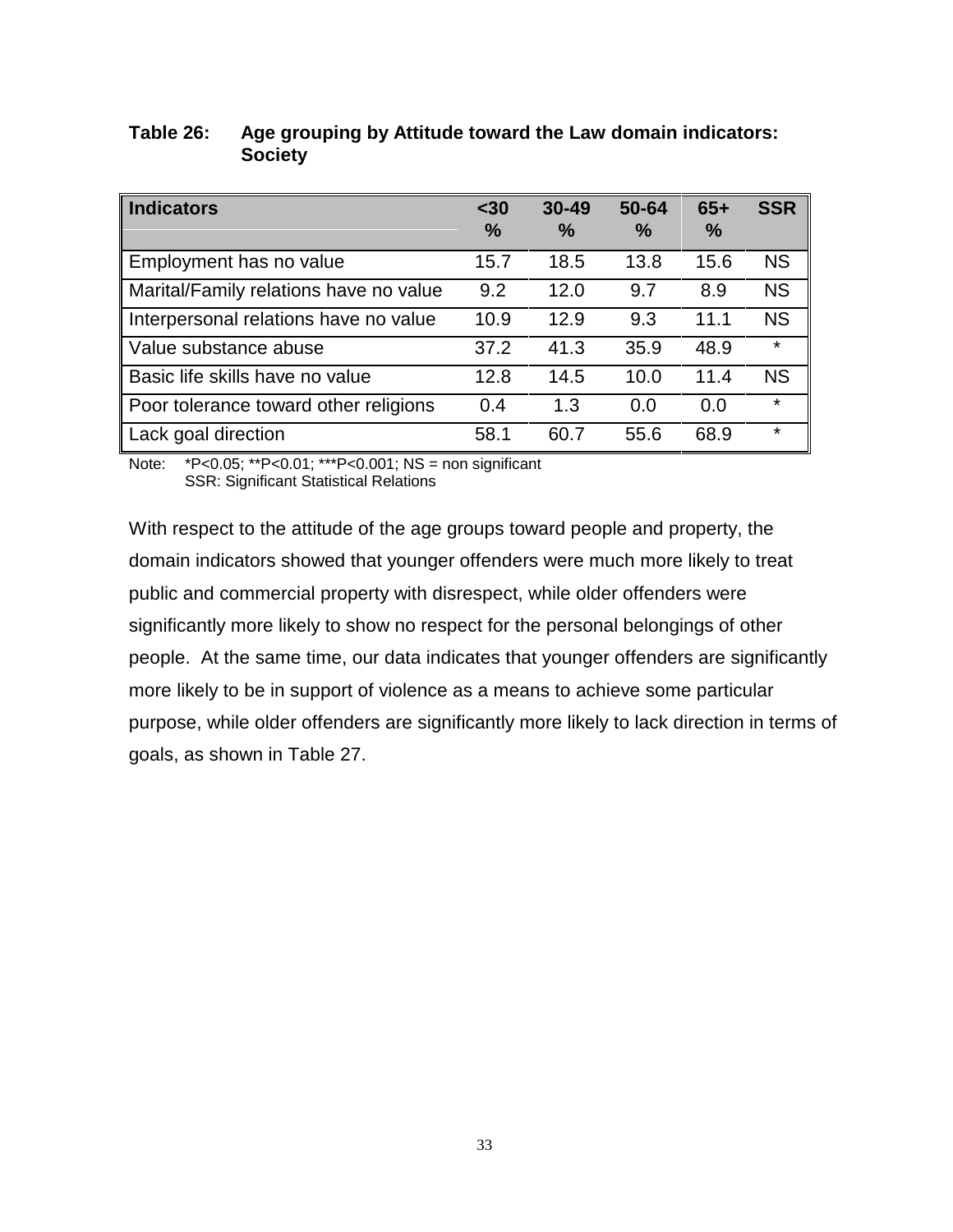| <b>Indicators</b>                    | $30$<br>$\%$ | $30 - 49$<br>$\%$ | 50-64<br>$\%$ | $65+$<br>% | <b>SSR</b> |
|--------------------------------------|--------------|-------------------|---------------|------------|------------|
| <b>Ethnically intolerant</b>         | 5.1          | 6.0               | 3.9           | 0.0        | <b>NS</b>  |
| Intolerant of disabled persons       | 0.3          | 0.4               | 0.4           | 2.3        | <b>NS</b>  |
| Disrespectful of personal belongings | 32.4         | 37.4              | 32.0          | 46.0       | ¥          |
| Disrespectful of public property     | 22.9         | 28.2              | 24.3          | 20.9       | $***$      |
| Disrespectful of commercial property | 29.1         | 34.4              | 32.5          | 20.9       | $**$       |
| Supportive of domestic violence      | 13.2         | 14.1              | 12.3          | 15.6       | <b>NS</b>  |
| Supportive of instrumental violence  | 29.1         | 33.6              | 27.9          | 31.1       | ¥          |
| Lack of direction                    | 58.1         | 61.8              | 55.6          | 68.9       | $\star$    |
| Non-conforming                       | 47.5         | 50.5              | 46.5          | 44.4       | <b>NS</b>  |

# **Table 27: Age grouping by Attitude toward the Law domain indicators: People and Property**

Note: \*P<0.05; \*\*P<0.01; \*\*\*P<0.001; NS = non significant SSR: Significant Statistical Relations

#### **Risk Management**

#### **Criminal History: Youth Court**

The records of the previous offences of the age groups in relation to youth court and the disposition of the offences are contrasted in Tables 28 and 29. Nowhere are the differences among the age groups more clearly illustrated. The criminal history record domain indicators showed highly significant differences suggesting that more than 60% of the younger offenders had previous involvement with the youth court. The record also showed that more than 59% of younger offenders have been convicted at least once in youth court; and more than 6% have been convicted 15 or more times. In between these figures, some younger offenders have been convicted from 2 to 14 times. The data further indicate that younger offenders are most likely to have committed serious, violent crimes, excluding murder 1 and 2, as shown in Table 28.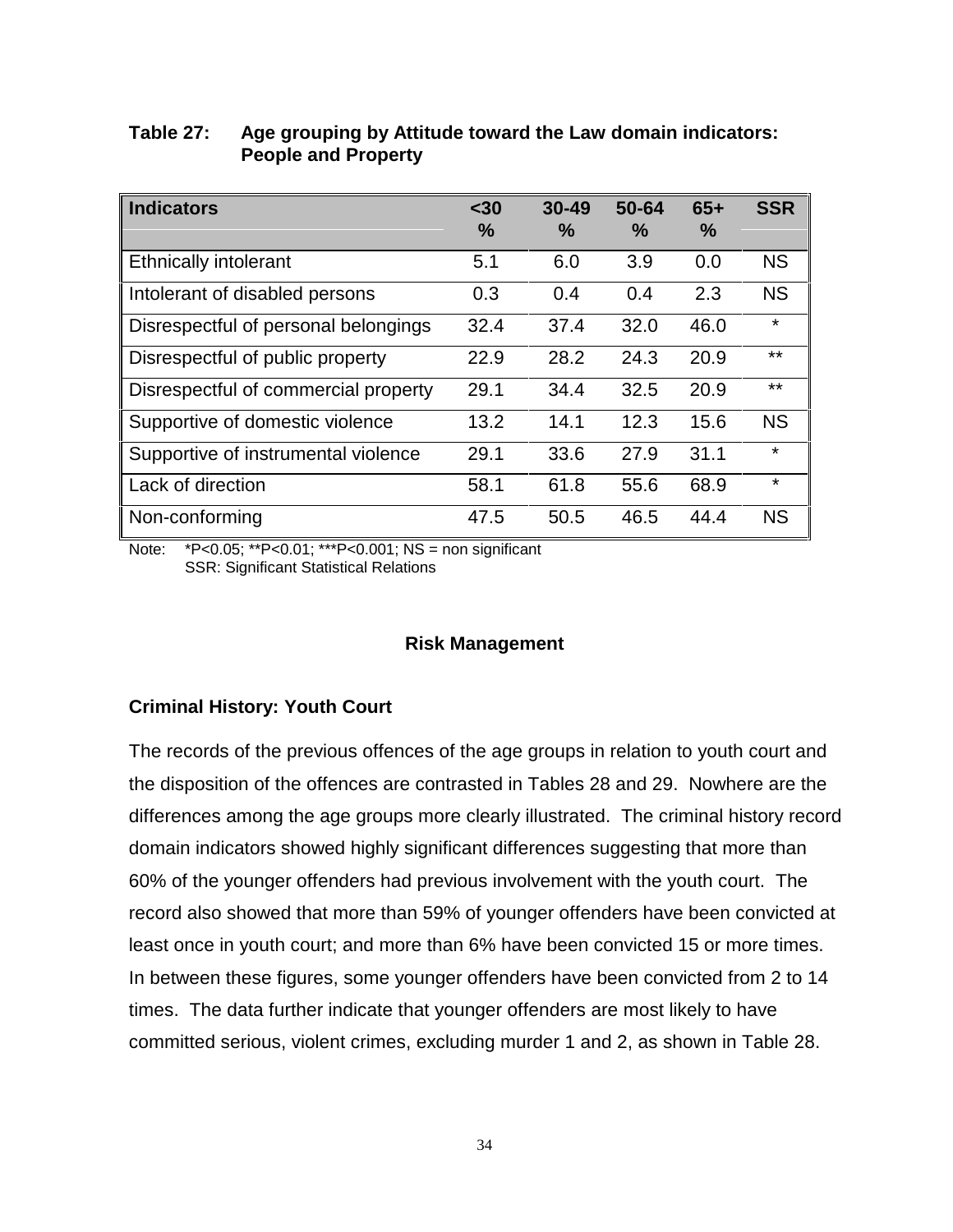| <b>Indicators</b>                | $30$<br>$\frac{9}{6}$ | $30 - 49$<br>$\frac{0}{0}$ | 50-64<br>$\%$ | $65+$<br>$\frac{0}{0}$ | <b>SSR</b> |
|----------------------------------|-----------------------|----------------------------|---------------|------------------------|------------|
| Youth court-previous involvement | 61.5                  | 26.0                       | 7.3           | 2.2                    | $***$      |
| Fifteen or more convictions      | 6.7                   | 2.2                        | 0.7           | 0.0                    | $***$      |
| Ten to fourteen convictions      | 12.0                  | 4.0                        | 0.7           | 0.0                    | $***$      |
| Five to nine convictions         | 24.7                  | 7.7                        | 1.4           | 0.0                    | $***$      |
| Two to four convictions          | 45.3                  | 15.1                       | 3.9           | 0.0                    | $***$      |
| One conviction                   | 59.6                  | 22.5                       | 7.0           | 2.2                    | $***$      |
| Scheduled                        | 21.3                  | 4.6                        | $1\quad1$     | 2.2                    | ***        |

# **Table 28: Age grouping by Criminal History Domain Indicators: Previous Offence Convictions - Youth Court**

Note: \*P<0.05; \*\*P<0.01; \*\*\*P<0.001; NS = non significant SSR: Significant Statistical Relations

Table 29 presents the criminal history domain indicators relating to the type of disposition of the previous offences of the age groups at the youth court. We observed highly significant differences. A significantly higher percentage of younger offenders was much more likely to have come under community supervision, to have been placed in an open custody and later moved from open to secure custody apparently due to undisciplined behaviour or other reasons. They were also much more likely to have failed on community supervision, had a disciplinary report while in secure custody, to have attempted an escape, and to have been transferred from the secure youth custody to the adult facility.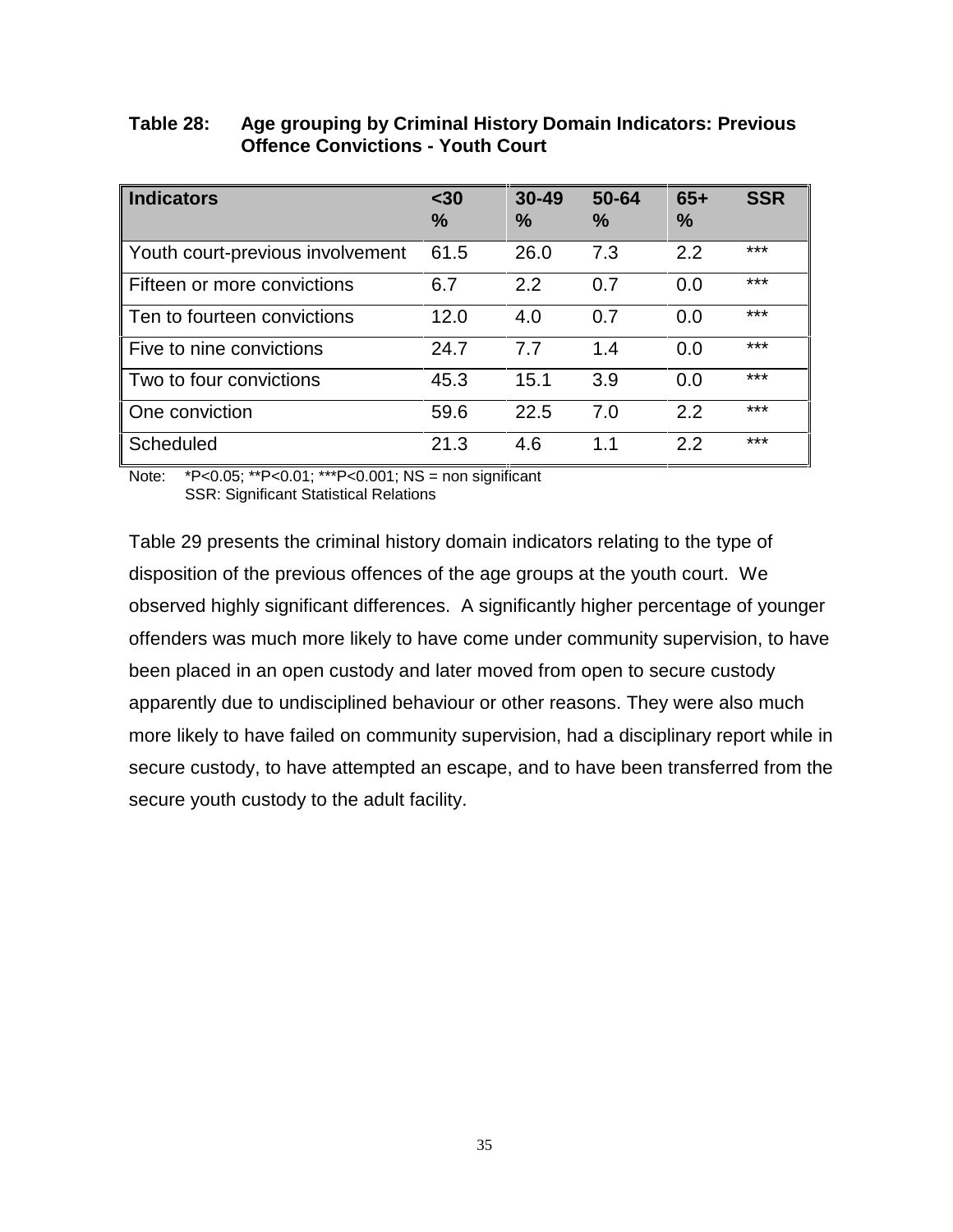| <b>Indicators</b>                                 | $30$<br>$\frac{9}{6}$ | $30 - 49$<br>$\frac{9}{6}$ | 50-64<br>$\frac{9}{6}$ | $65+$<br>$\%$ | <b>SSR</b> |
|---------------------------------------------------|-----------------------|----------------------------|------------------------|---------------|------------|
| Community supervision                             | 48.8                  | 14.7                       | 2.5                    | 0.0           | ***        |
| Open custody                                      | 34.9                  | 10.6                       | 3.5                    | 0.0           | ***        |
| Secure custody                                    | 36.6                  | 13.2                       | 3.5                    | 2.2           | ***        |
| Community based supervision<br>failed             | 29.6                  | 5.8                        | 1.1                    | 0.0           | ***        |
| Disciplinary transfer open to secure<br>custody   | 10.1                  | 2.1                        | 0.4                    | 0.0           | ***        |
| Disciplinary report while in secure<br>custody    | 10.7                  | 3.1                        | 0.0                    | 0.0           | ***        |
| Attempt escape/UAL from secure<br>custody         | 10.0                  | 3.3                        | 0.7                    | 0.0           | ***        |
| Transfer from secure custody to<br>adult facility | 4.8                   | 1.4                        | 0.0                    | 0.0           | ***        |

# **Table 29: Age grouping by Criminal History Domain Indicators: Previous Offence Dispositions -- Youth Court**

Note: \*P<0.05; \*\*P<0.01; \*\*\*P<0.001; NS = non significant SSR: Significant Statistical Relations

# **Criminal History : Adult Court**

As in the case of Youth Court, the criminal history record domain indicators of the Adult Court in relation to the number of convictions and types of disposition of previous offences revealed very highly significant differences among the age groups. As expected, the younger offenders, with respect to the number of convictions, have much more often been involved with the adult courts. Table 30 indicates that between 79% and 87% have been convicted at least once in the adult court, that more than 36% have been convicted more than 15 times, while between 30% and 71% of them had from 2 to 14 convictions, when compared with older offenders.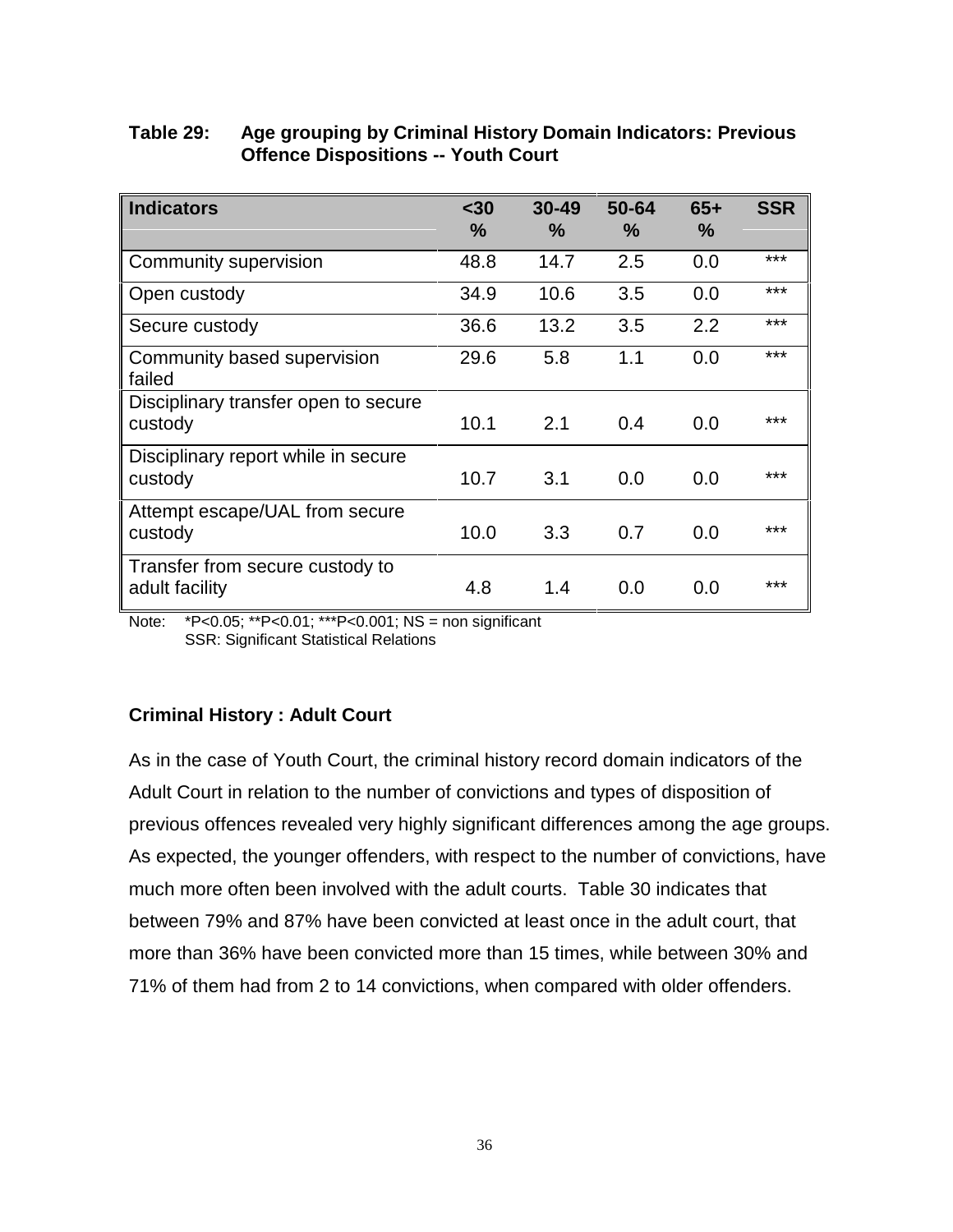As well, younger offenders were most likely to have committed serious, violent crimes, excluding murder 1 and 2.

| <b>Indicators</b>                   | $30$<br>$\frac{9}{6}$ | $30 - 49$<br>$\%$ | 50-64<br>$\frac{9}{6}$ | $65+$<br>% | <b>SSR</b> |
|-------------------------------------|-----------------------|-------------------|------------------------|------------|------------|
| Previous involvement w/ adult court | 80.4                  | 87.8              | 67.6                   | 34.8       | $***$      |
| 15 or more convictions              | 17.0                  | 36.7              | 21.7                   | 0.0        | ***        |
| 10 to 14 convictions                | 29.9                  | 49.0              | 29.3                   | 0.0        | ***        |
| 5 to 9 convictions                  | 49.8                  | 65.1              | 39.0                   | 10.9       | ***        |
| 2 to 4 convictions                  | 70.9                  | 79.2              | 54.5                   | 23.9       | ***        |
| One conviction                      | 79.8                  | 87.5              | 67.2                   | 34.8       | ***        |
| Scheduled                           | 44.3                  | 62.7              | 45.2                   | 17.4       | ***        |

**Table 30: Age Grouping by Criminal History Domain Indicators: Previous Offence Convictions -- Adult Court**

Note: \*P<0.05; \*\*P<0.01; \*\*\*P<0.001; NS = non significant SSR: Significant Statistical Relations

We compared the dispositions of the previous offences of the age groups at the adult court and found significant differences. The criminal history domain indicators revealed that younger offenders were significantly more likely to have been under community supervision, to have served both provincial and federal terms, and to have failed on supervision; more likely to have been segregated, to have attempted an escape or been unlawfully at large; more likely to have been reclassified to a higher security; to have failed on conditional release, and less likely to have lived one year without committing a crime than older offenders (Table 31).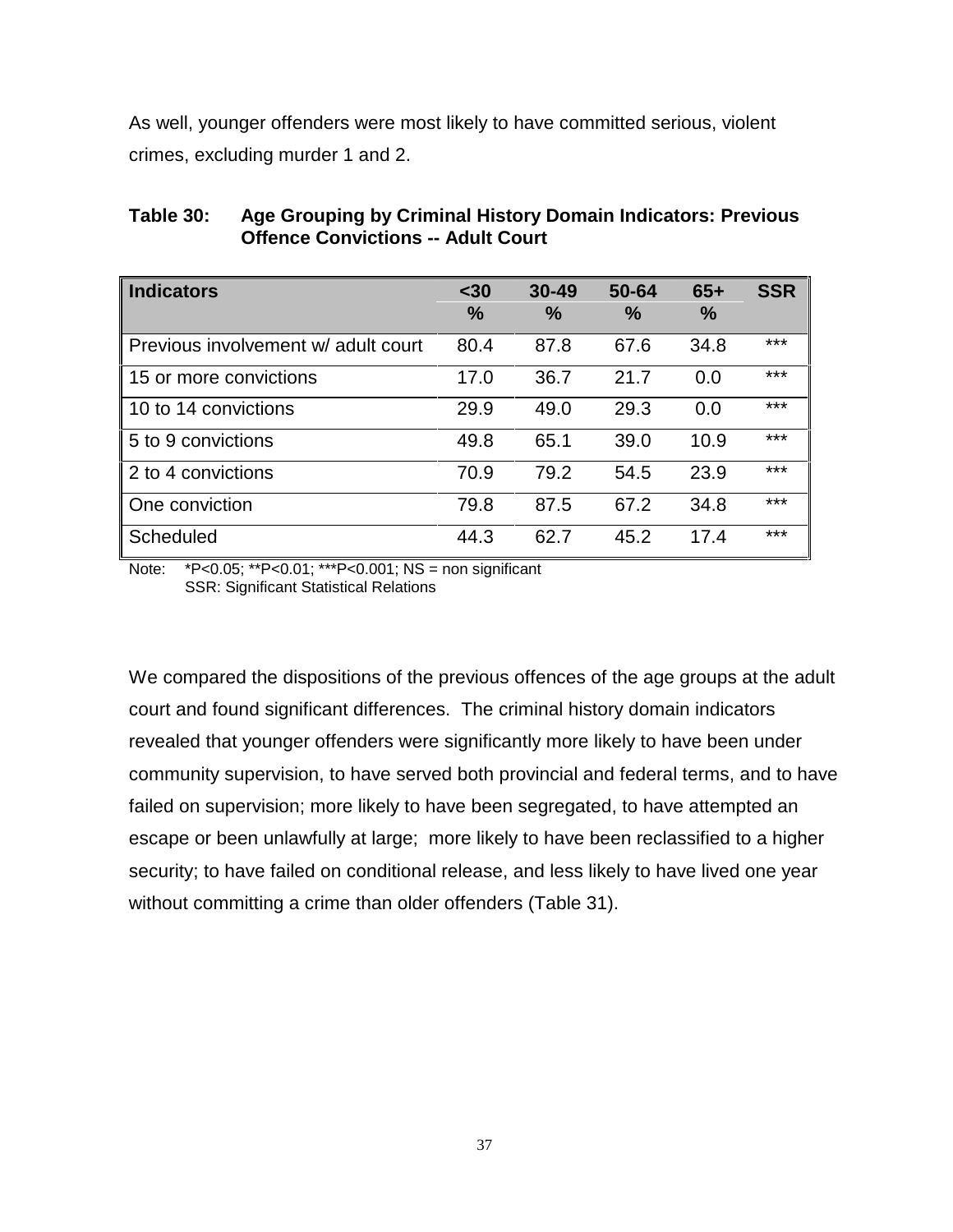| Table 31: | Age grouping by Criminal History Domain Indicators: Previous |
|-----------|--------------------------------------------------------------|
|           | <b>Offence Dispositions -- Adult Court</b>                   |

| <b>Indicators</b>                        | $30$<br>$\frac{0}{0}$ | $30 - 49$<br>$\%$ | 50-64<br>$\frac{9}{6}$ | $65+$<br>$\%$ | <b>SSR</b> |
|------------------------------------------|-----------------------|-------------------|------------------------|---------------|------------|
| Community supervision                    | 66.6                  | 74.12             | 44.3                   | 28.3          | ***        |
| <b>Provincial terms</b>                  | 68.6                  | 71.2              | 45.2                   | 28.3          | ***        |
| <b>Federal terms</b>                     | 13.0                  | 35.3              | 26.2                   | 8.7           | $***$      |
| Community-based supervision failed       | 54.0                  | 53.1              | 23.6                   | 15.2          | ***        |
| Segregated for disciplinary infractions  | 21.6                  | 25.1              | 7.1                    | 0.0           | $***$      |
| Attempt escape/UAL/escapes               | 22.5                  | 24.4              | 8.3                    | 0.0           | $***$      |
| Reclassified to higher levels of custody | 13.1                  | 17.3              | 5.0                    | 0.0           | $***$      |
| Failed on conditional release            | 31.1                  | 35.8              | 17.8                   | 4.4           | $***$      |
| Less than 6 months since last            |                       |                   |                        |               |            |
| incarceration                            | 28.8                  | 18.5              | 6.9                    | 0.0           | ***        |
| No crime-free period of 1 year or more   | 30.1                  | 12.7              | 4.8                    | 0.0           | ***        |

Note: \*P<0.05; \*\*P<0.01; \*\*\*P<0.001; NS = non significant SSR: Significant Statistical Relations

Finally, we compared the criminal history of the current offences of the age groups and found the results to be quite the reverse of what we found in the convictions and dispositions with respect to the previous offences (Tables 28 to 31).

Significantly, large proportions of older offenders have had more convictions and have committed more serious, violent current crimes than the younger offenders (Table 32).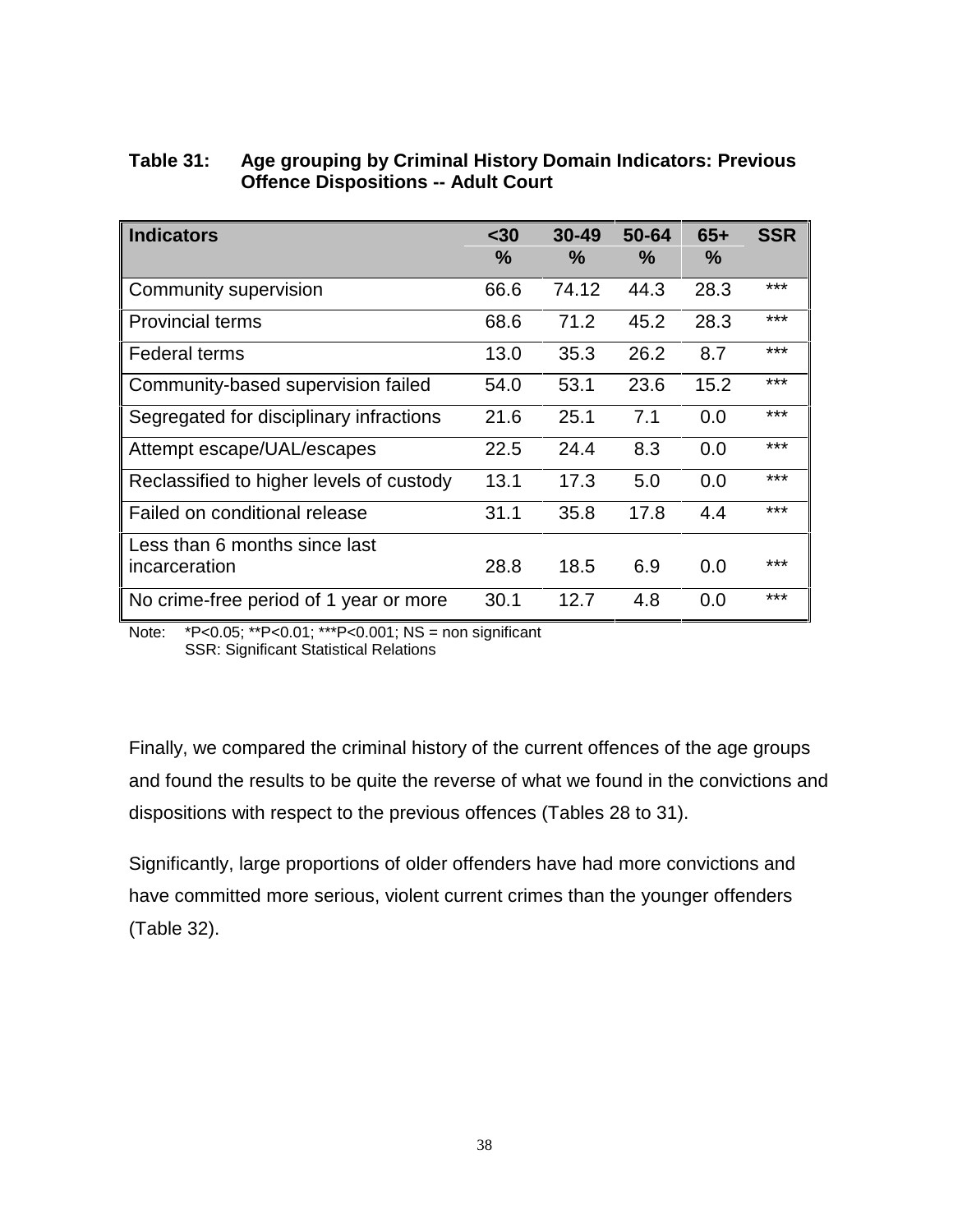# **Table 32: Age grouping by Current Offences Domain Indicators: Current Offences**

| <b>Indicators</b>      | $30$<br>$\frac{0}{0}$ | $30 - 49$<br>$\frac{0}{0}$ | 50-64<br>$\%$ | $65+$<br>$\frac{0}{0}$ | <b>SSR</b> |
|------------------------|-----------------------|----------------------------|---------------|------------------------|------------|
| 15 or more convictions | 6.6                   | 4.6                        | 4.5           | 6.5                    | <b>NS</b>  |
| 10 to 14 convictions   | 14.3                  | 9.8                        | 7.2           | 21.7                   | ***        |
| 5 to 9 convictions     | 41.1                  | 30.0                       | 27.7          | 45.7                   | ***        |
| 2 to 4 convictions     | 81.0                  | 74.0                       | 76.0          | 84.8                   | ***        |
| One conviction         | 99.8                  | 99.6                       | 99.7          | 100.0                  | <b>NS</b>  |
| Scheduled              | 74.2                  | 73.4                       | 77.1          | 93.5                   | $\star$    |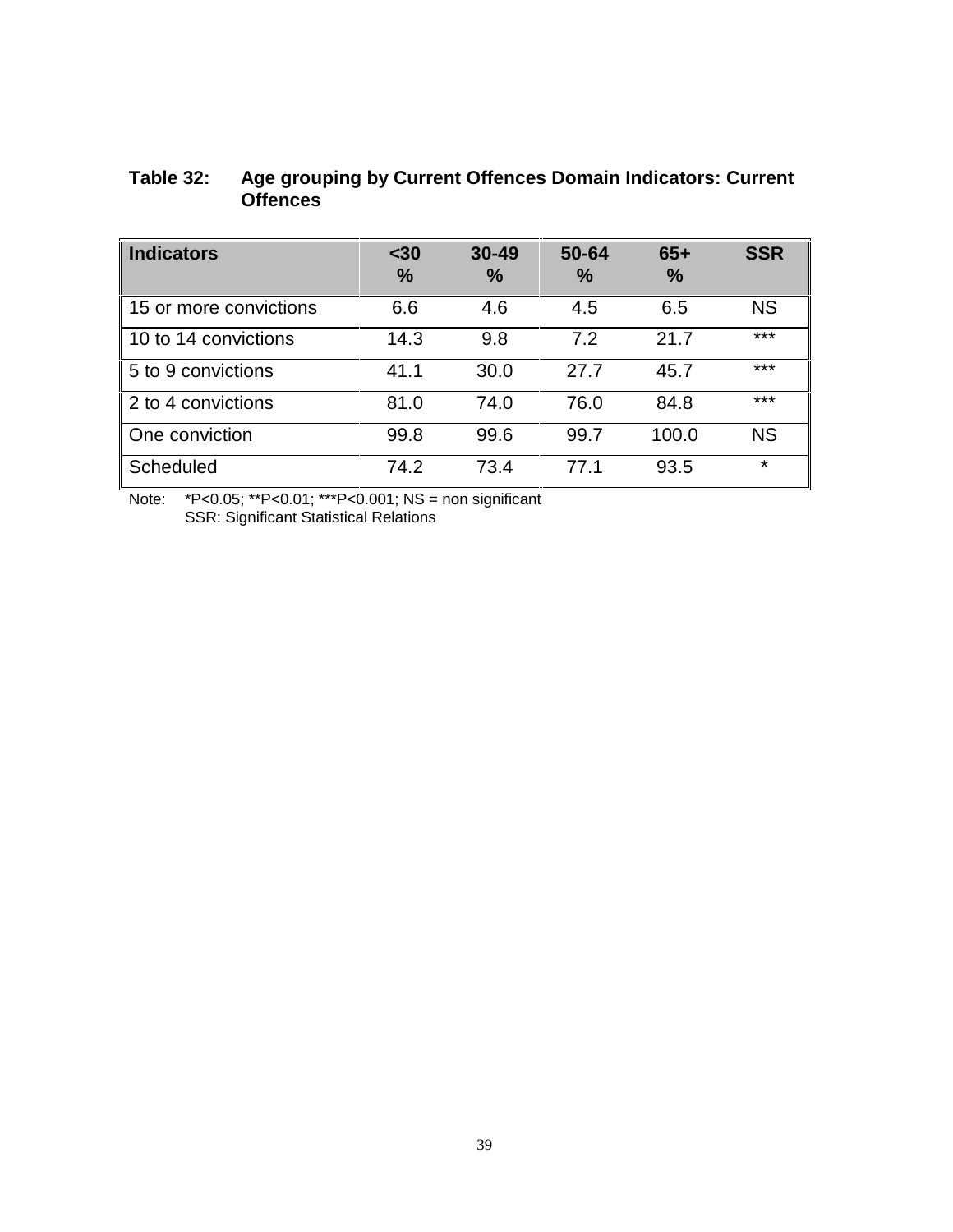# **Offence Severity**

# **Illegal Drugs**

As Table 33 shows, the offence severity domain indicators point to the fact that illegal drug activities, past and current, is almost entirely dominated by younger offenders. Except for drug cultivation, where no significant differences are evident, younger offenders contrast significantly with older offenders in the control of drug trafficking and drug import.

| <b>Indicators</b> | $30$<br>%   | $30 - 49$<br>$\frac{9}{6}$ | 50-64<br>%  | $65+$<br>% | <b>SSR</b>             |
|-------------------|-------------|----------------------------|-------------|------------|------------------------|
| Drug Cultivation: |             |                            |             |            |                        |
| Past<br>Current   | 0.3<br>0.9  | 0.8<br>1.2                 | 0.0<br>1.7  | 2.2<br>2.2 | <b>NS</b><br><b>NS</b> |
| Drug Trafficking: |             |                            |             |            | $***$                  |
| Past<br>Current   | 9.9<br>12.4 | 17.7<br>18.5               | 9.0<br>14.4 | 2.2<br>0.0 | ***                    |
| Drug Import:      |             |                            |             |            | $\star$                |
| Past<br>Current   | 0.2<br>2.5  | 0.9<br>4.2                 | 0.0<br>4.1  | 0.0<br>0.0 | $\star$                |

# **Table 33: Age Grouping by Offence Severity Domain Indicators: Illegal Drug**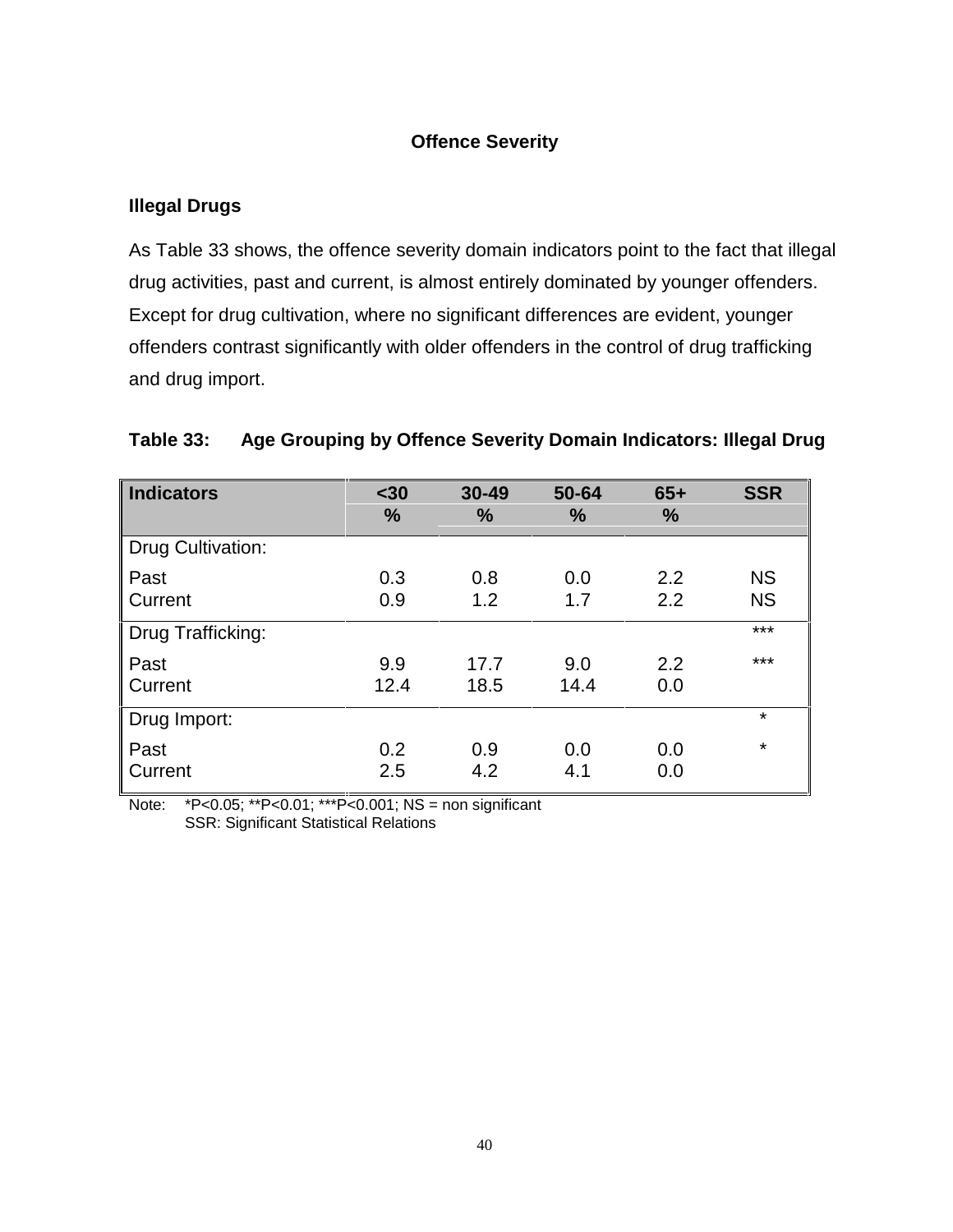# **Previous Offences: Types of Convictions**

A look at the previous offence domain indicators in Table 34 reveals some interesting differences regarding the offence severity record. While the data suggest that younger offenders are significantly most likely to have been previously convicted of offences of violent assaults, robbery, attempted murder, use of prohibited weapons, and conspiracy to commit any of these crimes, older offenders are significantly most likely to have committed sexual offences as well as homicides.

**Indicators <30 % 30-49 % 50-64 % 65+ % SSR** Arson/fire setting 1.2 1.5 1.0 0.0 NS Use of prohibited weapons  $7.4$  9.1 5.5 2.2  $*$ Discharge firearms 1.2 2.3 1.7 0.0 NS Forcible conf/kidnap  $2.1$   $3.1$   $1.4$   $0.0$  NS Violence/Assaults/Robberies 43.3 50.0 32.8 6.5 \*\*\* Sexual offences 5.9 10.0 12.4 8.7 \*\*\* Attempted murder  $0.0$  0.6 0.3 0.0  $*$ Homicide 0.4 0.9 1.7 2.2  $*$ Conspiracy to commit one above 2.0 3.7 1.0 2.2 \*\*\* B & E commit any one above  $8.7$  9.3 7.6 0.0 NS

**Table 34: Age Grouping by Offence Severity Domain Indicators: Types of Convictions for Previous Offences**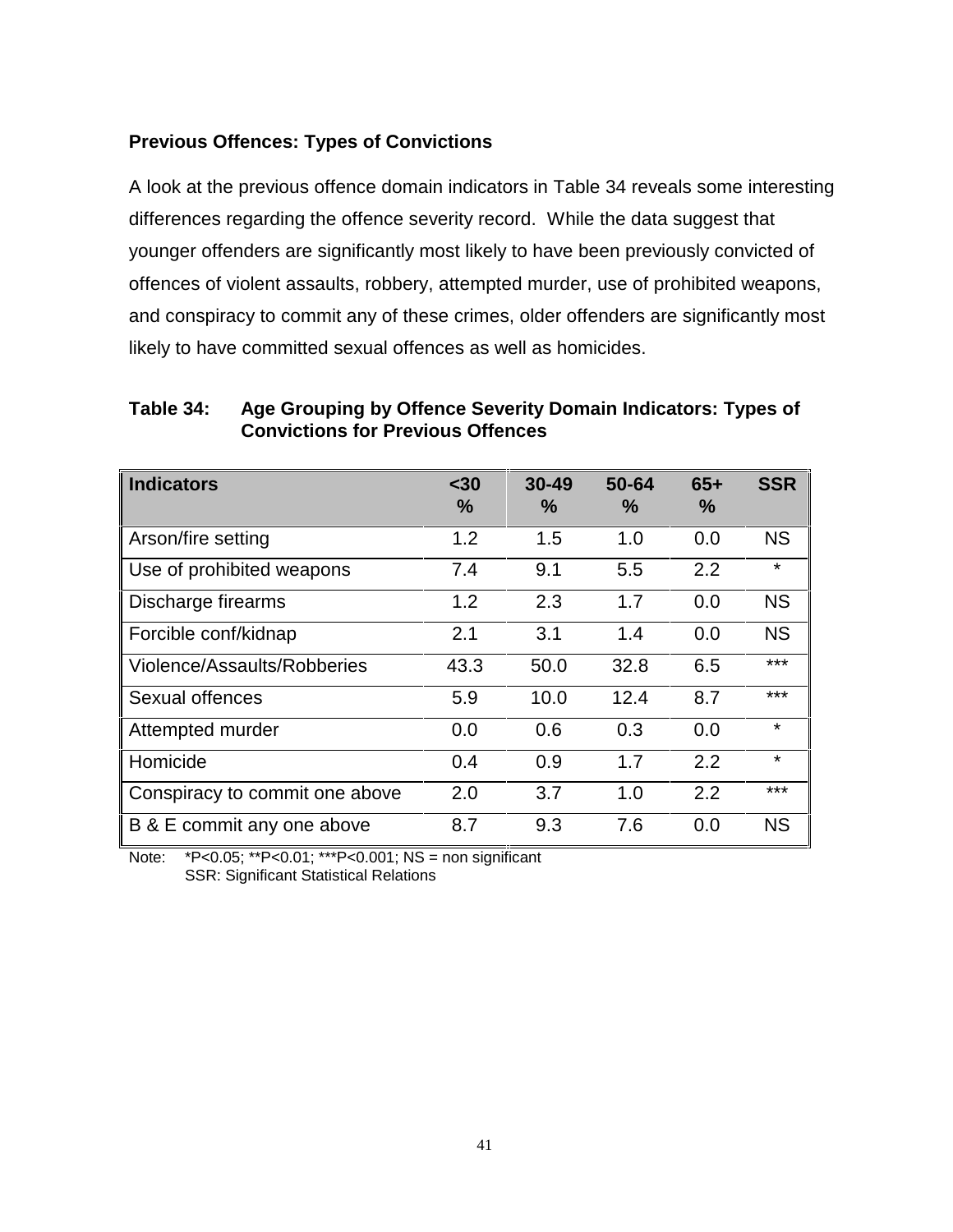As for the current offences committed, the domain indicators in Table 35 show that older offenders have significantly been convicted of discharging of firearms, and of sexual offences. While our data suggest that higher proportions of younger offender are currently serving time for violent offences, there are other studies whose findings hold exactly the contrary view (Goetting, 1984). On the other hand, the data suggest that younger offenders are significantly more likely to be currently convicted of crimes of forcible confinement and kidnapping, violent assaults, robberies, or break and enter, and of the use of prohibited weapons.

**Table 35: Age Grouping by Offence Conviction Domain Indicators: Current Offences**

| <b>Indicators</b>              | $<$ 30<br>$\%$ | $30 - 49$<br>$\%$ | 50-64<br>$\%$ | $65+$<br>% | <b>SSR</b> |
|--------------------------------|----------------|-------------------|---------------|------------|------------|
| Arson/fire setting             | 0.7            | 1.3               | 1.4           | 2.2        | Ns         |
| Use of prohibited weapons      | 11.8           | 7.2               | 3.8           | 2.2        | ***        |
| Discharge firearms             | 3.2            | 2.3               | 2.7           | 8.7        | $\star$    |
| Forcible confinement/kid.      | 5.7            | 4.7               | 2.1           | 0.0        | $\star$    |
| Violence/Assaults/Robberies    | 52.3           | 36.2              | 23.6          | 17.4       | ***        |
| Sexual offences                | 10.8           | 19.3              | 45.2          | 78.3       | $***$      |
| Attempted murder               | 1.5            | 1.0               | 2.4           | 2.2        | <b>NS</b>  |
| Homicide                       | 6.6            | 6.3               | 6.9           | 4.4.       | <b>NS</b>  |
| Conspiracy to commit one above | 8.5            | 7.3               | 6.5           | 2.2        | <b>NS</b>  |
| B & E commit any one above     | 7.3            | 4.0               | 0.3           | 0.0        | $***$      |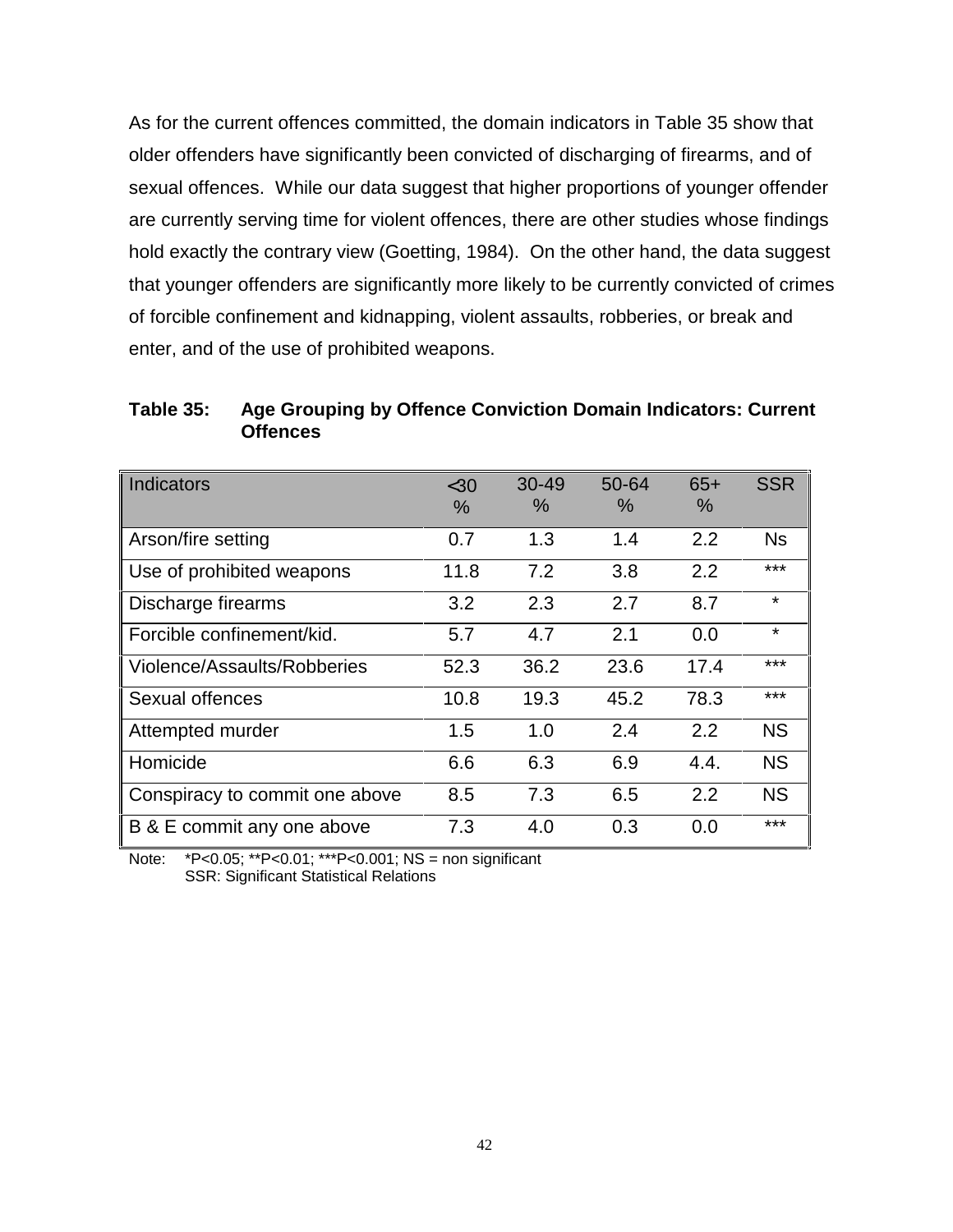# **Length of Sentence**

The younger and older offenders were differentiated by the length of sentence they received for the past and current offences. In this regard, the length of sentence domain indicators revealed that significantly higher proportions of older offenders are serving a sentence of 10 to 24 years as well as a sentence of 5 to 9 years for current and past offences than their younger counterparts. However, greater proportions of younger offenders (73.3%) and young offenders (74.3%) served a short sentence of one day to four years in the past, when compared with older offenders, as shown in Table 36.

| <b>Indicators</b>       | $30$<br>%    | $30 - 49$<br>% | 50-64<br>%    | $65+$<br>$\frac{9}{6}$ | <b>SSR</b>             |
|-------------------------|--------------|----------------|---------------|------------------------|------------------------|
| Over 24 years sentence: |              |                |               |                        |                        |
| Past<br>Current         | 0.2<br>3.0   | 0.2<br>3.9     | 0.7<br>4.8    | 0.0<br>4.4             | <b>NS</b><br><b>NS</b> |
| 10 to 24 years:         |              |                |               |                        |                        |
| Past<br>Current         | 0.3<br>5.8   | 2.5<br>8.7     | 5.2<br>12.7   | 4.4<br>13.04           | ***<br>***             |
| 5 to 9 years:           |              |                |               |                        |                        |
| Past<br>Current         | 2.6<br>21.5  | 11.1<br>26.7   | 12.4<br>36.0  | 4.4<br>45.7            | ***<br>***             |
| 1 day to 4 years:       |              |                |               |                        |                        |
| Past<br>Current         | 73.3<br>99.7 | 74.3<br>99.6   | 51.7<br>100.0 | 26.1<br>100.0          | ***<br><b>NS</b>       |

# **Table 36: Age grouping by Offence Severity Domain Indicators: Length of Sentences -- Past and Current**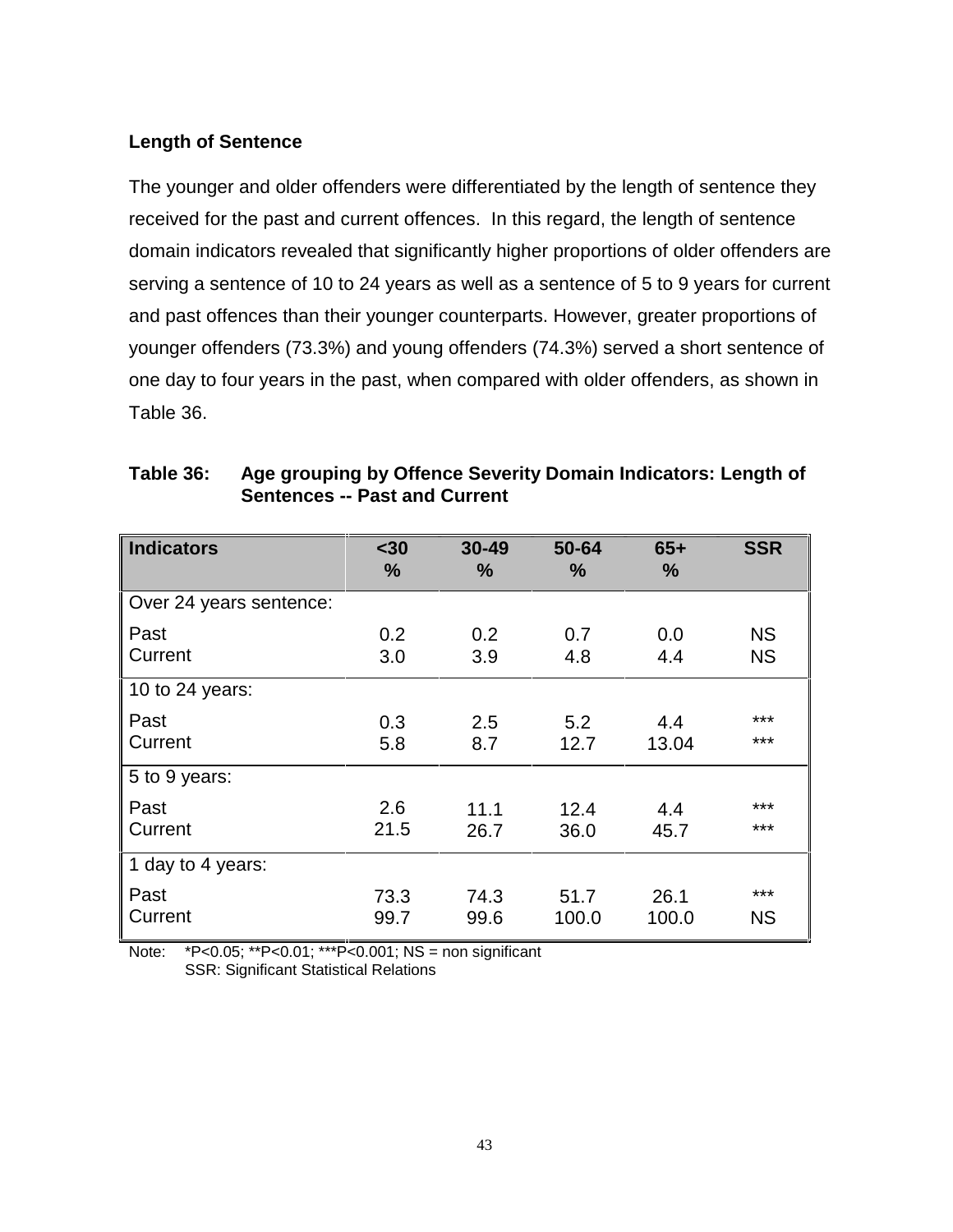# **Types of Victims**

We further differentiated older and younger offenders by the type of their victims for their past and current offences. As for their past offences**,** our data indicate that the victims of older offenders were most likely to be children and persons with disabilities. On the other hand, we noted that larger proportions of younger offenders had three or more victims in the past; and still larger proportions had at least two victims in the past. The largest proportions of younger offenders had at least one victim in their past offence, when compared with their older counterparts. Moreover, younger offenders were significantly more likely to have used their power and position on their victims, as shown in Table 37.

| <b>Indicators</b>                        | $30$<br>$\frac{0}{0}$ | $30 - 49$<br>$\frac{0}{0}$ | 50-64<br>$\frac{0}{0}$ | $65+$<br>$\frac{0}{0}$ | <b>SSR</b> |
|------------------------------------------|-----------------------|----------------------------|------------------------|------------------------|------------|
| Children were victims                    | 2.7                   | 6.3                        | 9.1                    | 8.7                    | ***        |
| Person with a disability were<br>victims | 0.2                   | 0.4                        | 1.7                    | 2.2                    | ***        |
| Seniors were victims                     | 1.1                   | 2.0                        | 1.7                    | 0.0                    | <b>NS</b>  |
| Three or more victims                    | 21.0                  | 28.3                       | 19.3                   | 8.7                    | ***        |
| Two victims                              | 28.2                  | 35.4                       | 25.7                   | 8.7                    | $***$      |
| One victim                               | 46.2                  | 53.8                       | 38.4                   | 17.4                   | $***$      |
| Used power/position on victims           | 13.5                  | 19.9                       | 16.1                   | 8.7                    | ***        |

| Table 37: | Age grouping by Offence Severity Domain Indicators: Types of |
|-----------|--------------------------------------------------------------|
|           | <b>Previous Victims</b>                                      |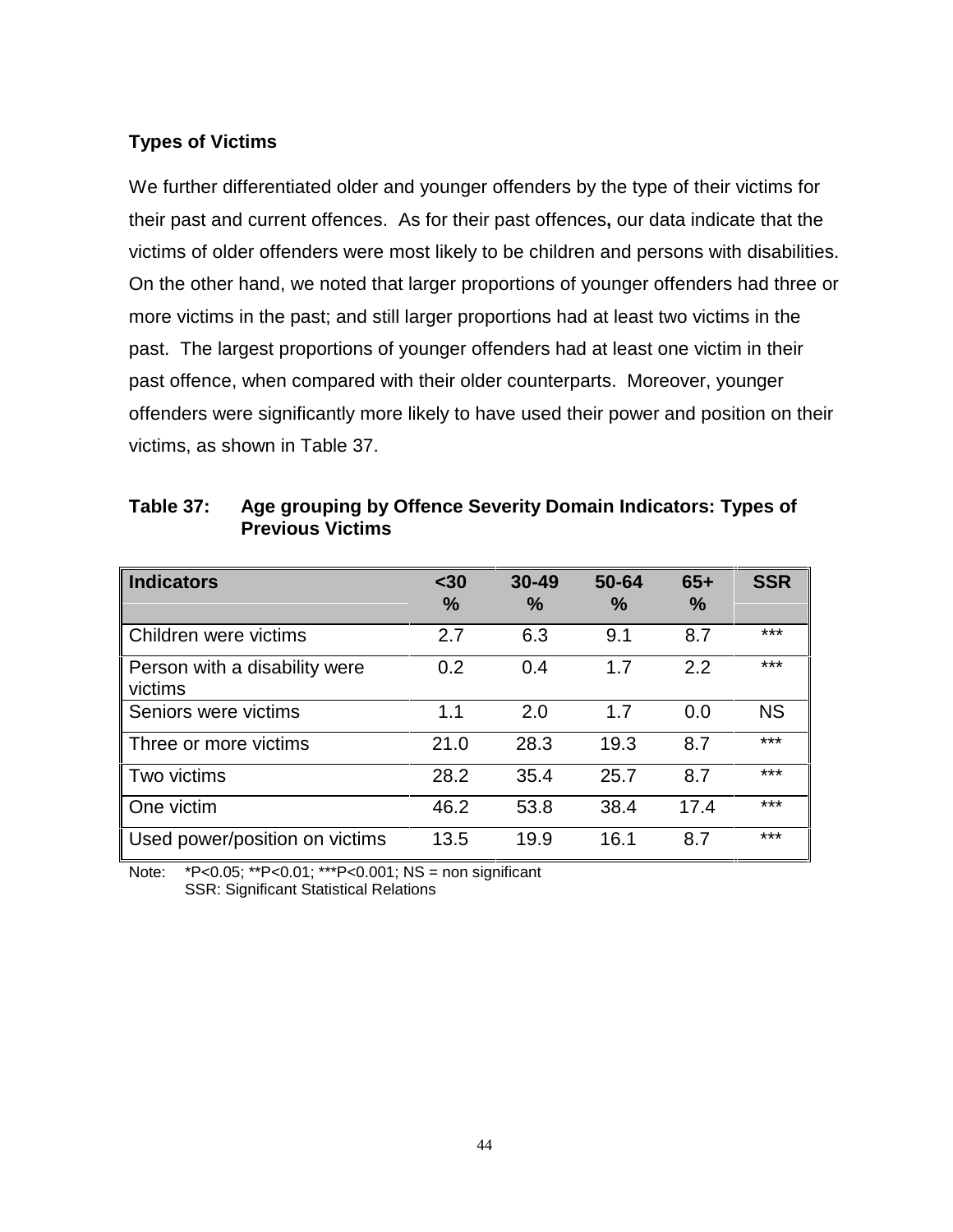Table 38 reveals highly significant differences between the age groups. It confirmed that children and the person with a disability are the usual victims of older offenders. When we compared the offenders with respect to their current offences, the results appeared to be quite the opposite of those found in Table 37. Table 38 indicates that 21.7% and 43.5% of older offenders had three or more victims in their current offences, compared with 16.5% and 19.4% of younger offenders. As well, a larger proportion of older offenders had two victims in their current offences. Finally, the data indicate that 66.6% and 93.5% of older offenders had at least one victim, compared to 58.6% and 67.7% of younger offenders. Older offenders are also significantly more likely to have used their power and authority on their current victims.

| <b>Indicators</b>                        | $30$<br>$\frac{9}{6}$ | $30 - 49$<br>$\%$ | 50-64<br>$\%$ | $65+$<br>$\frac{9}{6}$ | <b>SSR</b> |
|------------------------------------------|-----------------------|-------------------|---------------|------------------------|------------|
| Children were victims                    | 6.3                   | 14.7              | 42.1          | 76.1                   | ***        |
| Person with a disability were<br>victims | 0.4                   | 1.2               | 2.8           | 0.0                    | ***        |
| Seniors were victims                     | 3.6                   | 2.7               | 3.1           | 4.4                    | <b>NS</b>  |
| Three or more victims                    | 19.4                  | 16.5              | 21.7          | 43.5                   | ***        |
| Two victims                              | 33.5                  | 28.1              | 37.6          | 67.4                   | ***        |
| One victim                               | 67.7                  | 58.6              | 66.5          | 93.5                   | ***        |
| Used power/authority on victim           | 25.2                  | 28.5              | 47.2          | 80.4                   | ***        |

**Table 38: Age grouping by Offence Severity Domain Indicators: Type and number of current victims**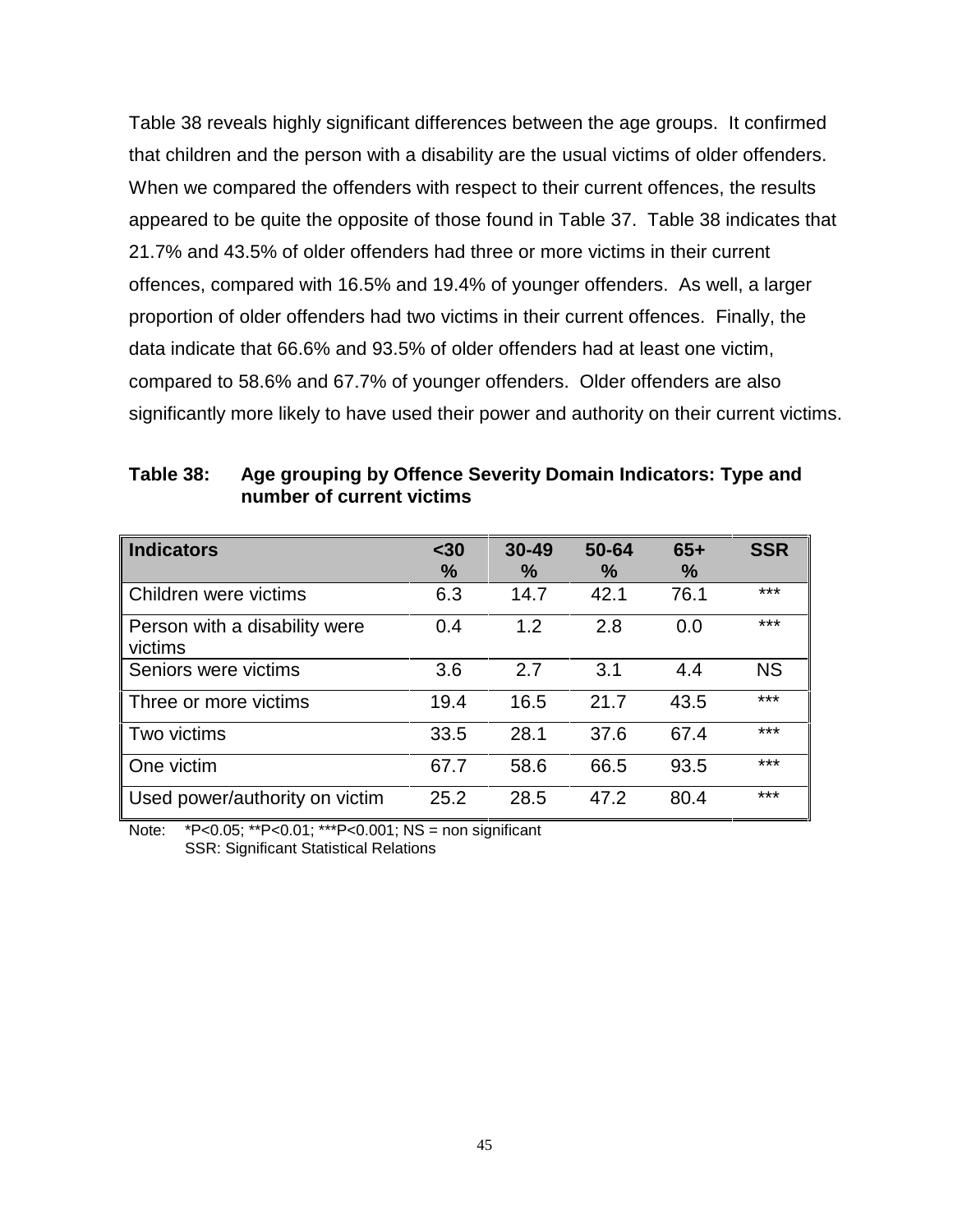#### **Degree of Force used on the Victims**

Table 39 presents the degree of force used on the victims during the past and current offences. We noted highly significant differences among the age groups. In terms of the past and current offences, the degree of force domain indicators show that younger offenders have significantly threatened their victims with violence, with a weapon, and have used both violence and weapon against them. However, older offenders are significantly more likely to have used violence in their current offence and to have caused the death of their victims in the past crimes.

| <b>Indicators</b>             | $30$<br>$\%$ | $30 - 49$<br>$\frac{9}{6}$ | 50-64<br>$\frac{9}{6}$ | $65+$<br>$\frac{9}{6}$ | <b>SSR</b>     |
|-------------------------------|--------------|----------------------------|------------------------|------------------------|----------------|
| Threats of violence to victim |              |                            |                        |                        |                |
| Past<br>Current               | 30.8<br>47.6 | 36.3<br>36.2               | 21.8<br>28.1           | 8.7<br>52.5            | ***<br>***     |
| Threaten victim w/ a weapon   |              |                            |                        |                        |                |
| Past<br>Current               | 17.2<br>36.6 | 21.4<br>23.0               | 11.5<br>14.3           | 6.5<br>18.0            | $***$<br>***   |
| Violence used against victim  |              |                            |                        |                        |                |
| Past<br>Current               | 33.8<br>41.1 | 38.7<br>31.7               | 28.4<br>31.9           | 8.7<br>47.7            | $***$<br>***   |
| Weapon used against victim    |              |                            |                        |                        |                |
| Past<br>Current               | 11.4<br>23.7 | 13.9<br>15.1               | 9.3<br>14.5            | 4.4<br>16.3            | **<br>***      |
| Caused death to victim        |              |                            |                        |                        |                |
| Past<br>Current               | 0.9<br>7.9   | 1.1<br>8.0                 | 2.8<br>7.9             | 2.2<br>6.5             | *<br><b>NS</b> |

#### **Table 39: Age grouping by Offence Severity Domain Indicators: Degree of force used on the victims -- Past and Current**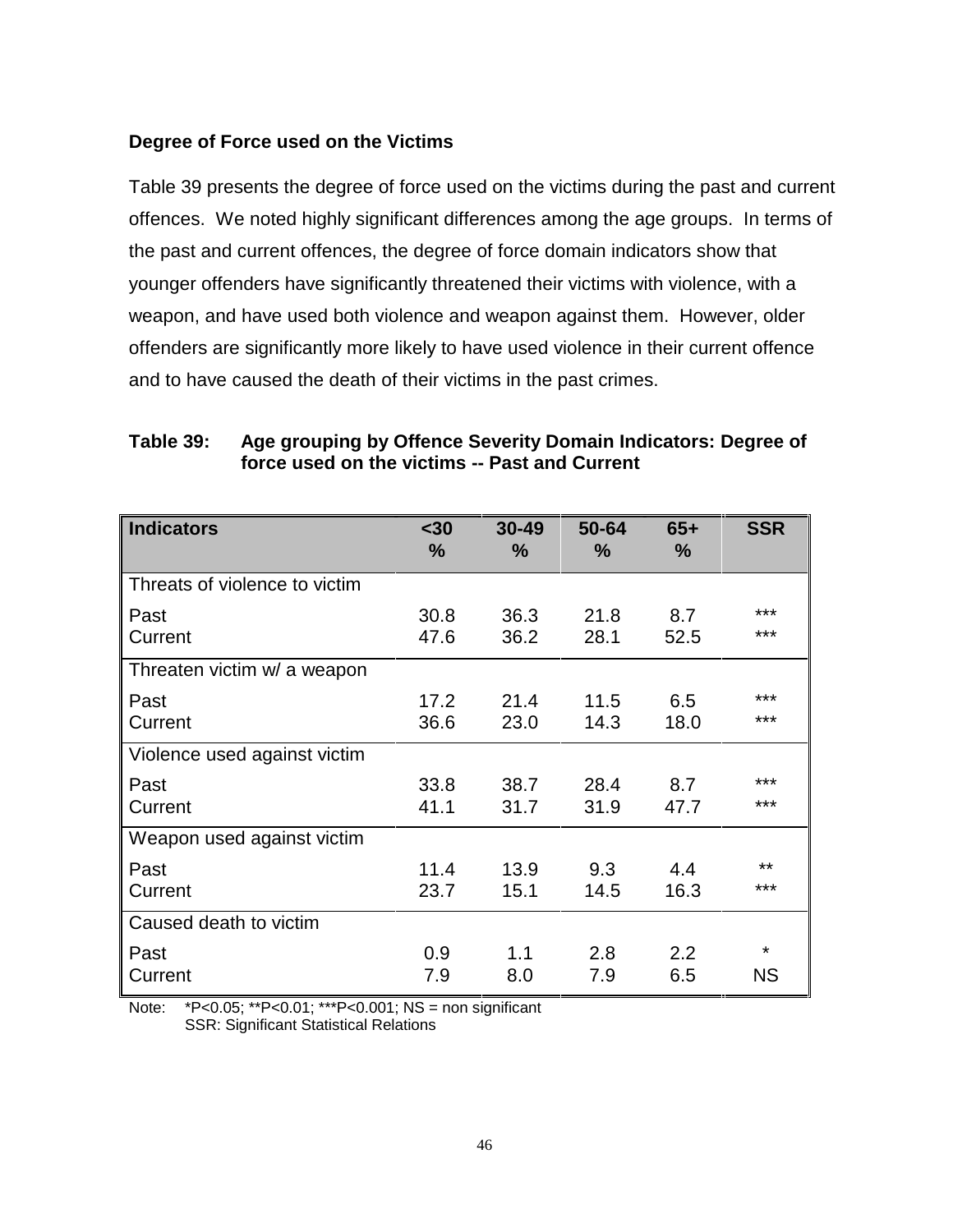#### **Degree of Harm to the Victims**

The degree of physical and psychological harm is a measure of the depth and seriousness of harm done to the victim by the offender, like the degree of force used on the victim. In Table 40 we present the degree of physical and psychological harm done to the victims by the offenders in the course of the past and current offences. We noted highly significant differences. Younger offenders are significantly more likely to have caused serious injury of wounding and maiming, of minor injury of hitting and striking, and mild, moderate, and serious psychological harm to the victim in their past offences, when compared with older offenders. They also caused serious injury of wounding and maiming in their current offences. With respect to the current offences, however, older offenders are significantly more likely to cause minor injuries by hitting, slapping, or striking, as well as mild, moderate, and serious psychological harm to the victims.

| <b>Indicators</b>                      | $30$<br>$\%$ | $30 - 49$<br>$\frac{9}{6}$ | 50-64<br>$\frac{0}{0}$ | $65+$<br>$\%$ | <b>SSR</b> |
|----------------------------------------|--------------|----------------------------|------------------------|---------------|------------|
| Serious injury-wounding/maiming        |              |                            |                        |               |            |
| Past                                   | 7.2          | 8.4                        | 7.5                    | 0.0           | <b>NS</b>  |
| Current                                | 17.3         | 11.6                       | 12.6                   | 13.0          | ***        |
| Minor injury-hitting/slapping/striking |              |                            |                        |               |            |
| Past                                   | 29.7         | 34.1                       | 24.7                   | 0.0           | $***$      |
| Current                                | 26.9         | 21.3                       | 19.9                   | 34.1          | ***        |
| Serious psychological harm             |              |                            |                        |               |            |
| Past                                   | 5.9          | 12.2                       | 10.2                   | 9.3           | ***        |
| Current                                | 23.7         | 25.7                       | 49.4                   | 72.7          | ***        |
| Moderate psychological harm            |              |                            |                        |               |            |
| Past                                   | 13.8         | 20.8                       | 12.6                   | 9.3           | ***        |
| Current                                | 31.8         | 28.3                       | 34.3                   | 70.5          | ***        |
| Mild psychological harm                |              |                            |                        |               |            |
| Past                                   | 23.6         | 30.4                       | 18.2                   | 11.6          | ***        |
| Current                                | 36.4         | 31.7                       | 34.1                   | 53.5          | ***        |

**Table 40: Age Grouping by Offence Severity Domain Indicators: Degree of Harm**

Note: \*P<0.05; \*\*P<0.01; \*\*\*P<0.001; NS = non significant

SSR: Significant Statistical Relations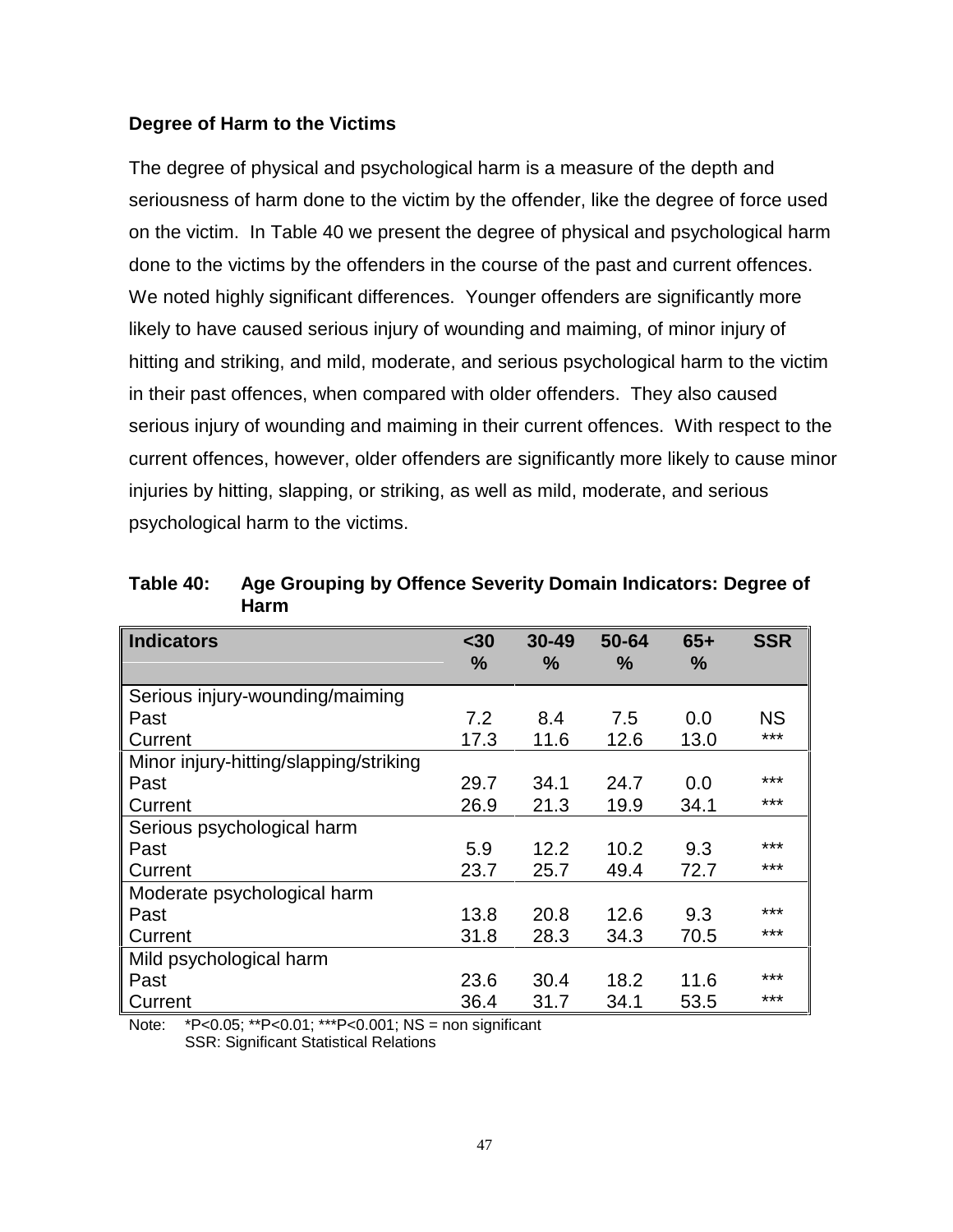#### **Sexual Offence History**

Sexual offence or sex-related offence is the one variable where we found significant differences between older and younger offenders starkly drawn. In examining the sexual offender status and the type of sexual offence, highly significant differences were quite evident. No other area of criminal activity is so heavily dominated by the older offenders. In Tables 41 and 42, we present the sexual offender status and sexual offence type respectively as components of sexual offence history. With respect to sexual offender status, the sexual offence history domain indicators show that older offenders are significantly most likely to have a history of current or past sexual offences, most likely to be currently serving a sentence for a sexual or a sexrelated offence, and most likely to have been convicted in the past for one or two sexual offences, as shown in Table 41.

| <b>Indicators</b>                                        | $30$<br>$\frac{0}{0}$ | $30 - 49$<br>$\frac{0}{0}$ | 50-64<br>$\frac{0}{0}$ | $65+$<br>$\frac{0}{0}$ | <b>SSR</b> |
|----------------------------------------------------------|-----------------------|----------------------------|------------------------|------------------------|------------|
| History of sexual offences<br>current or past            | 14.2                  | 23.3                       | 47.4                   | 76.1                   | $***$      |
| Currently serving sentence for<br>sexual offence         | 10.7                  | 18.9                       | 42.6                   | 76.1                   | ***        |
| Convicted in the past for 1 or 2<br>sexual offences      | 6.1                   | 10.1                       | 13.5                   | 8.7                    | $***$      |
| Currently serving sentence for<br>sexual related offence | 9.0                   | 16.2                       | 38.5                   | 63.0                   | ***        |
| Past conviction for sexual<br>related offence            | 5.3                   | 8.8                        | 12.1                   | 6.5                    | ***        |

**Table 41: Age Grouping by Sexual Offence History Domain Indicators: Sexual Offender Status**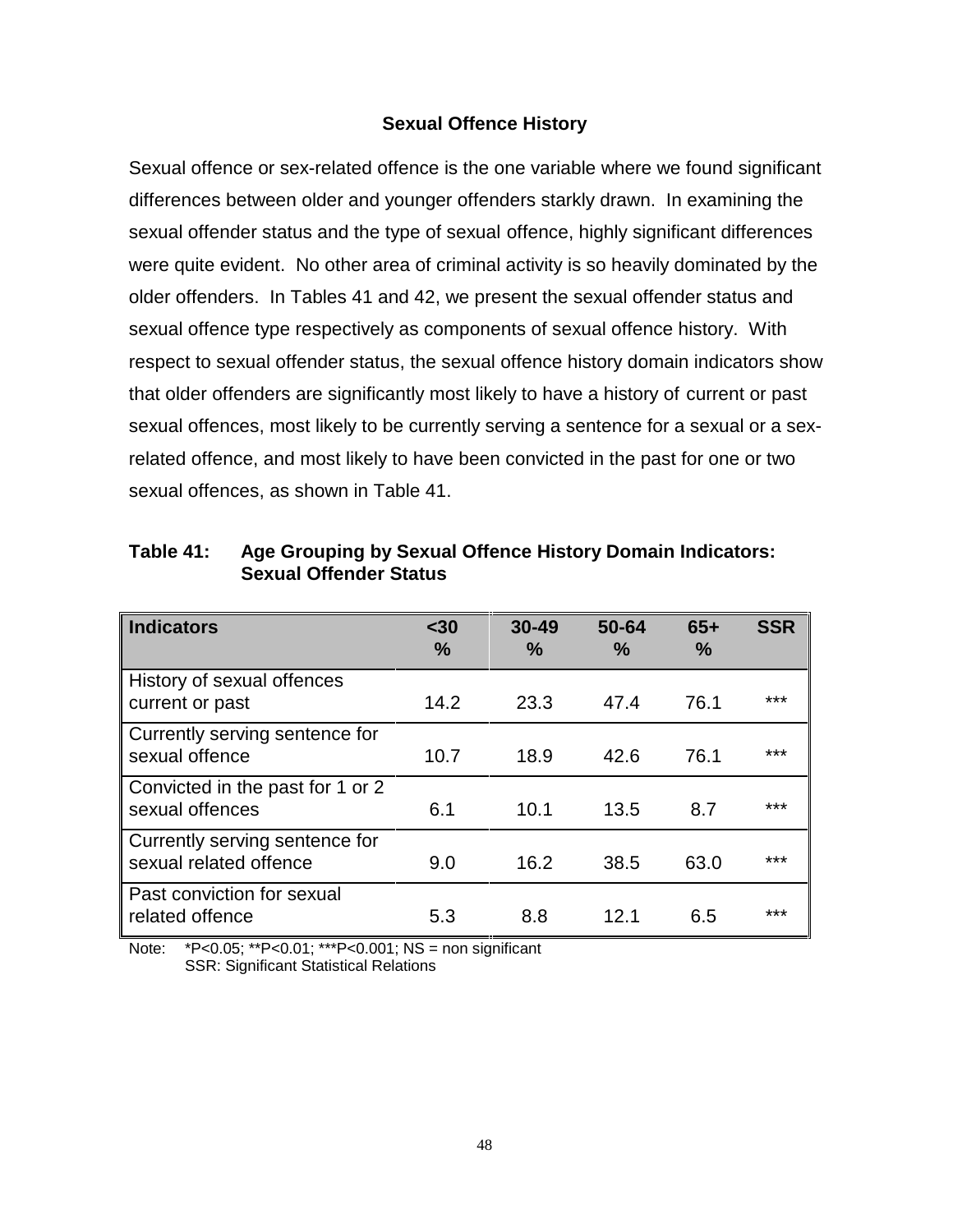When we examined the types of sexual offences, we found several differences statistically significant. Table 42 indicates that older offenders are currently most likely to be serving a sentence for incest, pædophillia, sexual assault, or other sexrelated offences. They are also most likely to have served a sentence in the past for these offences.

| <b>Indicators</b>                                               | $30$<br>%   | $30 - 49$<br>$\frac{0}{0}$ | 50-64<br>$\frac{9}{6}$ | $65+$<br>%   | <b>SSR</b> |
|-----------------------------------------------------------------|-------------|----------------------------|------------------------|--------------|------------|
| Incest:<br>current sentence<br>past sentence                    | 0.2<br>0.3  | 3.9<br>0.7                 | 17.2<br>3.1            | 47.8<br>2.2  | ***        |
| Pædophillia:<br>current sentence                                | 1.8         | 5.4                        | 17.3                   | 44.4         | ***        |
| past sentence<br>Sexual assault:<br>current sentence            | 1.3<br>10.2 | 2.9<br>17.1                | 5.2<br>31.6            | 6.5<br>50.0  | ***        |
| past sentence                                                   | 4.8         | 8.5                        | 9.7                    | 6.5          |            |
| Other current sexual offences<br>Other previous sexual offences | 0.6<br>1.2  | 3.2<br>2.48                | 12.1<br>4.81           | 24.4<br>4.35 | ***<br>*** |

# **Table 42: Age Grouping by Sexual Offence History Domain Indicators: Types of Sexual Offence**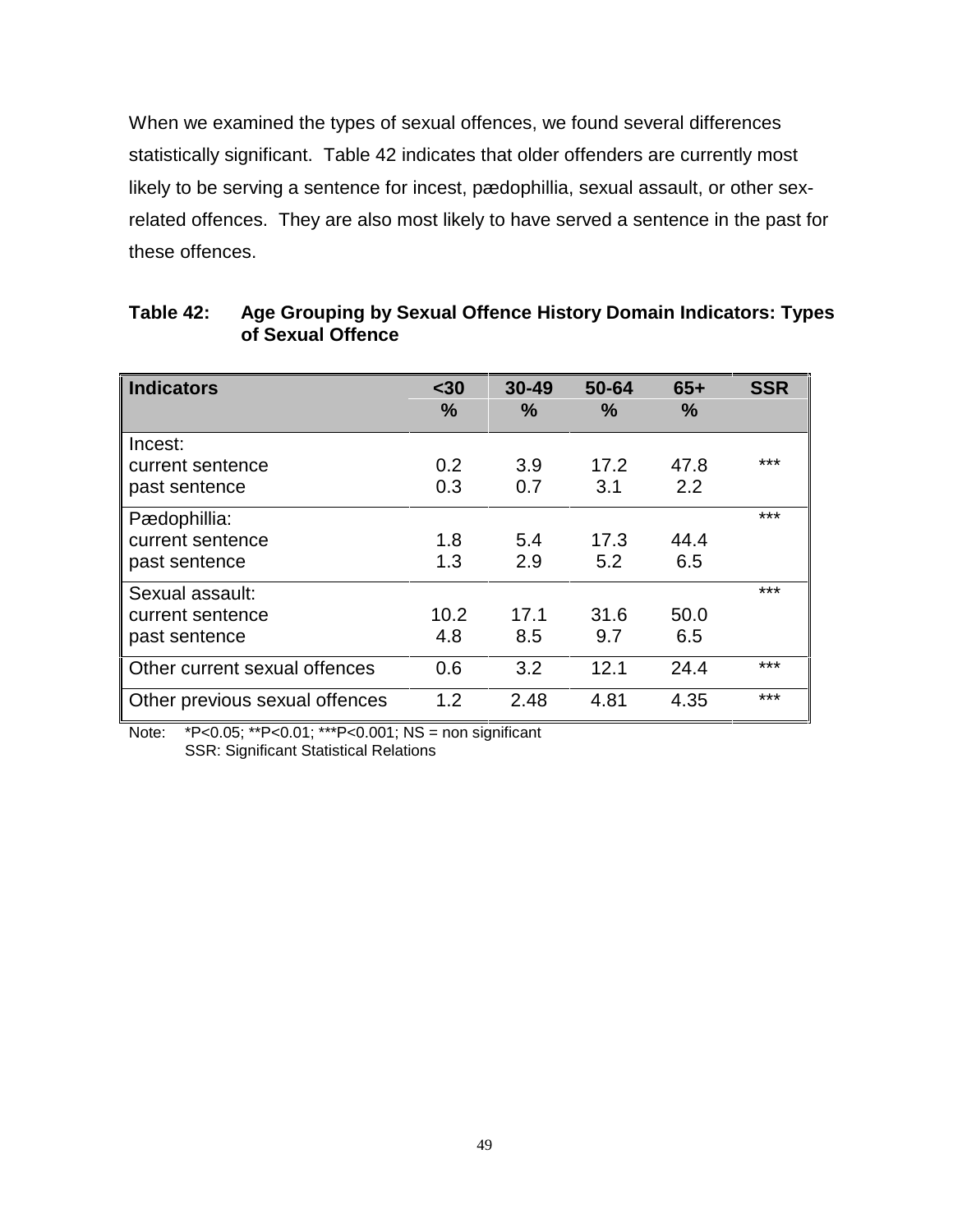When it comes to counting the number of victims, the data show that older offenders have by far left a larger pool of victims. Table 43 indicates that more than 76% of older offenders had at least one victim, compared to 13.8% of younger offenders; that 65% had two victims, compared to only 4.8 % of younger offenders; and that more than 43% of older offenders had two or more victims, when compared to only 2.2 % of younger offenders.

| <b>Indicators</b>   | $30$<br>$\frac{9}{6}$ | $30 - 49$<br>$\frac{9}{6}$ | 50-64<br>$\frac{9}{6}$ | $65+$<br>$\frac{9}{6}$ | <b>SSR</b> |
|---------------------|-----------------------|----------------------------|------------------------|------------------------|------------|
| Two or more victims | 2.2                   | 6.4                        | 17.2                   | 43.5                   | $***$      |
| Two victims         | 4.8                   | 10.9                       | 27.8                   | 65.2                   | $***$      |
| One victim          | 13.8                  | 22.9                       | 46.1                   | 76.1                   | ***        |

**Table 43: Age grouping by Sexual Offence History Domain Indicator: Number of Victims**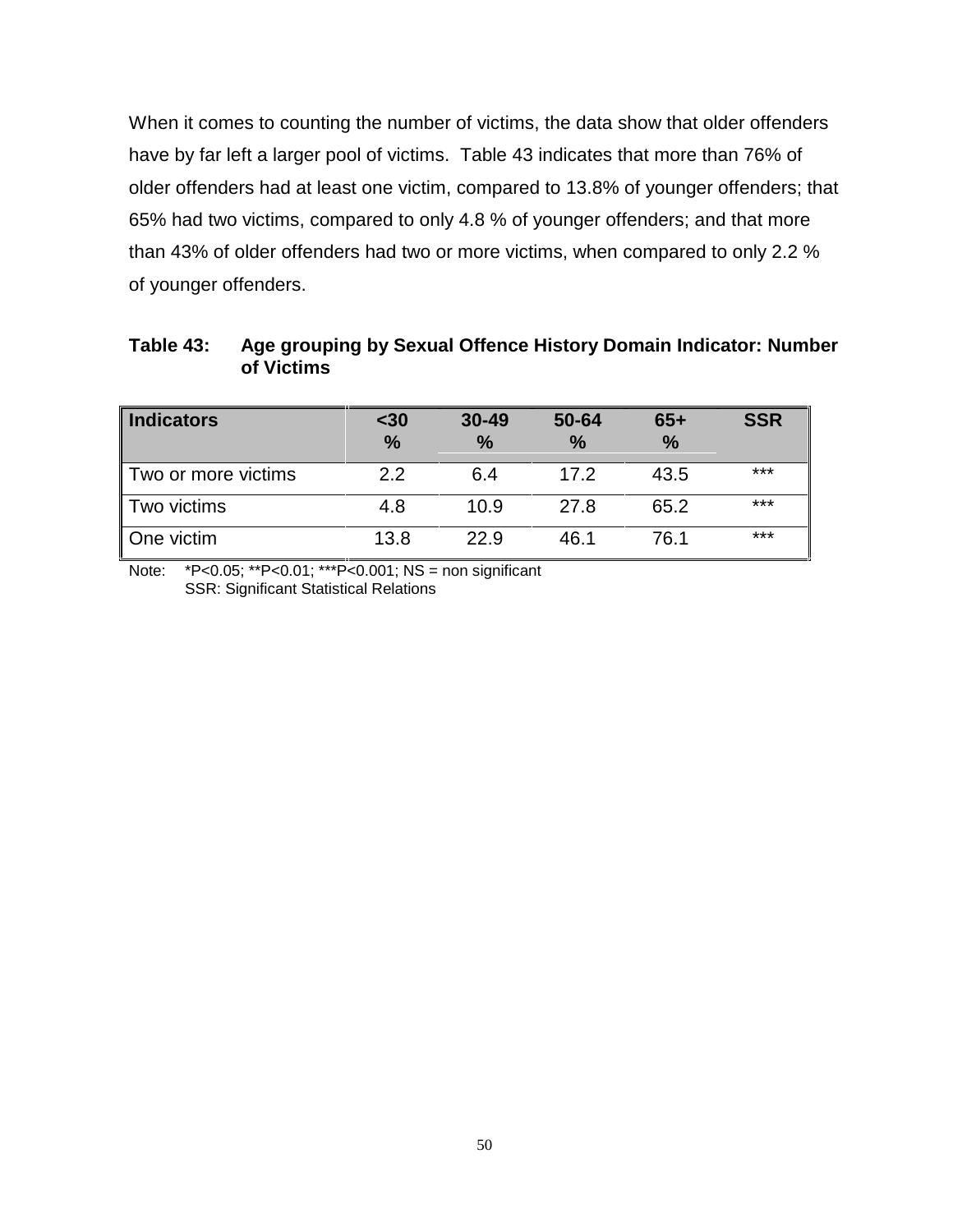We noted significant differences among the age groups concerning the sex and age of their victims in most of the current sex-related offences. The data indicate that higher proportions of older offenders are currently serving time for sex-related offences involving female and male victims under 12 years, and of 12 to 17 years. Older offenders are also significantly most likely to be currently serving time for a sexual offence against female victims over 65 years of age. Finally, the data indicate that a significant proportion of older offenders caused death or serious harm to their current victims, when compared to younger offenders, as shown in Table 44.

**Table 44: Age Grouping by Sexual Offence History Domain Indicators: Sex and Age of Current Victims**

| <b>Indicators</b>                                 | $30$<br>$\frac{9}{6}$ | $30 - 49$<br>$\%$ | $50 - 64$<br>$\%$ | $65+$<br>$\%$ | <b>SSR</b> |
|---------------------------------------------------|-----------------------|-------------------|-------------------|---------------|------------|
| Current victims female children <12 yr.           | 2.2                   | 8.8               | 31.7              | 66.7          | $***$      |
| Current victims female children 12-17 yr.         | 5.0                   | 9.1               | 27.5              | 45.7          | ***        |
| Current victims adult females 18-65 yr.           | 7.4                   | 8.7               | 9.7               | 11.1          | <b>NS</b>  |
| Current victims older females over 65 yr.         | 0.0                   | $0.5^{\circ}$     | 0.3               | 2.2           | $***$      |
| Current victims male children <12 yr.             | 1.2                   | 3.1               | 6.5               | 26.1          | ***        |
| Current victims male children 12-17 yr.           | 0.4                   | 2.3               | 4.2               | 17.8          | $***$      |
| Current victims adult males 18-65 yr.             | 0.2                   | 0.4               | 0.7               | 0.0           | <b>NS</b>  |
| Current victims older males over 65 yr.           | 0.0                   | 0.1               | 0.0               | 0.0           | <b>NS</b>  |
| Current offence resulted in death/serious<br>harm | 5.7                   | 11.6              | 25.9              | 47.5          | ***        |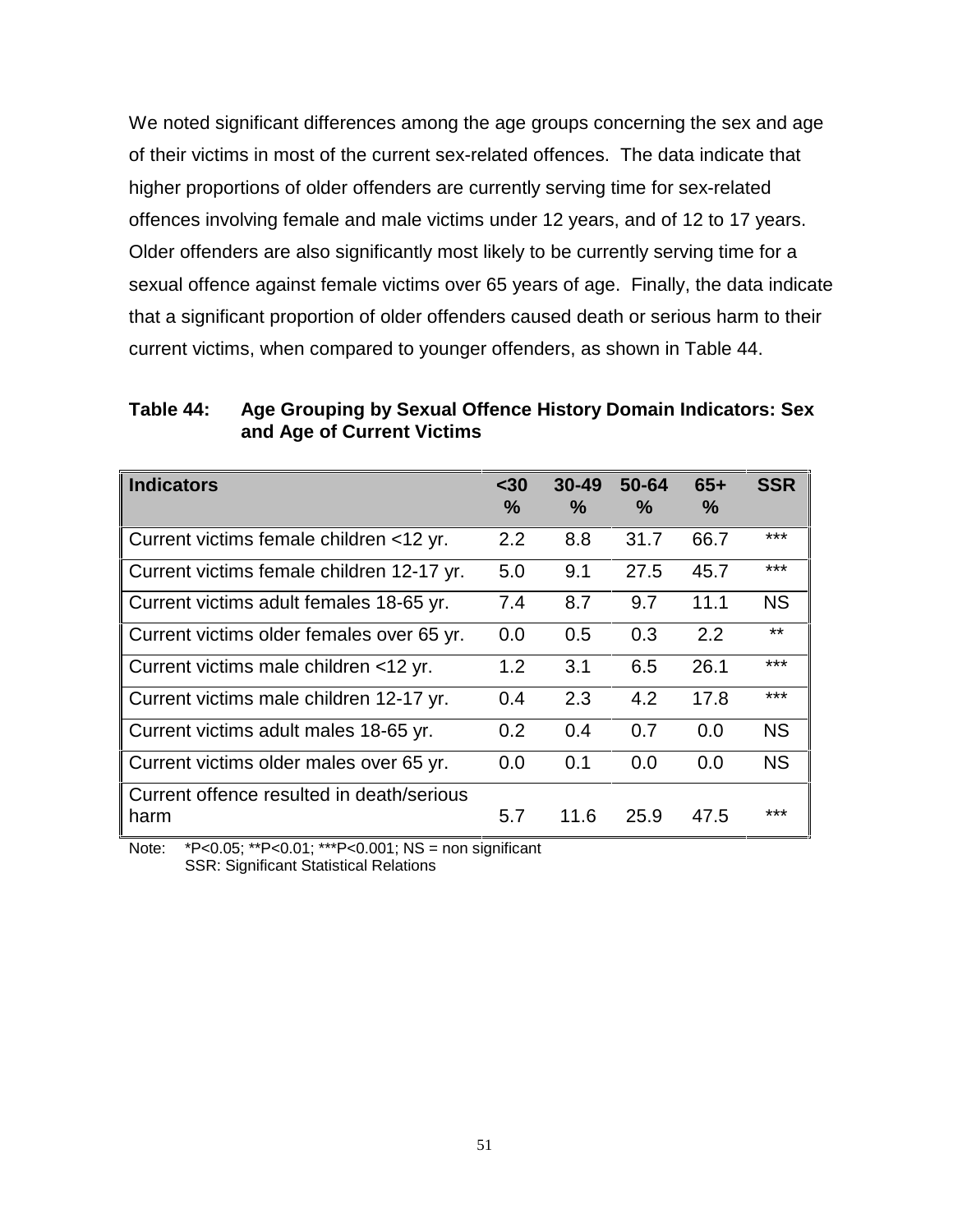Table 45 presents the assessment and treatment history of the age groups.

| <b>Indicators</b>              | $30$<br>$\frac{9}{6}$ | $30 - 49$<br>$\frac{9}{6}$ | 50-64<br>$\%$ | $65+$<br>$\frac{9}{6}$ | <b>SSR</b> |
|--------------------------------|-----------------------|----------------------------|---------------|------------------------|------------|
| Prior psychological assessment | 2.5                   | 6.7                        | 8.4           | 13.0                   | $***$      |
| <b>Prior treatment</b>         | 2.0                   | 4.5                        | 5.6           | 6.5                    | ***        |
| Current treatment/intervention | 1 በ1                  | 17                         | 63            | 6.5                    | ***        |

**Table 45: Age Grouping by Sexual Offence History Domain Indicators: Assessment and Treatment for Sexual Offences**

Note: \*P<0.05; \*\*P<0.01; \*\*\*P<0.001; NS = non significant SSR: Significant Statistical Relations

Older and younger offenders are significantly differentiated by the proportions of the groups that have received treatment intervention for sexual problems. The data suggest that larger proportions of older offenders have had prior psychological assessments, prior treatment, and are currently receiving treatment or intervention for sexual offences. These results should be compared with the intervention in the case of substance abuse treatment program (Table 19) where greater proportions of younger offenders have either participated, or completed that program.

# **Suicide Risk Potential**

Table 46 compares the suicide risk potentials. The data displayed in the Table indicate some interesting similarities between younger offender (30-49 years) and older offenders (50-64 years). Almost an equal proportion of each group has experienced some signs of depression and received psychiatric or psychological treatment. The data also suggest that older offenders are more likely to have suffered some bereavement or loss of relationships recently, and have been involved in a major legal problem. No significant differences among the age groups emerged with respect to intent, expression, plan and attempt.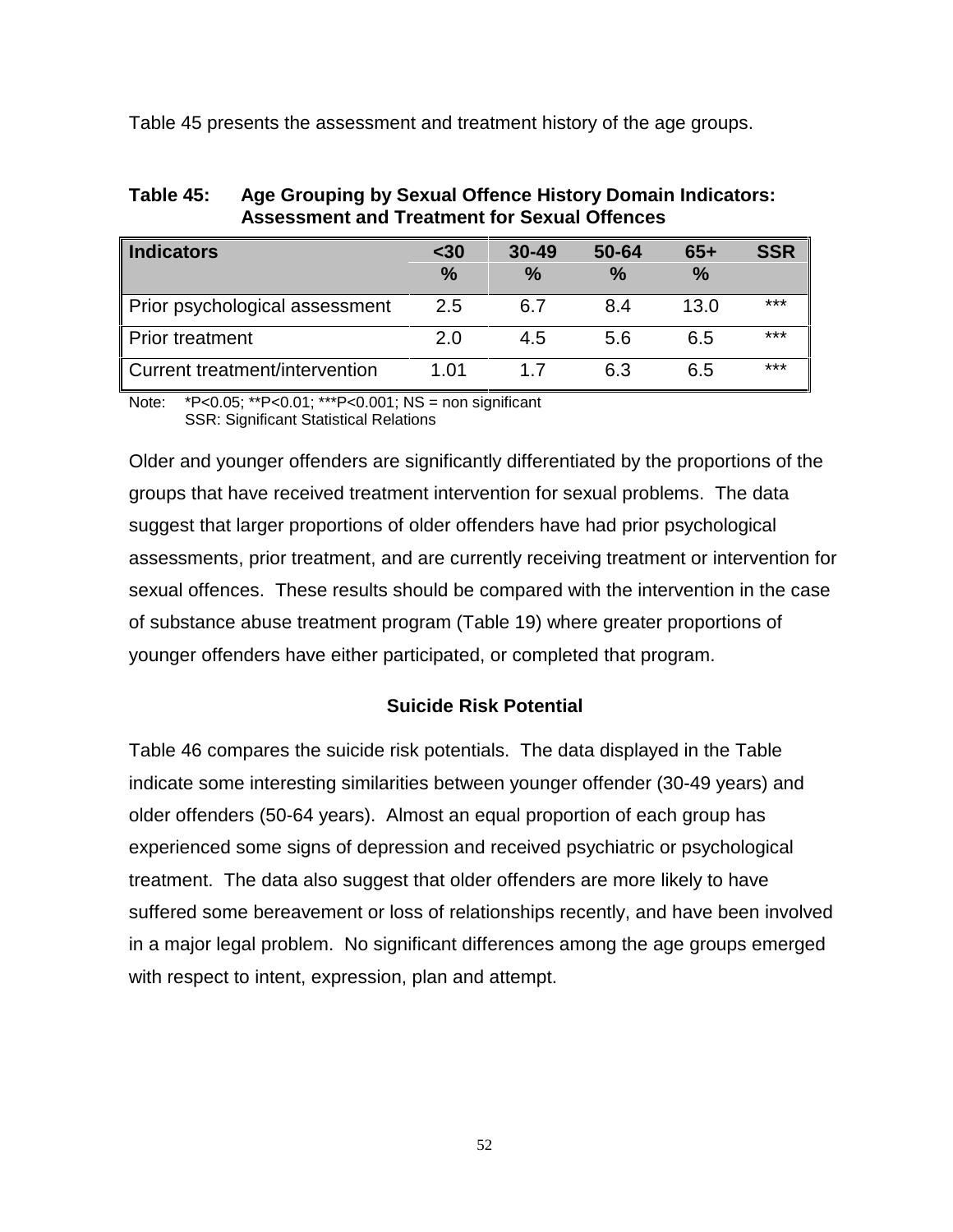# **Table 46: Age Grouping by Suicide Attempt Domain Indicators**

| <b>Indicators</b>                              | $30$<br>$\%$ | $30 - 49$<br>$\frac{0}{0}$ | 50-64<br>$\%$ | $65+$<br>$\frac{0}{0}$ | <b>SSR</b> |
|------------------------------------------------|--------------|----------------------------|---------------|------------------------|------------|
| Inmate may be suicidal                         | 4.4          | 6.2                        | 4.6           | 6.5                    | <b>NS</b>  |
| Inmate has previous suicide<br>attempt         | 17.2         | 17.3                       | 12.0          | 10.9                   | <b>NS</b>  |
| Inmate has psychiatric/psychol<br>intervention | 9.7          | 12.9                       | 12.7          | 11.1                   | ¥          |
| Loss of rel./death of close relative           | 4.9          | 7.3                        | 7.5           | 6.5                    | ¥          |
| Major problem, i.e.: legal situation           | 5.2          | 8.2                        | 6.9           | 13.3                   | ***        |
| Influence of alcohol or drugs                  | 3.3          | 4.7                        | 2.8           | 0.0                    | <b>NS</b>  |
| Signs of depression                            | 5.2          | 9.3                        | 9.3           | 6.5                    |            |
| Expressed suicide intention                    | 3.4          | 5.0                        | 3.5           | 4.4                    | <b>NS</b>  |
| Has suicide plan                               | 0.7          | 0.5                        | 1.0           | 2.2                    | <b>NS</b>  |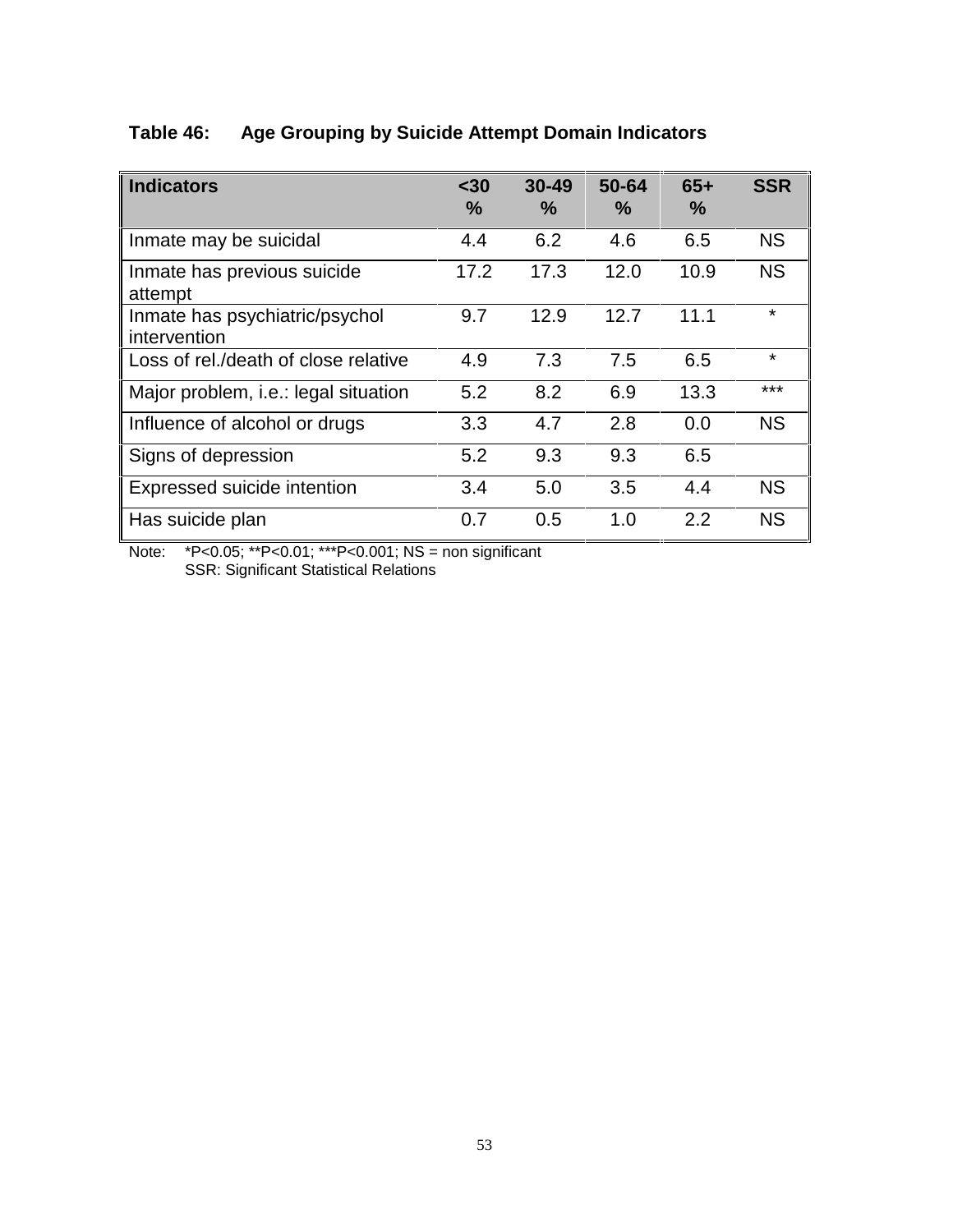# **PART 2: COMMUNITY RISK AND NEEDS MANAGEMENT DATA OLDER OFFENDERS IN THE COMMUNITY SETTINGS**

#### **Risk and Needs of Older Offenders**

This part of the study deals with the risk and needs of offenders in the community. As in the case of institutional offenders, concerns for the specific needs of offenders living in the community settings on conditional or statutory release, along with the inherent risks posed by such needs, have increased remarkably in the past few years. An offender need can be viewed as a lack of some resource or skill that may hamper his or her ability to function effectively in the community in a law-abiding fashion. Consequently, in recent years, new approaches have emerged in community corrections. They are geared toward identifying and assessing the needs of these offenders and the ways and means of fulfilling and meeting these needs. It has been found that it is the level of needs, and not necessarily risk, that determines the outcome on conditional or statutory release. Offenders with high needs are more likely to be suspended or revoked than those with low need levels as well as those considered as high risk but with low needs (Motiuk & Porporino, 1989).

Our data on community supervision offenders consist of a population of 6,170 offenders, of which 202 are female. Table 47 presents age groupings by miscellaneous domain indicators. As illustrated, there are significant differences between older and younger offenders in the community settings in terms of the level of potential risks and needs posed by them. As the first three rows of the Table indicate, both risks and needs appear to decrease with (the increase in) the age of the offenders; that is, the younger the offenders, the more needs and more risks one would expect them to pose, while older offenders would be expected to register low needs and low risks generally.

Younger offenders presented higher risk and needs levels. The Statistical Information on Recidivism (SIR) scale indicates that younger offenders are twice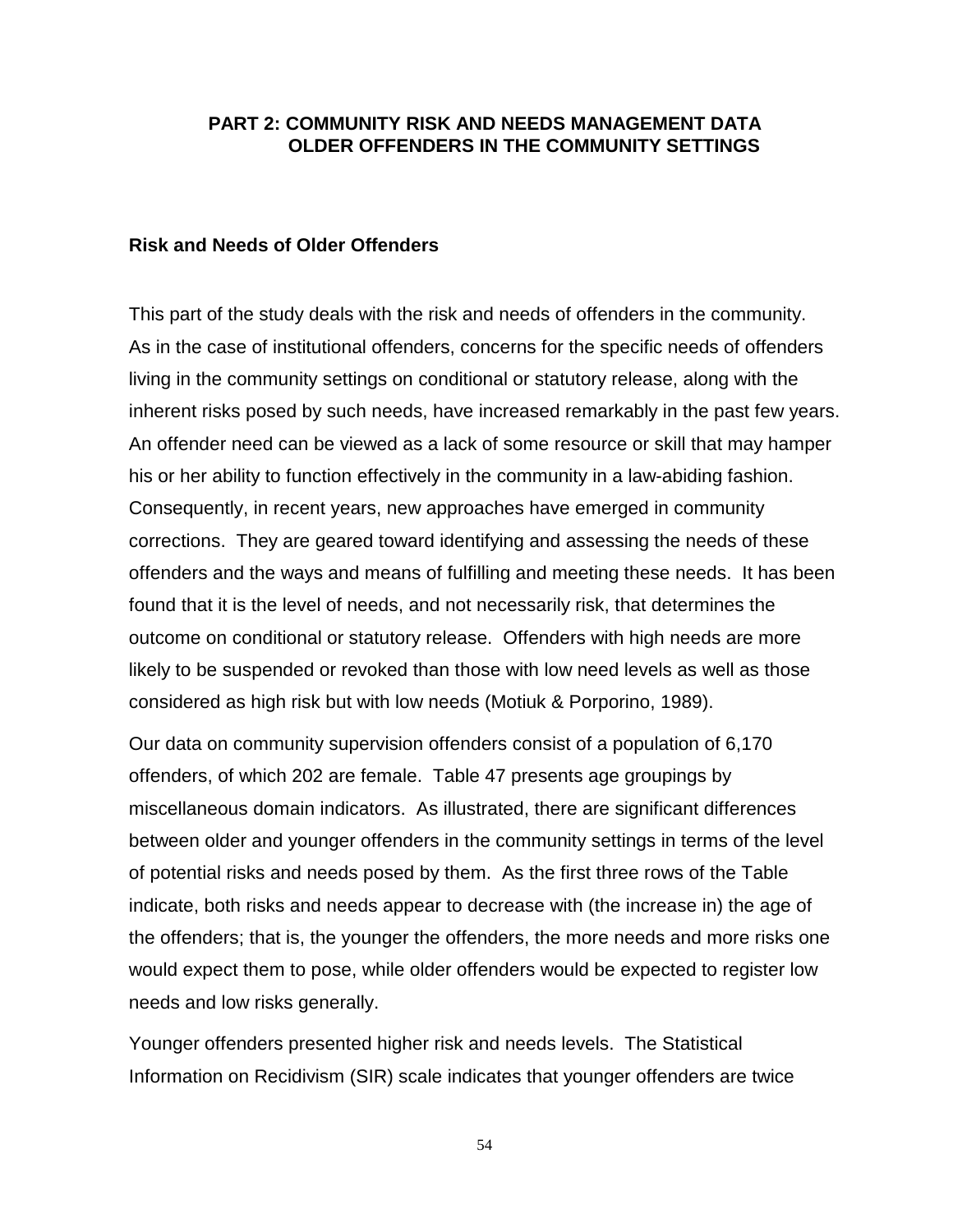more likely to re-offend when compared to older offenders. Furthermore, the Table indicates that younger offenders are many times more likely to commit robbery, and more than twice likely to engage in drug and other offences than older offenders. On the other hand, the data show that older offenders are many times more likely to commit homicide and sexual offences than younger offenders.

| <b>Indicators</b>     | $30$<br>$\%$ | $30 - 49$<br>℅ | 50-64<br>% | $65+$<br>$\%$ | <b>SSR</b> |
|-----------------------|--------------|----------------|------------|---------------|------------|
| <b>Risk</b>           | 47.5         | 33.5           | 21.1       | 15.0          | ***        |
| <b>Need</b>           | 77.2         | 56.1           | 41.5       | 32.1          | ***        |
| <b>Risk/Need</b>      | 34.8         | 23.1           | 11.8       | 10.0          | ***        |
| <b>SIR Group</b>      | 46.4         | 59.0           | 78.0       | 85.1          | ***        |
| Homicide              | 4.1          | 17.1           | 30.3       | 37.1          | ***        |
| Sexual                | 6.6          | 12.8           | 23.1       | 31.4          | ***        |
| Robbery               | 34.0         | 28.2           | 14.2       | 7.1           | ***        |
| <b>Drugs</b>          | 26.3         | 33.8           | 21.6       | 12.1          | ***        |
| <b>Other Offences</b> | 35.6         | 21.8           | 20.3       | 16.4          | ***        |

# **Table 47: Age Grouping by Miscellaneous Domain Indicators**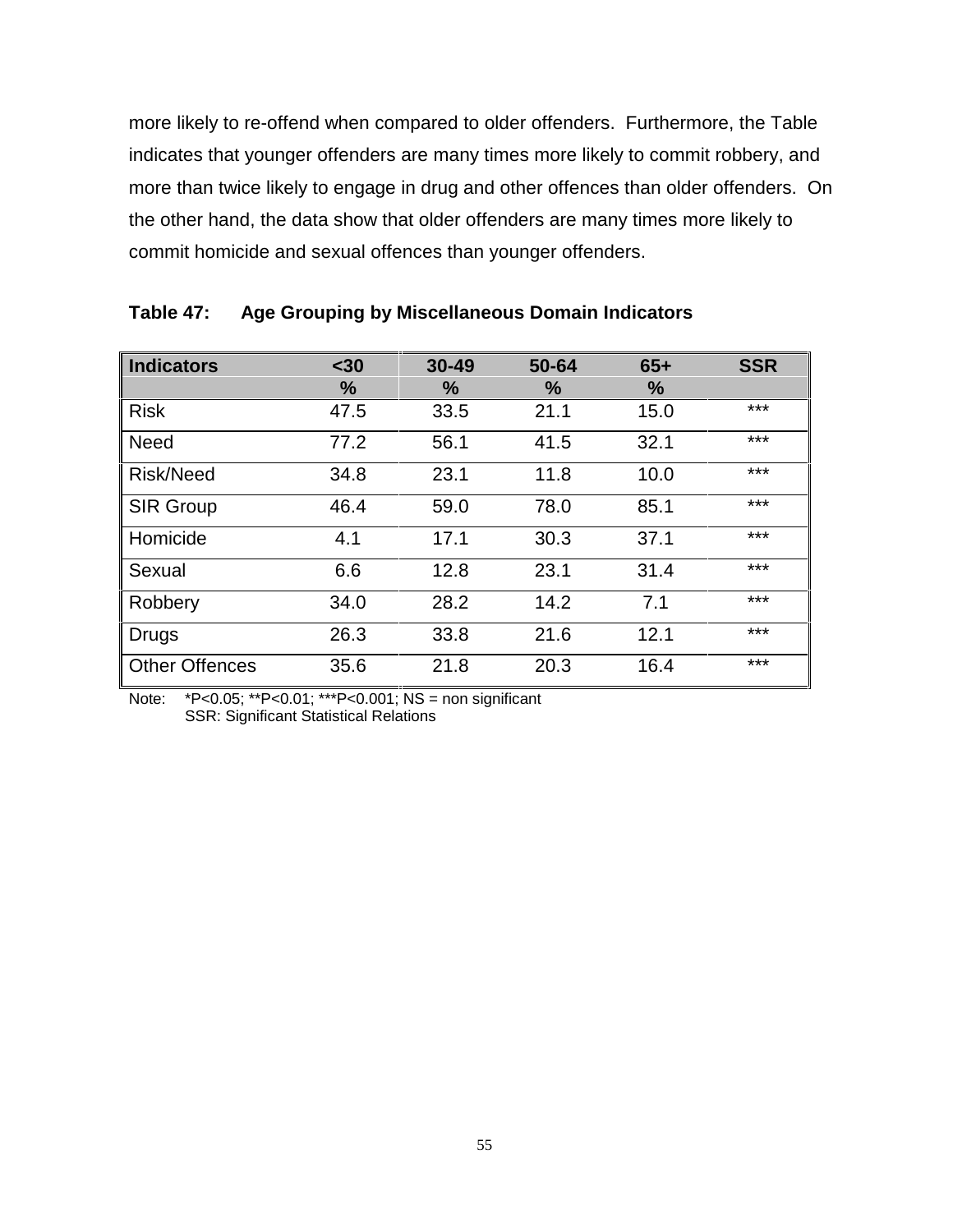#### **Identified Needs**

We compared the similarities and differences in needs frequencies across age groupings of offenders in the community settings. Table 48 presents the identified needs of the various age groups. Although the data do not tell us the release status of the offenders, significant variations in needs among the age groups can serve to point to the way they should be handled in terms of assessment, supervision and service delivery. Similarities in needs, for instance, can suggest more unified approaches to programs and service delivery to the offenders. Whereas differences in needs would suggest approaches tailored to the particular age group. The identified needs and risks of the offenders in the community can be found in at least twelve areas, such as: academic or vocational training, employment, financial management, marital or family relationships, companionships, accommodation, emotional stability, alcohol and drug usage, mental ability, health, and degree of responsiveness and co-operation (attitude). These levels of needs range in some cases from 'an asset' to 'no difficulty', to 'some difficulty', and to 'considerable difficulty'. Except for health needs, our data show that younger offenders significantly have more needs in eleven of the twelve need areas examined. Older offenders significantly have considerable difficulties in relation to health needs. The data also indicate that within each need area there is considerable variation in the degree of difficulty entertained by the various age groups.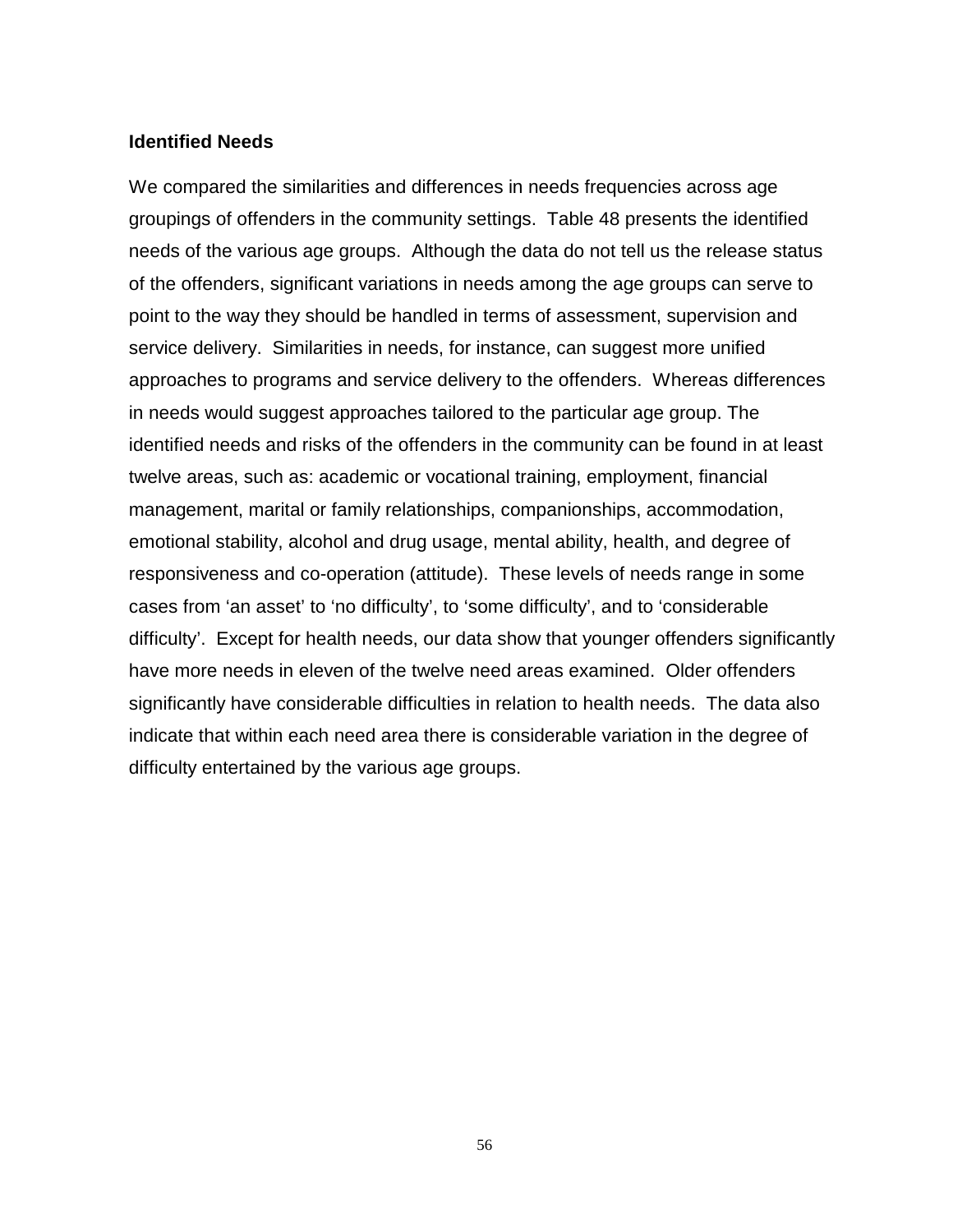| <b>Indicators</b>              | $30$          | $30 - 49$ | 50-64 | $65+$ | <b>SSR</b> |
|--------------------------------|---------------|-----------|-------|-------|------------|
|                                | $\frac{9}{6}$ | $\%$      | $\%$  | $\%$  |            |
|                                |               |           |       |       |            |
| Academic/Vocational            | 54.7          | 33.3      | 22.1  | 13.4  | ***        |
| Employment                     | 56.1          | 43.2      | 32.4  | 9.9   | ***        |
| Financial management           | 48.8          | 38.1      | 27.0  | 9.8   | ***        |
| Marital/Family                 | 32.9          | 27.9      | 20.7  | 14.6  | ***        |
| Companions/significant others  | 41.6          | 26.5      | 15.1  | 8.9   | ***        |
| Accommodation                  | 14.9          | 11.6      | 6.1   | 3.2   | ***        |
| Behavioral/emotional stability | 48.3          | 3.8       | 30.8  | 26.8  | ***        |
| Alcohol usage                  | 20.5          | 14.6      | 8.3   | 4.9   | ***        |
| Drug usage                     | 22.9          | 16.2      | 2.9   | 2.4   | ***        |
| Mental ability                 | 4.7           | 4.9       | 4.2   | 9.0   | <b>NS</b>  |
| Health                         | 7.5           | 16.3      | 33.4  | 51.2  | ***        |
| Attitude                       | 13.4          | 9.4       | 10.4  | 12.3  | ***        |

# **Table 48: Age Grouping by Community Risk and Needs Domain Indicators: Identified Needs**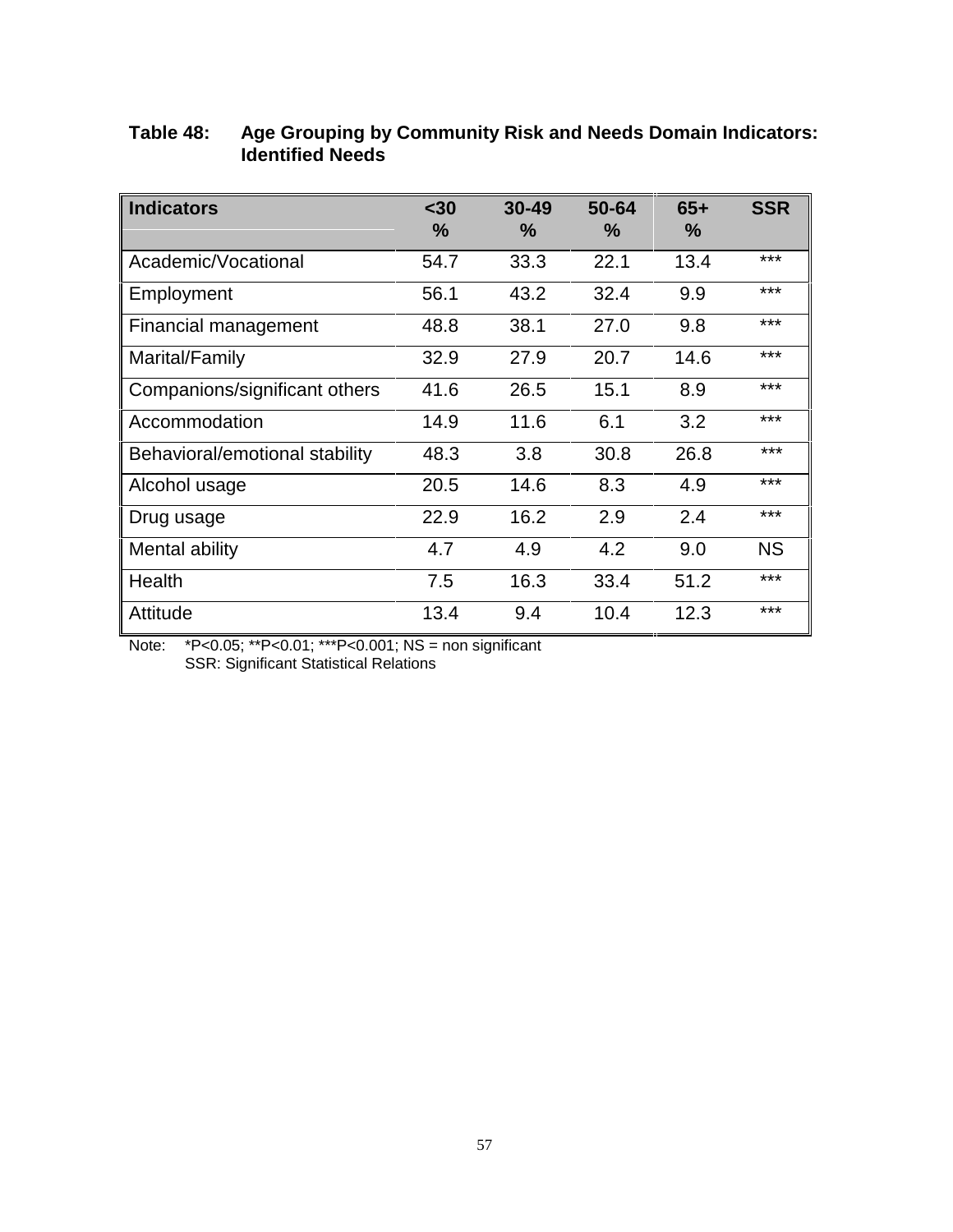#### **Risk and Needs Level**

The traditional method of selecting offenders for conditional release is through the assessment of their criminal history and the risks thereof. In recent years, researchers found that assessing the level of risk and needs with the Community Risk and Needs Management Scale can result in better levels of prediction of conditional release outcome (Motiuk & Porporino, 1989). It can offer a better picture of the percentage of each age category that has or not identified need for improvement.

Table 49 indicates the level of identified need and risks of each age group. The younger offenders have significantly higher risk and needs levels with respect to academic or vocational training, employment, financial management, marital or family relationships, companions or significant others, accommodation, behavioural or emotional stability, alcohol and drug usage, and attitude. Older offenders, however, have higher risk and needs levels in terms of health services.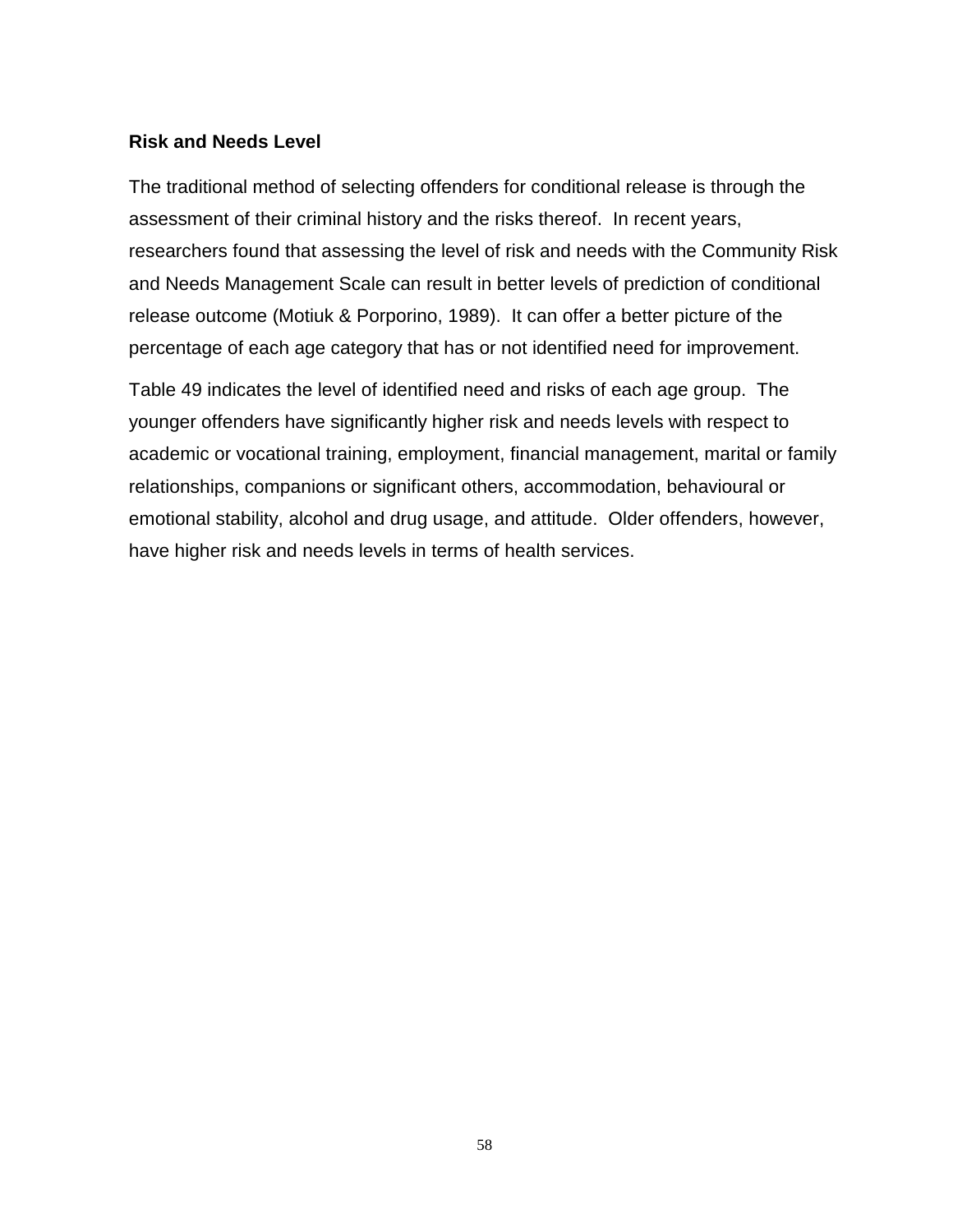| <b>Indicators</b>              | % with identified needs |           |       |       |            |  |
|--------------------------------|-------------------------|-----------|-------|-------|------------|--|
|                                | $30$                    | $30 - 49$ | 50-64 | $65+$ | <b>SSR</b> |  |
| Academic/vocational            | 54.7                    | 33.3      | 22.1  | 11.4  | ***        |  |
| Employment                     | 56.1                    | 43.2      | 32.4  | 9.9   | ***        |  |
| Financial management           | 48.8                    | 38.1      | 27.0  | 9.8   | ***        |  |
| Marital/Family relationships   | 32.9                    | 27.9      | 20.7  | 14.6  | ***        |  |
| Companions/significant others  | 41.6                    | 26.5      | 15.0  | 8.9   | ***        |  |
| Accommodation                  | 14.9                    | 11.6      | 6.1   | 3.2   | ***        |  |
| Behavioral/emotional stability | 48.3                    | 38.4      | 30.8  | 26.8  | ***        |  |
| Alcohol usage                  | 20.5                    | 14.6      | 8.3   | 4.9   | ***        |  |
| Drug usage                     | 22.9                    | 16.2      | 2.9   | 2.4   | ***        |  |
| Mental ability                 | 4.7                     | 4.9       | 4.2   | 9.0   | <b>NS</b>  |  |
| Health                         | 7.5                     | 16.3      | 33.4  | 51.2  | ***        |  |
| Attitude                       | 13.4                    | 9.4       | 10.4  | 12.3  | ***        |  |
| Aboriginal                     | 8.4                     | 6.8       | 4.8   | 3.6   | ***        |  |

# **Table 49: Age Gouping by Community Risk and Needs Domain Indicators: Risk/Needs Level**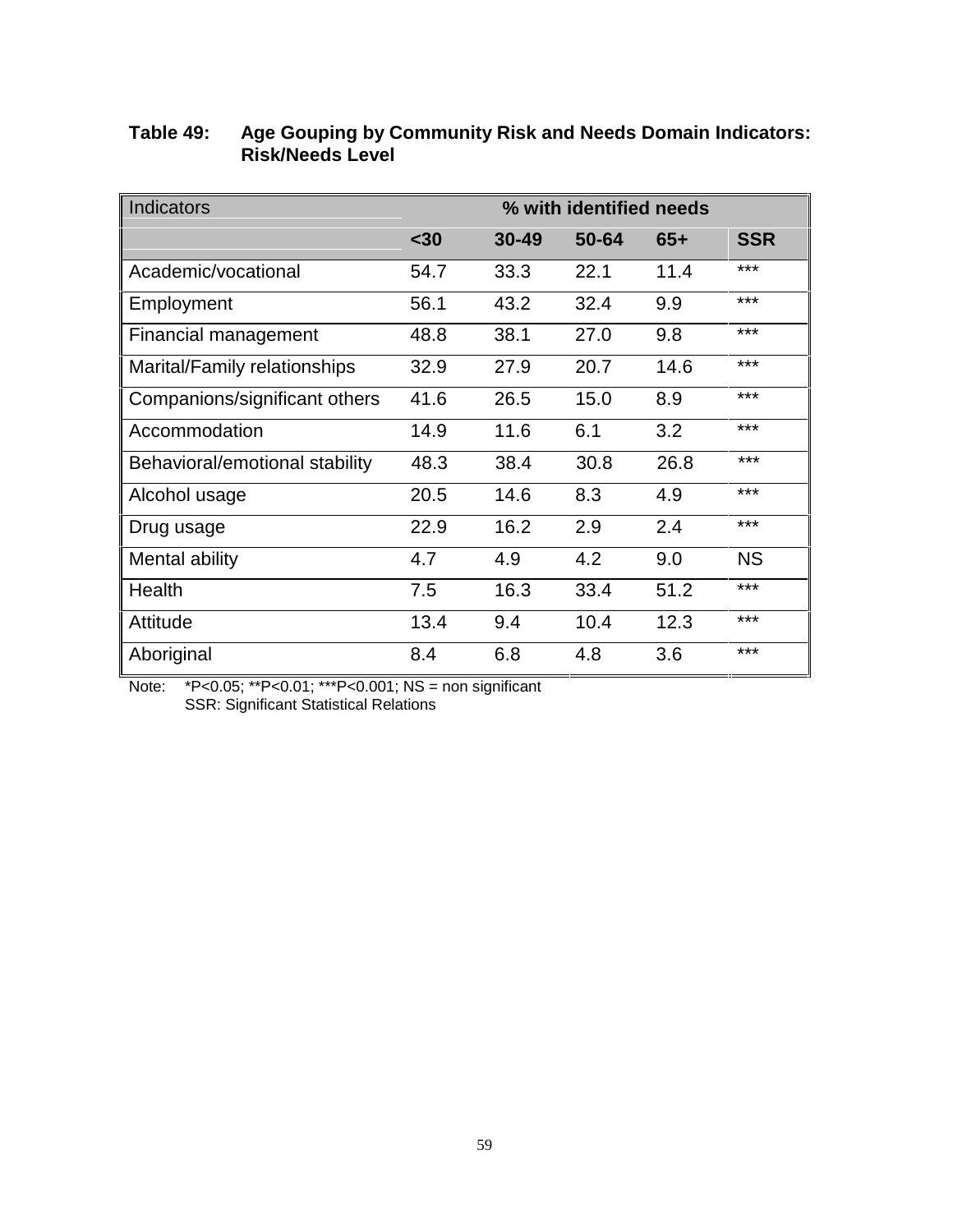# **PART 3: THE NEEDS OF OLDER OFFENDERS IN INSTITUTIONS**

It is a well-recognized fact that all inmates have certain needs arising from their penal situation (Clements, 1986). The needs of older offenders are basically the same as any other inmate but more critical. The crux of the problem lies in their reduced ability to cope with and have those needs met within the prison walls. As a consequence of growing old in prison while serving a lengthy sentence (Walsh, 1989; Cowles, 1990), older offenders inherently have needs and problems that set them apart from the rest of adult offender population. These needs include: medical care, adjustment to imprisonment, programming, prison environment, peer relationships in prison, family relationships and parole consideration.

How to meet these needs and deal with the problems of older offenders is at the root of policy and program conundrum facing prison administrators, often with limited resources.

# **Medical Care of Older Offenders**

The domain indicators in all our Offender Intake Assessment data pertaining to the medical care requirement of the offenders strongly suggest that there is significant difference between the medical care needs of older and geriatric offenders and those of their younger counterparts.(Tables 48 & 49) Older offenders have lived longer and consequently many have used drugs and alcohol to excess, coupled with poor feeding habits and life stresses. According to one cited medical opinion, there is typically 10 years differential between the overall health of prison inmates and that of the general population. It is said that a 50 year old offender will typically have the health problems of a 60 year old person on the outside. Consequently offenders in prisons age faster than the normal population due to their previous lifestyle (Webb, 1959; Kratcoski & Pownall, 1989; Booth, 1989; Clark, 1991).

Among the issues that concern older offenders, none are so paramount as the type of medical care they receive. Older offenders have to cope with a number of health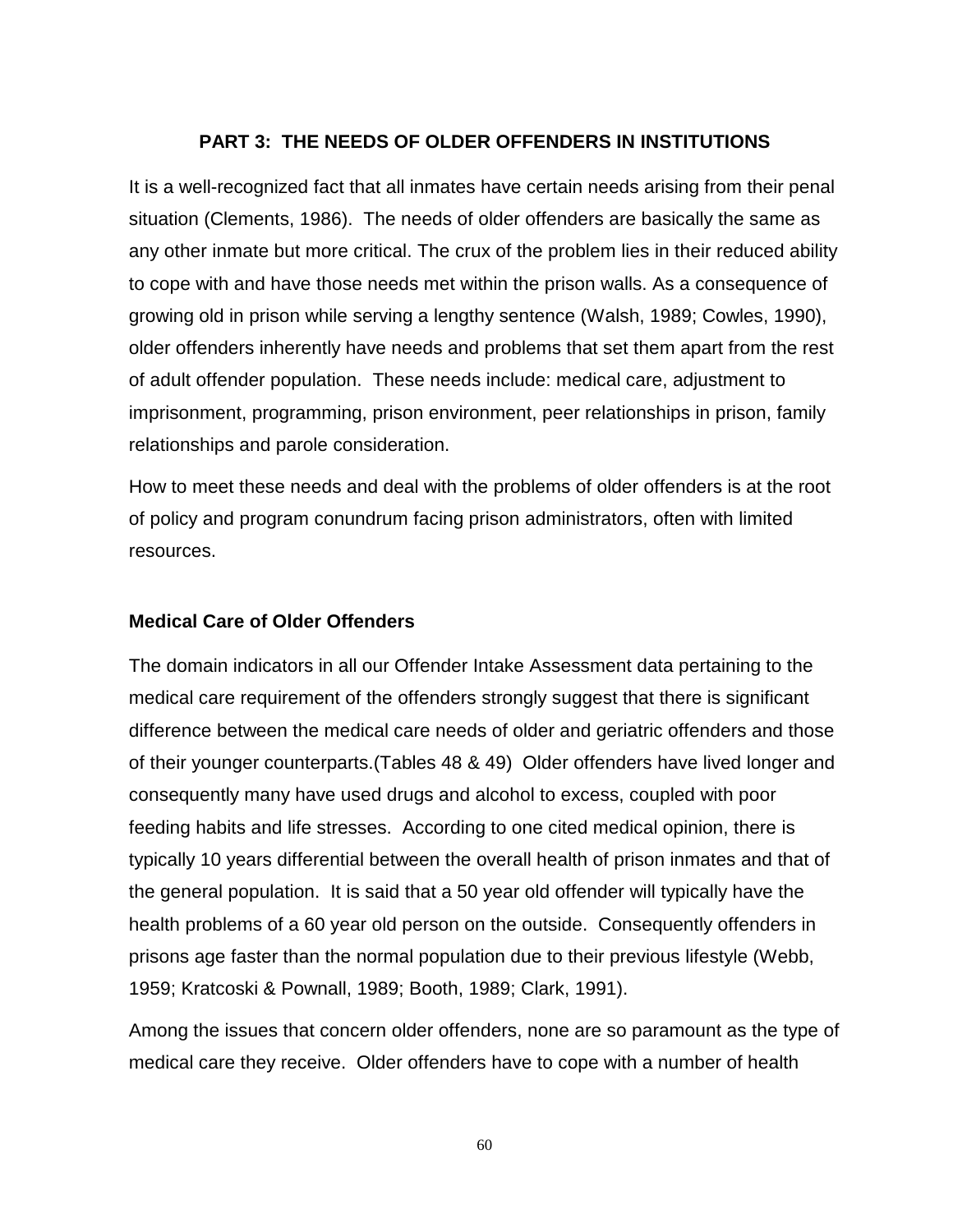problems and the fear of growing old in prison (Parrish, 1992; Young, 1992). For many, this means the gradual decline and deterioration of their health conditions. Among the elderly and geriatric offenders, there is a high incidence of multiple chronic health problems such as severe heart problems, diabetes, hypertension, stroke, cancer, Alzheimer's disease, Parkinson's disease, ulcer, emphysema, diminished hearing, poor eyesight, loss of memory, and many more, in contrast with the younger offenders (Aday & Webster, 1979; McCarthy, 1983; Malcolm, 1988). Along with the fear of growing old in prison is the fear of dying there. For those offenders who have many more years to serve, this fear haunts their daily existence (Dugger, 1990). For many more, the stigma of dying in prison has unbearable, negative consequences for their children and their descendants (Carroll, 1989; Aday, 1994). Naturally, older offenders, faced with these unpalatable situations, would likely attempt to seek relief from some activity, often of religious nature, such as reading the Bible or attending prayer worship. Loss of relatives and friends by the older offenders often can take a heavy toll on their health. Some older offenders do seem to seek emotional support from each other at times in respect of these losses (Aday, 1994). The health of older offenders is extremely important in another way, as it contributes to the offenders' general feelings of well-being, and indirectly enhances or limits the range and number of activities they can participate in the areas of work assignments and recreational activities (Kratcoski & Pownall, 1989; Roth, 1992).

As a consequence of growing old in prison with the deterioration of health conditions (Webb, 1959; Wiltz, 1978; Antinovsky,1979, Lewis, 1989), older offenders would naturally need a full range of health care services, including medical, dental, nutritional, and long-term care. Some older offenders may require treatment for memory and visual impairment, diminished hearing; some may need hearing aids, eye glasses, canes, walkers, wheel-chairs, pace-makers, prostheses, etc. Some may need special diets, nutrition monitoring. Some may require continuous care due to health conditions, and some may need constant monitoring of their health problems (Shover, 1985). Commodes, showers and bathtubs with handrails should be accessible to all older offenders who need them, and adapted for use by persons in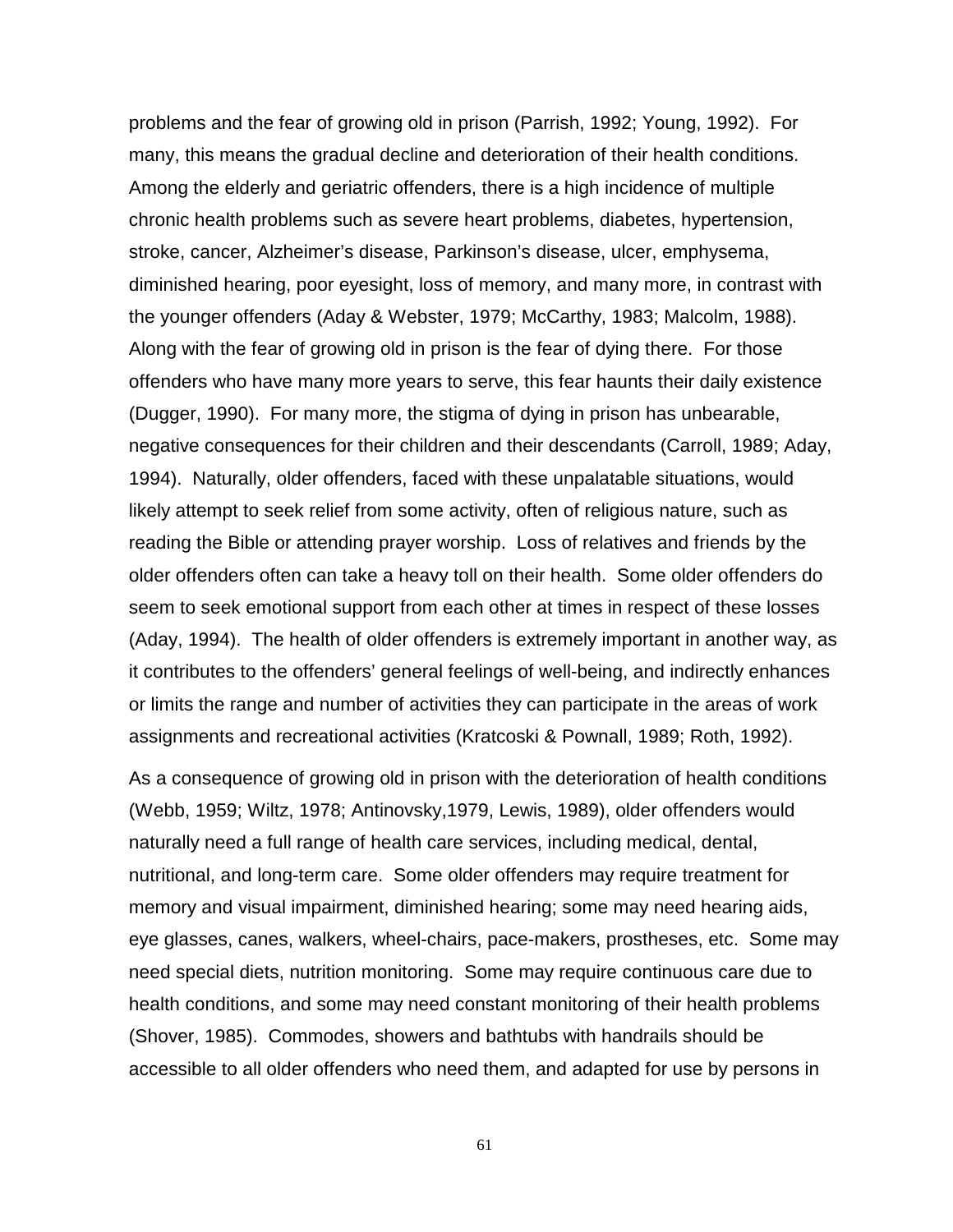wheelchair. Essentially, the needs of older offenders in terms of medical care, lifecycle roles, friendships, and security usually remain constant regardless of where they find themselves (Goetting, 1983). A large number of elderly offenders may require special services for a variety of conditions. Incarceration may cause many of the crucial health needs of older offenders to be left inadequately fulfilled while at the same time intensifying the need for their fulfilment (Ham, 1976). To these special medical needs may be added such things as daily delivery of medications and possibly routine sick call services to the less mobile older and geriatric offenders (Origer,1986). All these needs may prove a heavy burden to both the medical and the CSC's staffs. When we tally the total costs, we can raise questions as to the wisdom of the policy of keeping non-violent, geriatric offenders in prison for a lengthy period of time.

It is suggested that, due to the progressive deterioration in the health of older offenders, they need to be served by professional staffs who are familiar with the physical components of the aging process and who have the patience and training to deal with them (Freedman, 1948; Baier, 1961; Goetting, 1983, 1984; Morton, 1993).

Some authors have questioned the ability of correctional systems to adequately meet the needs of older inmates. They argue that since few correctional systems have facilities for the geriatric offenders, their care is inadequate. They hold that aged and disabled inmates often require special conditions, at times requiring convalescent treatment. They point out that under the best of conditions, prisons are highly stressful environments, and that one of the most stressful characteristics of prisons is the danger inmates encounter on a daily basis and this has negative impact on their health (Lazarus, 1966; Davidson & Cooper, 1981; Hagel, 1982; Edwards, 1983; Vega & Silverman, 1988).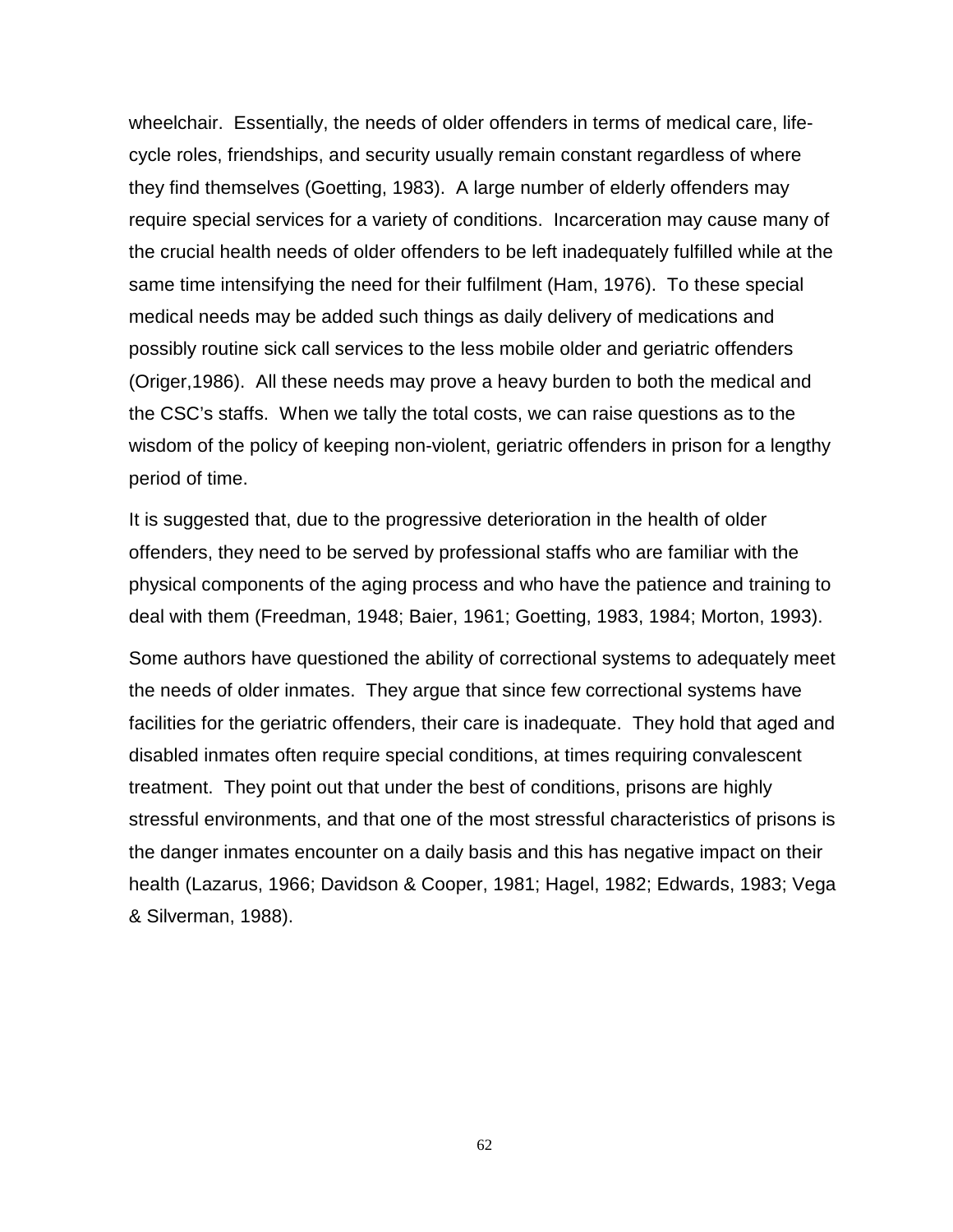Another aspect of older offenders' medical problems has to do with the state of their mental conditions (Booth, 1989). On this, there have been contradictory findings. Teller and Howell (1981) found that older offenders reported less psychic pain and depression, are generally less socially deviant, less impulsive and hostile than younger offenders. On the other hand, Vega and Silverman (1988) have suggested that older offenders may actually suppress or deny feelings of anger, stress and anxiety. All evidence points to the fact that depression is a major medical problem among older offenders (Toch, 1976). Older offenders have the highest suicide rate of any group of people and they should be a high priority for prison administrators (Wetzel, 1980). Panton, using the Minnesota Multiphasic Personality Inventory (MMPI) scale in his research, came to the conclusion that, although older prisoners appeared to be less psychotic, they seemed to be more neurotic and expressed more anxiety, dependency, and apprehension than younger offenders (Panton, 1976-77; Fry, 1986). Thus, overall, mental health appears to be a significant variable in the prediction of behaviour and adjustment difficulties, particularly as this pertains to offenders and disciplinary problems (Adams, 1981, 1986; Toch, 1982; Toch & Adams, 1986, 1987; Toch, Adams & Green, 1987; McShane, 1989; McShane & Williams, 1990).

Furthermore, researchers have observed a number of psychiatric and psychological changes among offenders serving long sentences, especially older and geriatric offenders (Buchanan, 1983; Chaneles, 1987). These changes include depression, anxiety, introversion, neuroticism and emotionality; apathy, dependency on staff and routine, motivation to do one's best, interests in the outside world and outside contacts; concerns with release, orientation in time and length of future timeperspective (Jones, 1976; Sapsford, 1978; Von Wormer, 1981).

Alcoholism is recognized as a leading medical and social problem among the older offenders, but it often goes untreated in prison, except for enforced abstinence (McCarthy, 1983). Alcohol is also known to exacerbate mental illness, suicidal and homicidal behaviour, as well as behaviour (Forni, 1978).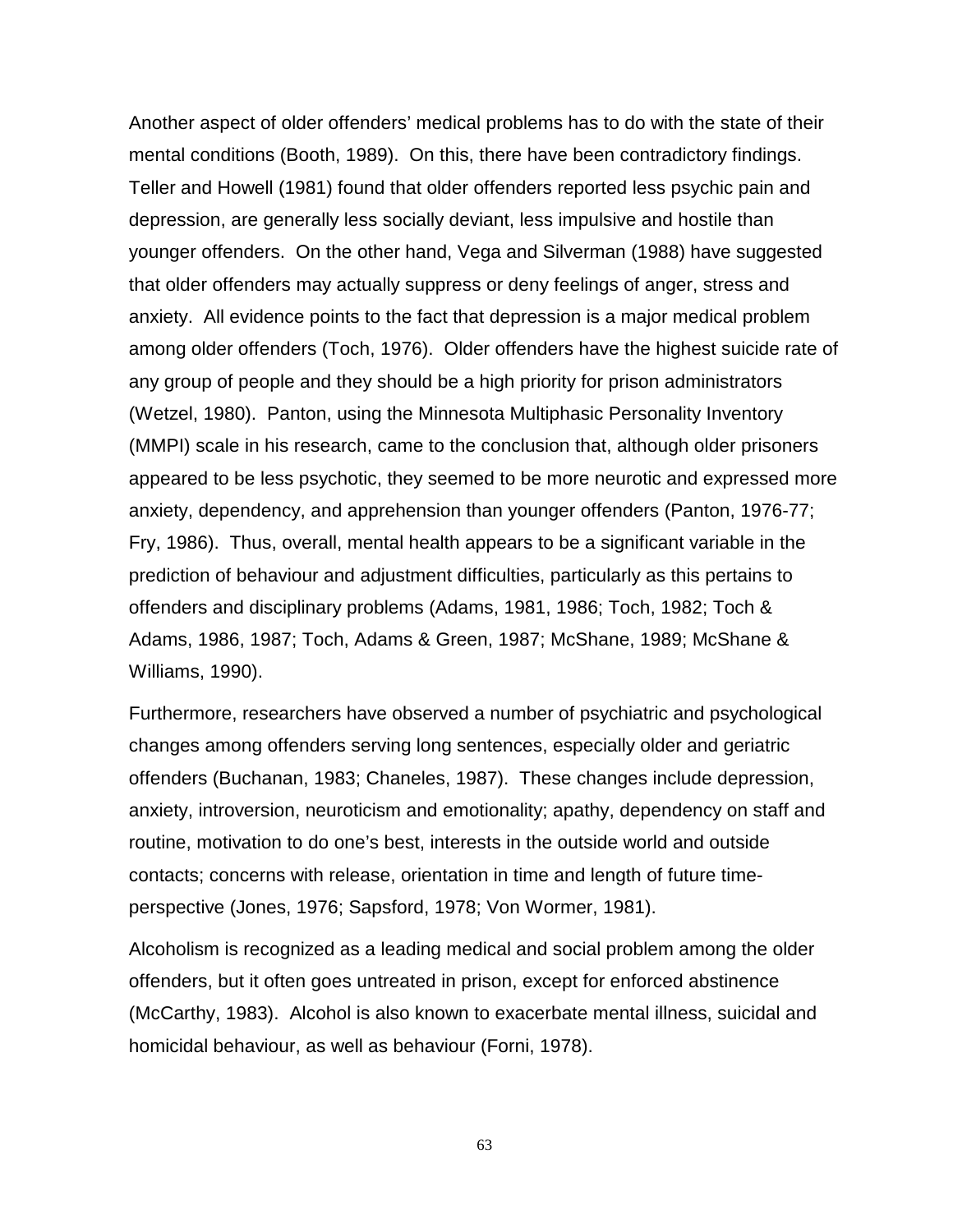Finally, it should be noted that studies conducted with offenders aged 60 years and older on self-perceived age strongly indicate that health status is the best predictor of self-perceived age. Neither chronological age nor length of incarceration shows a relationship to self-perceived age. The studies conclude that as the number of health conditions increases, so does the likelihood that offenders will perceive themselves as feeling older than their chronological age. What these studies suggest is that it is health and possibly self-esteem that determines how old one feels (Wiltz, 1973; Hendricks & Burkhead, 1978). Nevertheless, there are other studies that disagree with these findings (Gillespie & Galliher, 1972; Reed & Glamser, 1979). The health of an older inmate is perhaps the most important factor to him, as it determines not only his level of program participation but also the type of adjustment he makes.

## **Adjustment to Imprisonment**

Our data on custody and disciplinary reports indicate that, generally, older offenders have less adjustment problems than their younger counterparts. However, other researchers indicated that while older offenders may be better adjusted and less disruptive in the prison, many of them appear to have psychological and emotional characteristics which suggest that they have prison adjustment problems which are not being addressed (Vito & Wilson, 1985). Teller and Howell found older offenders to be better adjusted, less socially deviant, impulsive, and hostile than younger offenders. It is particularly true for those older offenders who were first incarcerated when they were young (Teller & Howell, 1981). Wiegand and Burger (1979) have gone so far as to suggest that prison officials often discourage older inmates from leaving because of the 'quieting effect' they have on an institution.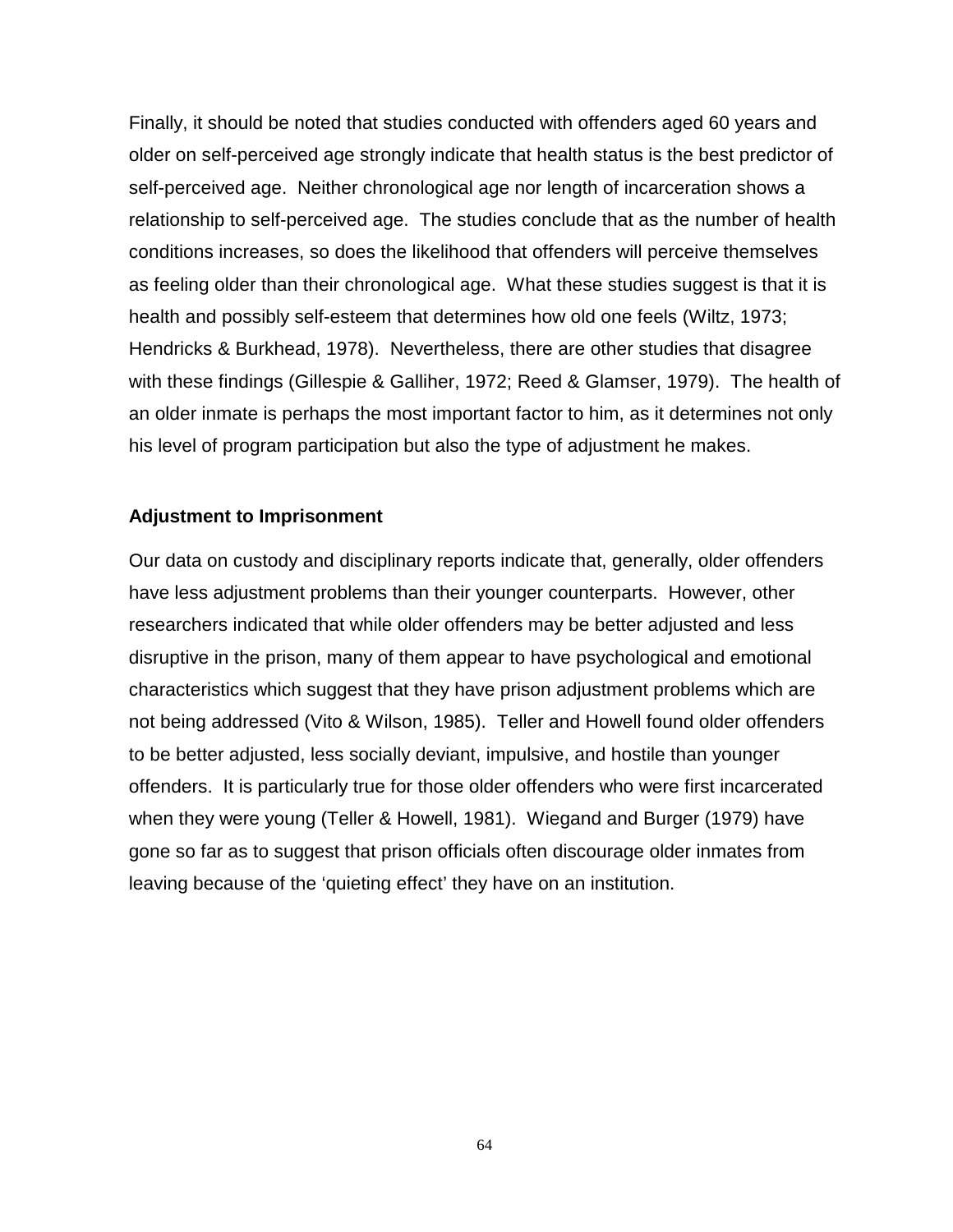Disciplinary studies conducted in prisons consistently indicate that older offenders, as a group, get in less disciplinary trouble than their younger counterparts (Johnson, 1966; Mabli et al., 1979; Flanagan, 1983; McShane & Williams, 1990).

Other researches suggest that older offenders are less prone to violate rules, and less likely to attempt to escape. They are more stable and mature, less likely to get into fights, into drugs or other activities that involve trouble. They are more cooperative with prison staff. They maintain low profiles and get along well with other inmates because they realize that they can no longer compete physically with younger inmates (Jensen, 1977; Wooden & Parker, 1980).

Apart from these sources of direct evidence, there are other studies in which age and rule violations are related, though older offenders are not separated. The results are consistent with the ones we have already cited. They lend strong support to the argument that rule violations decreases with age, and that older offenders commit fewer rule violations than younger offenders (Wolfgang, 1964; Ellis et al., 1974; Straus & Sherwin, 1975; Jensen, 1977). However, explanations for the consistency in data vary. While some researchers view the disproportionate rule conformity of older offenders as part of physiological results of aging process, others argue that naturally "younger offenders are more active and energetic; consequently, they are more likely to assault each other" (Fuller & Orsagh, 1979). There is general agreement among researchers that the 'new' first-time older offenders show better prison adjustment than the chronic repeat older offenders (Adams & Vedder, 1961; Bergman & Amir, 1973; Silfen, 1977; Aday & Webster, 1979; Teller & Howell, 1981).

Some researchers have examined the effects of factors such as family contacts, marital status, education, quality of health, financial position, and time served in prison, as they affect the institutional adjustment of older offenders. Among these factors, they found family contacts, education, and health have the most effect on positive institutional adjustment. Older offenders who are able to maintain contacts with their families are better adjusted than those who have not. Similarly, older offenders who have acquired enough education to read and participate in institutional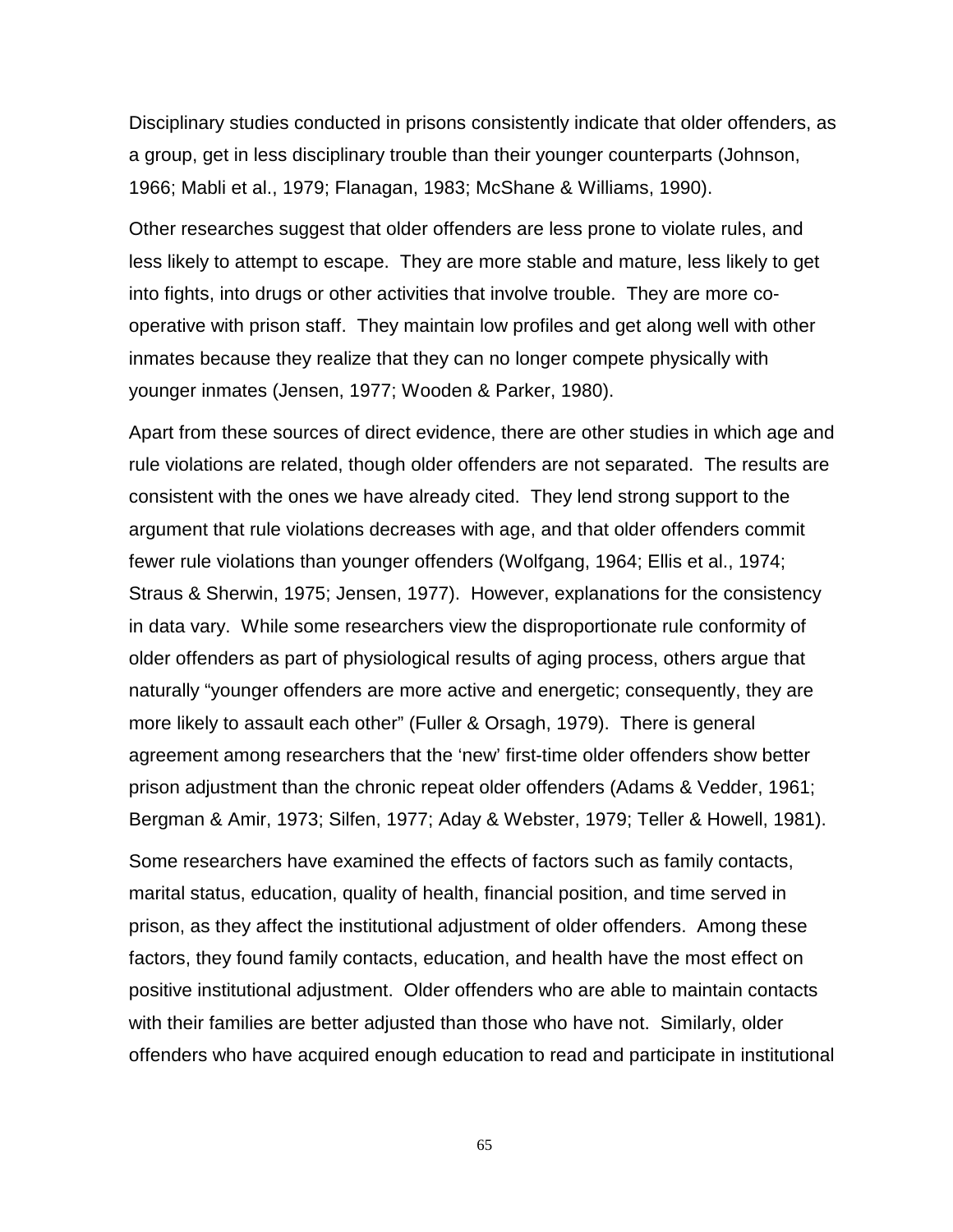activities that require some educational skills are more likely to show positive adjustment (Sabath & Cowles, 1988).

For many older offenders, the most important 'role loss' influencing their institutional adjustment is that of health. Some researchers have examined certain factors related to the nature of older offenders' health, and the impact this might have on their institutional adjustment. They believe that certain conditions of health, such as the deterioration of mental and physical abilities, and senility, may lead the older offender to become rigid, suspicious, quarrelsome or even violent (Bergman & Amir, 1973; Moore, 1989; Douglass et al. ,1994). Admittedly, the condition of older offender's health may be a significant factor in his adjustment to and possible dependency on the institution. According to some researchers, poor health conditions of older offenders encourage the development of dependency on the prison community that is likely to increase as health declines (Aday, 1976; Goetting, 1983).

The length of time an older offender has to serve is a crucial variable in keeping or breaking social contacts with the free community (Gaes, 1990). The longer the length of incarceration, the more his social roles and attachments outside the prison would decrease, setting off a chain of emotional trauma and isolation which often results in the older offenders becoming more dependent on the institution, especially if they have no immediate family or friends on the outside to whom they can turn (Rosow, 1962; Aday & Webster, 1979). When the length of sentence is linked with social role losses on the part of the older offenders, this may have adverse effects on their institutional adjustment. This also may compel them to seek a new subculture, a new role, a new identity, and a new social group, all of which are essential for social and psychological well-being. Various researchers have characterized the process as institutional dependency which describes the final stages of incarceration of older offenders (Aday, 1976, 1994; Aday & Webster, 1979; Goetting, 1983; McShane & Williams, 1990). It is noted that if the imprisonment is long enough, the older prisoners may exchange outside reference groups for inmate reference groups and conventional roles for roles assured in the prison subculture (Adams & Vedder, 1961;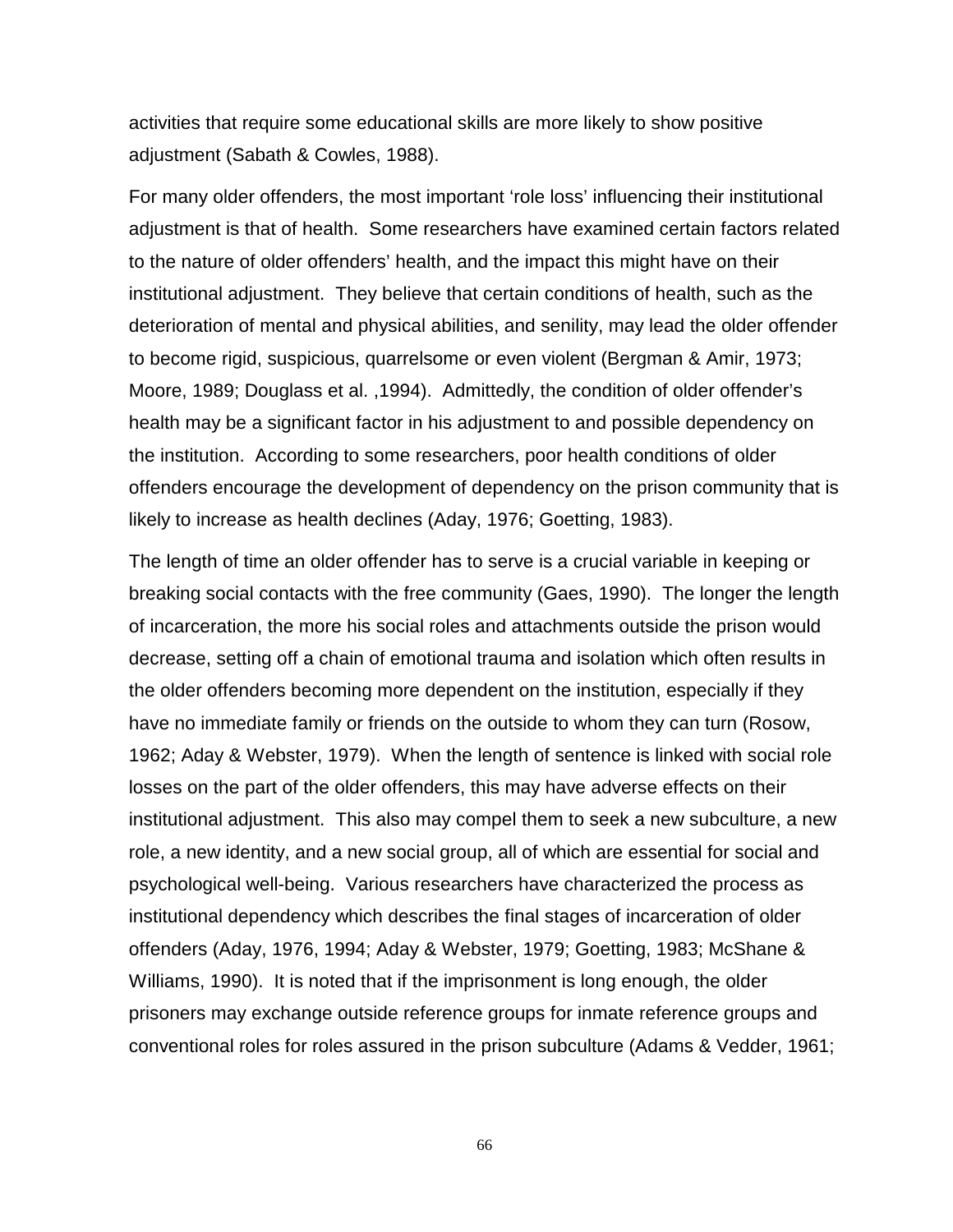Aday, 1976; Ham, 1976; Aday & Webster, 1979). The degree of institutional dependency displayed by older offenders varies according to circumstances. A greater level of institutional dependency is normally found among unmarried older offenders, those incarcerated earlier in their lives, and chronic incarcerated recidivists (Aday & Webster, 1979).

Institutional dependency by the older offenders often presents many problems for the staff. These offenders are likely to demand more of staff's time and energy, and more likely to present numerous chronic complaints. If these demands and complaints are not acted on to their satisfaction, they will likely claim that the officer does not understand them or really care what happens to them (Panton, 1974). Other analysts have reported that older offenders are more demanding, self-centred, and naive, though less hostile toward authority, than their younger counterparts (Vito & Wilson, 1985). Still other researchers have reported findings which suggest that older offenders are insecure, depressed, frightened, and dependent on the prison staff for protection, and that they are given little status recognition by other inmates (Rodstein, 1975; Krajick, 1979).

Some researchers have explored the issue of life satisfaction among older offenders. They found that older offenders have developed coping strategies that enable them to exist with minimum stress. These offenders appear to be resigned to the fact that they are serving time in prison, yet 'life on the tier' seemingly provided them with adequate social support, while their outlook on life had remained positive (Wooden & Parker, 1980).

Aging in prison is bound to be different from aging in the community because of the abnormal nature of prison environment. A complete review of studies of incarcerated aged persons by Lieberman has revealed that older offenders are traditionally characterized by "poor adjustment, depression and unhappiness, intellectual ineffectiveness, negative self-image, feelings of personal insignificance and impotency ... view of self as old and unable to compete or face problems ... docile, submissive ... low range of interests and activities ..." (Lieberman, 1969). Having no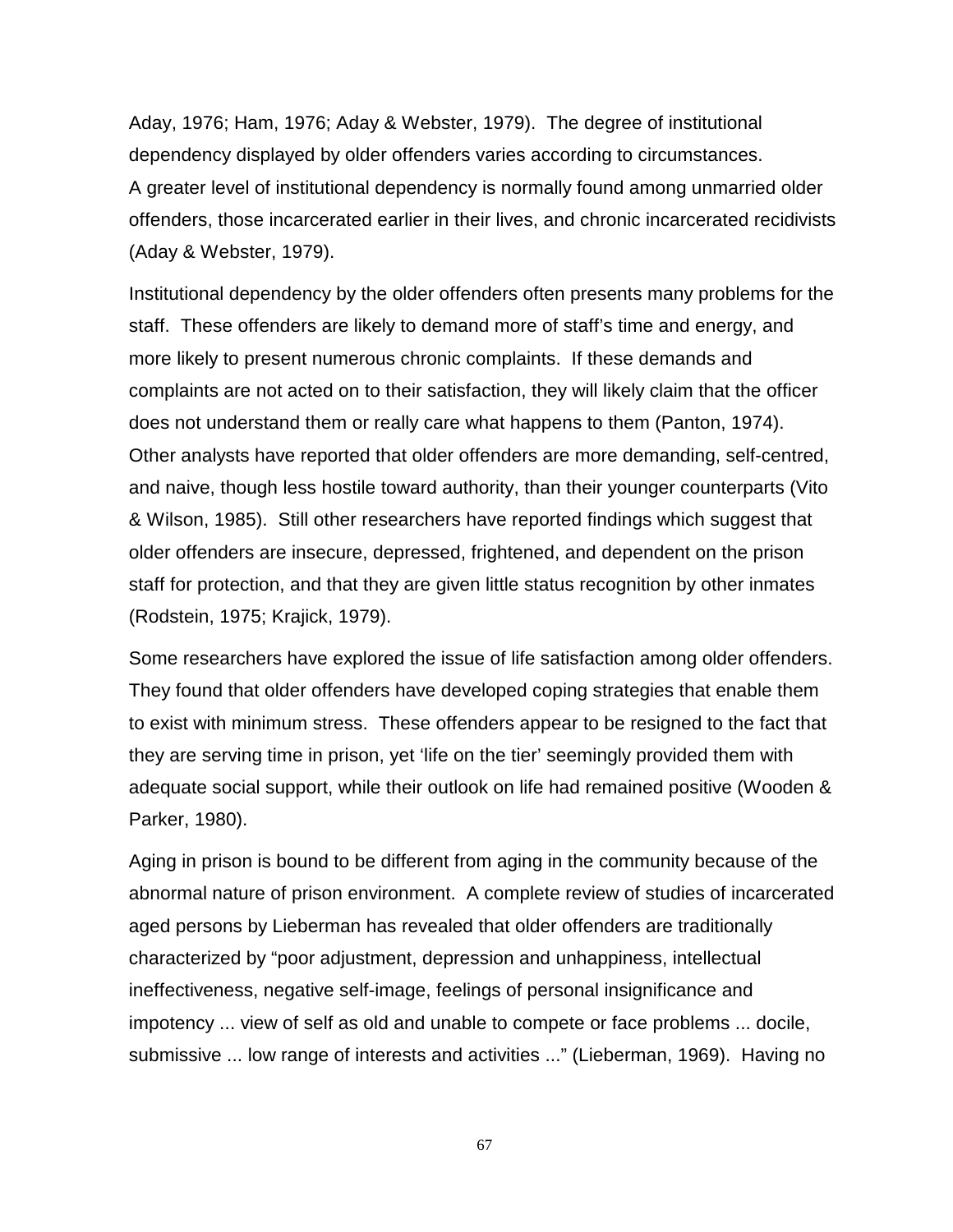future to look forward to, some older offenders may seek an escape out of their situation by contemplating suicide.

## **Programming for Older Offenders**

Most of the current prison programs and policies were not developed with the older offenders in mind, just as the institutions themselves were not. Rather they were developed to rehabilitate offenders who are young, aggressive, poorly educated, lacking in skills, and not highly motivated (Vito & Wilson, 1985). In recent years, prison administrators are beginning to be aware of the presence of older prisoners in their institutions (Anderson, 1992). These are mostly offenders serving life imprisonment and who are growing older in the institution. As they are few in number, they do not attract attention. They receive some light assignments that do not require physical exertion to occupy their time. Recently, it appears that their numbers are growing very rapidly and prison administrators are just waking up to the idea that the older incarcerated persons have unique needs (Vega & Silverman, 1988; Kratcoski & Pownall, 1989).

Are older offenders proper candidates for prison treatment programs? This is one of the crucial questions a researcher has to resolve with respect to programming. If the answer is underpinned by the idea that offenders should be better prepared for accessing the job market upon release, then there appears to be little point for vocational training and formal education for those without future work career (Johnson, 1988).

Nevertheless, there are compelling reasons for assisting these offenders in understanding the offence aetiology, adjusting to the circumstances of imprisonment, and preparation for post release conditions.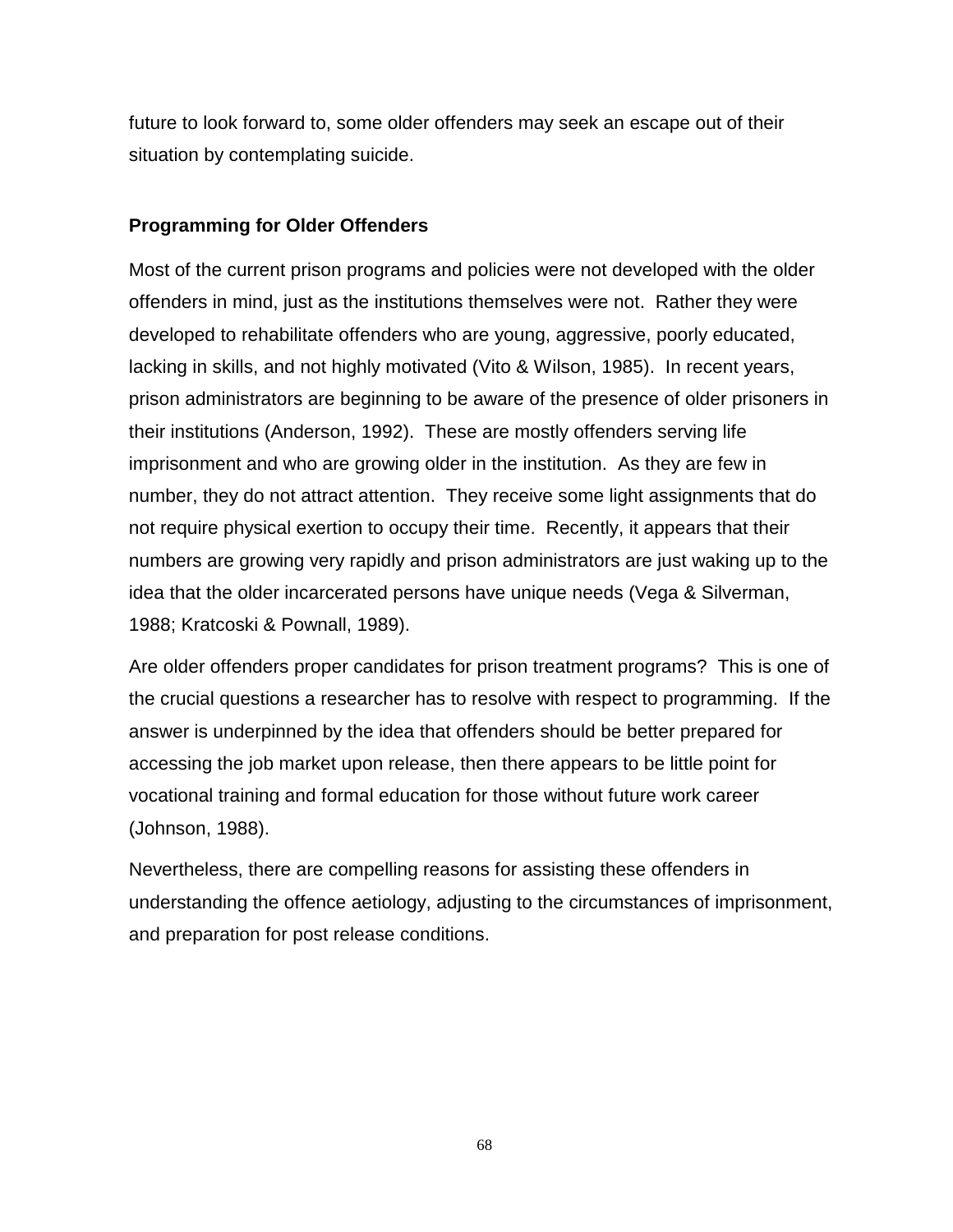The formal educational and vocational programs currently available in the institutions are not generally considered typically conducive to the participation of older offenders and their needs. The majority of older offenders have left the education system many years ago and have no desire to be involved with it again (Goetting, 1983). Some researchers have found what seems to be a built-in bias against the older offender's participation in institutional programs. They point to the hidden belief among some prison officials that "you cannot teach an old dog a new trick". Consequently, we often view older offenders as past their prime and as unsuitable candidates for longterm improvement (Petersilia, 1979; Vito & Wilson, 1985).

It is noted that older offenders who happen to show an interest in educational programs are likely to be discouraged by prison officials who think that the limited spaces should be left to younger offenders who are more likely to benefit from the programs. Some studies suggest that officials share the view that chances are rather slim that an older ex-convict will find work available to him in the community upon release (Wiegand & Burger, 1979; Goetting, 1984).

In addition to the alleged staff bias, there is also the motivational problem on the part of older offenders that acts as an obstacle to the establishment of meaningful programs for them. Notwithstanding their physical disabilities that can exclude them from work or exercise programs, older offenders are often known to lack the spirit to take up other pursuits; even when they obviously stand to benefit from such pursuits. For instance, many older offenders did not finish high school. Yet, many of them are embarrassed to admit their lack of education, especially if they are unable to read or write (Bintz, 1974; Krajick, 1979; Goetting, 1983). An older offender who involves himself in treatment programs may be viewed by his peers as having greater fear of jeopardizing parole possibilities than others who do not.

In some cases, the program needs of older offenders are often complicated by the physical, intellectual, and emotional deterioration brought on by old age and long confinement. There is the observation that older offenders do their time and do not call attention to themselves. For this reason, it is feared that the prison administrators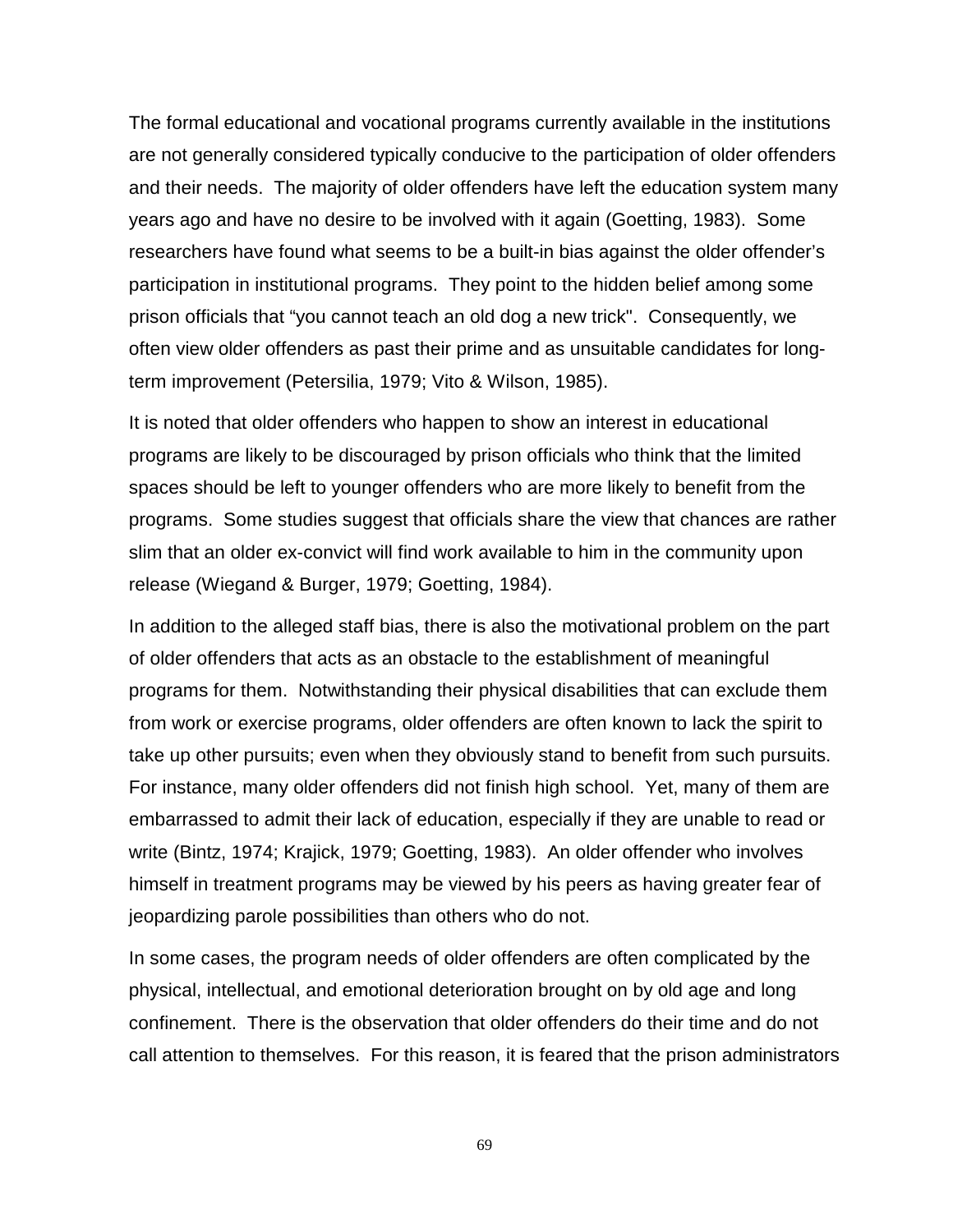have a tendency to either ignore them or to set up 'nursing home prison' facilities that tend to segregate and isolate older offenders (Adams & Vedder, 1961; Krajick, 1979; Vito & Wilson, 1985). The situation of older offenders rather calls for more attention to be paid, and resources to be devoted to the programs dealing with older offenders' emotional and psychological well-being, their social isolation, as well as their avoidance and denying behaviour. As a result of their age and health status, the normal prison programs (educational, vocational training, counselling, etc.) do not appear to meet the needs of this category of offenders (Vega & Silverman, 1988).

In the United States, the Federal Bureau of Prisons recognized as early as the 1970s the need for special programming for older offenders. The Bureau has made substantial progress in providing such needs to offenders sent to Federal correctional facilities. Since most older offenders return to the community to look for employment or social services, the Bureau has recognized that they may be in need of more assistance and support than their younger counterparts (Kratcoski & Pownall, 1989).

In Canada, the need for special programming for older offenders is still a nascent idea that has yet to be embraced by prison administrators. Even though the older offender population of most federal institutions are only a small fraction, this does not negate the necessity for special programs to accommodate their unique needs. We should offer programs in locations physically accessible to the offenders. The programs should also be properly structured to facilitate offenders' participation. Older offenders who are physically and mentally fit should be encouraged to take advantage of all programs available. It is believed that the more they are involved in the available institutional programs, the more likely they will develop a positive attitude toward their institutional experience. This in turn will help ward off both mental and physical health problems (Kratcoski & Pownall, 1989). The emphasis here should be on integrated, comprehensive programs structured to promote life satisfaction and successful reintegration into the community (Aday, 1977).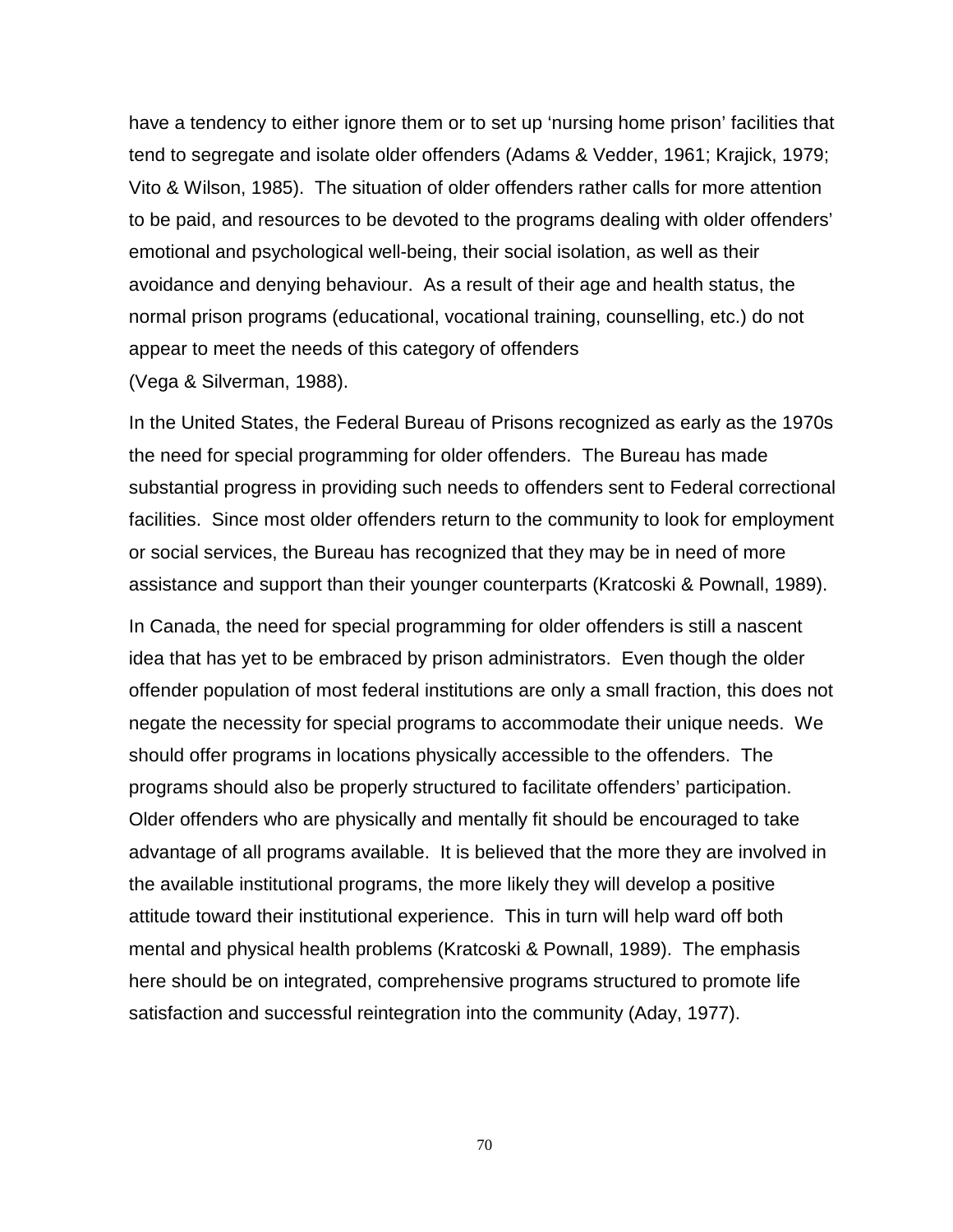Opposing views to the provision of special consideration or treatment programs for older offenders are worth noting. Some authors do not see the need for or responsibility to provide special consideration to older offenders (Silfen, 1977; Wooden & Parker, 1980). Others deal with the issue of age segregation specifically, arguing that the distribution of older offenders throughout the prison system has a stabilizing effect on the general inmate population (McCleery, 1961; Wolfgang, 1964; Straus & Sherwin, 1975). From their point of view, we should give the inmates housing and work assignments based on the type of custody status that they require. They consider health, family, and community status as the next important needs to offenders. They believe that if a prisoner is trained in a line of occupation and prefers that kind of work, we should place him in an institution which can provide him with that kind of job activity. They believe that placing an inmate in a special unit for older offenders could be detrimental to his security, family relationships, and occupational interests and needs (Silfen, 1977; Goetting, 1983, 1984). In this regards, older offenders should be placed in prison environment most suited to their needs.

#### **Prison Environment and Older Offenders**

As we indicated in Tables 5 and 6, about 89% of the offenders in federal institutions across Canada are under 50 years of age, and the vast majority of them are in their twenties. The institutions are designed to accommodate this general age category, and not older offenders (Kratcoski & Babb, 1990). Vito and Wilson report that even the physical layout, conditions, structure, and social realities of the prison institutions are geared toward younger offenders. They create significant problems for older offenders who find prison environment lacking in the special needs that are peculiar to older and geriatric offenders (Vito & Wilson, 1985; Correctional Service Canada, 1991). Some argued that prisons today should be among the caring institutions, such as schools and hospitals. Therefore, we could identify the concerns about conditions of penal confinement and the needs of prisoners. We could develop the appropriate policies and practices in a context that assumes respect for the individual and his special needs (Bowker, 1982; Johnson, 1988; Moore, 1989).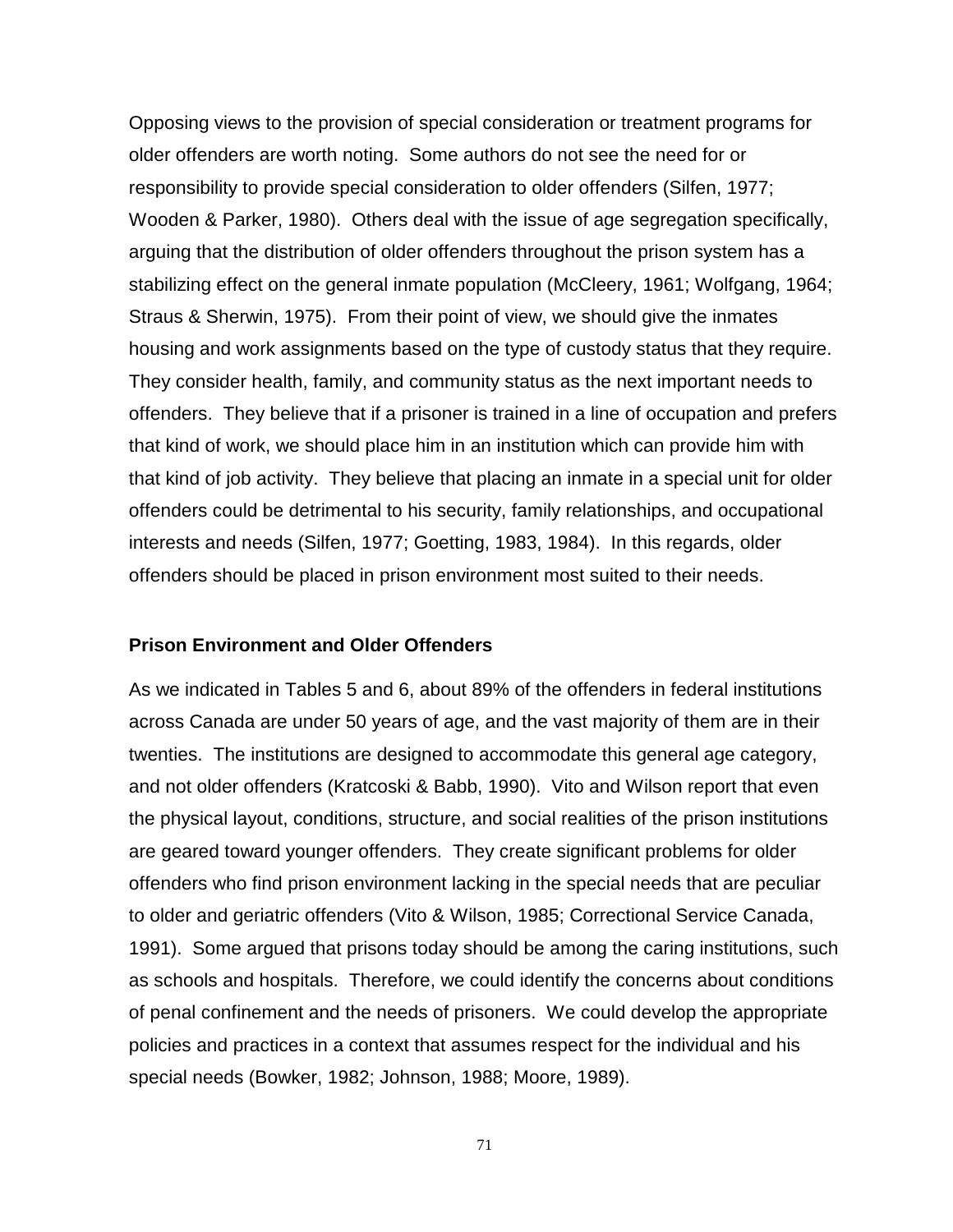Krajick (1979), and Wiegand and Burger (1979) report that victimisation and the fear of victimisation is a serious problem for older offenders. They point out that while older offenders do not typically represent a security risk, the protection of such a vulnerable class of offenders can present a vexing problem for prison administrators. This raises the problems of accommodation for older inmates. There is no consensus among researchers on the issue of age integration versus age segregation. This issue is as alive today in the field of corrections as it is in the general field of gerontology (Williams, 1984; Golant, 1985). Typically, most older offenders find living in close quarters with younger offenders a strain and such a situation presents a serious problem for them (Krajick, 1979; Walker & Gordon, 1980). Younger offenders are often noisy and assaultive. Older offenders may be subjected to various abuses at the hands of younger offenders, ranging from harassment to assaults and robbery (Golden, 1984).

Some researchers have observed that situations outside of prisons do not present the constant threat of violence found in correctional facilities. They cite the widespread violence usually associated with prisons to support their observation (Cohen et al., 1976). Others maintain that much of the violence in prisons results from factors inside the institutions such as overcrowding, ethnic differences, inadequately trained staff, perceived injustices within the system, double bunking and short-sighted administrators (Conrad, 1982; Toch & Adams, 1987; Toch, Adams & Green, 1987).

The proponents of separate facilities for older offenders see them as the best way to protect them from the violent younger offenders. They believe that participation in age-specific groups by the older offenders may increase self-respect; diminish feelings of loneliness and depression; stimulate desire for social interaction; reawaken intellectual interests; encourage a sense of identification with peers and a shared feeling of historical legacy; increase capability to resume community life, and, if available, generate treatment programs. The exceptions, they would allow, are those who pose security risk to the institution (Krajick, 1979; Roberg & Webb, 1981; Rubenstein, 1984; Johnson, 1988). It is argued that the provision of separate facilities for older prisoners would help to facilitate the implementation of special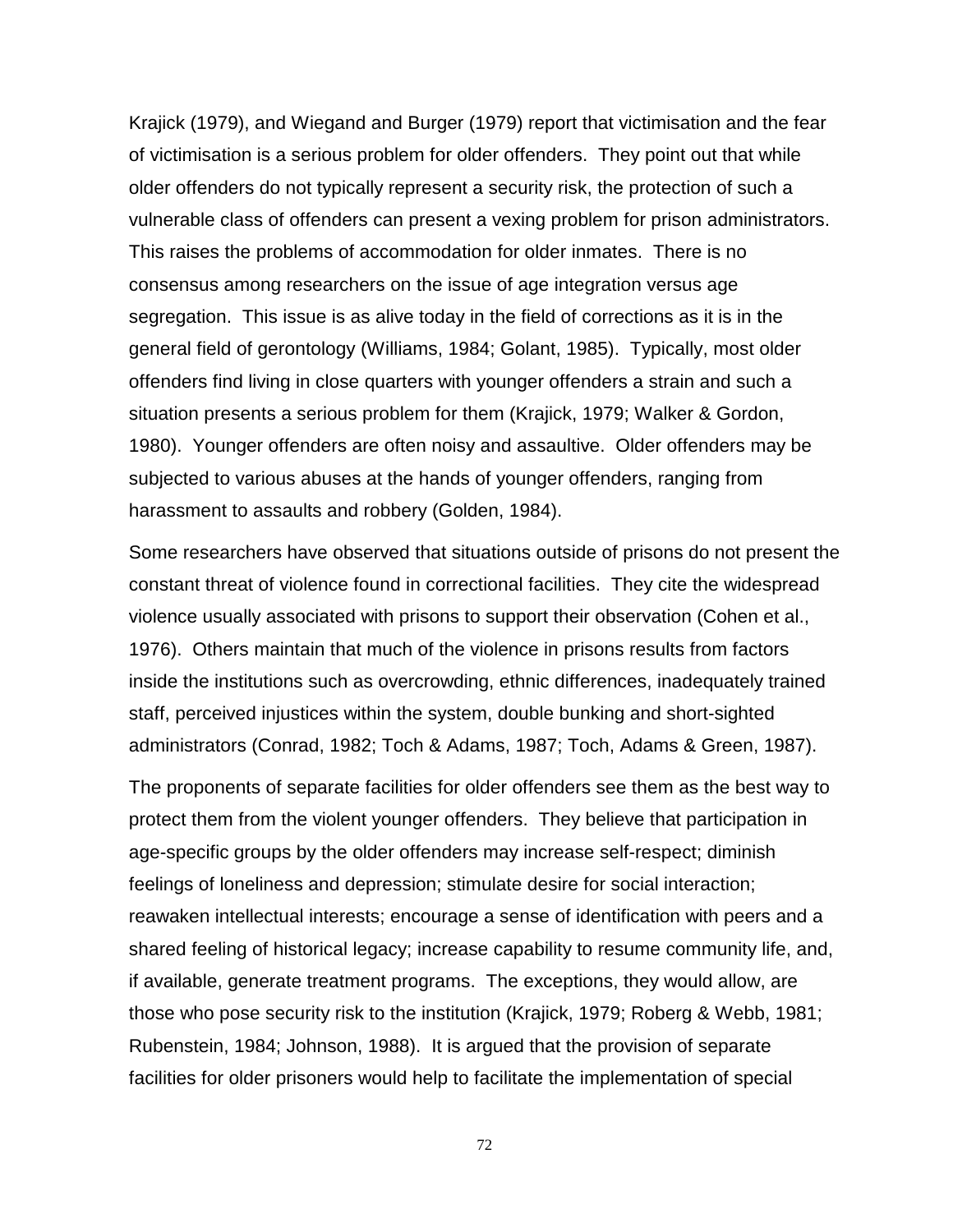programs to meet their needs. Age segregation contributes to positive mental health and social adjustment (Wiegand & Burger, 1979; Golant, 1985).

Where age-segregated facilities exist, the prison authorities often feel that they are protecting the younger inmates by preventing the 'old cons' from sharing too much knowledge with less experienced inmates. Other proponents of separate facilities base their support on a variety of reasons. For instance, Krajick (1979) found the special units or protective custody to be quieter and less troublesome, even though opportunity for recreation and work may be limited in such facilities. Silfen (1977) and his colleagues suggest that older inmates should be placed in special unit because of their failure to adapt in the general institution.

Furthermore, some studies propose as a middle ground that it may not be desirable to house aged offenders in a separate unit in an institution. We could design living quarters to protect older offenders from physical and health ailments. We could provide appropriate living necessities and easy accessibility to bathrooms and sleeping spaces. (Kratcoski & Pownall, 1989).

There are equally powerful arguments in favour of integrating older inmates into the general population. Contradicting the view that older inmates are prone to be victims of violence is the view that they have prestige and deference within the prison status hierarchy. Furthermore, it is said that older inmates are respected by their younger counterparts because of their accumulated wisdom regarding the operations of prison life that allows them to manipulate the system to their advantage (Wiltz, 1973). Other perspectives view older offenders' position in the prison social structure of the inmate status hierarchy as one based partially on seniority, with 'old cons' with long experience in prison ways initiating norms and occupying leadership roles. Lack of formal preparation for 'life in the yard' is seen as conducive to the maintenance of an informal social structure controlled by experienced individuals. This control over the rites and tests of initiation give senior inmates the power to assign a subordinate status to newly admitted prisoners and hold them there until they accept the norms of culture (McCleery, 1961; Goetting, 1983).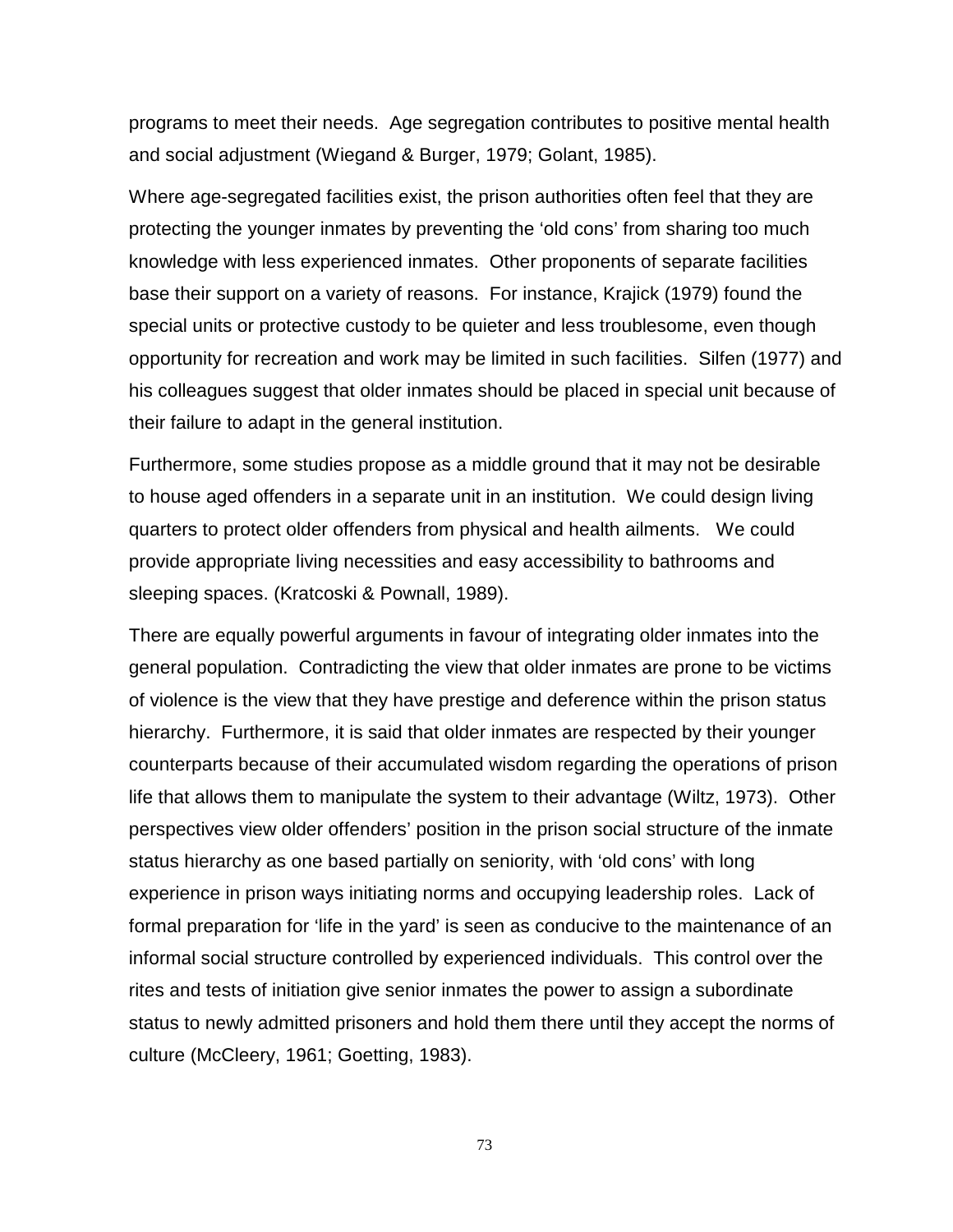Nevertheless, the strongest argument often advanced in favour of age-integrated environment is the alleged stability factor it provides. The sociological concept of social control assumes that older offenders perform a vital function of maintaining order in the prison population and hence serve a crucial aid to custodial and institutional control (Rubenstein, 1984; Roth, 1992). Some social scientists consider it unwise to continue the practice of age-segregation of inmates because they believe that their presence among the general prison population serves as a stabilizing effect (Straus & Sherwin, 1975). However, speaking of older offenders in this regard, officials are talking about offenders between the ages of 35 and 50 years. Elderly and geriatric inmates are generally viewed as too passive and dependent to influence younger inmates in any significant way (Johnson, 1988).

As well, segregation may deny older inmates' access to treatment programs and appropriate work assignments available to more numerous younger prisoners. It may violate also the preferences of those older inmates who may not like to identify with other members of their age group (Goetting, 1984).

The matter of younger inmates exploiting and physically harming older inmates may be somewhat exaggerated. It should be kept in view that the majority of older inmates, especially the recidivists, have been previously incarcerated. Rather than being naive about prison life, they had the time and opportunity to learn the rope and know what it takes to survive in prison (Kratcoski & Pownall, 1989).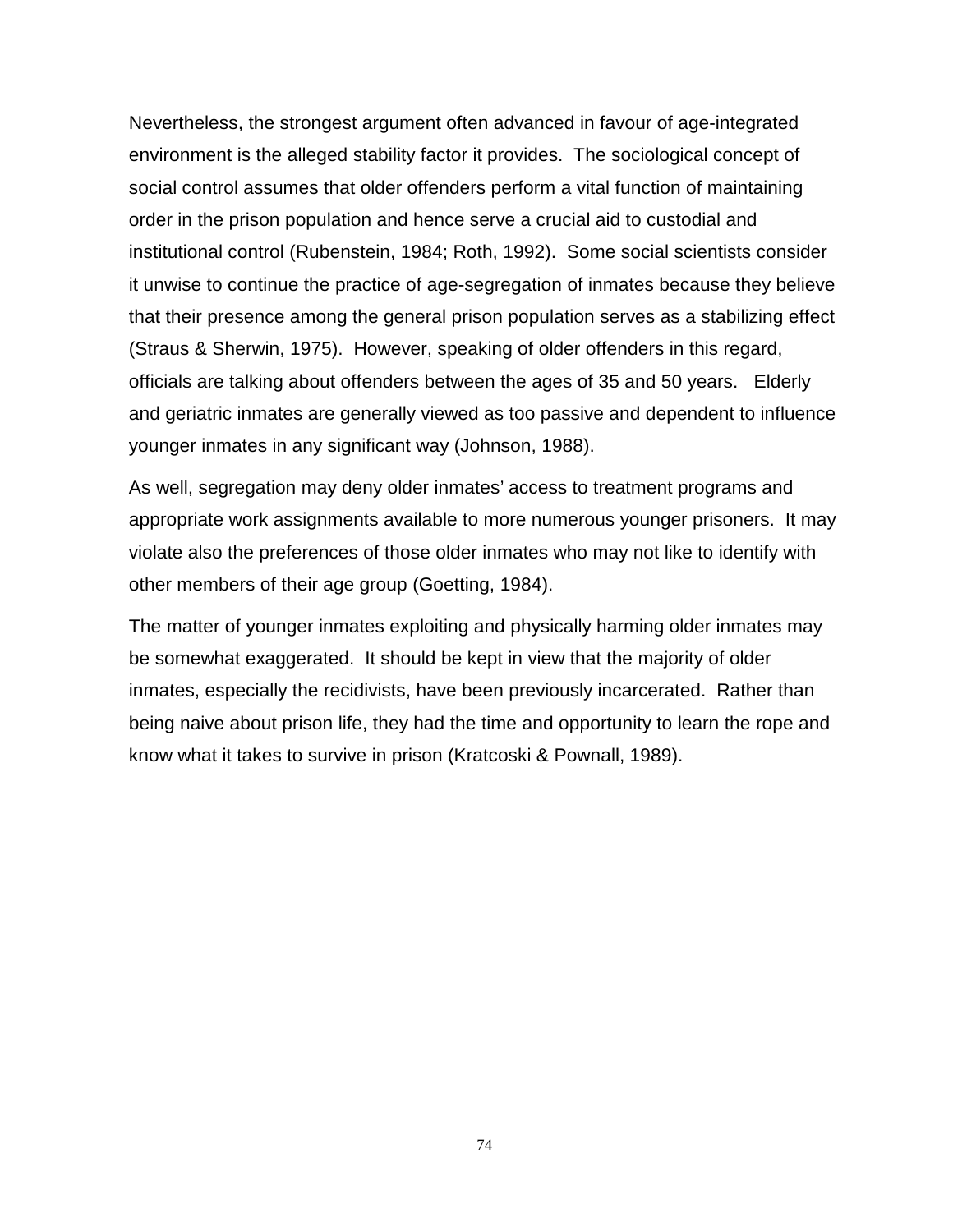These contradictory perspectives pit the advantages of segregated housing against the conditions of incarceration in general custody. Both forms of housing raise questions in respect of the concerns for older inmates in all versions of care. From these varied opinions and findings, institutions can choose to accommodate older offenders in any of the following ways:

- 1. They can place older offenders with other adult offenders and provide them with special accommodations that would include specific housing areas, special diets, and job assignments.
- 2. They can segregate older offenders by placing them in special facilities well equipped to handle their needs and problems. This could be one minimum facility in each region, where the number warrants.
- 3. They can release on parole non-violent elderly offenders over 65.
- 4. They can release non-violent geriatric offenders of 70 years and over, and placed them in institutions for seniors in the community (Wiltz, 1978).

It is believed that this last option would be considered only for inmates with no family, or those with families that are not willing to be responsible for them.

One reason the segregated versus integrated issue remains an open question is because it is unclear how older inmates are affected by their prison experiences. There is a great diversity of opinions regarding the reaction of older persons to prison environments. For instance, the study by Reed and Glamser (1979) reports that 15 of their 19 older offenders indicated they felt younger in prison. This led the researchers to conclude that older offenders were better off than their counterparts on the outside in that they ate regularly, rested often, had access to medical care, and were not exposed to hard labour and excessive drinking. By way of contrast, a study conducted in Israel by Bergman and Amir (1973) found that the physical and mental conditions of older prisoners deteriorated rapidly once incarcerated.

Whether older offenders are placed in special age-segregated facilities or distributed throughout the prison population, it is important that such facilities meet the special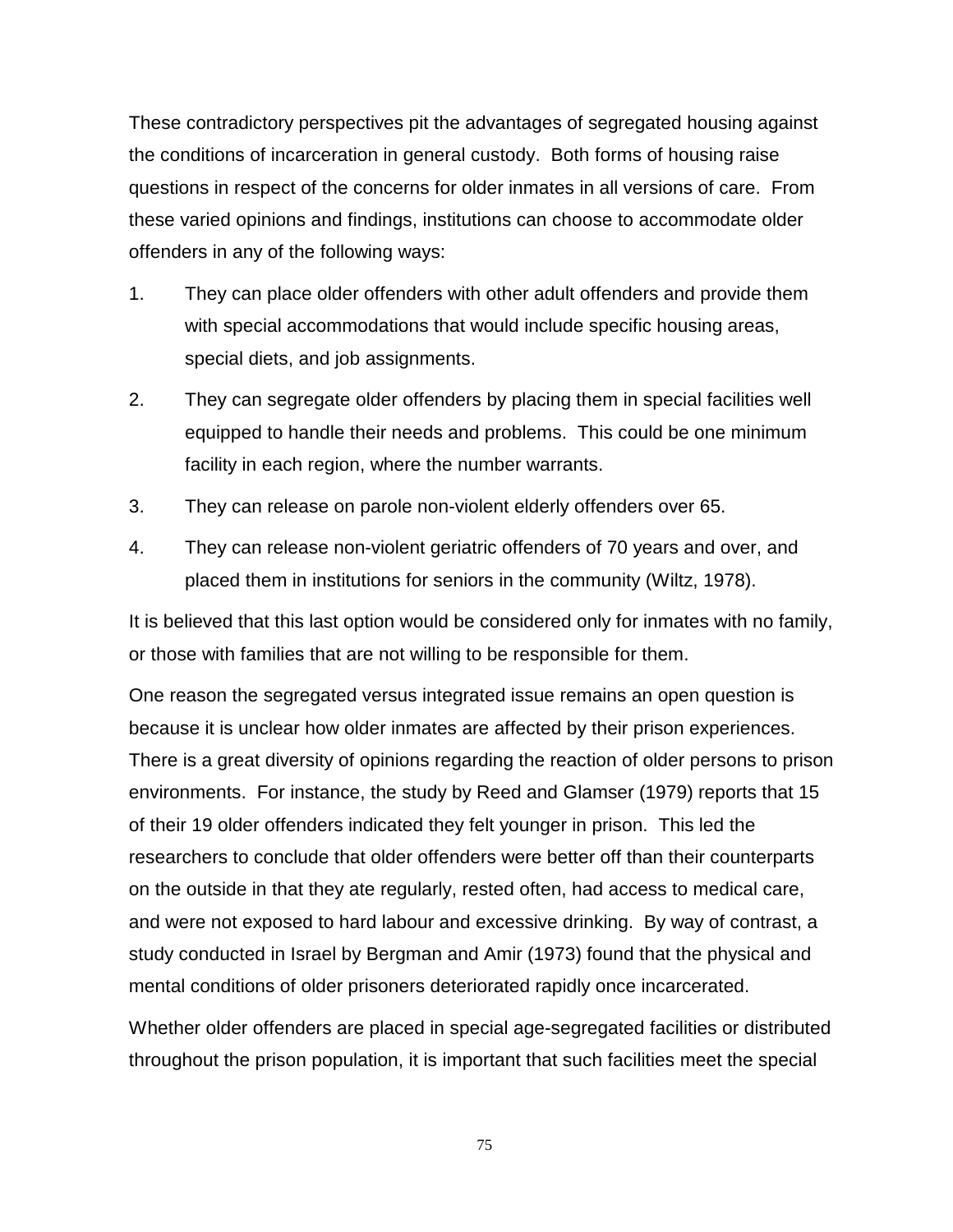needs of the older and disabled residents, if not for humanitarian reasons, then to avoid legitimate charges of human rights violation.

In the United States, corrections officials are by law compelled to comply with the provisions of the Americans with Disabilities Act. The Act grants certain rights to American citizens that are retained during incarceration. The Act has been responsible for numerous law suits against the departments of corrections by offenders and civil rights groups for claims involving a wide range of negligence (Van Sickle, 1995; Goetting, 1985). Currently, older offenders are distributed throughout the general population, where most are not comfortable with younger offenders. Prison facilities should be constructed so as to maximize the mobility of older inmates. Perhaps this idea can best be realized in special institutional settings which are geared to accommodate all the needs of the elderly: physical, social and psychological (Goetting, 1984).

With respect to housing, we should have special accommodations for older inmates whose mobility is seriously impaired. The design of any institution and the terrain upon which it is built may hinder or even obstruct access to a variety of services. Cell doors may have to be widened to accommodate wheelchairs. Space-saving lavatorytoilet fixtures may have to be replaced while grab bars are added to the walls of cells and showers. A parking space inside the cell for a wheelchair may have to be provided. Double bunking may not be possible with disabled or older inmates. Outdoor activities may be hazardous to older inmates. Recreation may be restricted to sedentary activities such as card playing, board games, chess, etc. Food may have to be delivered to older inmates unable to pick up their meals, while the medical staffs may have to make 'house calls' (Ham, 1980; Goetting, 1984; Dugger, 1988). It is clear from the operation of prisons that they do not commonly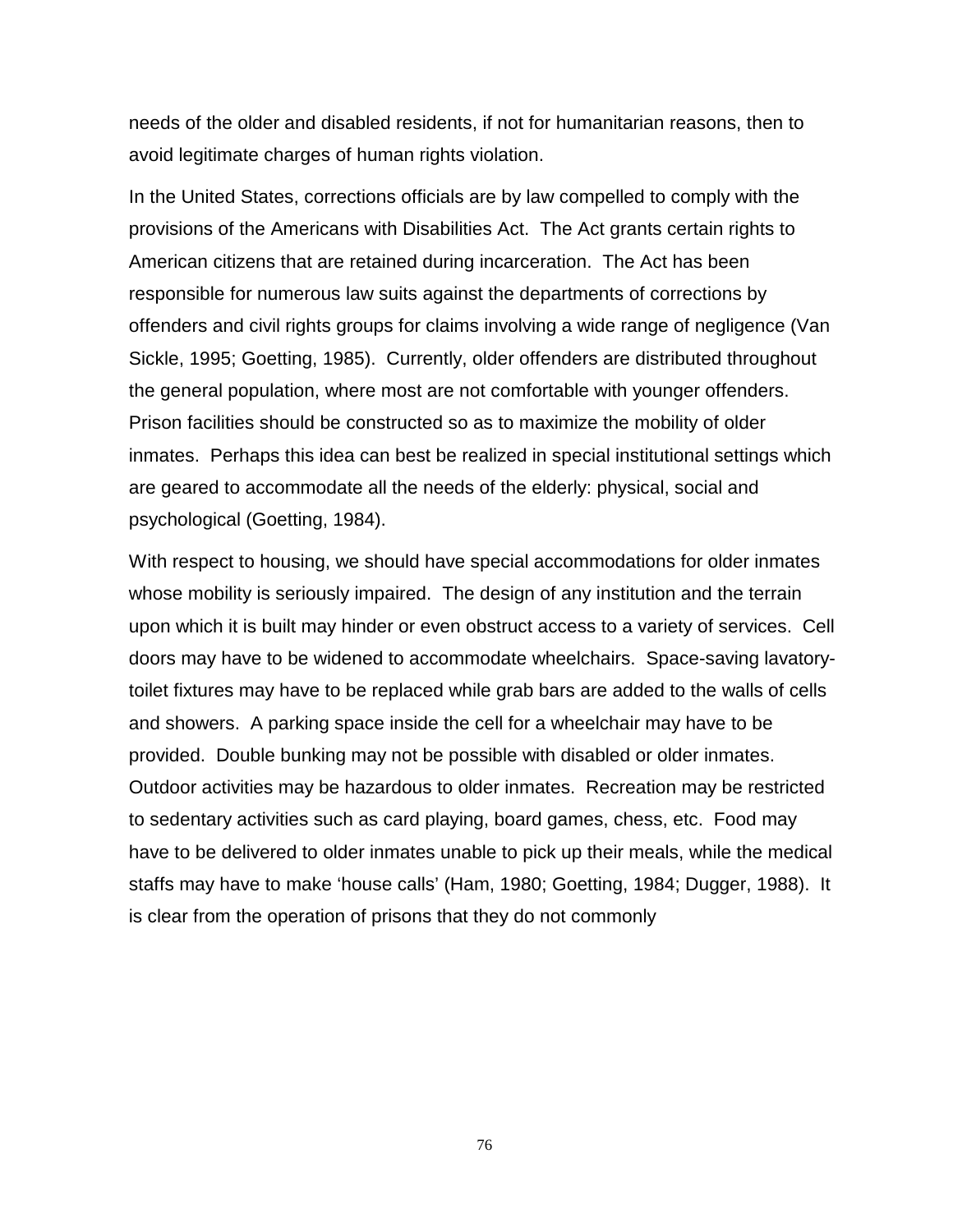recognize a chronological age status independent of health status. Facilities, programs, and treatment accommodating older offenders are rare and never comprehensive, possibly reflecting a lack of recognition and responsiveness to the special needs of incarcerated senior citizens (Goetting, 1983, 1984).

### **Peer Relationships in Prison**

Several studies conducted in prisons with older offenders indicate that next to the family, voluntary associations, friendships, and peer networks are important to the older offenders, as they play a crucial role in the offenders' ability to adjust to incarceration. Peer relationship often provides opportunities for shared, intimate conversations on a variety of subjects, such as family relationships, health concerns, financial situations, politics, things that make them happy or sad, loved ones who have died, feelings about the institution (Carroll, 1982; Aday, 1994). Despite these valued relationships, these studies yield mixed results with respect to the voluntary association and friendship networks involving older offenders in prisons.

Reed and Glamser (1979) found that the majority of their sample were involved in some form of voluntary organization, and that friendships based on trust were rare as they were viewed as a reflection of personal weakness and potential danger. On the other hand, another study views older offenders as loners who do not join groups (Wiegand & Burger, 1979). Contrary to this view, Wooden and Parker (1980) found that most members of their sample were involved in friendship networks in which primary group affiliations were based, not necessarily on age, but ethnicity. It is noted that older offenders would be less likely to discuss such things as religious feelings, feelings of loneliness, and things that fill them with shame. Friendship in prison affords older offenders an important means of daily support. Furthermore, some older offenders do seem to seek emotional support from one another in times of loss of a relative or close friend (Booth, 1989; Aday, 1994).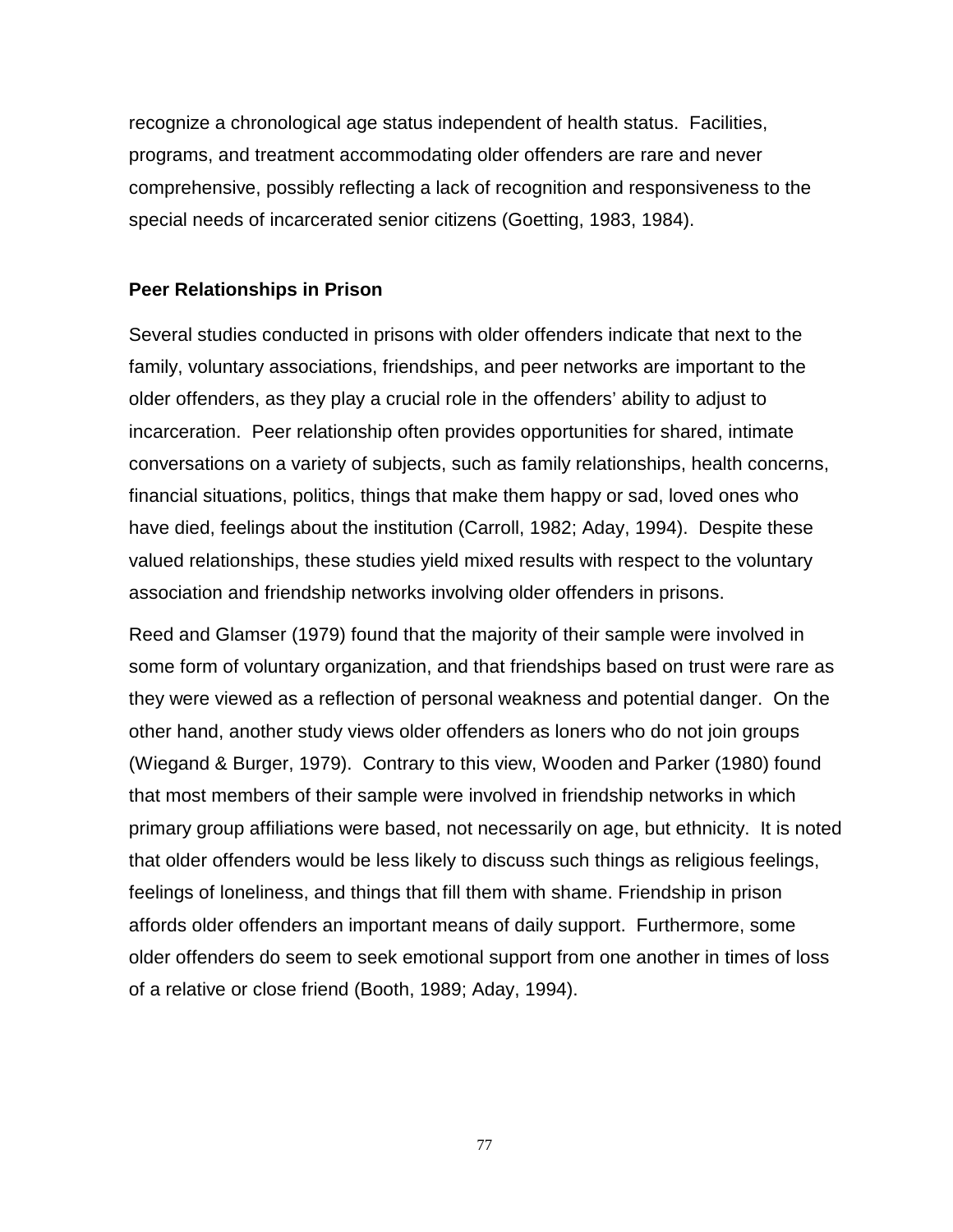### **Family Relationships**

A very definite factor in the understanding of the older offenders is the length of time spent in prison and how this period impacts the offenders' relationships and reference groups (Rubenstein, 1984). It is common experience that incarceration can minimize family participation by limiting interaction with family members to highly structured and monitored short visits, phone calls, letters and furloughs. Consequently, it may have devastating effects on family unity and stability (Goetting, 1983). Furthermore, for many offenders, the prison environment helps to destroy relationships with those who, at one time, might have been significant others. Cutting ties with family and friends may force offenders to either withdraw into themselves or turn to the prison environment for emotional support resulting in what we have noted as institutional dependency or institutional neurosis (Aday, 1976; Aday & Webster, 1979). It has long been observed that offenders who have nobody on the outside and have lived long periods of time in prisons show more concern about reintegration into society and are less willing to attempt it (Webb, 1959).

The ability of older offenders to maintain contacts with family members is often a function of many factors or variables such as crime history, education, health and prison placement. If an older offender's crime involves a member of his family, especially in sexual offences, he is not likely to receive visits from the family members if they are still nursing ill feelings toward him. If an older offender is a complete illiterate, such situation is likely to reduce or even rule out any prospects of writing communications. Furthermore, if the family members or his spouse is too old or unable to travel, the offender is not likely to receive visits. Finally, the institution where the older offender is incarcerated may create special problems for family members and impact the number of contacts and visits they would be able to make with the offender. If the family members have to travel several hundreds of miles, contacts would be severely limited (Reed & Glamser, 1979; Wooden & Parker, 1980; Goetting, 1983; Aday, 1994). As we have already indicated, empirical evidence suggests that offenders who maintain contacts with their spouses and families make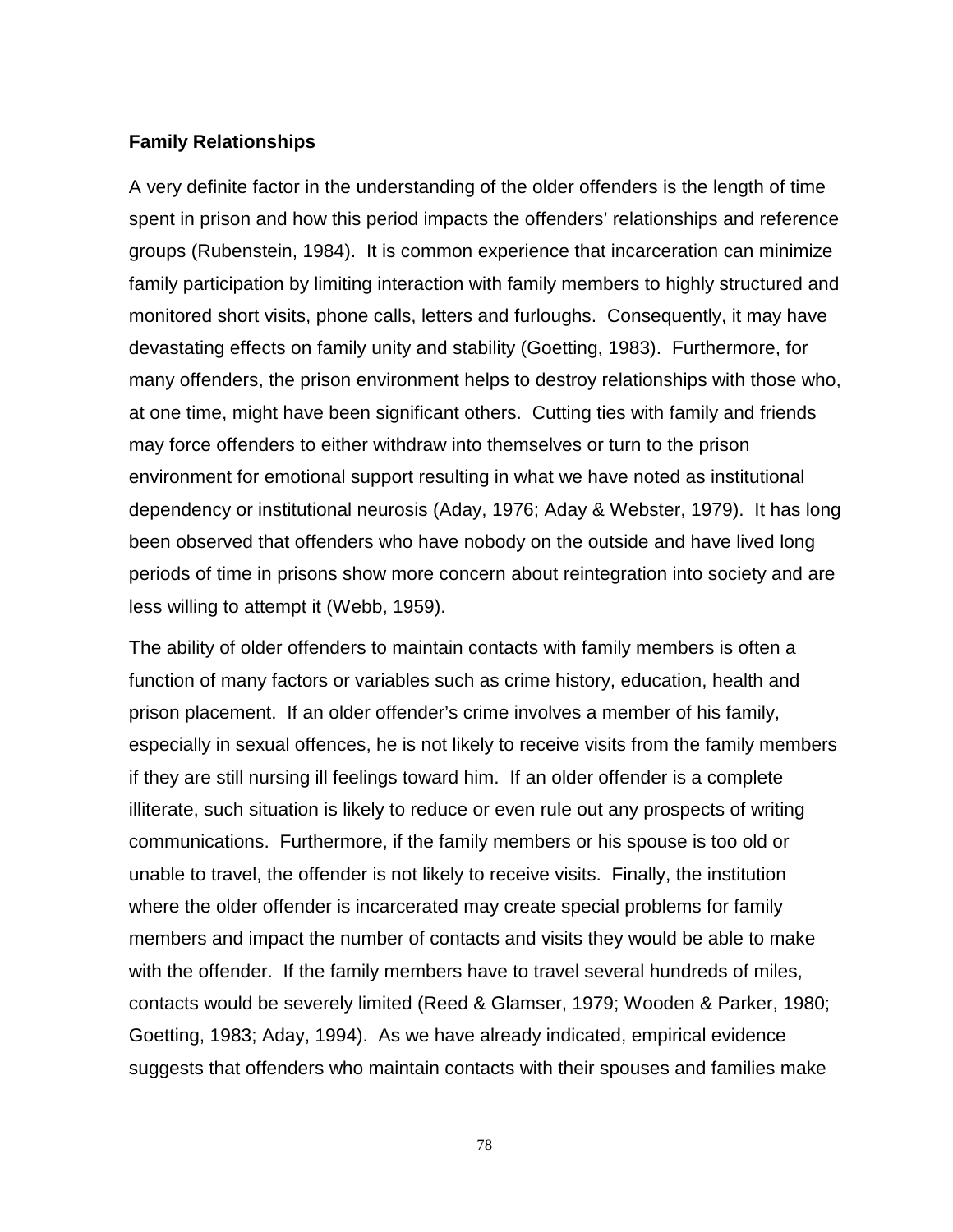better adjustment to prison than those who have no family support (Kratcoski & Pownall, 1989).

Family visitation between married couples in prison is one of the programs that help to maintain contacts between offenders and their families. It has the practical consequences of reducing tension and hostility among offenders. It provides an incentive for conformity, promoting a more normal life style in preparation for the transition back into society. It increases the likelihood of post-release success, by fostering marital stability. Some older offenders can benefit from family visit in prison. Perhaps the most common argument for visitations between married couples in prisons is that it helps to reduce the tension and hostility among offenders stemming from a long accumulation of frustrated sexual desire (Goetting, 1982; Wooden & Parker, 1982). Even in the face of these benefits, it should be stressed that there are other opposing arguments and objections to such association in prison (Balogh, 1964; Burstein, 1977). Despite such objections, it is generally believed that visitations between married couples in prisons represent the best means of lessening brutal homosexual prison rapes that take place so often.

The family is the bedrock to its members, and offenders are not an exception to this inherent and natural protection offered by the family system. Empirical evidence from several studies points to the fact that a positive correlation exists between family involvement during incarceration and parole success (Balogh, 1964; Burstein, 1977). Does this observation also apply to older offenders?

# **Older Offenders and Parole Consideration**

Older and geriatric offenders, as a category of prisoners, do not usually get many grants of parole. Parole Boards' grants of conditional release are always based on meeting certain conditions by the offenders prior to parole consideration. For older offenders, these conditions are a tall order by virtue of their unique situations. Krajick (1979) has reported that older offenders are not easy to motivate regarding programming, which reduces their chances for parole. Wiegand and Burger also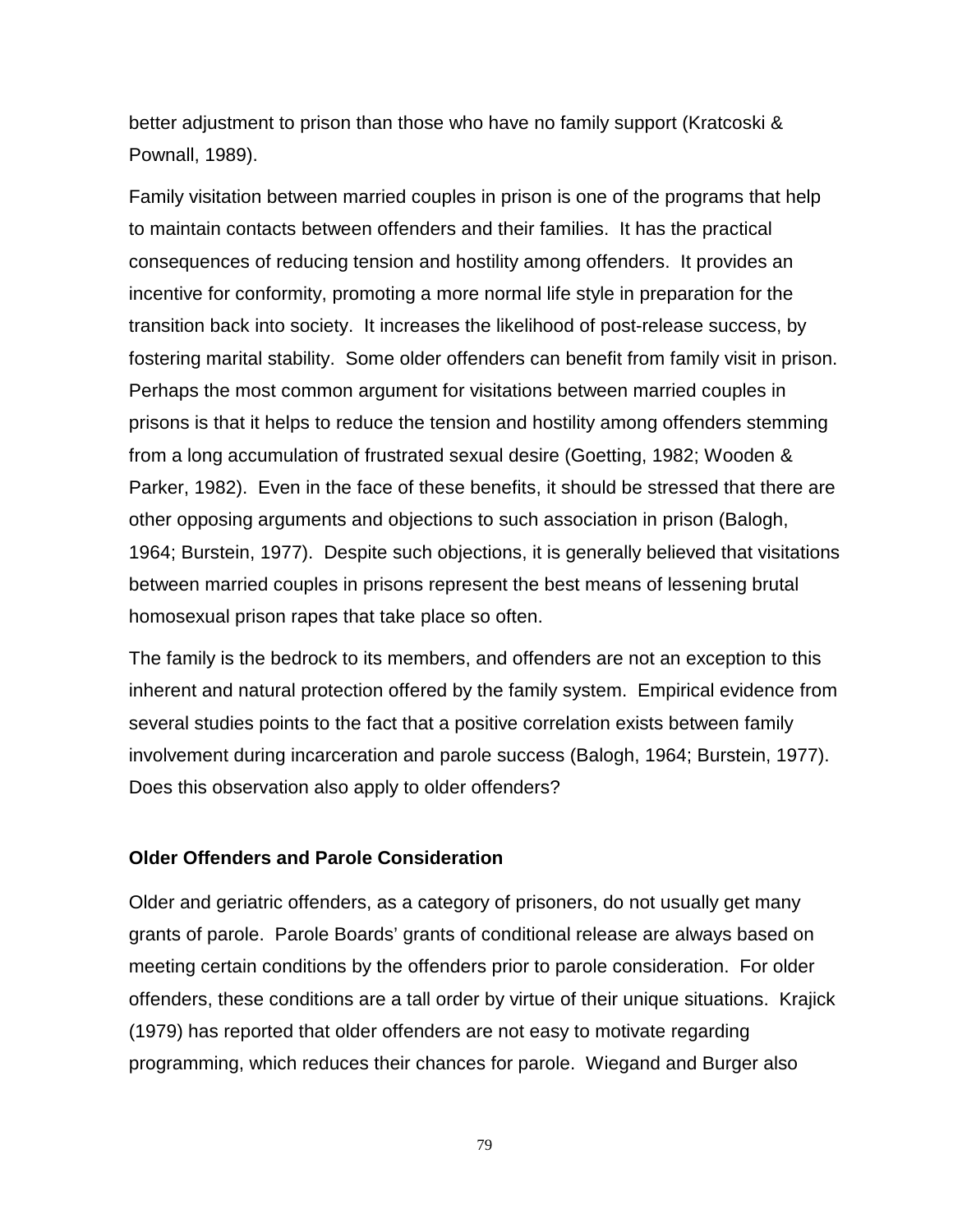found that educational and vocational programs are of no value to older offenders, which reduces their chances of post-institutional success. They note that older offenders are not active in prison organizations, have no support systems, no place to live, have health problems, and are unemployable (Wiegand and Burger, 1979).

Parole Boards have specific criteria which the offender must meet with respect to accommodation, job, and some indications of a change in conduct through program participation. In relation to these criteria, older offenders are invariably at a disadvantage. Friends and family members can help the offender to meet the first condition by providing temporary accommodation until the parolee is back on the street and able to provide for himself. In most cases, however, the older offenders, especially those who have served many years in prison, have fewer living friends and family members able to offer them a temporary accommodation. Many of the friends or family members of the older offenders may have either died or moved away leaving him with no community support. Their knowledge of available community housing and resources may be out of date (Goetting, 1983; Aday & Webster, 1979).

The offender is also required to get a job prior to release. But some elderly and geriatric offenders may be virtually unemployable because of age or health conditions. Even if the employment requirement is waved, the older offenders must still show that they are able to support themselves financially upon release. For many elderly parolees, the only financial support may be some form of pension or welfare (Wiegand & Burger, 1979).

Furthermore, parole is usually considered as a reward for good institutional adjustment which an offender is required to demonstrate partly by participating in institutional programs. Such participation is normally meant to demonstrate changes in risk management, in behaviour, in attitudes, beliefs and values. As the majority of older offenders usually do not take part in programming, they are not in a position to show any positive changes to impress the Parole Board.

Older offenders are further disadvantaged for parole when their criminal records spanning over many years are compared with those of younger offenders who are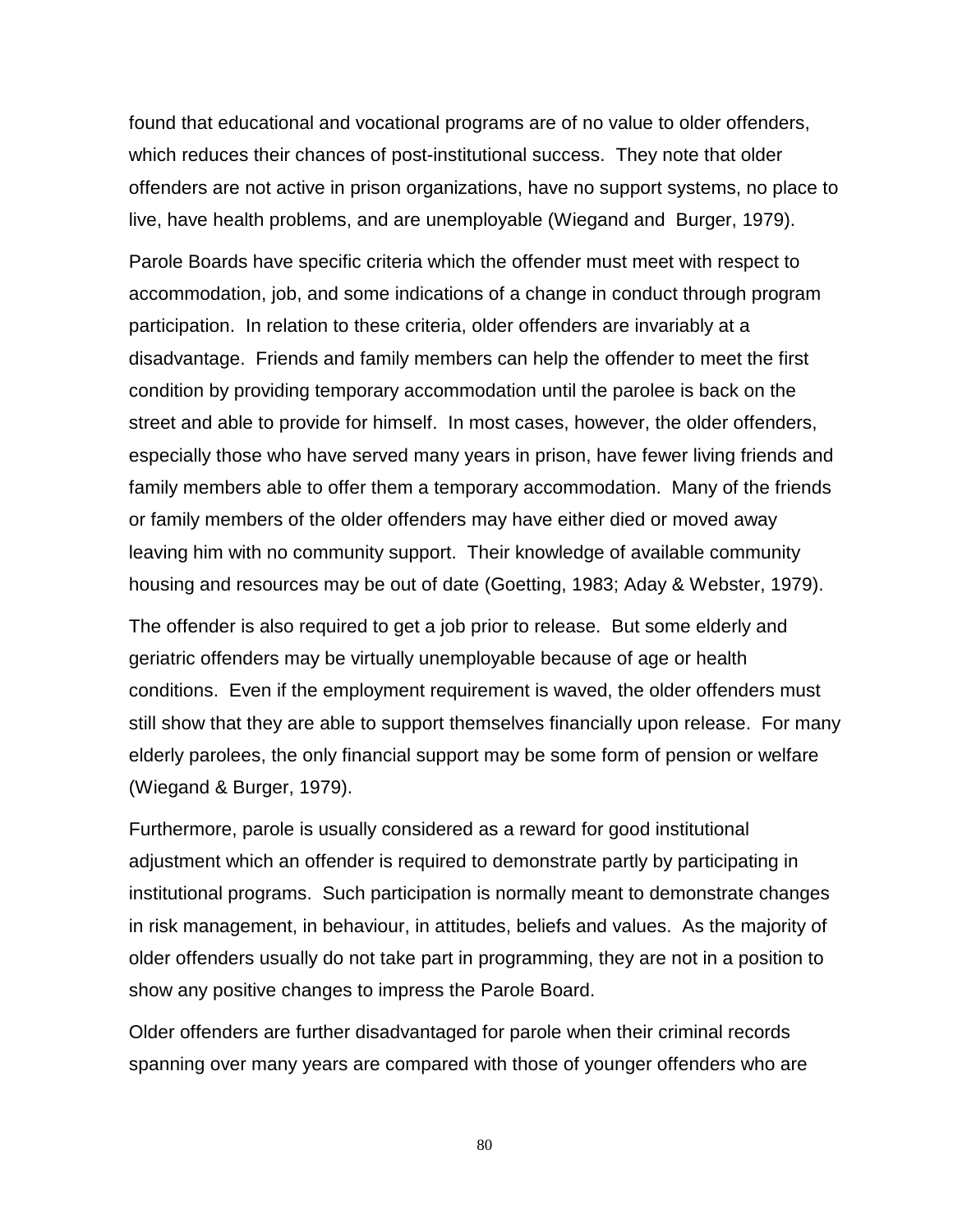just starting their criminal career. As Parole Boards invariably take into consideration an offender's past criminal record when deciding parole, an older offender finds himself disadvantaged further even though he does not statistically commit more crimes than the younger criminal. When the activities of many decades are compared with those of 20-25 years, it might appear to be so.

In all of these requirements for parole, several factors place older and geriatric offenders in unfavourable situations. Hence offenders of this age group are not traditionally great winners of parole. The lack of appropriate programming for the older offender, combined with the prison staffs' lack of insight into the dynamics of aging, makes older parolee's chances for reintegration into the community very poor (Wiegand & Burger, 1979). This situation explains why some older offenders are reluctant to apply for parole. The literature quotes one older offender, who was incarerated as a teenager and served 15 years before parole. This resulted in a reincarceration and the offender said: "I want to stay here until I am sure I can make it next time. I want to be able to get along with people on the outside, but I don't know how" (Aday & Webster, 1979).

Despite such fear and reluctance, older offenders as a whole are better parole candidates than younger offenders. Even if findings are not entirely consistent, there are correctional studies which lend strong support to the notion that the older offenders show greater post-release success than the general prison population (Glaser, 1964; Gottfredson, 1967; Vedder & Keller, 1968; McCarthy & Langworthy, 1987; Goetting, 1983).

The parole system should start to recognize that older offenders, burdened with double disadvantage of a criminal record and old age, have a unique set of problems in being reintegrated into the community (Wiegand & Burger, 1979). The bias and prejudice (or ageism) against older offenders can only be overcome or eliminated when all involved in the process become sensitive to the issue of prejudice as in other forms of discrimination (Borgatta, 1991). Therefore, serious considerations should be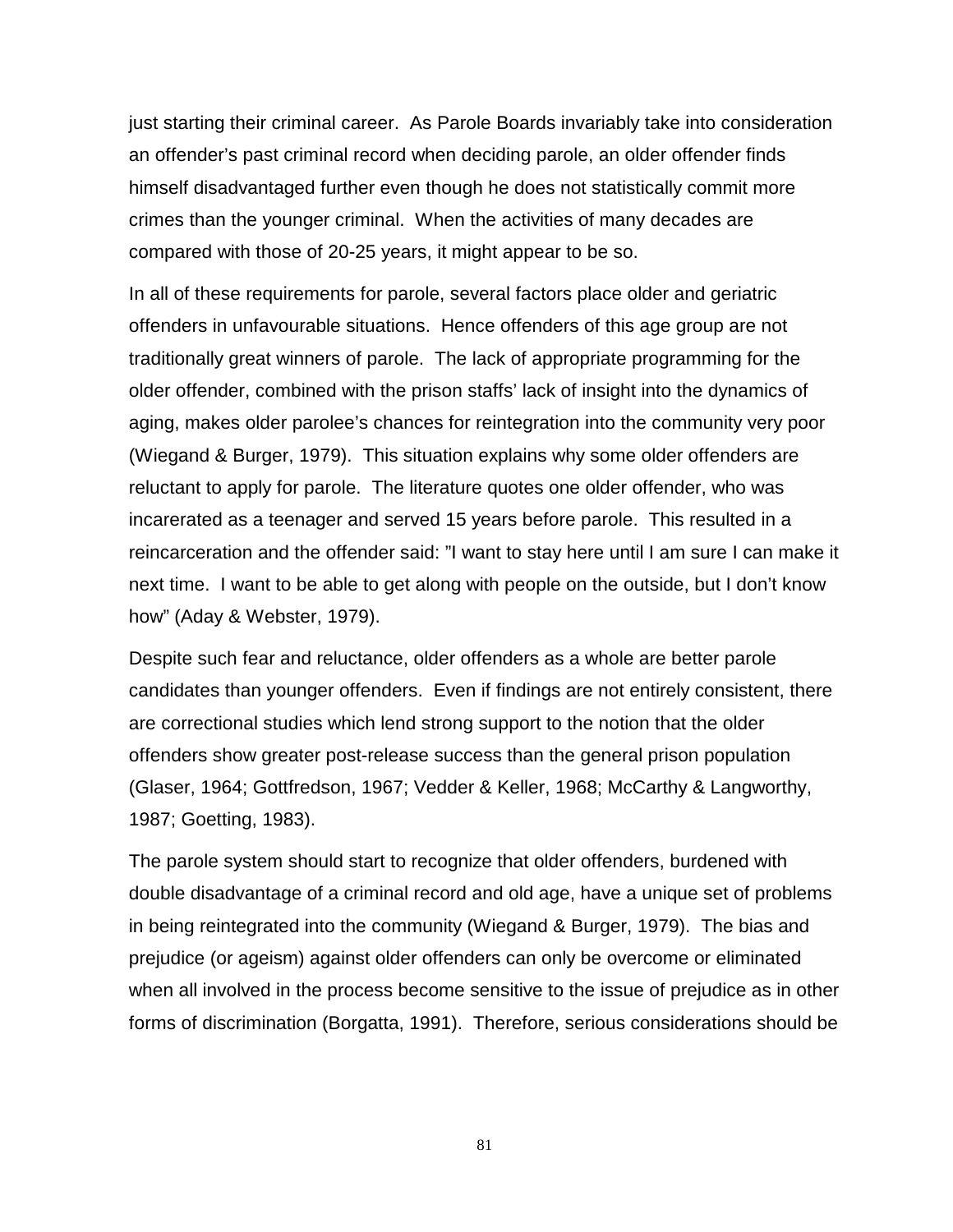given to parole modifications for older offenders where warranted and at the appropriate time.

In cases of long period of incarceration, an older parolee returns to society often only to find his personal support system and points of reference have disappeared. Some research suggests that while the older individual may adjust to prison routine, there appears to be a decline in parole adjustment beyond age 41. Furthermore, there are doubts whether older offenders have the ability to make it on parole (Glaser, 1964; Burstein, 1977). More efforts should be put in the preparation of older offenders for return to society. Such efforts should be aimed at undoing the effects of long term incarceration and assuring that parole would always remain a calculated risk rather than a time bomb for society (Wiegand & Burger, 1979; Ham, 1976; Bergman & Amir, 1973; Gordon & Rudenstine, 1974; Citizen's Inquiry, 1974). Alternatives to incarceration of geriatric offenders should be explored so as to reserve the use of limited prison capacity for offenders otherwise out of social control.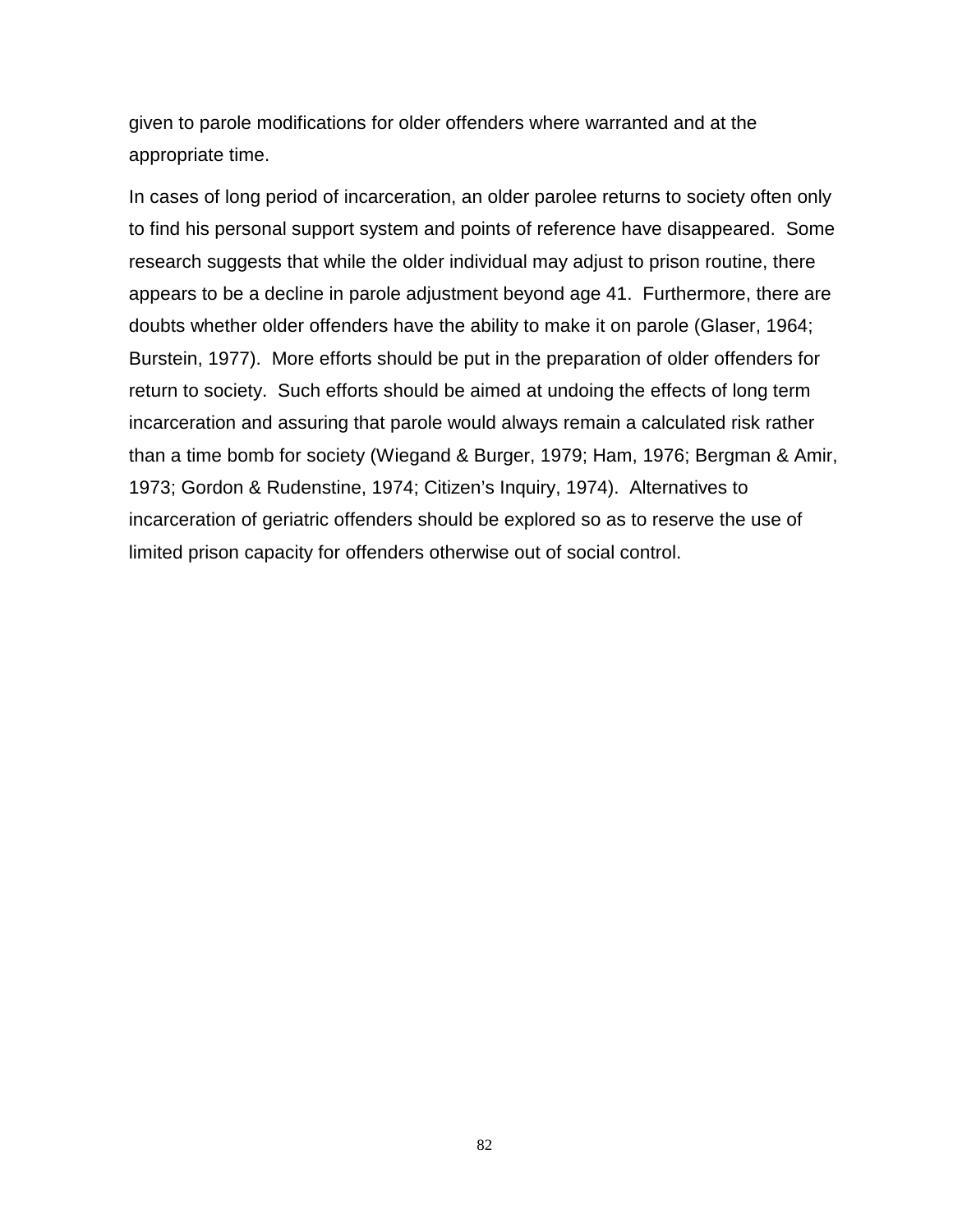### **CONCLUSIONS AND RECOMMENDATIONS**

The presence of older offenders in our prisons poses some serious policy and program implications, and deserves some consideration. This exploratory study attempted to highlight a number of variables that are of major concern to older offenders during their imprisonment. A clear understanding of these concerns would pave the way in devising the appropriate strategies in managing older offenders. Their growth now is almost inevitable and what the situation calls for is the development of measures, strategies and master plans to address their needs.

To begin with, the diversity of older offenders should be recognized for who they are, and given special considerations in the prison programming. For instance, the first time older offenders should be integrated into prison life in a different way than the hardened older recidivists or serial incarcerated offenders who have made a return to prison part of their life existence.

Because prisons and programs are designed for the 'average' younger offender, some awareness of the diversity in the offender population is a first step in appreciating the special needs of groups, such as the older and geriatric offenders. The seriousness of the problems, apart from older offenders growing old in prison, is in their uniqueness in that society does not expect its senior citizens to be involved in criminal activities. At the present time, there does not seem to exist any policies, programs, nor facilities in Canadian federal prisons specifically tailored to the needs of older and geriatric inmates. With the current degree of increase in their number, we should consider the development of new programs or expansion of any existing ones in order to meet the special needs of this category of inmates. We should consider devoting more attention and resources to the needs of this group.

Consequently, the appropriate programs should be available in locations that are physically accessible to them. They should be structured to facilitate the participation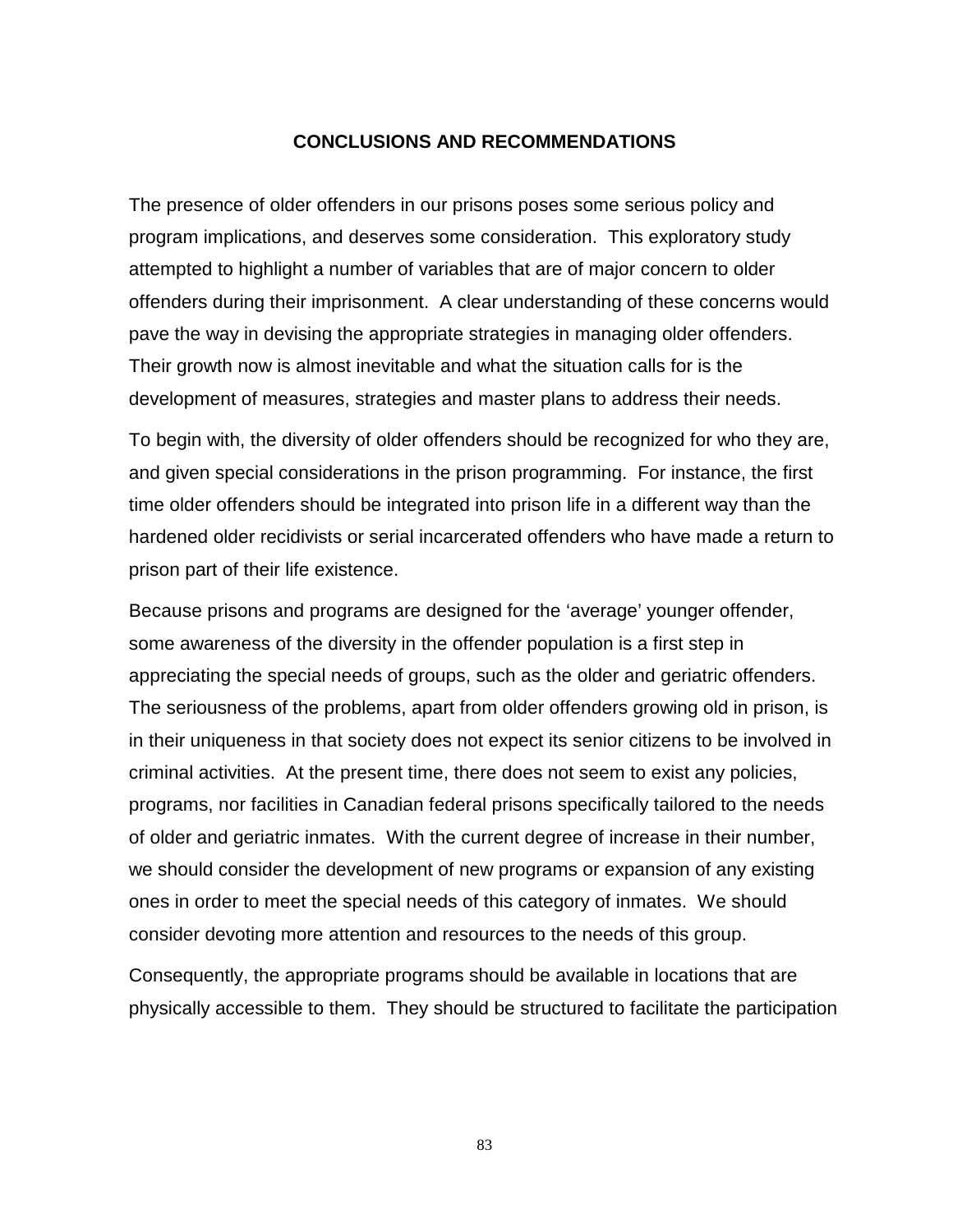of older offenders rather than placing them in competition with their younger counterparts (Dugger, 1988; Allen & Simonsen, 1995). It may be necessary to have separate basic education classes that are geared to meet the slower pace of older learners. In addition, having separate classes will substantially reduce the embarrassment and frustration older offenders might feel in the presence of younger offenders. Educators believe that learning for older people is facilitated and made more enjoyable if teaching techniques and methods are well designed to meet their needs (Fatula, 1977).

Similarly, we should offer vocational programs incorporating arts and crafts geared to the needs of older offenders. We should set aside specific areas for elderly offenders to read, play cards and checkers, and talk quietly to each other. Recreational programs should include activities such as board games, bowling, music, and movies. Some limited physical activities such as walking and special exercises should be available to minimize the lethargy and health problems that usually stem from a sedentary existence (Vito & Wilson, 1985).

Psychologists and counsellors with special training in geriatrics should administer rehabilitation programs in order to ensure a greater awareness of the social, psychological, and emotional needs of these offenders (Goetting, 1983; Vito & Wilson, 1985). We should explore the feasibility of creating an after-care agency devoted exclusively to the needs of older offenders.

Housing assignments for older offenders should take into account physical restrictions and the need for tranquility and associations with peers. Some more specific suggestions would be to house these offenders separately in a wing or unit of the prison away from the younger offenders, without completely separating the two groups.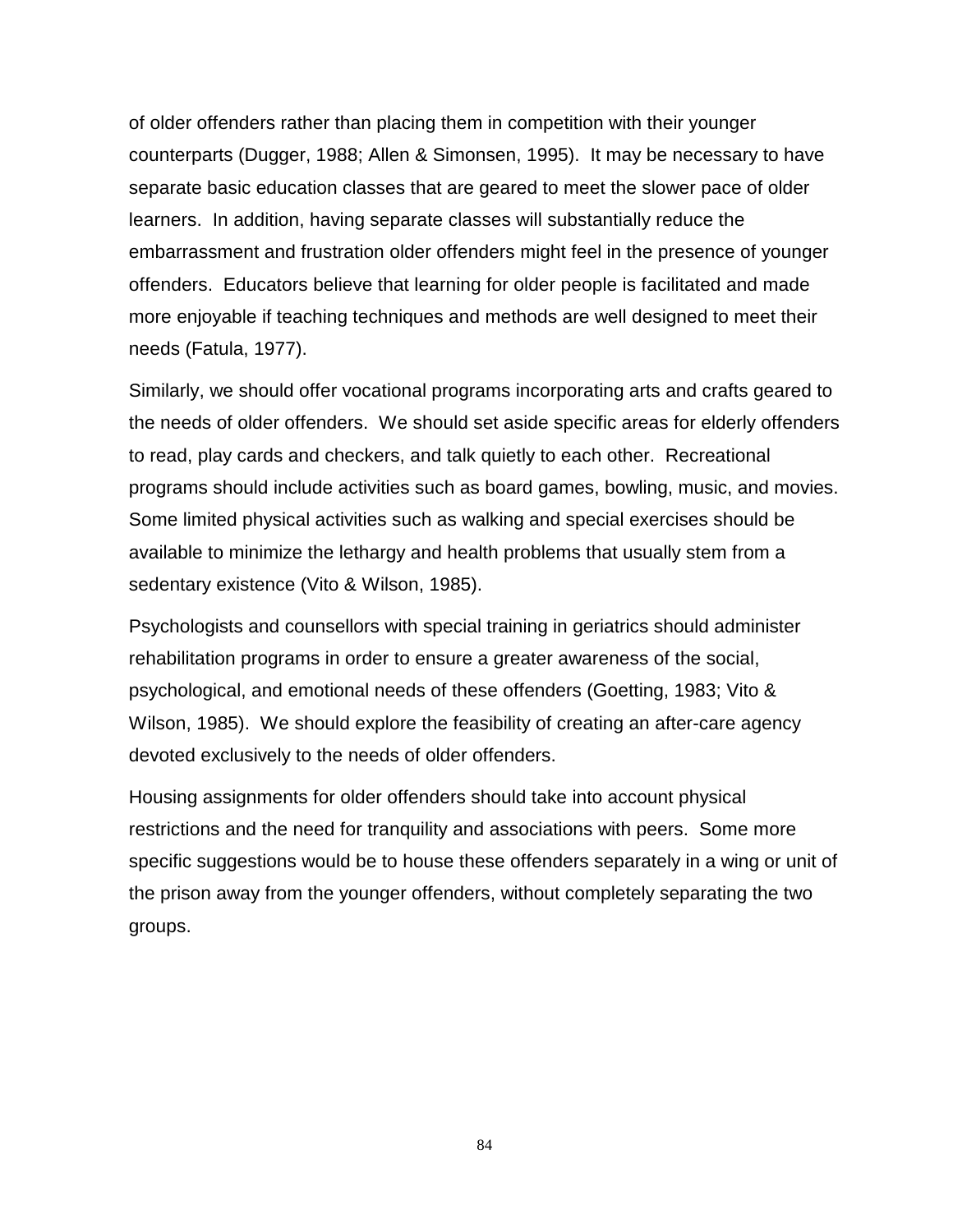An alternative suggestion would be to utilize one minimum security institution in each region for the housing of older and geriatric offenders who meet the security criteria for such placement. The housing facilities should be secure and accessible, and should meet the needs of offenders with a disability. The living quarters should be designed so as to protect older offenders from physical injuries and health hazards, and they should be fitted with the appropriate heating, lighting, and easy accessibility to bathrooms and sleeping space. Stairs should be minimal, if unavoidable. The institutional settings for older offenders should be structured to accommodate their physical, psychological and social needs, and the emphasis should be placed on integrated and comprehensive programs geared to promote life satisfaction and successful reintegration into the community. Some older offenders will not easily be able to handle double bunking. Distance from other centres of activities in the institution, such as recreation room, canteen, and library should be minimized. In general, we could give a greater consideration to the combined factors of age and physical condition when assigning older offenders to separate facilities. And this consideration could be formalized in some way during the process of classification (Dugger, 1988; Allen & Simonsen, 1995).

We should offer specific training to custodial staff to more fully understand the social and emotional needs of older offenders, dynamics of death and dying, procedures for identifying depression and a system for referring older offenders to experts in the community. We should assess depressed offenders more frequently. Geriatric counsellors should help older offenders make the transition to prison life. Medical care should address the needs of older offenders in the areas of diet and nutrition, problems of incontinence, decline in sight, hearing and memory impairments; and physical and mental disabilities. The medical team should also be required to have knowledge of gerontology, geriatric and rehabilitative care in order to be able to communicate the effects of aging and disease processes inherent in old age.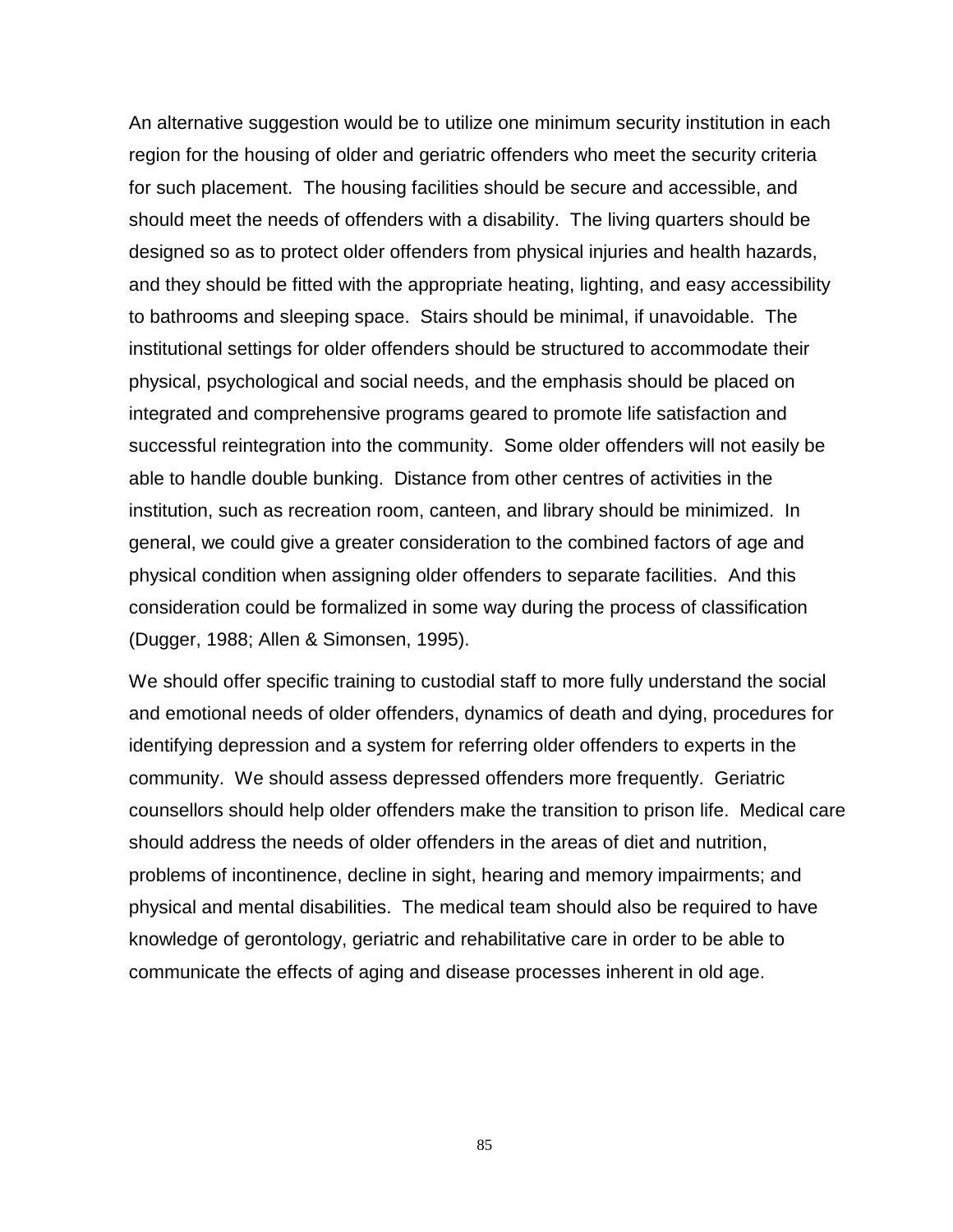The parole system should start to recognize that older offenders have a unique set of problems in terms of reintegration into the community. They have so many more strikes against them in being paroled, when compared to younger offenders. Scheduling of parole review for older and geriatric offenders should be more frequent, particularly when a terminal illness is diagnosed.

The rapid increase of older offenders in federal prisons presents a challenge and an opportunity to address the situation for the benefits of all concerned. As their numbers continue to grow, it will become increasingly difficult to ignore the special needs of this category of offenders. As well, the search for alternatives to imprisonment for very elderly offenders who pose no violent threat to society should be vigorously explored, as it is the case in some countries (Breda & Ferracuti, 1980; Blumstein, 1995).

To facilitate the problems of handling older offenders, special in-service training geared to working with older offenders should be considered. Its objectives should be:

- to increase the staff awareness of their own biases and stereotyping regarding aging;
- to provide basic gerontological information on the aging process and age-related problems;
- to facilitate case management through improved communication and intergenerational skills;
- to identify available community services and programs geared toward older offenders; and
- to provide the latest findings on age-related issues such as sensory impairment, learning, memory, drug use and abuse, and health concerns (Hall, 1992).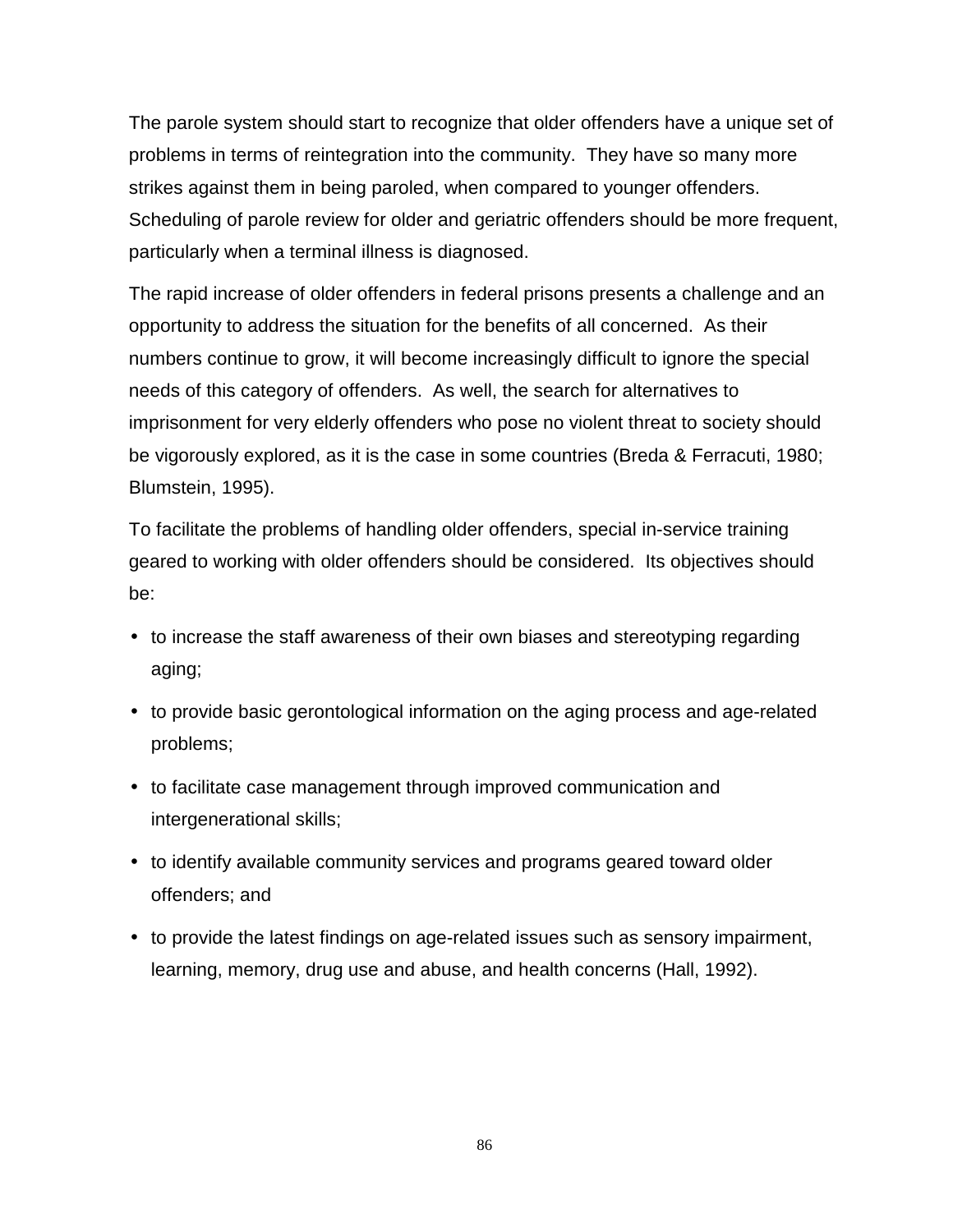Older offenders are a growing constituency whose special needs are real. As a stitch in time always saves nine, we should begin now to plan for the handling of this rapid increase in the population of older offenders.

Although older offenders will always remain, in proportional terms, a small segment of the total prison population, the management challenge they pose will undoubtedly become greater and more complex as they grow in number each year, making the implementiation of specialized programs and facilities well justified.

All demographic indicators point to the inevitable fact that our society is growing old. Corrections, like the rest of other social institutions, must be prepared to deal with the outcome of the 'greying of Canada' in prisons.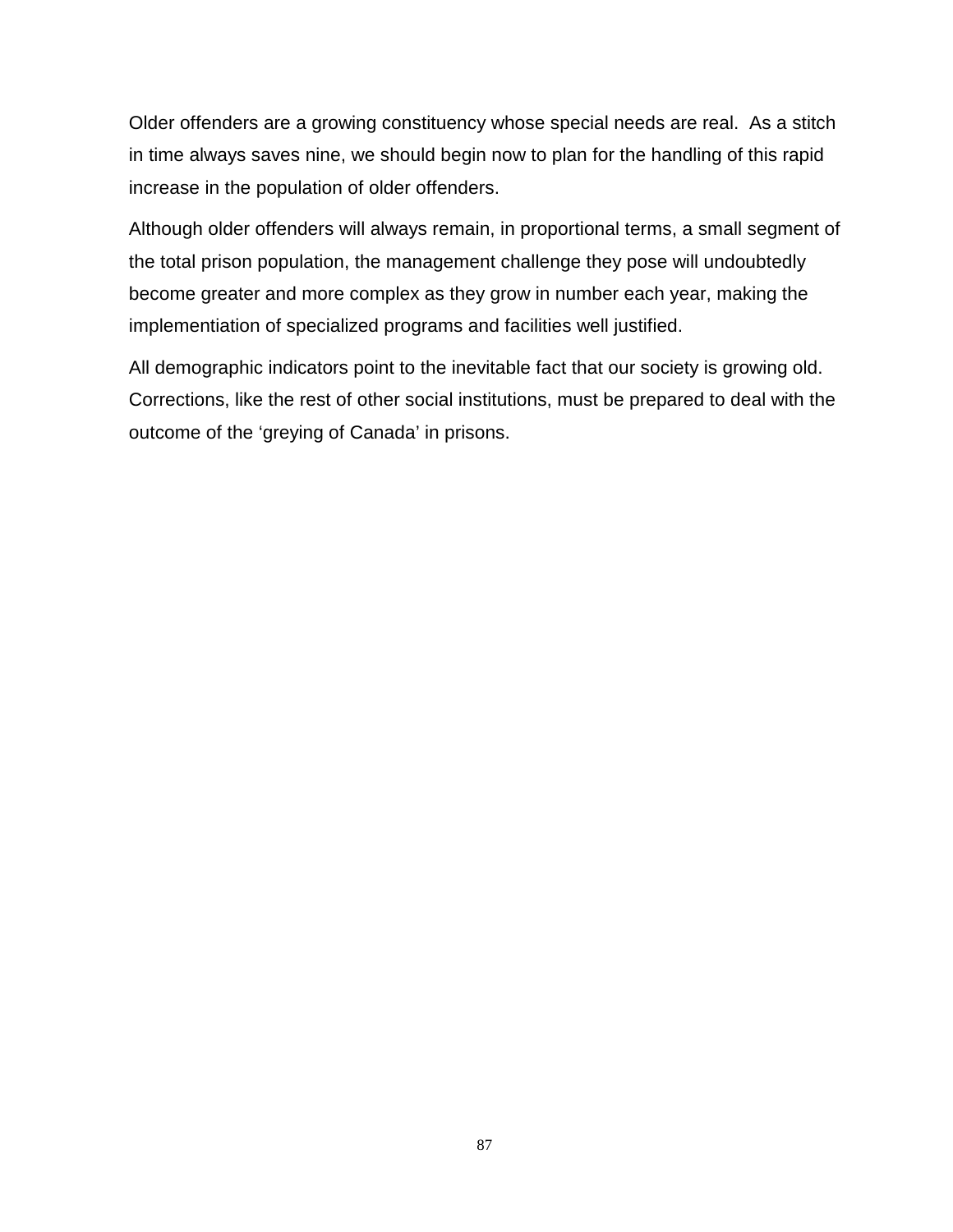# **BIBLIOGRAPHY**

Adams, K. (1981). Former Mental Patients in a Prison and Parole System: A Study of Socially Disruptive Behaviour. Criminal Justice & Behaviour, **10**:358-384.

- Adams, K. (1986). The Disciplinary Experiences of Mentally Disordered Inmates. op. cit., **13**:297-316.
- Adams, M. E. and Vedder, C. B. (1961). Age and Crime: Medical and Sociological Characteristics of Prisoners over 50. Geriatrics, **16**: 177-181.
- Aday, R. H. (1976). Institutional Dependency: A Theory of Aging in Prison. Ph.D. Dissertation, Oklahoma State University.
- Aday, R. H. (1977). Toward the Development of a Therapeutic Program for Older Prisoners. Offender Rehabilitation, **1(4),** 343- 348.

Aday, R.H. (1984). Old Criminals. In Handbook on the Aged in the U. S., E. Palmore (Ed.), Westport, CT., Greenwood Press.

Aday, R. H. (1994). Aging in Prison: A Case Study of New Elderly Offenders. International Journal of Offender Therapy and Comparative Criminology, **38(1),** 79-91.

Aday, R. H. and Webster, E. L. (1979). Aging in Prison: The Development of a Preliminary Model. Offender Rehabilitation, **3(3),** 271-282.

Aligood, L (1988, August 8). Future in Prison Frigtening Idea to Aging Inmate. Nashville Banner, 1

Allen, H.E. and Simonsen, C. E. (1995) . Corrections in America: An Introduction, Prentice Hall, New Jersey.

Anderson, J C. (1992) Managing an Aging Offender Population. In The State of Corrections: Proceedings ACA Annual Conference 1991. American Correctional Association, Laurel, MD: 197-200.

Antinovsky, A. (1979) Health, Stress and Coping Jossey-Bass Pubs., San Francisco, Ca.

Baier, G. F. (1961, March-April). Aged Inmate. American Journal of Correction, **23**: 4-6, 30, 34.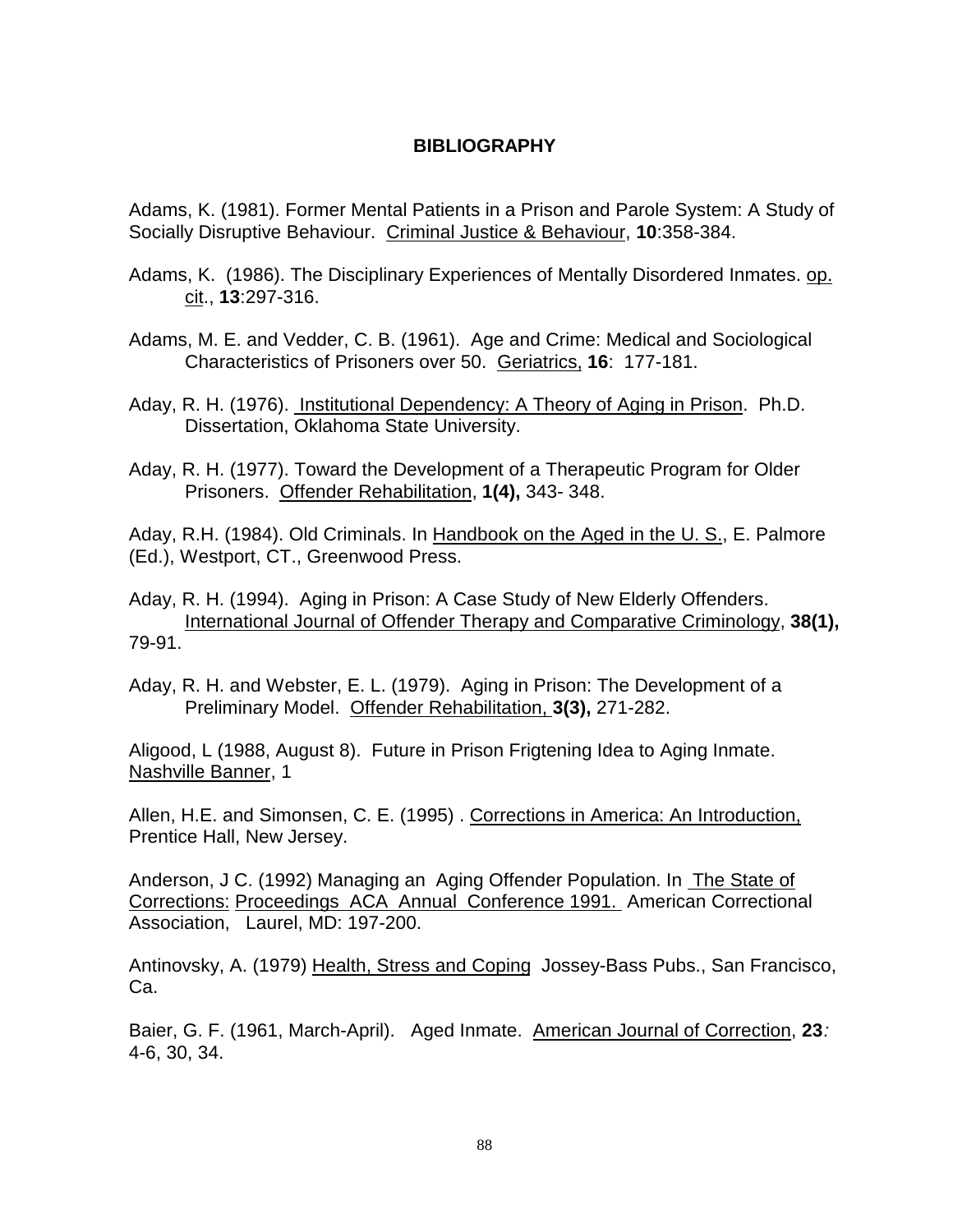Balogh, J. R. (1964, September). Conjugal Visitations in Prisons: A Sociological Perspective. Federal Probation, , **54.**

Bergman, A. and Amir, M. (1973, January). Crime and Delinquency among the Aged in Israel. Geriatrics, 149-157.

Bintz, M. T. (1974). Recreation for the Older Population in Correctional Institutions. Therapeutic Recreation Journal, **8:** 87-89.

Blumstein, A. (1995). Imprisonment Rates and the Stability-of- Punishment Hypothesis. In Punishment and Social Control: Essays in Honour of Sheldon L. Messinger, Blomberg, T. and Cohen, S. (eds.), Hawthorne, New York, Aldine De Gruyter.

Booth, D. E. (1989) Health Status of the Incarcerated Elderly: Issues and Concerns. Journal of Offender Counseling, Services and rehabilitation, **13(2),** 193-213.

Borgatta, E. F. (1991) Age Discrimination Issues. Research on Aging, **13(4**):476-486.

Botwinick, J. (1973). Aging and Behaviour. New York, Springer.

Bowker, L. (1982) Humanizing Institutions for the Aged, Lexington, MA., D. C. Heath.

Breda, R. and Ferracuti, F. (1980). Alternatives to Incarceration in Italy. Crime and Delinquency , **26**: 63-69.

Brickfield, C. (1982). Media Reports on Crime, Elderly are Sensational and Deceptive. American Association of Retired Persons News Bulletin, **23:**11.

Buchanan, R. A. (1983). Long-term offenders in the Pennsylvania Correctional System,. Findings and Recommendations. Final Report. Philadelphia, PA: Correctional Services Group, Inc.

Burstein, J. Q. (1977). Conjugal Visits in Prison: Psychological and Social Consequences, Lexington, MA., D. C. Heath.

Carroll, G. (1989, November 20). Growing old Behind Bars: Some Cell-blocks are more Nursing homes than Jail, Newsweek, **114,** 70.

 Carrol, L. (1982). Race, Ethnicity, and the Social Order of the Prison. In: The Pains of Imprisonment, Johnson, R. and Toch, H. (eds.). Beverly Hills, California: Sage Pubs: 181-204

Chaiklin, H. & Fultz, L. (1985, December). The Service Needs of Older Offenders. Justice Professional, **1(1),** 26-33.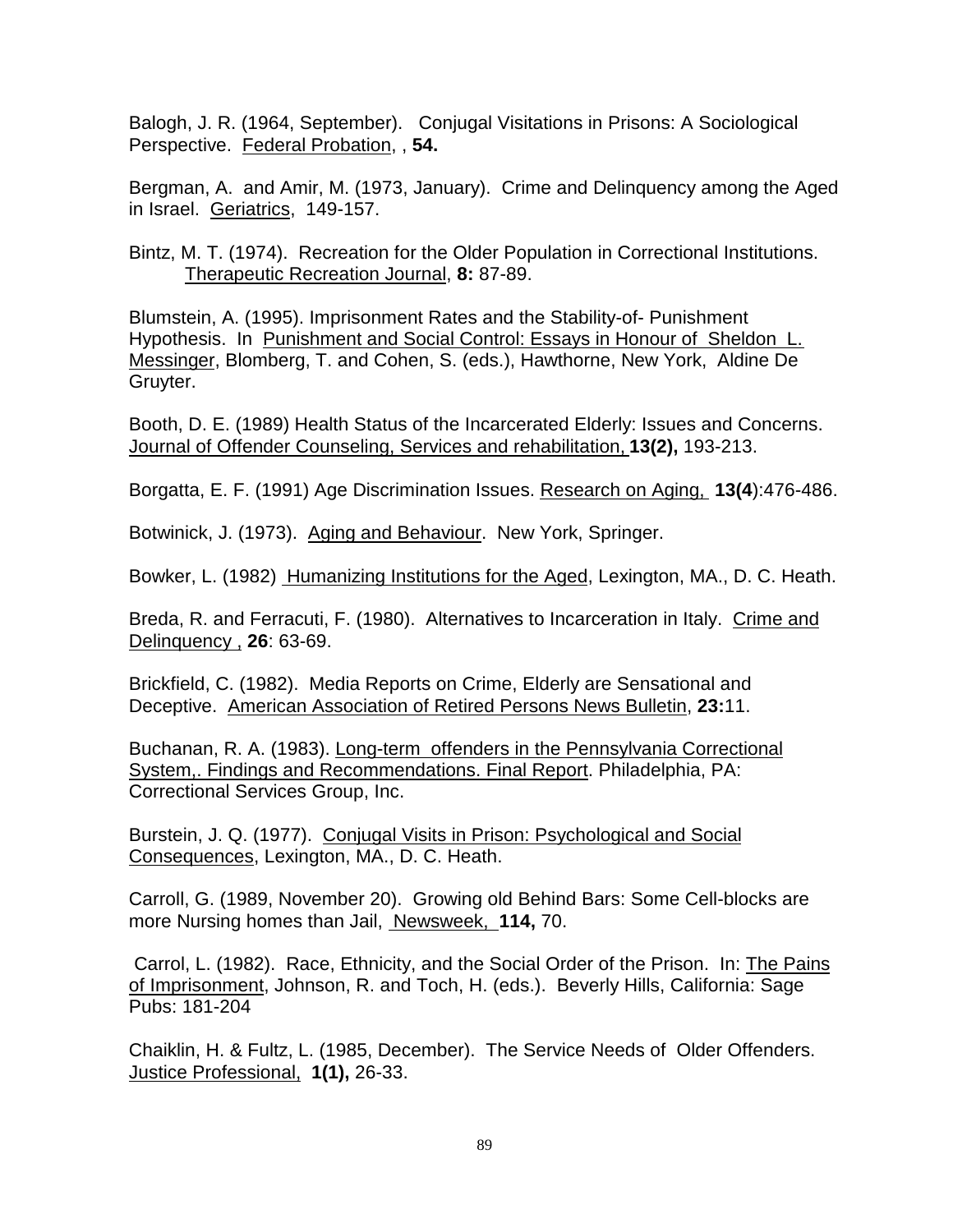Chaneles, S. (1987, October). Growing Old Behind Bars. Psychology Today, **21(10),** 47-51.

Citizens' Inquiry on Parole and Criminal Justice: Report on The Future of Parole (1974 Spring-Summer.) The Prison Journal.

Cohen, A. , Cole, G. and Bailey, R. (1976). Prison Life, Lexington, MA.

Clark, J. (1991, September-October). Correctional Health Care Issues in the Nineties, Forecast and Recommendations. American Jails, 22-23

Clements, C. (1986) Offender Needs Assessment, College Park, MD. American Correctional Association.

Conrad, J. (1982). What do the Undeserving Deserve? In: The Pains of Imprisonment. Johnson, R. and Toch, H. (eds). Beverly Hills, California: Sage Pubs.

Correctional Service of Canada. (1991). The Impact of Correctional Environment on Older Inmates. Forum on Corrections Research. Research in Brief, **3(2):** 11-12

Cottrell, F. (1974). Aging and the Aged. Oxford, Ohio, William C. Brown Publishers.

Cowles, E. L. (1990). Proggramming for Long-Term Inmates. Executive Summary. Long-Term Confinement and the Aging Inmate Population: A Record and Proceeding. Washington, D. C: Federal Bureau of Prisons.

Cullen, F. T., Wozniak, J. F. and Frank, J. (1985). The Rise of the Elderly Offender: Will a New Criminal be Invented? Crime and Social Justice, **15**:151-165.

Curran, D. (1984). Characteristics of the Elderly Shoplifter and the Effects of Sanctions and Recidivism. In: Elderly Criminals, Wilbanks, W. and Kim, P. (eds.), New York: University Press of America, 123-141.

Daugherty, J. (1982). Crime: Old Problem with Old Twist. Miami Herald, August 1:1B.

Davidson, M. and Cooper, C. (1981). A Model of Occupational Stress. Journal of Occupational Medicine, **23:** 564-574.

Dickinson, G. and Wheeler, A. (1980). The Elderly in Prison. Corrections Today, **42**:10.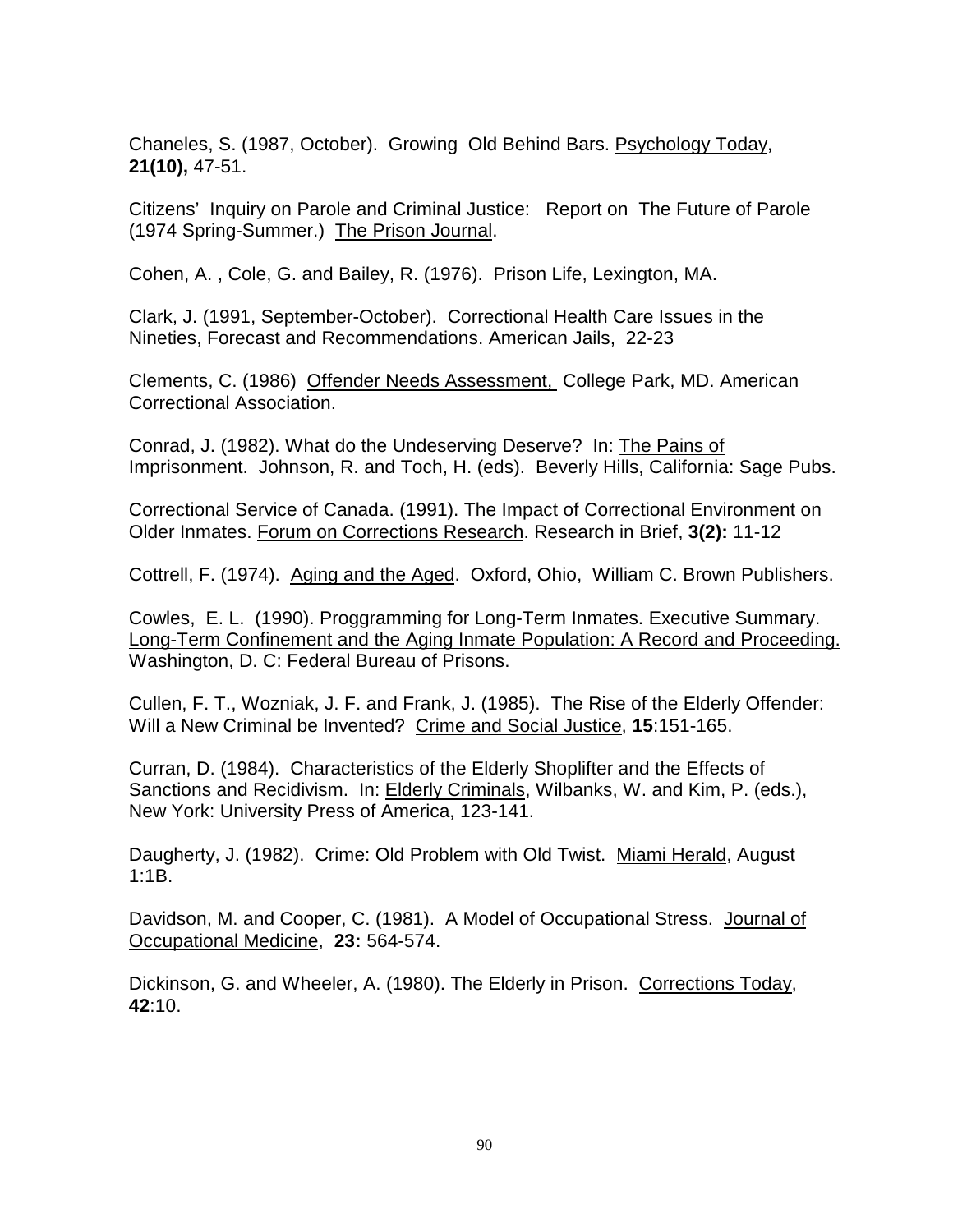Douglass,R. , Lovet, W., & Lindemann, M. (1994). Geriatric Inmates: What can be done with this growing population? In The State of Corrections: Proceedings ACA Annual Conference, 1993. American Correctional Association, Laurel, MD., 149-153.

Dugger, R. L. (1988, June). The Graying of America's Prisons. Corrections Today, 26-34.

Dugger, R. L. (1990). Life and Death in Prison. The Prison Journal , **80(1),** 112-114.

Edwards, D. (1983). Special Problem Offenders. In: Social Work in Juvenile and Criminal Justice Settings, Roberts, A. (ed.). Springfield, Ill., Thomas, C., 349-361.

Ellis, D., Grasmick, H. and Gilman, B. (1974). Violence in Prisons: A Sociological Analysis. American Journal of Sociology, **80(1**):16-43.

Fatula, B. S. (1977, January). Facilitating Adult Learning. Gerontology Centre, Penn. State University.

Federal Bureau of Investigation (1980). Uniform Crime Report. Washington, D.C.

Feinberg, G. S. (1984). A Profile of the Elderly Shoplifter. In: Elderly Criminals, Newman E., Newman D. & Gewirtz, M. (eds.). Oelgeschlager, Gunn & Hain, Cambridge, Mass.

Flanagan, T. (1983). Correlates of Institutional Misconduct among State Prisoners. Criminology, **21(1)**: 29-39.

Flanagan, T. (1991, Spring). Long-term Prisoners, Their Adaptation and Adjustment. Federal Prisons Journal, 45-51.

Forni, P. J. (1978). Alcohol and the Elderly. In: Drugs and the Elderly, rev. ed. Ronald C. K. (ed.), Los Angeles, Calif.

Forsyth, C. J. and Shover, N. (1986). No Rest for the Weary ... Constructing a Problem of Elderly Crime. Sociological Focus, **19.**

Forsyth, C. J. and Gramling, R. (1988). Elderly Crime: Fact and Artifact, in McCarthy, B. and Langworthy, R. (eds.). Older Offenders: Perspectives in Criminology and Criminal Justice, Praeger Pubs., New York.

Freedman, H. L. (1948). Rehabilitation of the Older Prisoner. Journal of Clinical Psychopathology, **19**:226-232.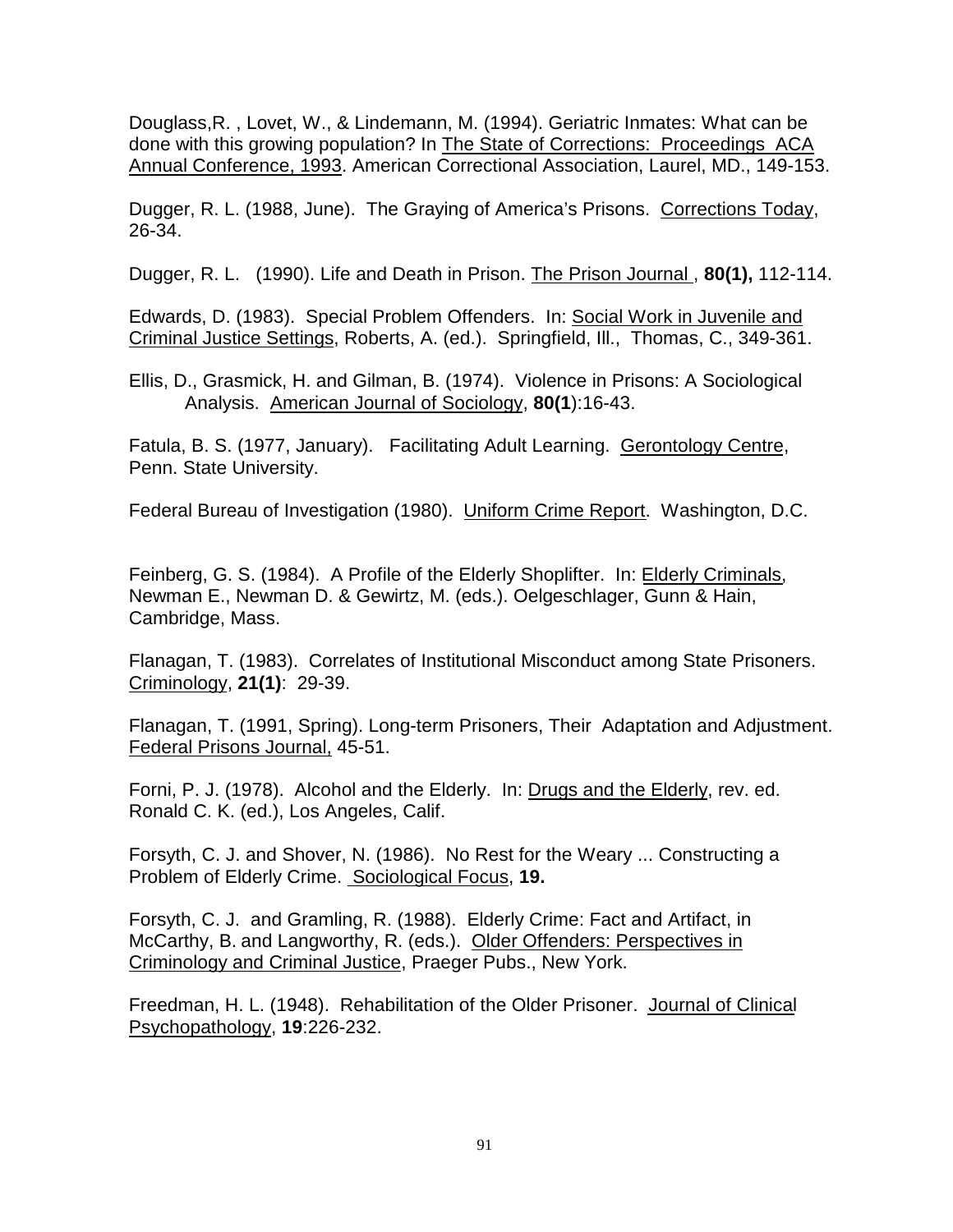Fry, P. S. (1986). Depression, Stress and Adaptation in the Elderly: Psychological Assessment and Intervention. Rockville, MD: Aspen.

Fry, L. (1988). The Concerns of Older Inmates in a Minimum Prison Setting. In: McCarthy, B. and Langworthy, R. (eds.), Older Offenders: Perspectives in Criminology and Criminal Justice, op. cit.

Fuller, D. A. and Orsagh, T. (1979). Violent Behaviour within the North Carolina Prison System. Popular Government, **44(4):** 8-11.

Gaes, G. (1990). Fact Finding Information. Long-Term Confinement and the Aging Inmate Population: A Record and Proceeding**,** Federal Bureau of Prisons, Washington, D.C.

Gillespie, M. W. and Galliher, J. R. (1972). Age, Anomie, and the Inmates' Definition of Aging in Prison: An Exploratory Study. In: Research Planning and Action for the Elderly, Donald, F. K. , Kostenbaum, R. and Sherwood, S. (eds.). New York, Behavioural Publications.

Glaser, D. (1964). The Effectiveness of a Prison and Parole System, the Bobbs-Merrill Co., New York.

Goetting, A. (1982). Conjugal Association in Prison: Issues and Perspectives. Crime and Delinquency, **28(1**):52-71.

Goetting, A. (1983). The Elderly in Prison: Issues and Perspectives. Journal of Research in Crime and Delinquency. **20**:291-309.

Goetting, A. (1984). The Elderly in Prison: A Profile. Criminal Justice Review, **9(2**):14 -24.

Goetting, A. (1984). Prison Programs and Facilities for Elderly Inmates. In: Elderly Criminals. Newman and Newman, op. cit.

Goetting, A. (1985). Racism, Sexism and Ageism in the Prison Community, Federal Probation, **54**:10-22.

Golant, S. M. (1985, May-June). In Defence of Age-Segregated Housing. Aging, **348.**

Golden, D. (1984). Elderly Offenders in Jail. In: Elderly Criminals, Newman & Newman (eds.), 143-152.

Gordon, D. R. & Rudenstine, D. (1974). Prison Without Walls: Report on New York Parole, In: Citizens' Inquiry on Parole and Criminal Justice, Inc., New York.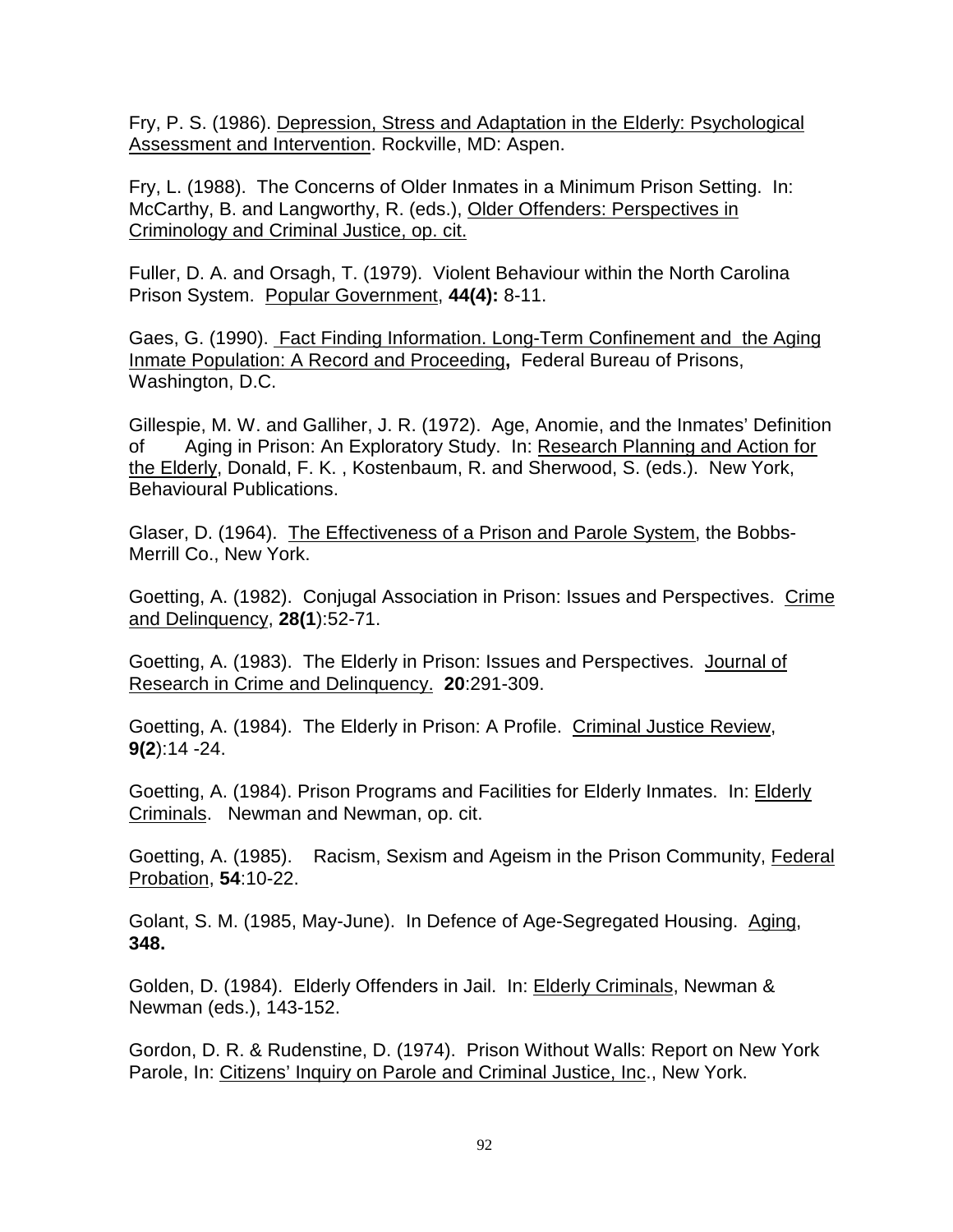Gottfredson, D. (1967). Assessment and Prediction Methods in Crime and Delinquency. In: President's Commission on Law Enforcement and the Administration of Justice, Task Force Report: Juvenile Delinquency and Youth Crime, Washington, D. C.,183-184.

Hagel, S. (1982). Environmental Sanctuaries for Susceptible Prisoners. In: The Pains of Imprisonment, Johnson, R. and Toch, H. (eds.), Beverly Hills, California Sage Pubs., 267-284.

Hall, J. (1992) Managing the Older Offender. In The State of Corrections: Proceedings ACA Annual Conference, 1991. American Correctional Association, Laurel, MD., 213-219

Ham, J. N. (1976). The Forgotten Minority: An Exploration of Long-Term Institutionalized Aged and Aging Male Prison Inmates. Ph.D. Dissertation, University of Michigan.

Ham, J. N. (1980, July-August). Aged and Infirm: Male Prison Inmates. Aging. (24- 31).

Henricks, J. and Burkhead, J. (1978). Self-Perceived Aging Among the Socially Insulated: Age Differences Among Incarcerated Adults. Unpublished Revision of a Paper presented to the International Congress of Gerontology, Tokyo.

Jensen, G. F. (1977). Age and Rule Breaking in Prison: A Test of Sociocultural Interpretations. Criminology, **14,** 555.

Johnson, E. H. (1966). Pilot Study: Age, Race and Recidivism as Factors in Prisoner Infractions. Canadian Journal of Corrections, **8:** 268-283.

Johnson, E. H. (1988). Care for Elderly Inmates: Conflicting Concerns and Purposes in Prisons. In: McCarthy and Langworthy, Older Offenders, op. cit.

Jones, D. (1976). The Health Risks of Imprisonment. Lexington Books, Toronto.

Kelsey, O. W. (1986, May). Elderly Inmates. Corrections Today, **48(3**), 56-58.

Krajick, K. (1979). Growing Old in Prison. Corrections Magazine, **5(1):** 33-39.

Kratcoski, P. C. and Pownall, G. A. (1989, June). Federal Bureau of Prisons Programming for Older Inmates. Federal Probation: **53, 2**: 28-35.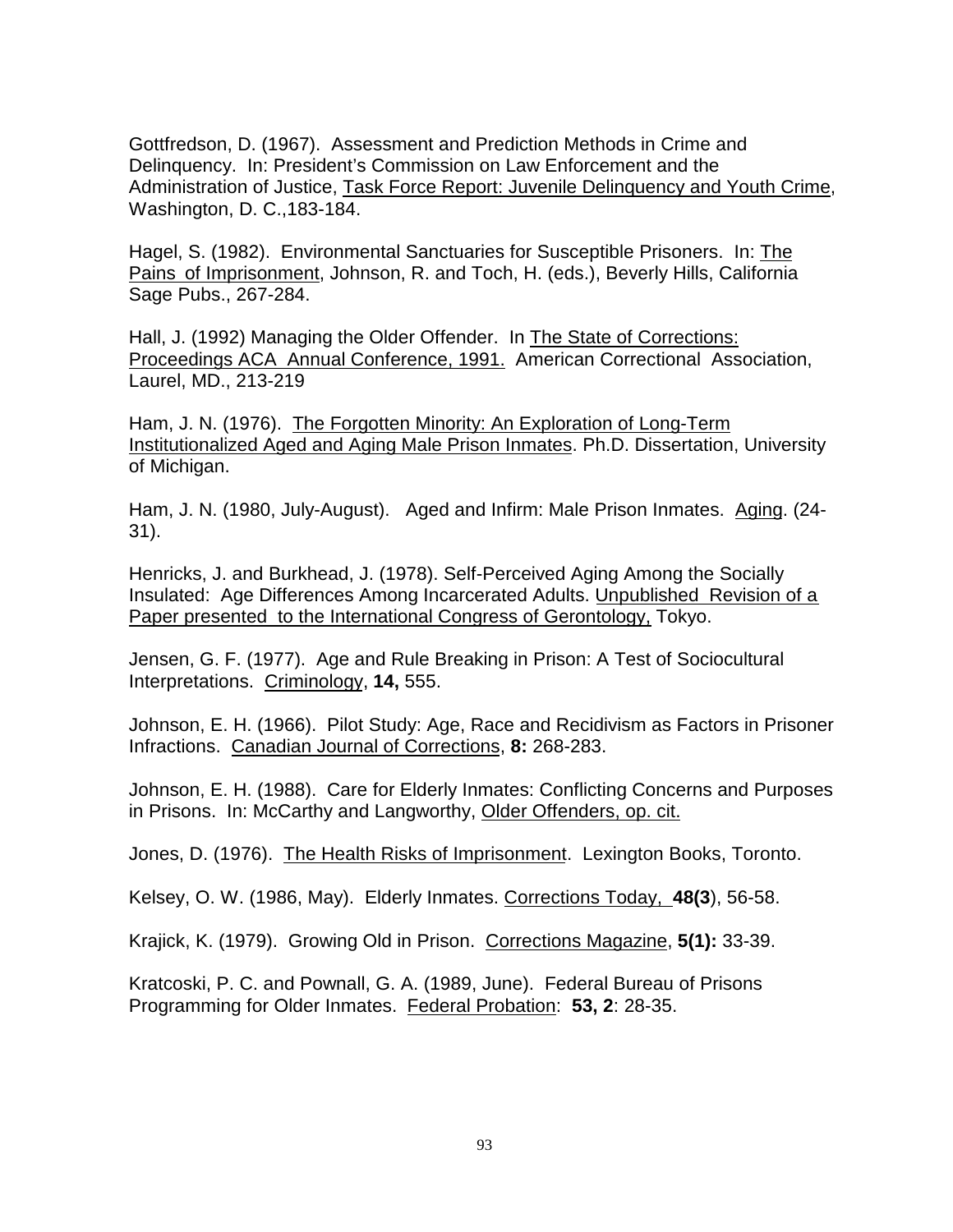Kratcoski, P. C. & Babb, S. (1990, December). Adjustment of Older Inmates: An Analysis of Institutional Structure and Gender. Journal of Contemporary Criminal Justice, **6(4),** 264-281.

LaWall, J. (1982-83) Profile of the Older Criminal. American Journal of Forensic Psychiatry, **3(3):** 141-146.

Lazarus, R. (1966). Psychological Stress and the Coping Process. New York, New York, McGraw-Hill.

Leeke, W. D. (1986, May) Special-Needs Offenders. Corrections Today. **48(3),** 6-28.

Lewis, S. J. (1989). Aging and Health, Linking Research and Public Policy. Chelsea, MI. Lewis Pubs. Inc.

Lieberman, M. (1969). Institutionalization of the Aged: Effects on Behaviour. Journal of Gerontology, **24**:330-340.

Lipman, A., Lowery, S. and Sussman, M. (1985). Crime and the Elderly, Tampa, Florida, International Exchange Centre on Gerontology, University of South Florida.

Long, J. (1982, June). Serious Crime by the Elderly is on the Rise. Wall Street Journal, **21**:10,19.

Mabli, J. et al. (1979). Age and Prison Violence. Criminal Justice and Behaviour, **6(2**): 175-186.

Malcolm, A. H. (1988). Aged Inmates Pose Problems for Prisons. New York Times, December 6: 24.

Malinchak, A. (1980). Crime and Gerontology, N.J. Prentice-Hall.

Markham, G. R. (1981). A Community Service for the Elderly. The Police Journal, **54**:325-328.

McCarthy, B. and Langworthy, R. (1987). Older Offenders on Probation and Parole. Journal of Offender Counseling, Services and Rehabilitation, **12(1**): 7-25.

McCarthy, B. and Langworthy R. (eds. 1988). Older Offenders: Perspective in Criminology and Criminal Justice. New York, Praeger.

McCarthy, M. (1983). The Health Status of Elderly Inmates. Corrections Today, **45**: 64-65, 74.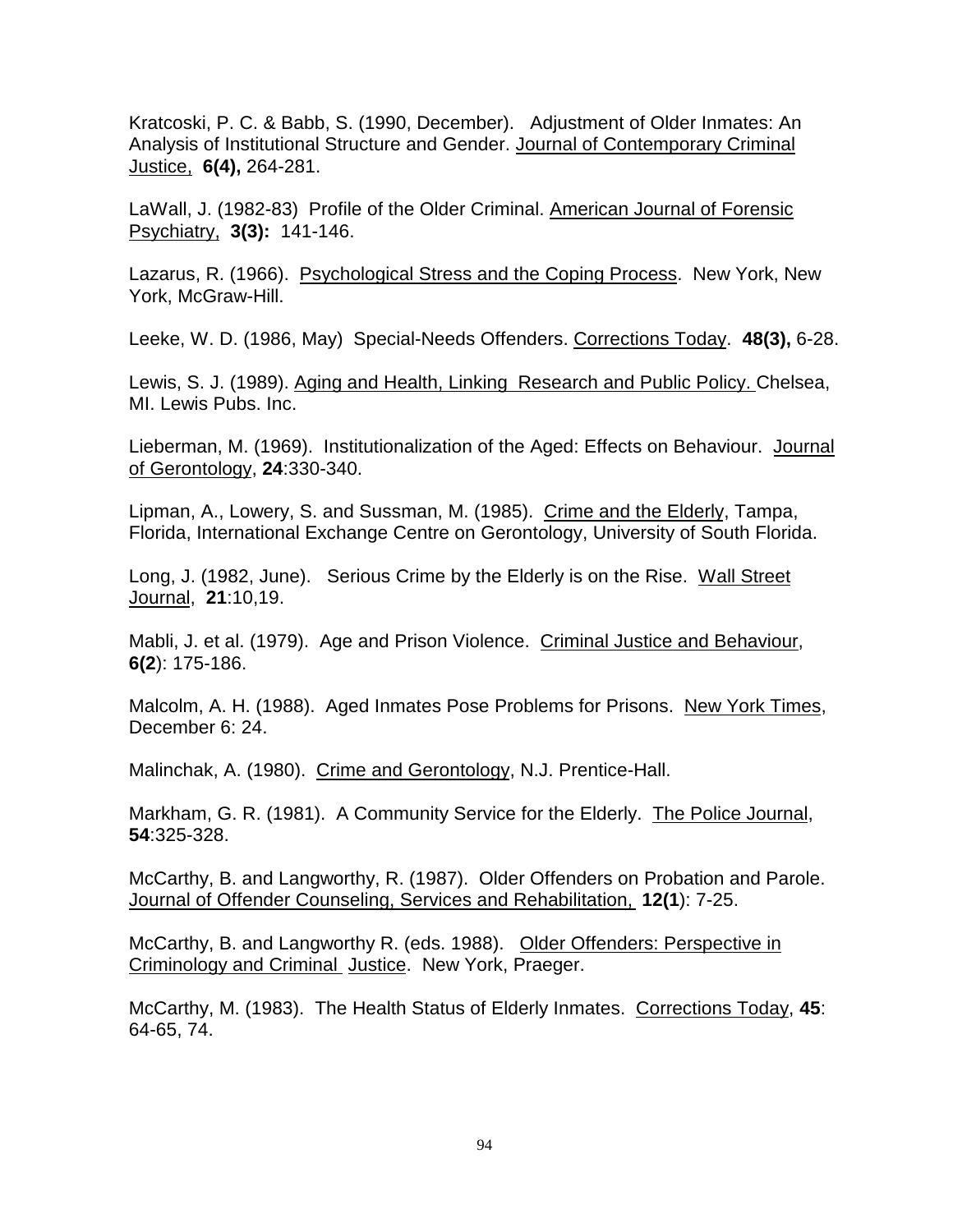McCleery, R. H. (1961). The Government Process and Informal Social Control. In: D. Cressey (ed.). The Prison: Studies in Institutional Organization and Change. Holt, Rinehart & Winston, New York.

McShane, M. D. (1989). The Bus Stop Revisited: Discipline and Psychiatric Patients in Prison. Journal of Psychiatry and Law. **17(3)** : 413-433.

McShane, M. D. and Williams, F. P. (1990). Old and Ornery: The Disciplinary Experiences of Elderly Prisoners. International Journal of Offender Therapyand Comparative Criminology, **34(3):** 197-213.

Moore, E.O. (1989). Prison Environments and their Impact on Older Citizens. Journal of Offender Counseling, Services and Rehabilitation, **13(2),** 175-191.

Morton, J. B. and Anderson, J. C. (1982, December). Elderly Offenders: The Forgotten Minority. Corrections Today. **44(6**): 14-20.

Morton, .J. B. (1993, February). Training Staff to Work with Elderly and Disabled Inmates. Corrections Today, **55(1**), 42, 44-47.

Motiuk, L. L. and Porporino, F. (1989). Field Test of the Community Risk/Needs Management Scale: A Study of Offenders on Caseload. Research Branch, Correctional Service of Canada, Ottawa, Canada.

Newman, D., Newman S. and Gewirtz, M. (eds.) (1984). Elderly Criminals, Cambridge: Oelgeschlager, Gunn and Hain.

Origer, M. (1986). Correctional Care for Chronically Ill Inmates. Correctionc Toady, **48**:3,57-58

Panton, J. H. (1974). Characteristics of Aged Inmates. North Carolina Department of Corrections. Unpublished paper.

Panton, J. H. (1976-77). Personality Characteristics of Aged Inmates Within a State Prison Population. Offender Rehabilitation, **1(2):**203-209.

Parrish, D. M. (1992) Caring for an Aging Jail Population. in The State of Corrections: Proceedings of the Annual ACA Conference, 1991. American Correctional Association, Laurel, MD., 220-222.

Petersilia, J. (1979). Which Inmates Participate in Prison Treatment Programs?. Journal of Offender Counseling, Services and Rehabilitation: **4(2) :** 121-135.

Pollack, O. (1941). The Criminality of Old Age. Psychiatry Digest, **3**:213-235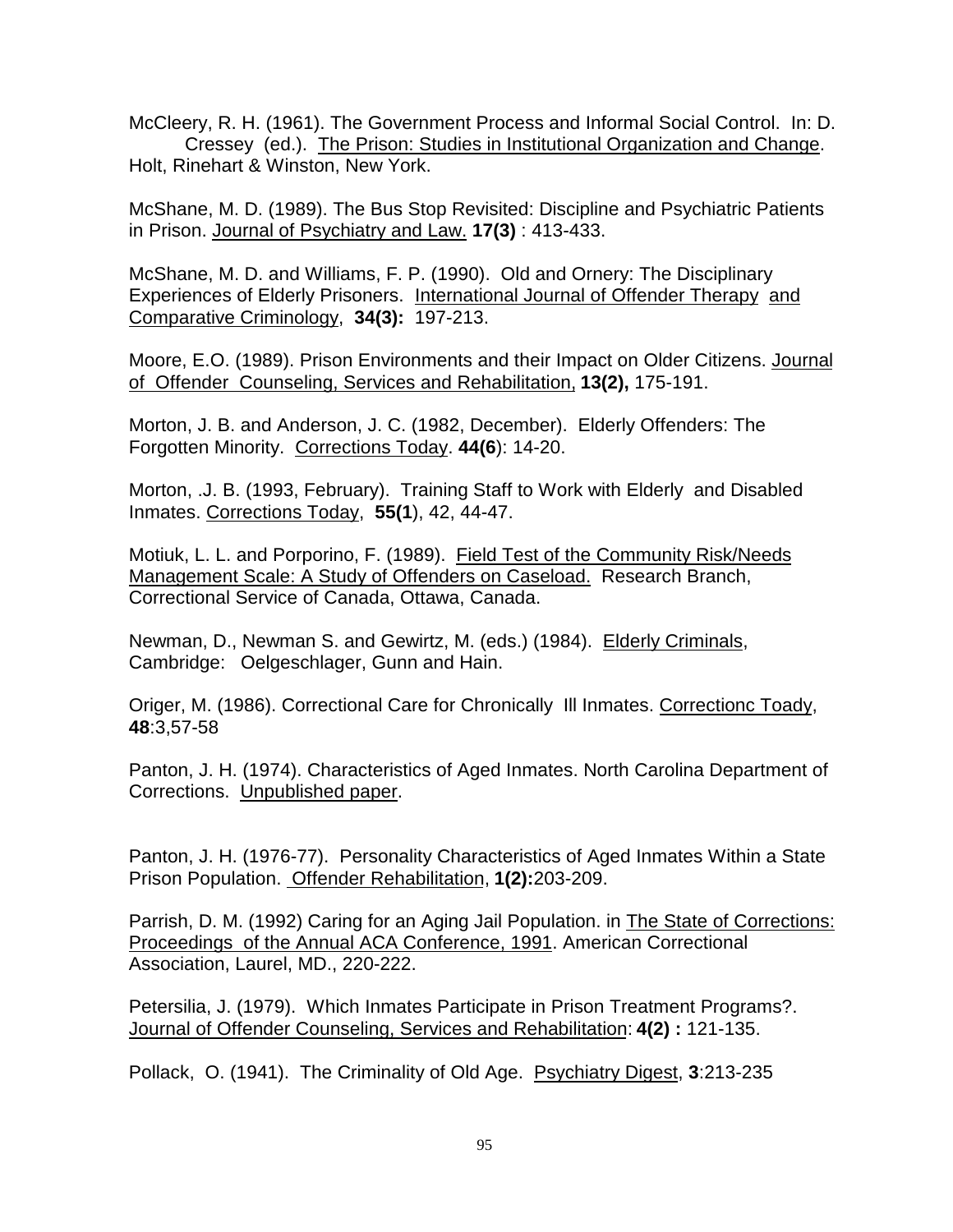Reed, M. and Glamser, F. (1979). Aging in a Total Institution: The Case of Older Prisoners. The Gerontologist, **19**:354-360.

Roberg, R. and Webb, R. (1981). Critical Issues in Corrections, St. Paul, Mn. West Publishing

Rodstein, M. (1975). Crime and the Aged: The Criminal. Journal of the American Medical Association, **234(6):** 639.

Rosow, I. (1962). Social Integration of the Aged, New York, Free Press.

Roth, E. B. (1992, July-October). Elders Behind Bars. Perspective on Aging, -**54:** 25-30.

Rubenstein, D. (1984). The Elderly in Prison: A Review of the Literature. In Newman & Newman. **op.** cit.

Sabath, M. J. and Cowles, E. L. (1988). Factors Affecting the Adjustment of Elderly Inmates to Prison. In: McCarthy and Langworthy, Older Offenders.

Sapsford, R. J. (1978). Life-Sentence Prisoners: Psychological Changes During Sentence. British Journal of Criminology, 18(2):128-145.

Shichor, D. (1984). The Extent and Nature of Lawbreaking by the Elderly: A Review of Arrest Statistics. In: Elderly Criminals, Newman & Newman.

Shichor, D. and Kobrin, S. (1978). Note: Criminal Behaviour Among the Elderly. The Gerontologist, **18:** 213-218.

Shover, N. (1985). Aging Criminals. Beverly Hills, Sage Pubs.

Silfen, P. (1977). The Adaptation of the Older Prisoner in Israel. International Journal of Offender Therapy and Comparative Criminology, **21**: 23-36.

Straus, A. C. and Sherwin, R. (1975, July-August). Inmate Rioters and Non-rioters - A Comparative Analysis. American Journal of Corrections,: 34-35.

Sunderland, G. C. (1982). Geriatric Crime Wave: The Great Debate. The Police Chief, **49**:40, 42- 44.

Tardiff, K. and Sweillam, A. (1979). The Relation of Age to Assaultive Behaviour in Mental Patients. Hospital and Community Psychiatry, **30**:709-711.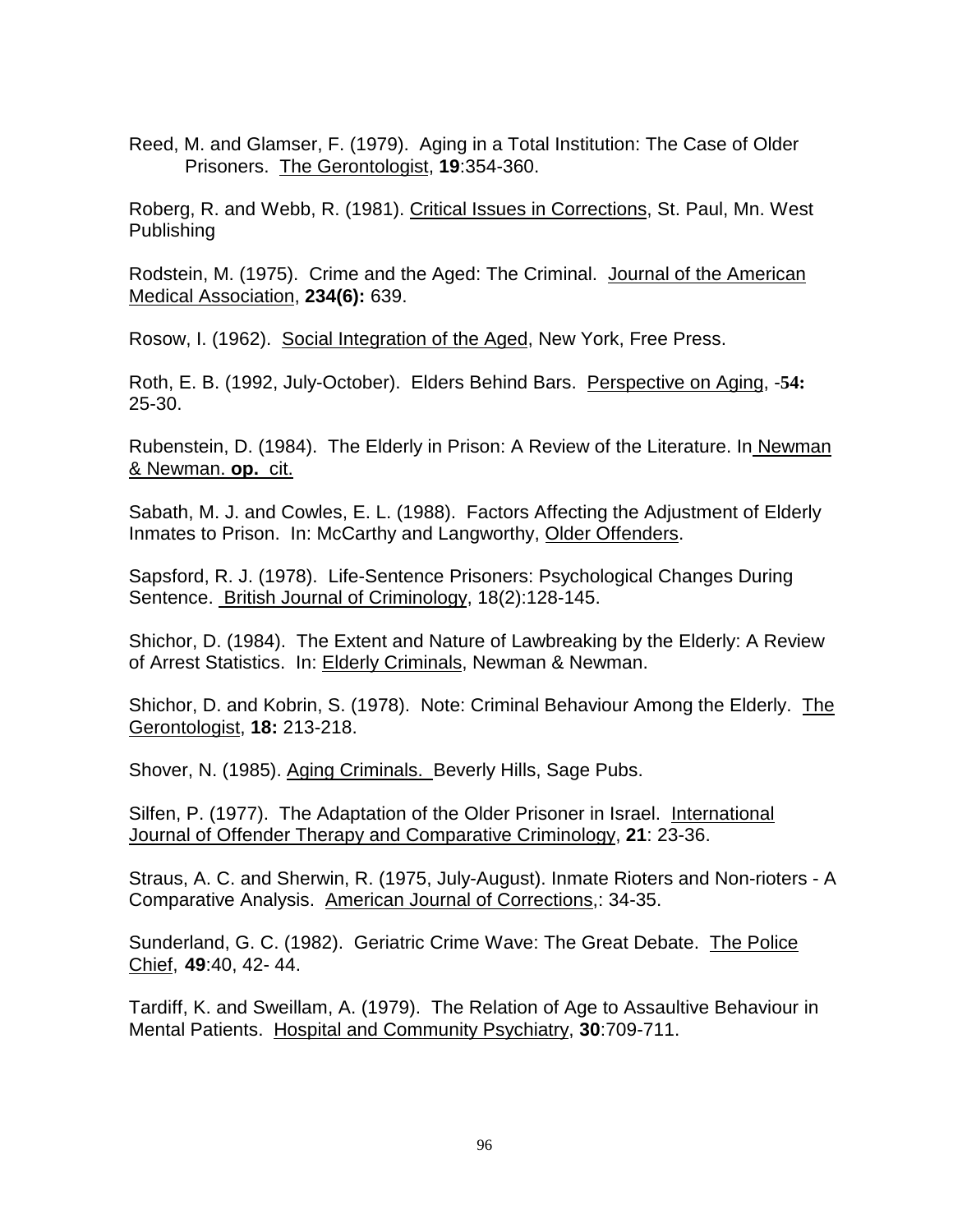Teller, G. and Howell, R. (1981, February). The Older Prisoner: Criminal and Psychological Characteristics. Criminology, **18(4)**: 549-555.

Toch, H. (1976). Peace Keeping: Police, Prisons, and Violence. Lexington, MA., D. C. Heath.

Toch, H. (1977). Living in Prison, New York: The Free Press.

Toch, H. (1982). The Disturbed Disruptive Inmate: Where does the bus stop? Journal of Psychiatry and Law, **10**: 327-349.

Toch, H. and Adams, K. (1986). Pathology and Disruptiveness Among Prison Inmates. Journal of Research in Crime and Delinquency, **23:**7-21.

Toch, H. and Adams, K. (1987). The Prison as Dumping Ground: Mainlining Disturbed Offenders. Journal of Psychiatry and Law, **15**:539-553.

Toch, H., Adams, K. and Green, R. (1987). Ethnicity, Disruptiveness and Emotional Disorder Among Prison Inmates. Criminal Justice & Behaviour. **14**: 93-109.

Van Sickle, D. (1995). Avoiding Lawsuits: A Summary of ADA Provisions and Remedies. Corrections Today, **57(2):**104-108.

Van Wormer, K. (1981). To be Old and in Prison. Contemporary Issues in Corrections, Society of Police and Criminal Psychology : 87.

Vedder, C. B. and Keller, O. J. (1968). The Elderly Offender, Probation and Parole. Police, **13(1**) 14-16.

Vega, M. and Silverman, M. (1988). Stress and the Elderly Convict. International Journal of Offender Therapy and Comparative Criminology, **32:** 153-161.

Vito, G. F. and Wilson, D. G. (1985). Forgotten People: Elderly Inmates. Federal Probation, **49**:18-24.

Walker, B. and Gordon, T. (1980). Health and High Density Confinement in Jails and Prisons. Federal Probation, March: 53-58.

Walsh, C.E. 1989). The Older and Long-Term Inmate Growing Old in the New Jersey Prison System. Journal of Offender Counseling, Services and Rehabilitation, 13:2, 215-248.